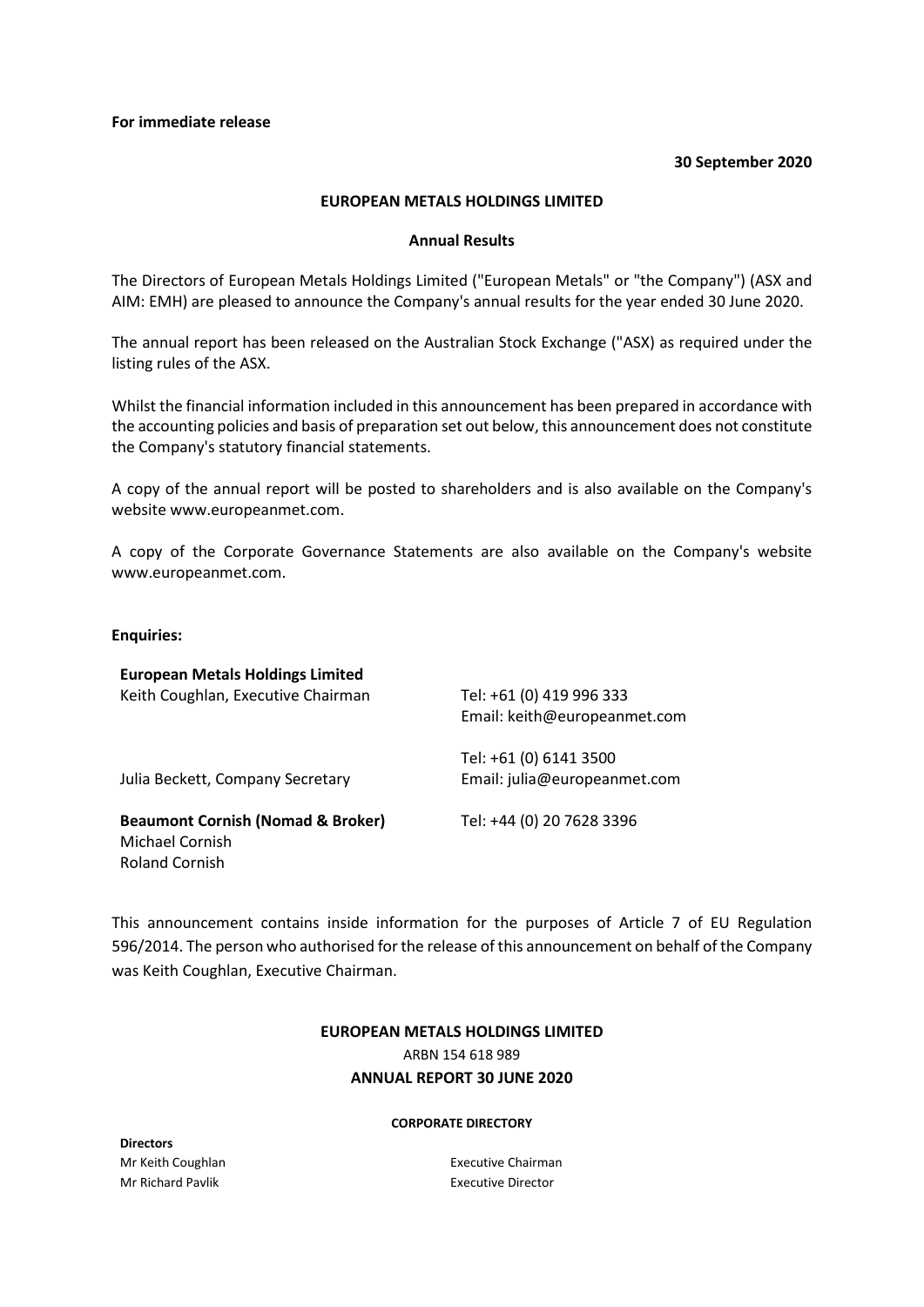#### Mr Kiran Morzaria

#### **Company Secretary**

Ms Julia Beckett

## **Registered Office in Australia**

Suite 12, Level 1 11 Ventnor Avenue WEST PERTH WA 6005 Telephone 08 6245 2050 Facsimile 08 6245 2055 Email www.europeanmet.com

# **Registered Office in Czech Republic**

Jaselska 193/10, Veveri 602 00 Brno Czech Republic Tel: +420 732 671 666

# Non-Executive Director

#### **Nominated Advisor & Broker**

Beaumont Cornish Limited Building 3 566 Chiswick High Road LONDON W4 FYA UNITED KINGDOM

## **Registered Address and Place of Incorporation – BVI**

Rawlinson & Hunter Woodbourne Hall PO Box 3162 Road Town Tortola VG1 110 British Virgin Islands

Computershare Investor Services plc

**UK Depository**

The Pavilions Bridgewater Road BRISTOL BS99 6ZZ UNITED KINGDOM

#### **Share Register - Australia**

Computershare Investor Services Limited Level 11 172 St Georges Terrace Perth WA 6000 Telephone 1300 850 505 (within Australia) Telephone +61 3 9415 4000 (outside Australia) Facsimile 1800 783 447 (within Australia) Facsimile +61 3 9473 2555 (outside Australia)

## **Auditor**

Stantons International Audit and Consulting Pty Ltd Level 2, 1 Walker Avenue West Perth WA 6005 Telephone +61 8 9481 3188 Facsimile +61 8 9321 1204

# **Reporting Accountants (UK)**

Chapman Davis LLP 2 Chapel Court LONDON SE1 1HH UNITED KINGDOM

#### **Securities Exchange Listing - Australia**

ASX Limited Level 40, Central Park 152-158 St Georges Terrace PERTH WA 6000 ASX Code: EMH

**Securities Exchange Listing – United Kingdom**  London Stock Exchange plc 10 Paternoster Square LONDON EC4M 7LS UNITED KINGDOM AIM Code: EMH

# **CHAIRMAN'S LETTER**

Dear Shareholders

Welcome to the 2020 Annual Report for European Metals Holdings limited ("European Metals" or "the Company").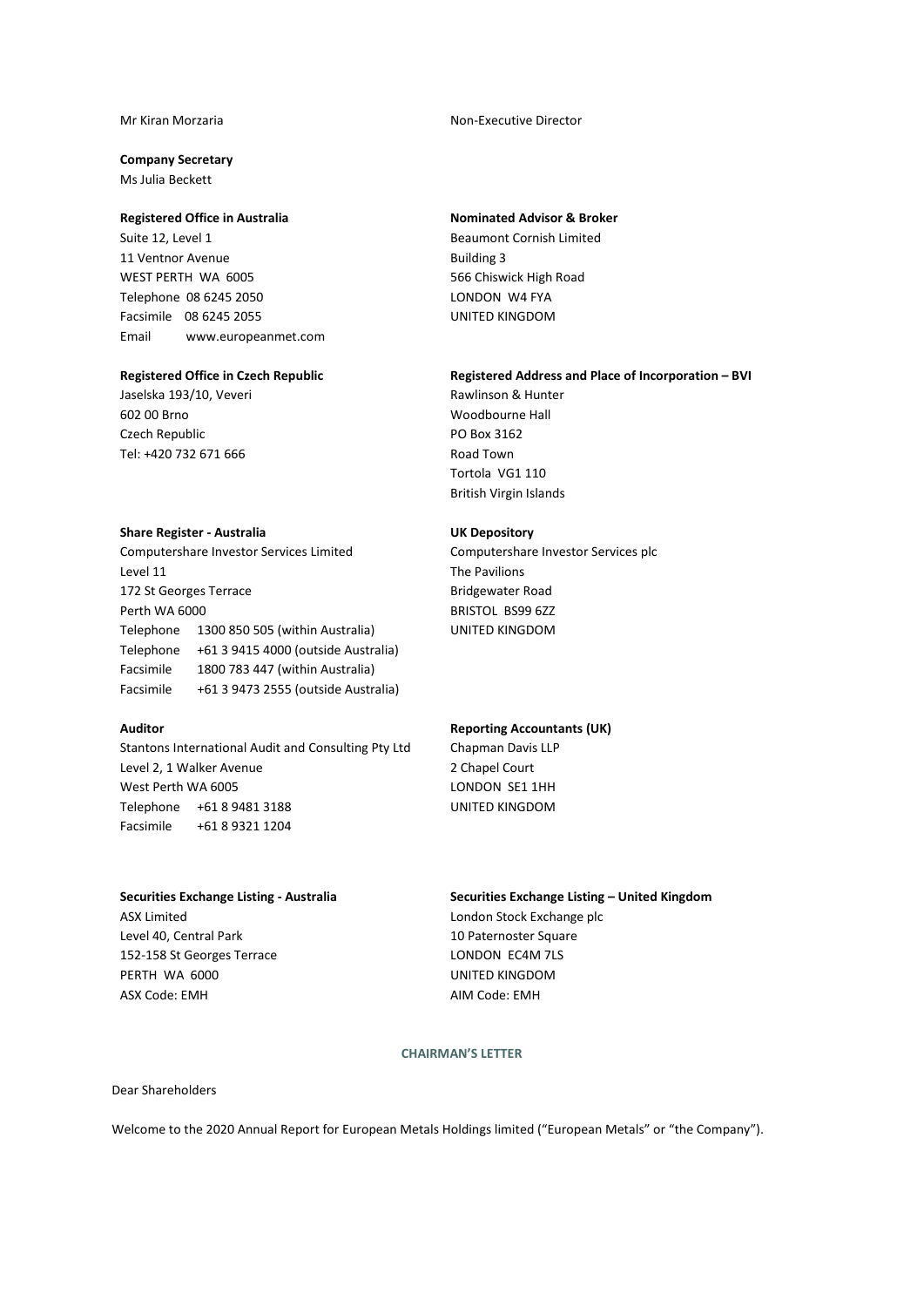On behalf of the Board of Directors, I am pleased to report to you on what has been another busy and transformational year for your Company. Our strategy is to become a Czech based lithium and tin producer and we have made significant advances through the year towards making that aim a reality.

The Project has been significantly de-risked and at the time of this report is moving rapidly towards a final investment decision.

The year was marked primarily by the completion of an agreement with CEZ a.s., the Czech national power utility, by which CEZ became a 51% shareholder of the Project Company, Geomet and injected approximately EUR 29 million into the Project. This agreement not only provides all necessary funding to move the Project to final investment decision, it also provides strong business and management support within the Czech Republic.

CEZ is an established, integrated energy group with operations in a number of Central and Southeastern European countries and Turkey. CEZ's core business is the generation, distribution, trade in, and sales of electricity and heat, trade in and sales of natural gas, and coal extraction. CEZ Group has 33,000 employees and annual revenue of approximately EUR 7.24 billion. The largest shareholder of its parent company, CEZ a.s., is the Czech Republic government with a stake of approximately 70%. The shares of CEZ a.s. are traded on the Prague and Warsaw stock exchanges and included in the PX and WIG-CEE exchange indices. CEZ's market capitalization is approximately EUR 9 billion. As one of the leading Central European power companies, CEZ intends to develop several projects in areas of energy storage and battery manufacturing in the Czech Republic and in Central Europe. CEZ is also a market leader for E-mobility in the region and has installed and operates a network of EV charging stations throughout Czech Republic. The automotive industry in Czech is a significant contributor to GDP and the number of EV's in the country is expected to grow significantly in coming years.

In addition to the partnership with CEZ, the Company announced post balance date, a partnership agreement with EIT InnoEnergy, a European Union body that is the principal facilitator and organiser of the European Battery Alliance (EBA). The EBA was initiated by the European Commission to create a competitive and sustainable battery cell manufacturing value chain in Europe.

The purpose of the partnership agreement with EIT InnoEnergy is to facilitate the accelerated construction financing and ultimate commercialisation of Cinovec. This will be achieved through assistance in the sourcing of construction finance, grant funding, and offtake introductions and negotiations.

There has been significant recent commitment within the EU to building a sustainable European Battery industry and Electric Vehicle industry. In July, the EU approved a Green Stimulus Package of in excess of EUR 500 billion to address climate change and ensure a green energy future. This, coupled with a growing global desire to develop local supply chains, has focused attention on European based projects involved in the battery metals supply chain. Cinovec is set to benefit significantly from these developments.

Global lithium prices continue to be depressed, largely due to the recent upheaval in the spodumene concentrate market. We believe that this upheaval, combined with the macro factors outlined above strongly supports our strategy of becoming an integrated producer of lithium hydroxide and/or lithium carbonate supplying directly into the European market. This strategy eliminates counter party risk and delivers European product into the rapidly expanding European EV and battery storage markets. We see a strong recovery in lithium prices.

The deposit is uniquely located, being in the centre of the Czech and European car industry and proximal to a large number of new and planned battery factories. Europe has recently overtaken China as the largest producer of Electric Vehicles globally and the EC has released an action plan on critical raw materials to ensure a more secure and sustainable supply.

The Project Company recently appointed SMS group, a German based world leading engineering firm as the lead engineer for the minerals processing and lithium battery-grade chemicals production at Cinovec. This marks the beginning of the formal Front-End Engineering Design study as the major component of the ongoing Definitive Feasibility Study. This detailed engineering contract, along with advances in permitting and offtake discussions moves us closer to development of Europe's largest hard rock lithium resource for the benefit of all stakeholders.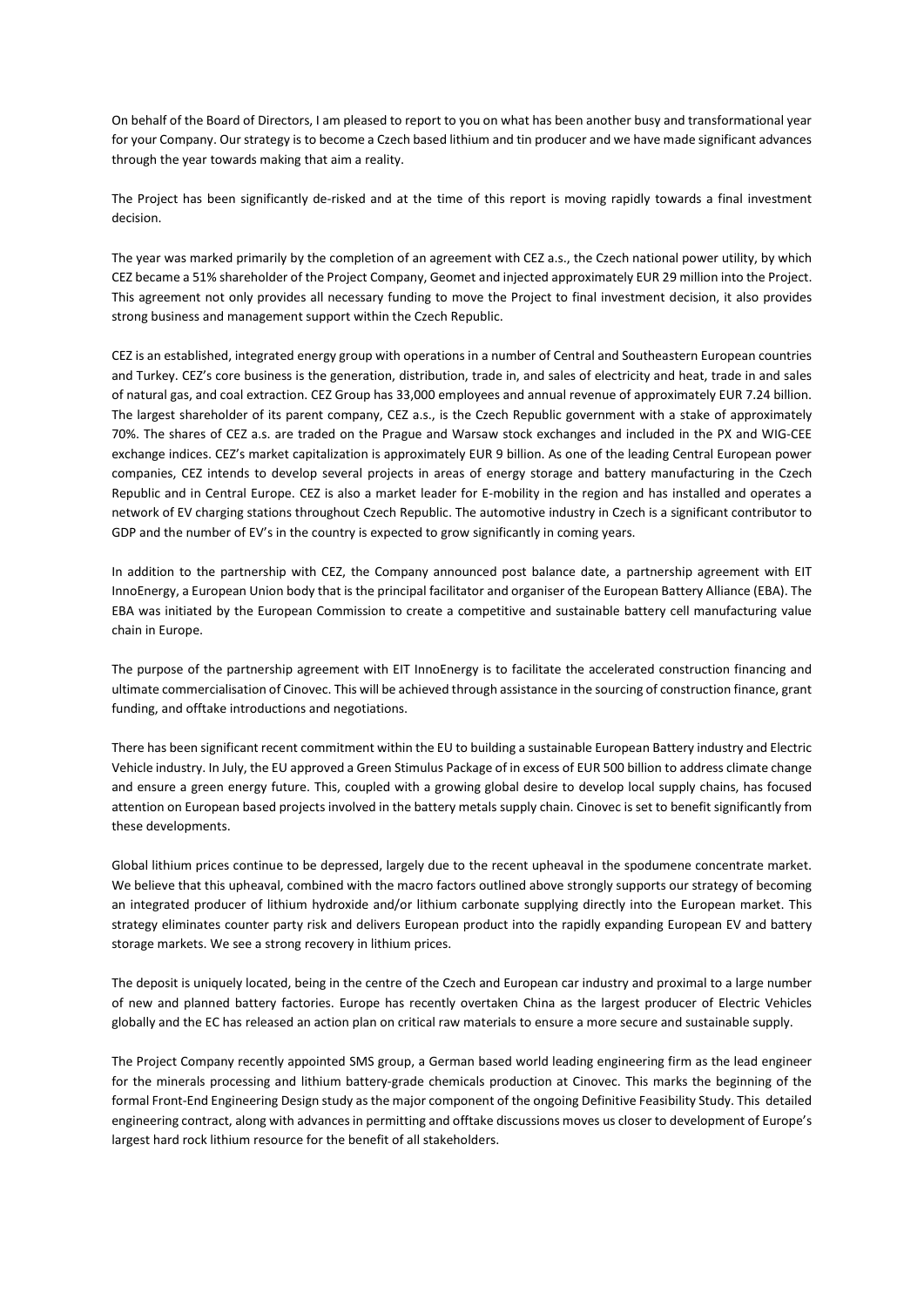At a board level, our Chairman Dave Reeves resigned at the end of the year. Dave was instrumental in bringing the Cinovec Project to the Company in 2013 and the development of the Project since. Dave's workload in his Executive role with another mining project has increased dramatically and requires a great deal of his time. We are very sorry to see him leave and wish him all the very best with his future endeavours.

Finally, I would like to take this opportunity to thank all staff, advisors, contractors and our shareholders who have supported us over the past year.

I look forward to updating you throughout the new financial year as we continue to advance the Cinovec Lithium/Tin Project.

Keith Coughlan **EXECUTIVE CHAIRMAN**

#### **PROJECT REVIEW**

Geomet s.r.o. controls the mineral exploration licenses awarded by the Czech State over the Cinovec Lithium/Tin Project.

Geomet s.r.o. is owned 49% by European Metals and 51% by CEZ a.s. through its wholly owned subsidiary, SDAS. CEZ is a significant energy group listed on various European Exchanges with the ticker CEZ. Following the investment of CEZ, the Cinovec Project is fully funded to decision to construct.

Cinovec hosts a globally significant hard-rock lithium deposit with a total Indicated Mineral Resource of 372.4Mt at 0.45% Li2O and 0.04% Sn and an Inferred Mineral Resource of 323.5Mt at 0.39% Li2O and 0.04% Sn containing a combined 7.22 million tonnes Lithium Carbonate Equivalent and 263kt of tin reported 28 November 2017 (Further Increase in Indicated Resource at Cinovec South). An initial Probable Ore Reserve of 34.5Mt at 0.65% Li2O and 0.09% Sn reported 4 July 2017 (Cinovec Maiden Ore Reserve – Further Information) has been declared to cover the first 20 years mining at an output of 22,500tpa of lithium carbonate reported 11 July 2018 (Cinovec Production Modelled to Increase to 22,500tpa of Lithium Carbonate). The quantity of these resources directly attributable to the Company is equivalent to the 49% shareholding the Company has in Geomet s.r.o.

This makes Cinovec the largest hard-rock lithium deposit in Europe, the fourth largest non-brine deposit in the world and a globally significant tin resource. The deposit has previously had over 400,000 tonnes of ore mined as a trial sub-level open stope underground mining operation. In June 2019 EMH completed an updated Preliminary Feasibility Study, conducted by specialist independent consultants, which indicated a return post tax NPV of USD1.108B and an IRR of 28.8% and confirmed that the Cinovec Project is a potential low operating cost, producer of battery grade lithium hydroxide or battery grade lithium carbonate as markets demand. It confirmed the deposit is amenable to bulk underground mining. Metallurgical testwork has produced both battery grade lithium hydroxide and battery grade lithium carbonate in addition to high-grade tin concentrate at excellent recoveries.

Cinovec is centrally located for European end-users and is well serviced by infrastructure, with a sealed road adjacent to the deposit, rail lines located 5 km north and 8 km south of the deposit and an active 22 kV transmission line running to the historic mine. As the deposit lies in an active mining region, it has strong community support. The economic viability of Cinovec has been enhanced by the recent strong increase in demand for lithium globally, and within Europe specifically.

#### **Agreement with CEZ on Significant Project Investment**

A significant highlight of the year has been the agreement with CEZ involving the investment of approximately EUR 29.1 million for 51% of the Cinovec Project. The first announcement of this proposed agreement was made in July 2019.

As part of the then agreement, CEZ conditionally agreed to provide a EUR 2 million finance facility by way of a convertible loan whilst they were conducting due diligence on the Company and Project.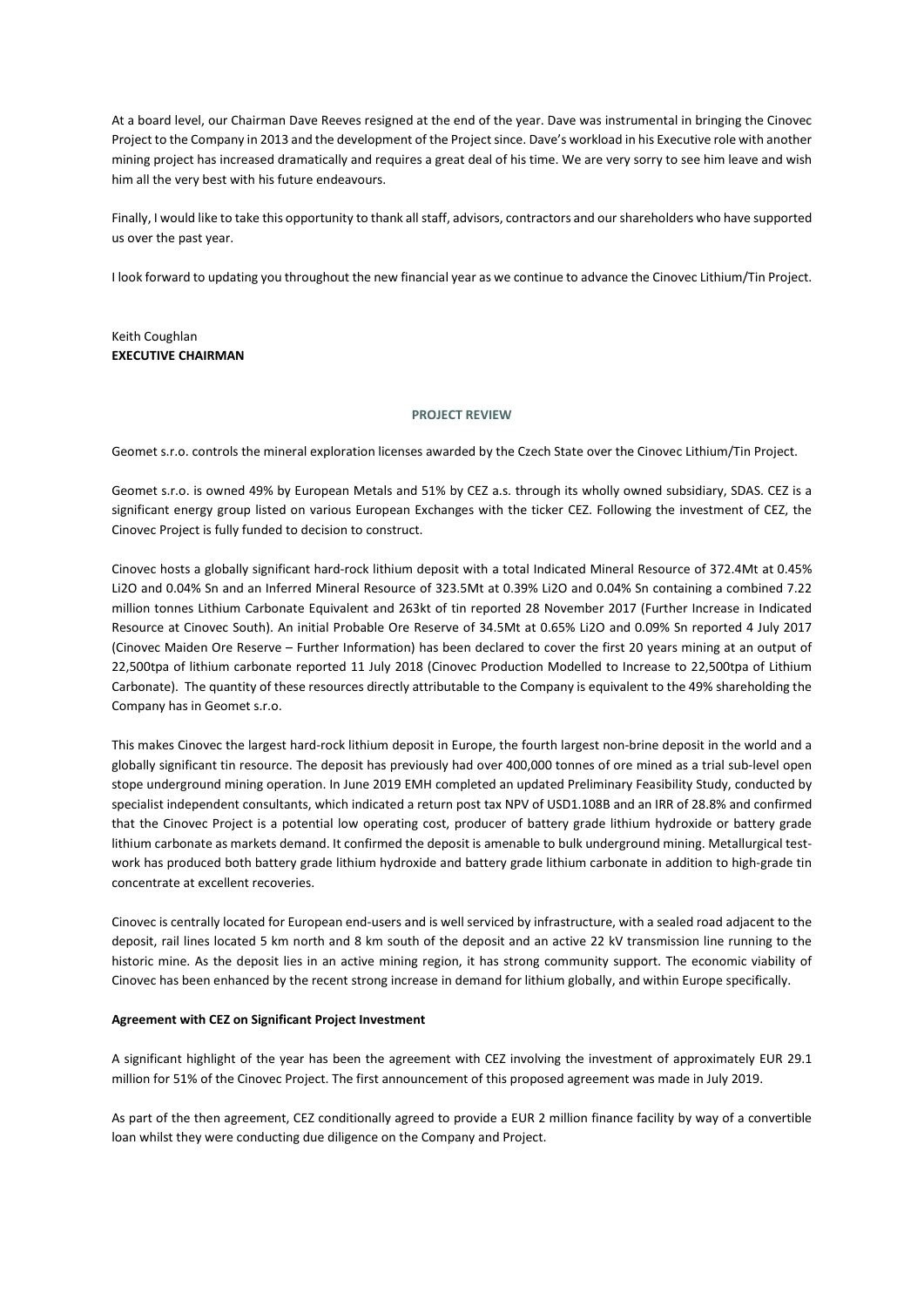On 27 March 2020, the Company announced that it had reached final agreement with CEZ, regarding the strategic partnership and significant investment, subject only to the approval of European Metals Shareholders. This approval was received on 23 April and on 28 April 2020, European Metals announced that the investment of EUR 29.1 million by CEZ had been completed. The payment of EUR 29.1 million will see the Cinovec project fully funded to the decision to construct, paving the way for Cinovec to become the first European Union producer of battery grade lithium compounds from a local lithium resource.

# **Preliminary Mining Permits**

Throughout the year the Company has made regulatory advancements to the project in the form of progressive permitting.

In August 2019, the Company advised the granting of an extension to the Cinovec Exploration Licence that covers the two granted Preliminary Mining Permits ("**PMP's**"). The granted PMP's convey the sole and exclusive rights upon the Company to apply for a Final Mining Permit, however do not allow for further drilling. As the Company wished to conduct further metallurgical testing and measured resource drilling, the extension to the exploration license that was due to expire in July 2018 was sought. The licence has now been extended until 31 December 2020.

On 30 April 2020, European Metals advised that the Czech Ministry of the Environment had granted Geomet with the PMP relating to the Northwestern part of the Cinovec project. The preliminary approval for the Northwestern part of the deposit covers an area of 1.27 km<sup>2</sup> and, together with the existing Preliminary Mining Permit for the Southern part, now encompasses the entire Cinovec ore reserve. This permit significantly strengthens Geomet's position as the only possible miner and paves the way for obtaining the remaining permits to start construction, mining and processing activities.

On 16 June 2020, European Metals advised that the Czech Ministry of the Environment had granted Geomet an updated PMP related to the Eastern part of the Cinovec deposit. The permit was issued for a period of 8 years.

The approval for the Cinovec-East PMP of the deposit covers an area of 0.201 km<sup>2</sup> and, together with the existing PMP's, encompases the entire Cinovec ore reserve with PMP's. There are three PMP's issued with medium-term validity periods; Cinovec Northwest and Cinovec-East are valid until 2028 and Cinovec-South until 2025. The Company intends to amalgamate all three PMP's into a single PMP as a pre-requisite for a single Final Mining Area and Final Mining Permit to simplify the development of the mine.

#### **Corporate**

The Company made two small capital raisings during the year, the proceeds of which were used to advance the Company's strategy including progressing the development of the Project, progressing discussions with CEZ and discussions with potential off take and strategic partners.

The first raising was for GBP 750,000 (A\$1,349,831) in August 2019 and the second for GPB 350,000 (AUD 675,074) in January 2020.

# **Board Changes**

On 30 June 2020, the Company announced that Mr David Reeves had resigned as a Director and Non-Executive Chairman of the Company due to the increased demands on his time as Managing Director of Calidus Resources. At the same time Mr Keith Coughlan moved from his position of Managing Director to Executive Chairman as an interim measure.

# **Covid-19 Update**

On 24 April 2020, the Company provided the market with an update regarding the operations and Covid-19.

It was reported that all management and staff of both EMH and Geomet were unaffected by COVID-19 and the restrictions on travel at the time and meetings were not expected to have any impact for the foreseeable future; all staff were able and continued to work remotely. To-date, the Cinovec Project has drilled in excess of 13,800m of diamond drilling under the management of EMH. Extensive sample quantities are available from the resulting drill core as well as material recovered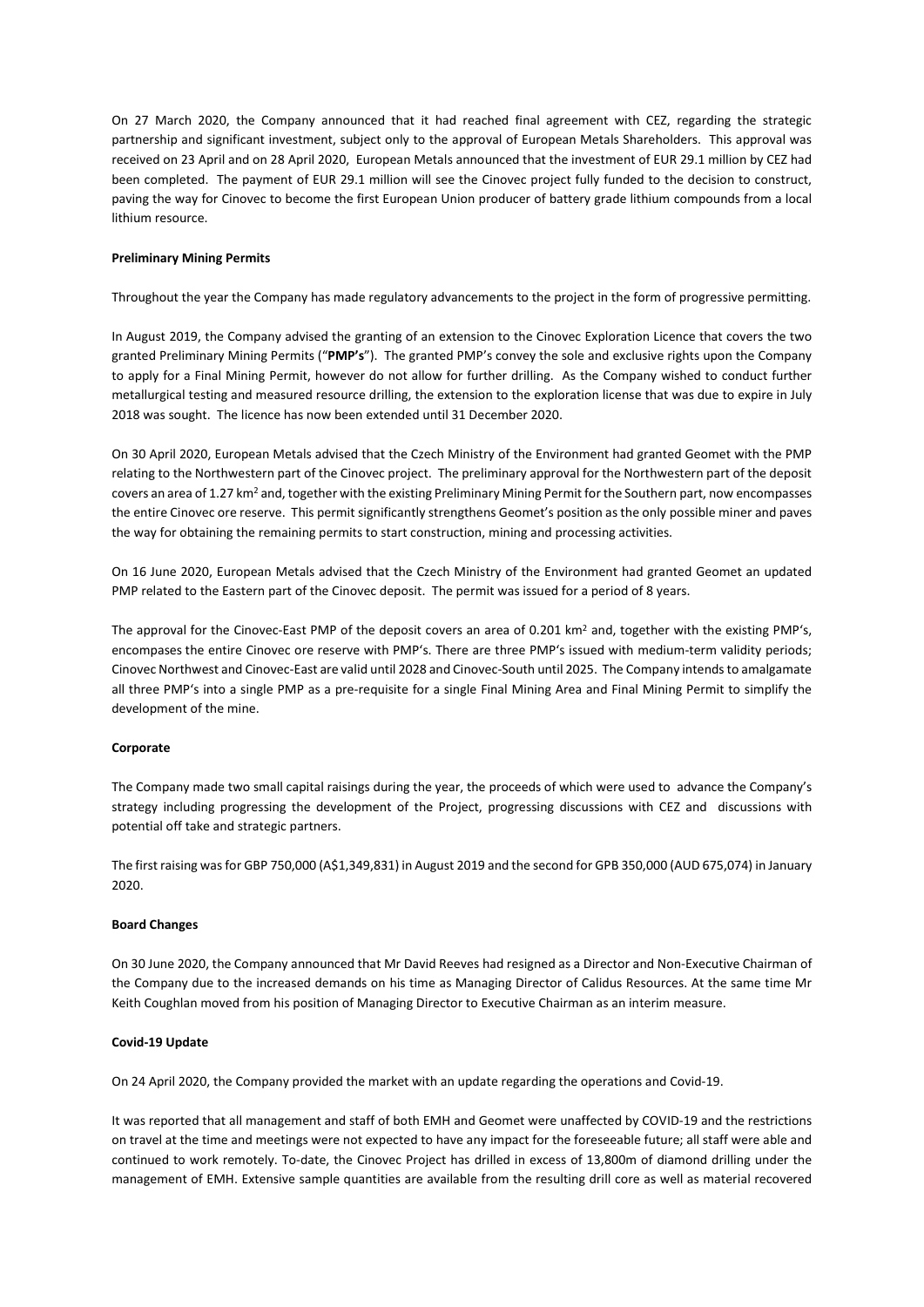from historic adit drives into the ore body. Significant quantities of ore sample are held at our laboratory partners in Germany and at the project office in the Czech Republic. European Metals and Geomet have confirmed with our laboratory and engineering partners in Germany and Australia that staff and laboratories involved in the DFS and FEED programmes over the next 3 months are ready and open for work on an immediate basis.

# **POST REPORTING PERIOD**

#### **Measured Resource Drilling Commenced**

On 10 August 2020, the Company advised that the Measured Resource drilling had commenced at the Cinovec project. Highlights included:

- o A total of nineteen resource drill holes will be completed during this campaign for a total of 5,550 m.
- o A further two hydro-geological drill holes and four geotechnical drill holes are planned once resource drilling has been completed.
- o The programme will provide approximately 10t of drill core for further metallurgical testing and to generate samples.

#### **Partnership Agreement with European Union Body**

On 28 July 2020, the Company announced that a "Value Added Services Agreement" with KIC InnoEnergy SE ("**EIT InnoEnergy**"), the principal facilitator and organiser of the European Battery Alliance, had been entered into by Geomet s.r.o. in respect of the Cinovec Lithium Project.

The purpose of the financing agreement with EIT InnoEnergy is to support the construction financing and ultimate commercialisation of Cinovec by EIT InnoEnergy providing assistance to EMH to support the:

- Sourcing of construction finance;
- Securing of grant funding; and
- Assisting in offtake introductions and negotiations.

# **Appointment of European Investor Relations Advisor**

On 14 July 2020 EMH advised it had appointed DGWA, the German Institute for Asset and Equity Allocation and Valuation ("Deutsche Gesellschaft für Wertpapieranalyse GmbH", "DGWA"), one of the leading mining and resource focused European investment banking boutiques, as its Investor and Corporate Relations advisor in Europe.

DGWA will collaborate with European Metals to help gain investor awareness and drive investment opportunities from the European financial markets and will provide investor relations services to help European Metals position itself in the Germanspeaking financial markets. DGWA will also introduce European Metals to its extensive network within the European corporate and federal community to assist the Company in exploring offtake-agreements and potential grants and subsidies.

#### **Proposed Czech Listing**

The Company is in discussions with the Prague Stock Exchange regarding the proposed listing of the Company's securities. Given the high profile that the Cinovec Project has within the Czech Republic, the Company would like to provide the opportunity for Czechs to invest directly via their domestic exchange.

#### **Interim Funding**

EMH has arranged an interim funding facility to assist in financing new initiatives and for ongoing operations. The facility has been provided by an Australian based sophisticated investor, 6466 Investments Pty Ltd, and allows for a drawdown of up to AUD 1 million in tranches as required over 12 months. Any funds drawn down will convert to CDI's in the Company at a 15% discount to the 10-day vwap in the Company's securities. The issue of shares pursuant to draw downs is not subject to shareholder approval**.**

The first draw down was completed on 17 July 2020 and the second draw down was completed on 27 August 2020.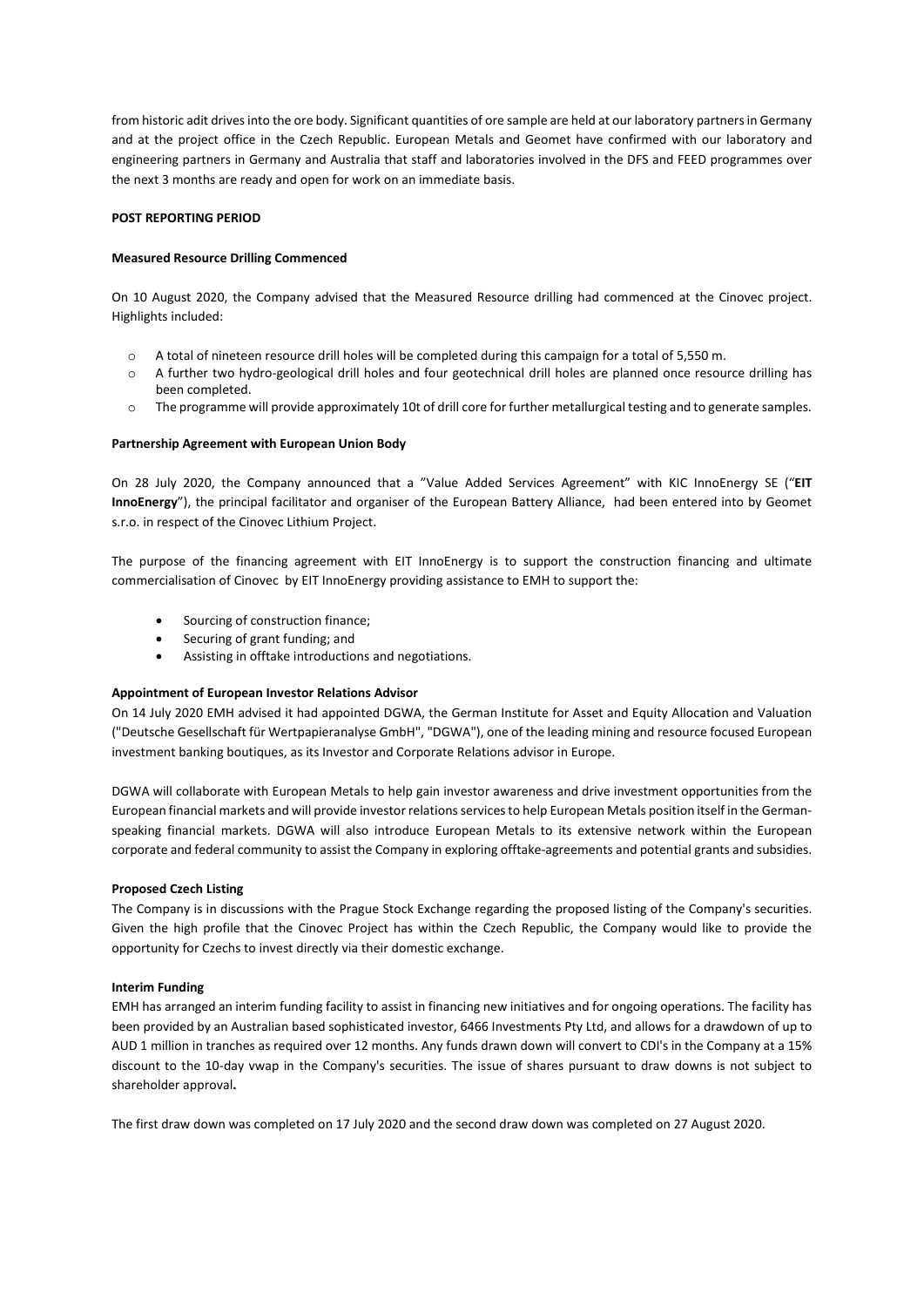#### **DIRECTORS' REPORT**

Your Directors' present their report, together with the financial statements of the Group, being the Company and its controlled entities, for the year ended 30 June 2020.

#### **Directors**

The following persons were Directors of the Company and were in office for the entire year, and up to the date of this report, unless otherwise stated:

| Mr Keith Coughlan | <b>Executive Chairman</b>           | Appointed 30 June 2020                        |  |  |  |  |
|-------------------|-------------------------------------|-----------------------------------------------|--|--|--|--|
|                   | <b>Previously Managing Director</b> | Appointed 6 September 2013                    |  |  |  |  |
| Mr David Reeves   | Non-Executive Chairman              | Appointed 6 March 2014; Resigned 30 June 2020 |  |  |  |  |
| Mr Richard Pavlik | <b>Executive Director</b>           | Appointed 27 June 2017                        |  |  |  |  |
| Mr Kiran Morzaria | Non-Executive Director              | Appointed 10 December 2015                    |  |  |  |  |

#### **Company Secretary**

MsJulia Beckett holds a Certificate in Governance Practice and Administration and is an Affiliated Member of the Governance Institute of Australia. Julia is a Corporate Governance professional, having worked in corporate administration and compliance for the past 13 years. She has been involved in business acquisitions, mergers, initial public offerings, capital raisings as well as statutory and financial reporting. Julia is also Company Secretary of Calidus Resources Limited (ASX: CAI) Ragnar Metals Limited (ASX: RAG), Los Cerros Limited (formerly known as Metminco Limited) (Joint) (ASX: LCL) and a number of non-listed companies. Julia has held non-executive director rules for a number of ASX listed companies.

#### **Principal Activities**

The Company is primarily involved in the development of a lithium and tin project in the Czech Republic.

#### **Review of Operations**

The 2020 Financial Year has been one of significant growth and development for the Company. For further information refer to the Project Review section of this report.

#### **Results of Operations**

The consolidated income after tax for year ended 30 June 2020 amounted to profit after tax of \$2,813,807 (2019 loss: \$3,252,815).

#### **Financial Position**

The net assets of the Group have increased by \$5,610,438 to \$18,069,503 at 30 June 2020 (2019: \$12,459,065).

# **Significant Changes in the State of Affairs**

On 28 April 2020, the Company announced that the investment of EUR29.1 million by CEZ a.s. ("CEZ") for a 51% equity interest in Geomet, the Company's Czech subsidiary and holder of the Cinovec licenses, had been completed. The payment of EUR29.1 million, which has been received into the Geomet account, will see the Cinovec project fully funded to the decision to construct, paving the way for Cinovec to become the first European Union producer of battery grade lithium compounds from a local lithium resource. The payment of EUR 29.1 million was split into two payments - EUR 12.3m (A\$20.6m) was contributed to Geomet's registered share capital and EUR 16.8m (A\$28.1m) is a monetary contribution to the equity Geomet outside of the Geomet's registered share capital.

The Company ceased to fully consolidate Geomet's results within EMH's consolidated accounts effective 28 April 2020. From 28 April 2020 onward, Geomet had been equity accounted (ie 49% of share of the profit or loss of the investee after the date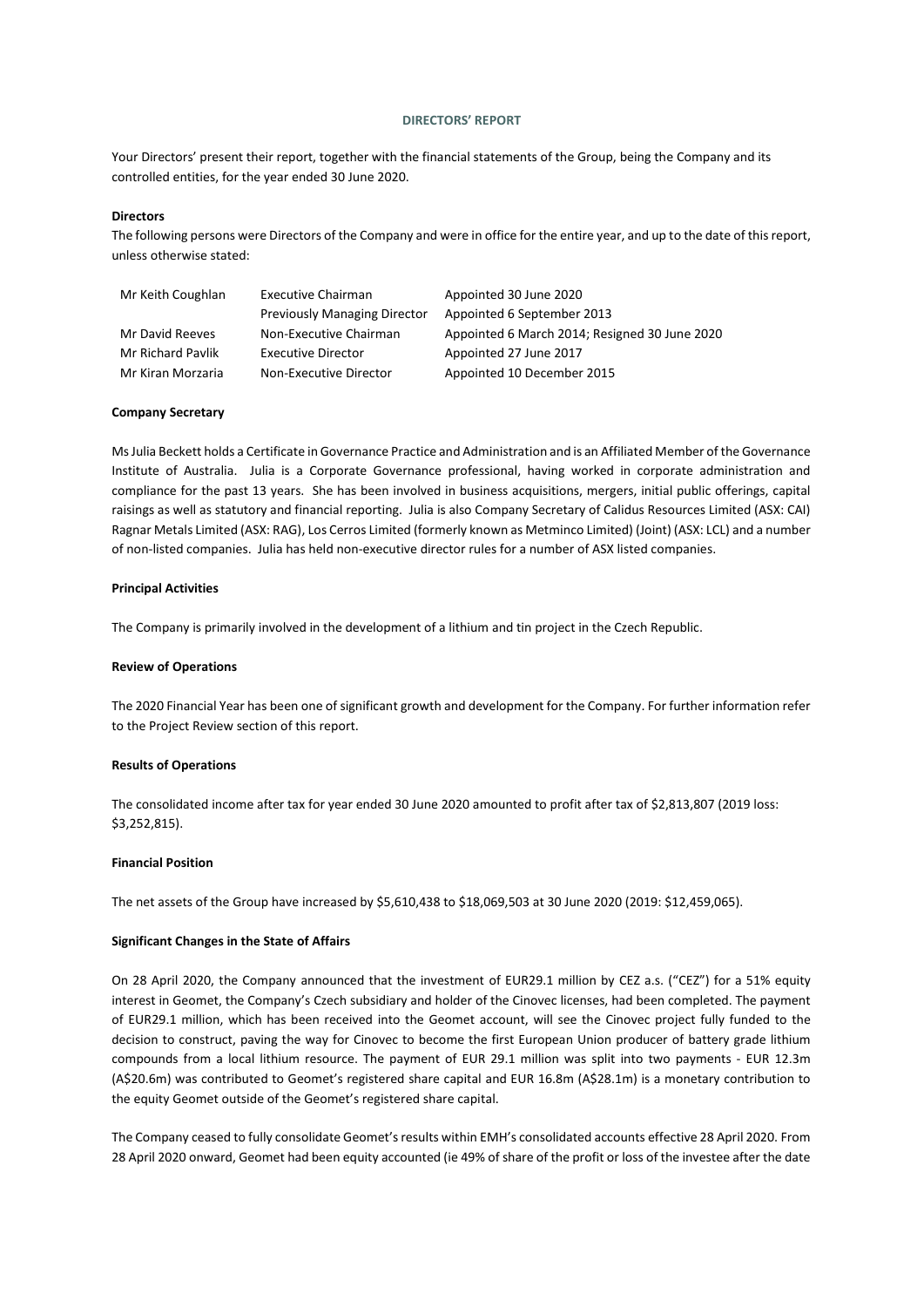of acquisition) for as Investment in Associate by EMH (Note 13 and Note 20). The Company was appointed to provide services of managing the Cinovec project development.

# **Dividends Paid or Recommended**

No dividends were declared or paid during the year and the Directors do not recommend the payment of a dividend. **Information on Directors**

| <b>Keith Coughlan</b>                                   | Executive Chairman - Appointed 30 June 2020<br>Previously Managing Director (CEO) - Appointed 6 September 2013 to 30 June 2020                                                                                                                                                                                                                                                                                                                                                                                                                                                                                                                                                                                                                                                                                                                                                                                                                                                           |
|---------------------------------------------------------|------------------------------------------------------------------------------------------------------------------------------------------------------------------------------------------------------------------------------------------------------------------------------------------------------------------------------------------------------------------------------------------------------------------------------------------------------------------------------------------------------------------------------------------------------------------------------------------------------------------------------------------------------------------------------------------------------------------------------------------------------------------------------------------------------------------------------------------------------------------------------------------------------------------------------------------------------------------------------------------|
| Qualifications                                          | BА                                                                                                                                                                                                                                                                                                                                                                                                                                                                                                                                                                                                                                                                                                                                                                                                                                                                                                                                                                                       |
| Experience                                              | Mr Coughlan has almost 30 years' experience in stockbroking and funds<br>management. He has been largely involved in the funding and promoting of<br>resource companies listed on ASX, AIM and TSX. He has advised various companies<br>on the identification and acquisition of resource projects and was previously<br>employed by one of Australia's then largest funds management organizations.                                                                                                                                                                                                                                                                                                                                                                                                                                                                                                                                                                                     |
| Interest in CDIs and Options                            | Mr Coughlan has 850,000 CDIs direct interest and 8,500,000 indirect interest held<br>by Inswinger Holdings Pty Ltd, an entity of which Mr Coughlan is a director and a<br>shareholder.                                                                                                                                                                                                                                                                                                                                                                                                                                                                                                                                                                                                                                                                                                                                                                                                   |
| Special Responsibilities                                | Member of Audit and Risk Committee<br><b>Member of Nomination Committee</b>                                                                                                                                                                                                                                                                                                                                                                                                                                                                                                                                                                                                                                                                                                                                                                                                                                                                                                              |
| Directorships held in other                             | Non-Executive Chairman of Doriemus plc                                                                                                                                                                                                                                                                                                                                                                                                                                                                                                                                                                                                                                                                                                                                                                                                                                                                                                                                                   |
| listed entities                                         | Non-Executive Director of Calidus Resources Limited                                                                                                                                                                                                                                                                                                                                                                                                                                                                                                                                                                                                                                                                                                                                                                                                                                                                                                                                      |
|                                                         | Non-Executive Director of Southern Hemisphere Mining Limited                                                                                                                                                                                                                                                                                                                                                                                                                                                                                                                                                                                                                                                                                                                                                                                                                                                                                                                             |
| <b>David Reeves</b>                                     | Non-Executive Chairman - Appointed 6 March 2014; Resigned on 30 June 2020                                                                                                                                                                                                                                                                                                                                                                                                                                                                                                                                                                                                                                                                                                                                                                                                                                                                                                                |
| Qualifications<br>Experience                            | <b>Mining Engineer</b><br>Mr Reeves is a qualified mining engineer with 30 years' experience globally. Mr<br>Reeves holds a First Class Honours Degree in Mining Engineering from the<br>University of New South Wales, a Graduate Diploma in Applied Finance and<br>Investment from the Securities Institute of Australia and a First Class Mine<br>Managers Certificate of Competency.                                                                                                                                                                                                                                                                                                                                                                                                                                                                                                                                                                                                 |
| Interest in CDIs and Options*                           | Mr Reeves has 300,000 CDIs direct interest and 4,045,840 CDI indirect interest held<br>by Eleanor Jean Reeves <elanwi a="" c="">, Mr Reeves' spouse.<br/>325,587 Class A Performance Shares<br/>1,000,000 options, 16.6 cents, expire 17 August 2020</elanwi>                                                                                                                                                                                                                                                                                                                                                                                                                                                                                                                                                                                                                                                                                                                            |
| Special Responsibilities                                | Member of all the Committees (Resigned on 30 June 2020)                                                                                                                                                                                                                                                                                                                                                                                                                                                                                                                                                                                                                                                                                                                                                                                                                                                                                                                                  |
| Directorships held in other                             | Managing Director of Calidus Resources Limited (ASX)                                                                                                                                                                                                                                                                                                                                                                                                                                                                                                                                                                                                                                                                                                                                                                                                                                                                                                                                     |
| listed entities                                         | Director of Keras Resources Plc (AIM)                                                                                                                                                                                                                                                                                                                                                                                                                                                                                                                                                                                                                                                                                                                                                                                                                                                                                                                                                    |
| * Shareholdings as at 30 June 2020, date of resignation |                                                                                                                                                                                                                                                                                                                                                                                                                                                                                                                                                                                                                                                                                                                                                                                                                                                                                                                                                                                          |
| <b>Richard Pavlik</b>                                   | Executive Director - Appointed 27 June 2017                                                                                                                                                                                                                                                                                                                                                                                                                                                                                                                                                                                                                                                                                                                                                                                                                                                                                                                                              |
| Qualifications                                          | Masters Degree in Mining Engineer                                                                                                                                                                                                                                                                                                                                                                                                                                                                                                                                                                                                                                                                                                                                                                                                                                                                                                                                                        |
| Experience                                              | Mr Pavlik is the Chief Advisor to the CEO of Geomet s.r.o, and is a highly experienced<br>Czech mining executive. Mr Pavlik holds a Masters Degree in Mining Engineer from<br>the Technical University of Ostrava in Czech Republic. He is the former Chief Project<br>Manager and Advisor to the Chief Executive Officer at OKD. OKD has been a major<br>coal producer in the Czech Republic. He has almost 30 years of relevant industry<br>experience in the Czech Republic. Mr Pavlik also has experience as a Project Analyst<br>at Normandy Capital in Sydney as part of a postgraduate program from Swinburne<br>University. Mr Pavlik has held previous senior positions within OKD and New World<br>Resources as Chief Engineer, and as Head of Surveying and Geology. He has also<br>served as the Head of the Supervisory Board of NWR Karbonia, a Polish subsidiary<br>of New World Resources (UK) Limited. He has an intimate knowledge of mining in<br>the Czech Republic. |
| Interest in CDIs and Options                            | 300,000 CDIs                                                                                                                                                                                                                                                                                                                                                                                                                                                                                                                                                                                                                                                                                                                                                                                                                                                                                                                                                                             |
| <b>Special Responsibilities</b>                         | Member of Audit and Risk Committee<br><b>Member of Nomination Committee</b>                                                                                                                                                                                                                                                                                                                                                                                                                                                                                                                                                                                                                                                                                                                                                                                                                                                                                                              |
| Directorships held in other<br>listed entities          | Nil                                                                                                                                                                                                                                                                                                                                                                                                                                                                                                                                                                                                                                                                                                                                                                                                                                                                                                                                                                                      |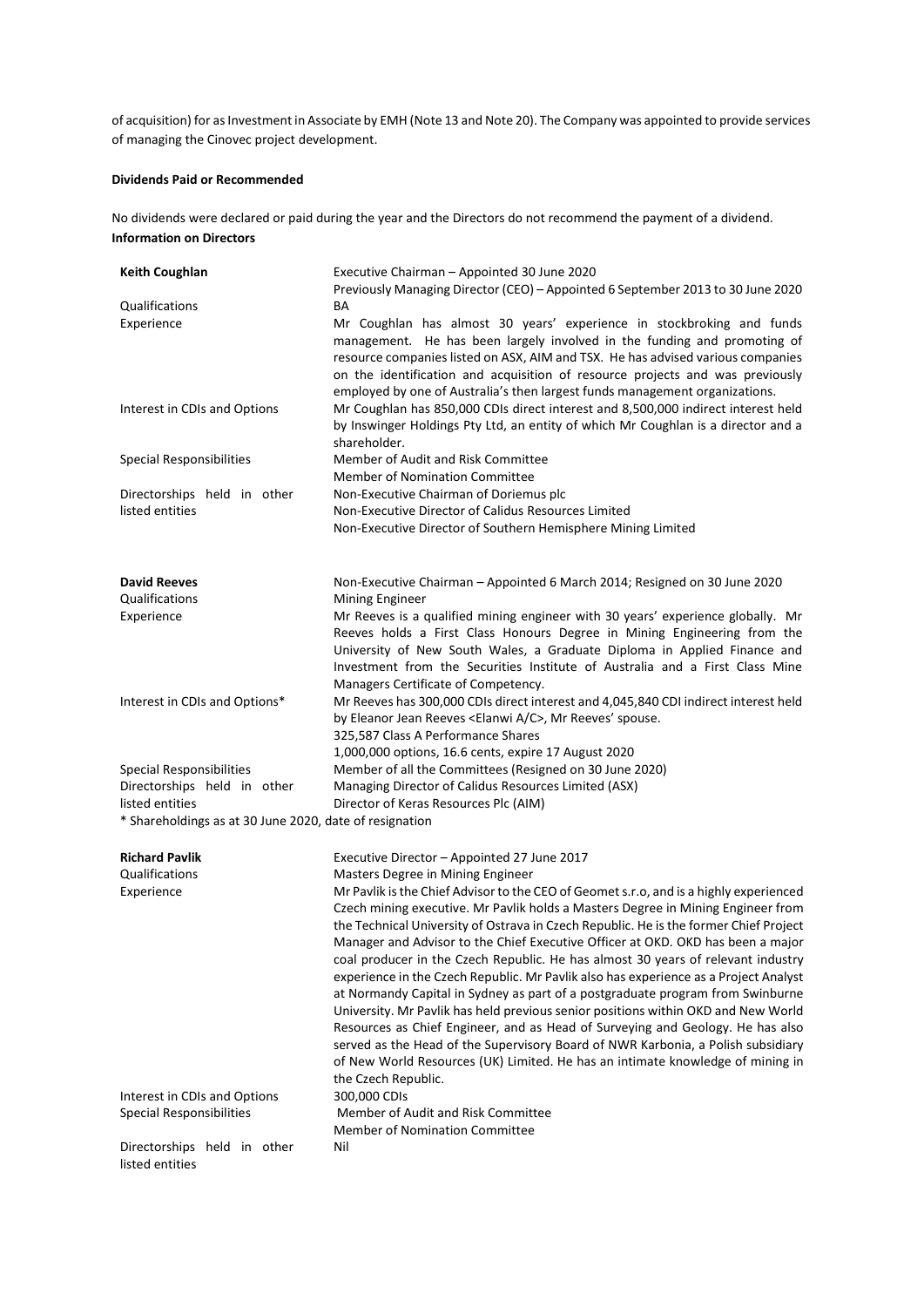| Kiran Morzaria<br>Qualifications               | Non-Executive Director - Appointed 10 December 2015<br>Bachelor of Engineering (Industrial Geology) from the Camborne School of Mines<br>and an MBA (Finance) from CASS Business School                                                                                                                                                                                      |
|------------------------------------------------|------------------------------------------------------------------------------------------------------------------------------------------------------------------------------------------------------------------------------------------------------------------------------------------------------------------------------------------------------------------------------|
| Experience                                     | Mr Morzaria has extensive experience in the mineral resource industry working in<br>both operational and management roles. He spent the first four years of his career<br>in exploration, mining and civil engineering before obtaining his MBA. Mr Morzaria<br>has served as a director of a number of public companies in both an executive and<br>non-executive capacity. |
| Interest in CDIs and Options                   | Mr Morzaria has 200,000 direct interest in CDIs. Mr Morzaria is a director and chief<br>executive of Cadence Minerals Plc which owns 23,259,751 CDIs. Mr Morzaria has<br>no control on the acquisition or sale of the shares held by Cadence Minerals plc.                                                                                                                   |
| Special Responsibilities                       | Member of Audit and Risk Committee<br>Member of Nomination Committee                                                                                                                                                                                                                                                                                                         |
| Directorships held in other<br>listed entities | Chief Executive Officer and Director of Cadence Minerals plc and Director of UK Oil<br>& Gas plc. Mr Morzaria was previously a Director of Bacanora Minerals plc.                                                                                                                                                                                                            |

### **Director Meetings**

The number of Directors' meetings and meetings of Committees of Directors held during the year and the number of meetings attended by each of the Directors of the Company during the year is:

|                       | <b>Directors' Meetings</b> |                           |  |  |  |  |  |
|-----------------------|----------------------------|---------------------------|--|--|--|--|--|
| <b>Name</b>           | <b>Number attended</b>     | Number eligible to attend |  |  |  |  |  |
| David Reeves          | 6                          | 6                         |  |  |  |  |  |
| Keith Coughlan        | 6                          | 6                         |  |  |  |  |  |
| <b>Richard Pavlik</b> | 6                          | 6                         |  |  |  |  |  |
| Kiran Morzaria        | 6                          | 6                         |  |  |  |  |  |
|                       |                            |                           |  |  |  |  |  |

### **Indemnifying officers or auditor**

During or since the end of the financial year the Company has given an indemnity or entered into an agreement to indemnify, or paid or agreed to pay insurance premiums as follows:

- i. The Company has entered into agreements to indemnify all Directors and provide access to documents, against any liability arising from a claim brought by a third party against the Company. The agreement provides for the Company to pay all damages and costs which may be awarded against the Directors.
- ii. The Company has paid premiums to insure each of the Directors against liabilities for costs and expenses incurred by them in defending any legal proceedings arising out of their conduct while acting in the capacity of Director of the Company, other than conduct involving a willful breach of duty in relation to the Company. Under the terms and conditions of the insurance contract, the nature of the liabilities insured against and the premium paid cannot be disclosed.
- iii. No indemnity has been paid to auditors.

#### **CDIs under option**

Unissued CDIs of European Metals Holdings Limited under option and warrant at the date of this report is as follows:

| <b>Expiry date</b> | <b>Exercise Price</b> | <b>Number under option</b> |
|--------------------|-----------------------|----------------------------|
| 15 June 2022       | 25.0 cents            | 200,000                    |
| 1 January 2021     | 35.0 cents            | 200,000                    |
| 1 June 2021        | 40.18 cents           | 100,000                    |
| 1 December 2021    | 31.11 cents           | 100,000                    |
| 22 November 2021   | 31.5 cents            | 116,875                    |
| 31 December 2022   | 25.0 cents            | 15,000,000                 |

Since the end of the reporting year, the following options were issued and exercised: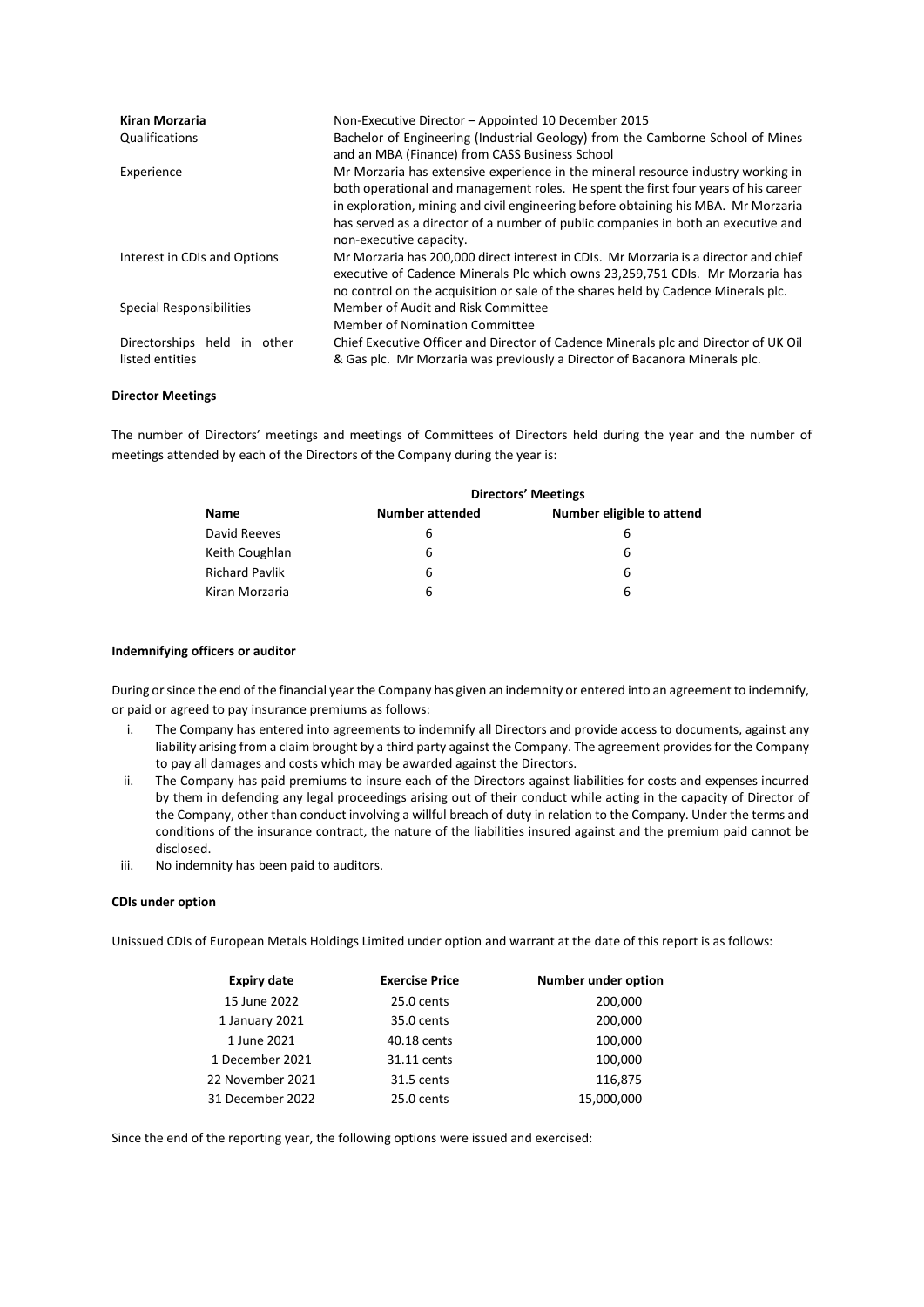On 17 July 2020, the Company issued 250,000 options exercisable at 25.0 cents on or before 15 June 2022 to consultants in accordance with their consultancy agreements. 50,000 CDIs were exercised on 17 September 2020, raising \$12,500. (2019: nil).

On 5 August 2020 and 18 August 2020, the Company issued 750,000 and 3,000,000 CDIs upon the exercise of 750,000 and 3,000,000 unquoted options exercisable at 16.6 cents respectively. The option conversion raised \$622,500 (2019: nil).

No person entitled to exercise the option or warrant has or has any right by virtue of the option or warrant to participate in any share issue of any other body corporate.

# **Performance Shares**

Performance shares on issue at the date of this report is as follows:

|         | Issue date  | <b>Expiry date</b> | Number on issue |
|---------|-------------|--------------------|-----------------|
| A Class | 18 Dec 2018 | 18 Dec 2021        | 3,000,000       |

### **CDIs Issued Under Employee Securities Incentive Plan (ESIP)**

CDIs issued under ESIP as at the date of this report is as follows:

| Number on issue | Issue date  |
|-----------------|-------------|
| 1,650,000       | 14 Dec 2017 |
| 100,000         | 6 Jun 2018  |

During the financial year, 1,400,000 CDIs were cancelled following resignations of previous executive members. No additional CDIs were issued under ESIP.

#### **Environmental Regulations**

The Group's operations are subject to the environmental risks inherent in the mining industry.

#### **Proceedings on Behalf of the Company**

No person has applied for leave of Court to bring proceedings on behalf of the Company or intervene in any proceedings to which the Company is a party for the purpose of taking responsibility on behalf of the Company for all or any part of those proceedings.

The Company was not a party to any such proceedings during the year.

#### **Non-audit Services**

Stantons International has not provided any non-audit services during the year.

#### **Significant events after the reporting date**

- On 14 July 2020, the Company announced that the Company is in discussion with the Prague Stock Exchange regarding the proposed listing of the Company's securities. Given the high profile that the Cinovec project has within the Czech Republic, the Company would like to provide the opportunity for Czechs to invest directly via their domestic exchange. In the interim, the Company has arranged for an interim funding facility to assist in financing these new initiatives and ongoing operations. The facility has been provided by an Australian based sophisticated investor, 6466 Investments Pty Ltd, and allows for a drawdown of up to AUD1m in tranches as required over 12 months.
- On 17 July 2020, the Company advises that it has issued 1,049,825 CDIs in the Company at a price of 13.176 pence per CDIs in relation to the first draw down of the Fund Facility Agreement between 6466 Investments Pty Ltd and EMH as announced on 14 July 2020. The issue of new CDIs is in respect of the first advance of AUD250,000. The funds will be used to assist in funding new initiatives and ongoing operations.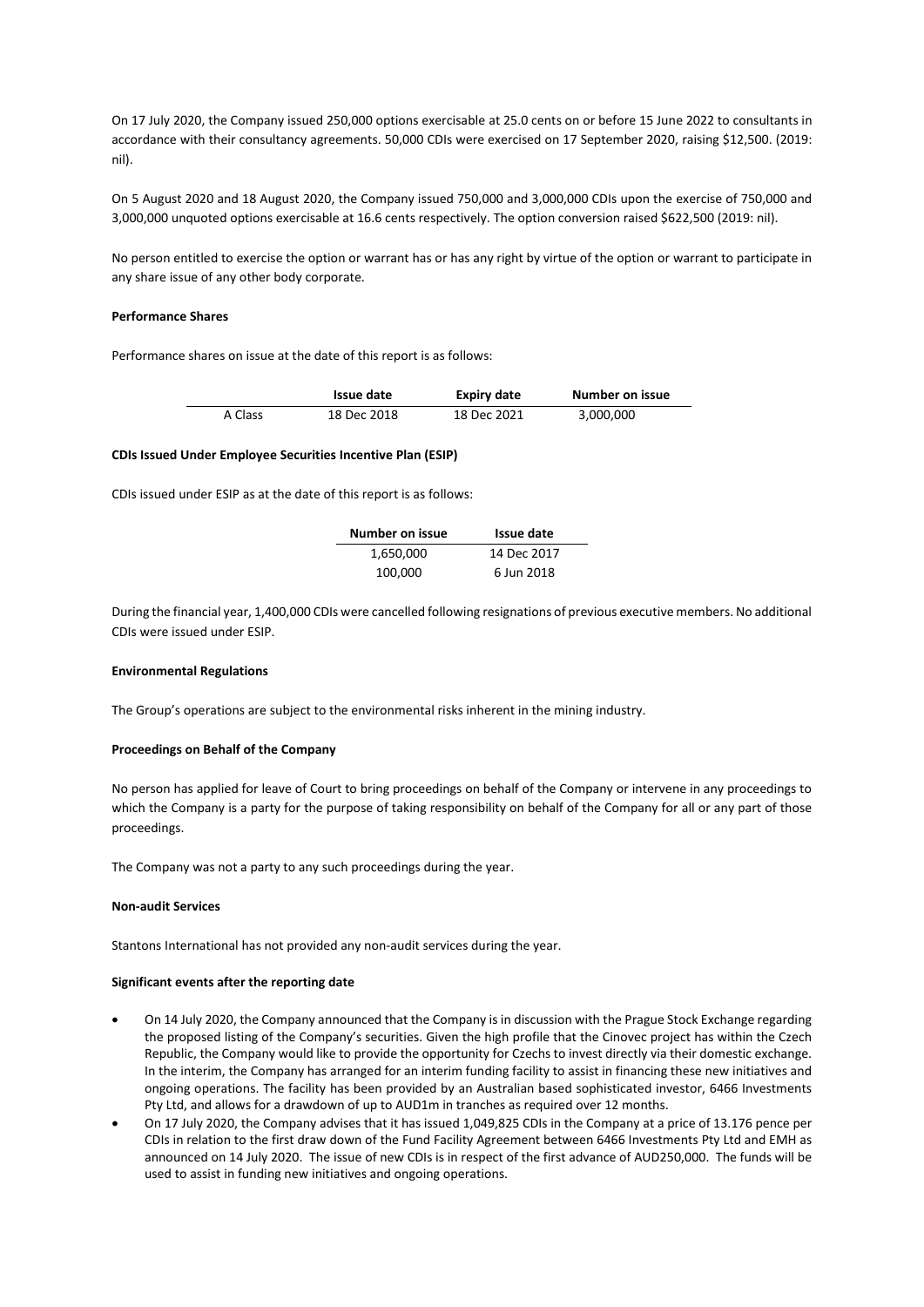- On 17 July 2020, the Company issued 250,000 options exercisable at 25.0 cents on or before 15 June 2022 to consultants in accordance with their consultancy agreements.
- On 5 August 2020 and 18 August 2020, the Company issued 750,000 and 3,000,000 CDIs upon the exercise of 750,000 and 3,000,000 unquoted options exercisable at \$0.166 respectively. The option conversion raised \$622,500.
- On 27 August 2020, the Company advises that it has issued 927,300 CDIs in the Company in respect to the second draw down of A\$250,000 under the Fund Facility Agreement between 6466 Investments Pty Ltd and the Company.
- On 17 September 2020, the Company issued 50,000 upon the exercise of 50,000 unquoted options exercisable at \$0.25. The option conversion raised \$12,500.

Except for the matters noted above there have been no other significant events arising after the reporting date.

### **Auditor's Independence Declaration**

The auditor's independence declaration for the year ended 30 June 2020 has been received and can be found on page 22 of the financial report.

# **REMUNERATION REPORT (AUDITED)**

This report details the nature and amount of remuneration for each Director of the Company, and Key Management Personnel. The directors are pleased to present the remuneration report which sets out the remuneration information for European Metals Holdings Limited's non-executive directors, executive directors and other key management personnel.

### **A. Principles used to determine the nature and amount of remuneration**

The remuneration policy of the Group has been designed to align Director and management objectives with shareholder and business objectives by providing a fixed remuneration component, and offering specific long-term incentives based on key performance areas affecting the Group financial results. The Board of the Company believes the remuneration policy to be appropriate and effective in its ability to attract and retain the best management and Directors to run and manage the Group, as well as create goal congruence between Directors, Executives and shareholders.

The Board's policy for determining the nature and amount of remuneration for Board members and Senior Executives of the Group is as follows:

The remuneration policy, setting the terms and conditions for the Executive Directors and other Senior Executives, was developed by the Board. All Executives receive a base salary (which is based on factors such as length of service and experience), superannuation, options and performance incentives. The Board reviews Executive packages annually by reference to the Group's performance, executive performance, and comparable information from industry sectors and other listed companies in similar industries.

Executives are also entitled to participate in the employee share and option arrangements.

All remuneration paid to Directors and Executives is valued at the cost to the Group and expensed.

The Board policy is to remunerate Non-executive Directors at commercial market rates for comparable companies for time, commitment, and responsibilities. The Board determines payments to the Non-executive Directors and reviews their remuneration annually based on market practice, duties, and accountability. Independent external advice is sought when required. The maximum aggregate amount of fees that can be paid to Non-executive Directors is subject to approval by shareholders at the Annual General Meeting. Fees for Non- Executive Directors are not linked to the performance of the Group. However, to align Directors' interests with shareholder interests, the Directors are encouraged to hold CDIs in the Company.

The remuneration policy has been tailored to increase the direct positive relationship between shareholders' investment objectives and Directors' and Executives' performance. Currently, this is facilitated through the issue of options to the majority of Directors and Executives to encourage the alignment of personal and shareholder interests. The Company believes this policy will be effective in increasing shareholder wealth. For details of Directors' and Executives' interests in CDIs, options and performance shares at year end, refer to the remuneration report.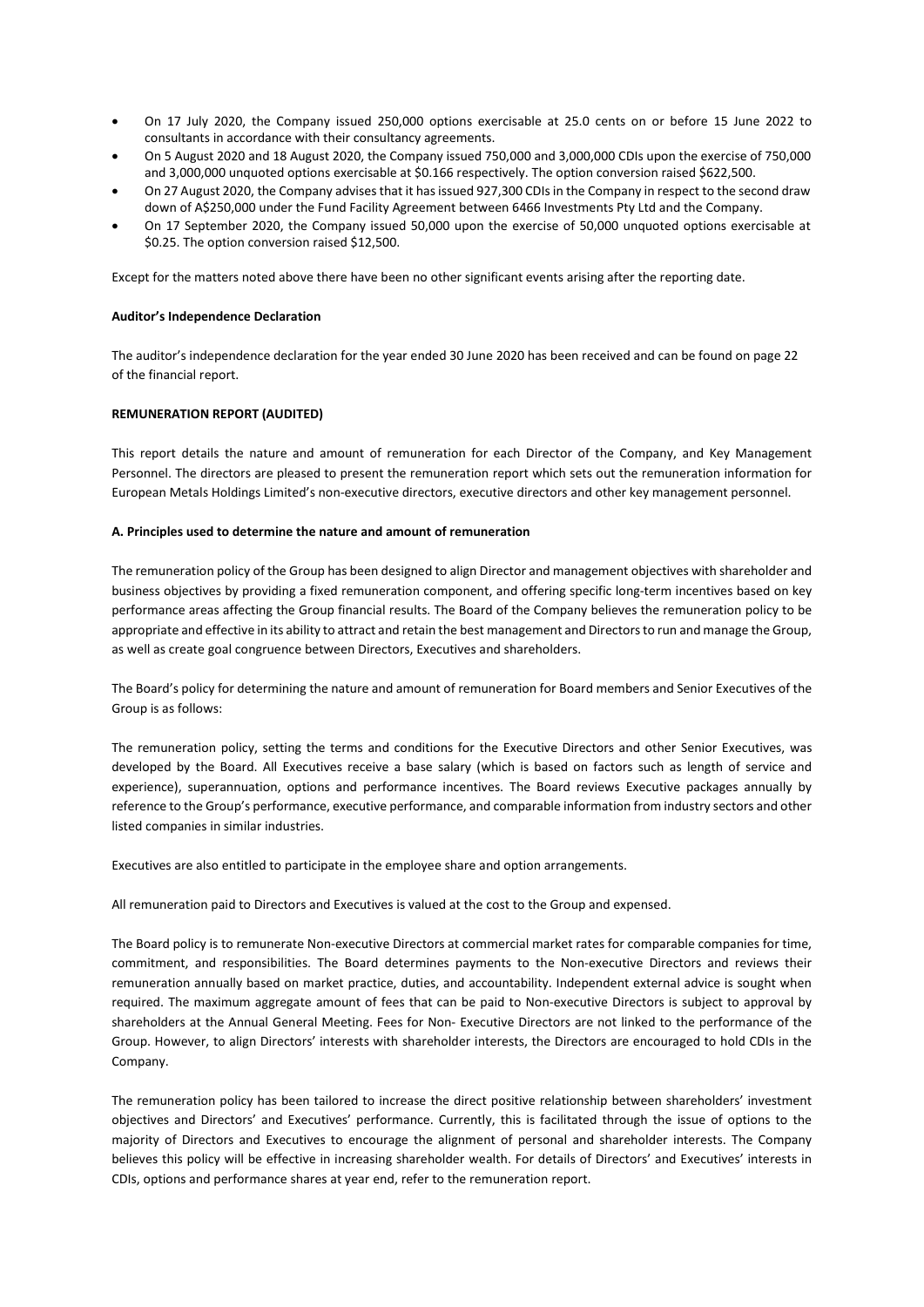# **B. Details of Remuneration**

Details of the nature and amount of each element of the emoluments of each of the KMP of the Company (the Directors) for the year ended 30 June 2020 are set out in the following tables:

The maximum amount of remuneration for non-executive directors is \$300,000 as approved by shareholders.

During the financial period, the Company did not engage any remuneration consultants.

#### *Group Key Management Personnel* **Short-term benefits Postemployment benefits Long-term benefits Equity-settled sharebased payments Total % of remuneration as share based payments Salary, fees and leave share and monetary Profit bonuses Non-Other Superannuation Long Service Leave Equity Options3 Directors \$ \$ \$ \$ \$ \$ \$ \$ \$** David Reeves(i) 36,000 - - - - - - - 36,000 - Keith Coughlan<sup>(ii)</sup> 240,000 - - - 4,822 22,800 26,663 - - 294,285 -Kiran Morzaria 24,000 - - - - - - - 24,000 - Richard Pavlik<sup>(iii)</sup> 140,691 - - - - - - - - - - - - - 29,802 170,493 17.4% 440,691 - - 4,822 22,800 26,663 - 29,802 524,778 -

Notes:

**2020**

(i) Resigned 30 June 2020.

(ii) Effective 28 April 2020, a portion of the Mr Coughlan's remuneration has been reimbursed by Geomet s.r.o. The Company was appointed to provide services of managing the Cinovec project development subsequent to finalization of final agreement with CEZ Group. During the financial year, a total of \$22,880 was reimbursed by Geomet s.r.o.

(iii) Represents remuneration from 1 July 2020 to 27 April 2020. Effective 28 April 2020, Mr Pavlik's remuneration has been paid by Geomet s.r.o directly.

# **2019**

| <b>Group Key</b><br><b>Management</b><br><b>Personnel</b> | <b>Short-term benefits</b> |                                              | Post-<br>employment<br><b>benefits</b> | <b>Equity-settled share-</b><br>Long-term<br><b>benefits</b><br>based payments |                          |                          | <b>Total</b>        | $%$ of<br>remuneration<br>as share based<br>payments |           |                          |
|-----------------------------------------------------------|----------------------------|----------------------------------------------|----------------------------------------|--------------------------------------------------------------------------------|--------------------------|--------------------------|---------------------|------------------------------------------------------|-----------|--------------------------|
|                                                           | Salary, fees<br>and leave  | <b>Profit</b><br>share and<br><b>bonuses</b> | Non-<br>monetary                       | Other $1$                                                                      | Super-<br>annuation      | Other                    | Equity <sup>2</sup> | Options <sup>3</sup>                                 |           |                          |
| <b>Directors</b>                                          | \$                         | \$                                           | \$                                     | \$                                                                             | \$                       | \$                       | \$                  | \$                                                   | \$        |                          |
| David Reeves                                              | 36,000                     |                                              |                                        |                                                                                |                          | $\overline{\phantom{a}}$ | 86,824              | $\overline{\phantom{a}}$                             | 122,824   | 71%                      |
| Keith Coughlan                                            | 240,000                    |                                              | ٠                                      | 34,571                                                                         | 26,084                   |                          |                     | $\overline{\phantom{a}}$                             | 300,655   |                          |
| Kiran Morzaria                                            | 24,000                     |                                              |                                        | $\overline{\phantom{a}}$                                                       | ٠                        |                          |                     | $\overline{\phantom{a}}$                             | 24,000    | $\overline{\phantom{a}}$ |
| <b>Richard Pavlik</b>                                     | 165,878                    |                                              |                                        |                                                                                | $\overline{\phantom{a}}$ |                          | -                   | 59,117                                               | 224,995   | 26%                      |
| <b>Key Management</b><br>Personnel                        |                            |                                              |                                        |                                                                                |                          |                          |                     |                                                      |           |                          |
| James Carter <sup>(i)</sup>                               | 18,231                     |                                              |                                        |                                                                                | 1,610                    |                          |                     | $\overline{\phantom{a}}$                             | 19,841    |                          |
| Neil Meadows <sup>(ii)</sup>                              | 183,333                    |                                              | $\overline{\phantom{a}}$               | 3,810                                                                          | 17,779                   | $\overline{\phantom{a}}$ | 260,148             | $\overline{\phantom{a}}$                             | 465,070   | 56%                      |
|                                                           | 667,442                    |                                              | $\overline{\phantom{a}}$               | 38,381                                                                         | 45,473                   | $\overline{\phantom{a}}$ | 346,972             | 59,117                                               | 1,157,385 |                          |

Notes: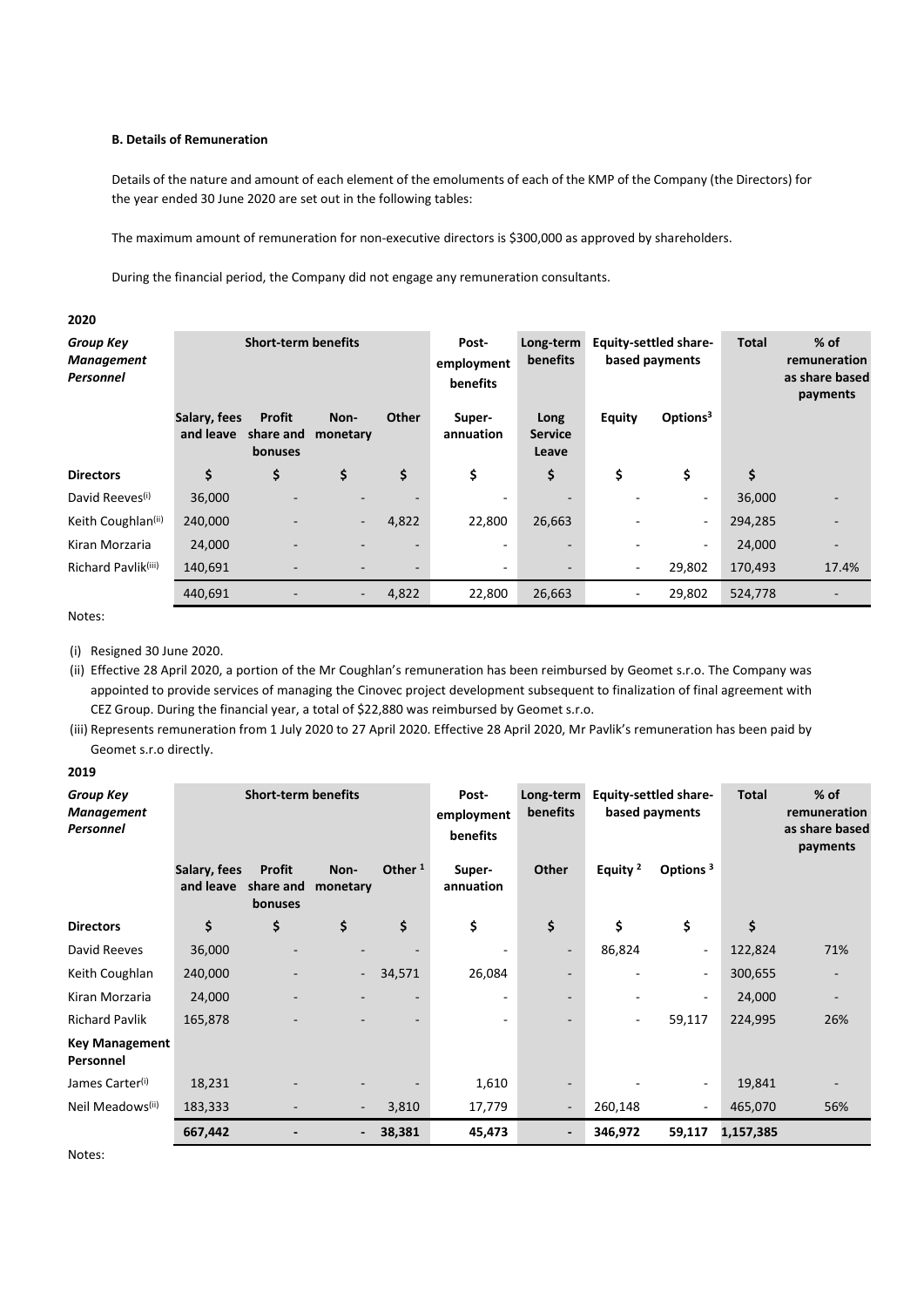#### (i) Resigned 21 Sept 2018.

(ii) Resigned 10 June 2019.

- 1. During the year ended 30 June 2019, Mr Coughlan and Mr Meadows received payouts of \$34,571 and \$3,810, respectively, representing unused annual leave.
- 2. Loan CDIs are treated similar to options and value is an estimate calculated using an appropriate mathematical formula based on Black-Scholes option pricing model. The amount disclosed as part of remuneration for the financial year is the amount expensed over the vesting period.
- **3.** The value of the options granted to key management personnel as part of their remuneration is calculated as at the grant date using the Black and Scholes. The amount disclosed as part of remuneration for the financial year is the amount expensed over the vesting period.

#### **C. Service Agreements**

It was formally agreed at a meeting of the directors that the following remuneration be established; there are no formal notice periods, leave accruals or termination benefits payable on termination.

Mr Keith Coughlan, Managing Director, to receive a salary of \$240,000 per annum plus superannuation contribution of 9.5% from 1 April 2017.

#### **D. Share-based compensation**

During the financial year, nil CDIs were issued to KMP under the Employee Securities Incentive Plan (ESIP) (2019: nil).

Loan CDIs on issue to KMP under the ESIP are as follows:

| 30 June 2020          | <b>Loan CDIs Grant Details</b> |          |               | <b>Exercised</b> |                          | Lapsed/Cancelled |                          |       | <b>Balance at End of Year</b> |                          |           |
|-----------------------|--------------------------------|----------|---------------|------------------|--------------------------|------------------|--------------------------|-------|-------------------------------|--------------------------|-----------|
|                       | <b>Grant Date</b>              | No.      | Value         | No.              | Value                    | No.              |                          | Value | No.                           | No.                      | Value     |
|                       |                                |          | \$            |                  | \$                       |                  |                          | \$    | <b>Vested</b>                 | <b>Not Vested</b>        | \$        |
| <b>Group KMP</b>      |                                |          |               |                  |                          |                  |                          |       |                               |                          |           |
| David Reeves*         | 30 Nov 2017                    | 300,000  | 209,028       |                  | $\overline{\phantom{0}}$ |                  | $\overline{\phantom{0}}$ |       | 300,000                       | ۰.                       | 209,028   |
| Keith Coughlan        | 30 Nov 2017                    | 850,000  | 592,245       |                  |                          |                  | $\overline{\phantom{a}}$ |       | 850,000                       | ۰.                       | 592,245   |
| <b>Richard Pavlik</b> | 30 Nov 2017                    | 300,000  | 209,028       |                  |                          |                  | $\overline{\phantom{a}}$ |       | 300,000                       | ۰.                       | 209,028   |
| Kiran Morzaria        | 30 Nov 2017                    | 200,000  | 139,352       |                  |                          |                  | $\overline{\phantom{0}}$ |       | 200,000                       | ۰.                       | 139,352   |
|                       |                                | 1,650,00 |               |                  |                          |                  |                          |       |                               |                          |           |
|                       |                                |          | $0$ 1,149,653 |                  |                          |                  |                          |       | 1,650,000                     | $\overline{\phantom{0}}$ | 1,149,653 |

\* Resigned on 30 June 2020

| 30 June 2019                     | <b>Loan CDIs Grant Details</b> |           | <b>Exercised</b> |     | Lapsed |     | <b>Balance at End of Year</b> |           |                   |         |
|----------------------------------|--------------------------------|-----------|------------------|-----|--------|-----|-------------------------------|-----------|-------------------|---------|
|                                  | <b>Grant Date</b>              | No.       | Value            | No. | Value  | No. | Value                         | No        | No.               | Value   |
|                                  |                                |           | \$               |     | \$     |     | \$                            | Vested    | <b>Not Vested</b> | \$      |
| <b>Group KMP</b>                 |                                |           |                  |     |        |     |                               |           |                   |         |
| David Reeves                     | 30 Nov 2017                    | 300,000   | 209,028          |     |        |     | $\overline{\phantom{a}}$      | 300,000   | -                 | 209,028 |
| Keith Coughlan                   | 30 Nov 2017                    | 850,000   | 592,245          |     |        |     | $\overline{\phantom{a}}$      | 850,000   | ۰                 | 592,245 |
| <b>Richard Pavlik</b>            | 30 Nov 2017                    | 300,000   | 209,028          |     |        |     | $\overline{\phantom{a}}$      | 300,000   | ۰,                | 209,028 |
| Kiran Morzaria                   | 30 Nov 2017                    | 200,000   | 139,352          |     |        |     | $\overline{\phantom{a}}$      | 200,000   | ۰.                | 139,352 |
| James Carter <sup>(i, iii)</sup> | 6 June 2018                    | 400,000   | 106,550          |     |        |     | $\overline{\phantom{a}}$      |           | 400,000           | 106,550 |
| Neil Meadows <sup>(ii, iv)</sup> | 6 June 2018                    | 1,000,000 | 266,376          |     |        |     | $\overline{\phantom{a}}$      | 1,000,000 | ۰.                | 266,376 |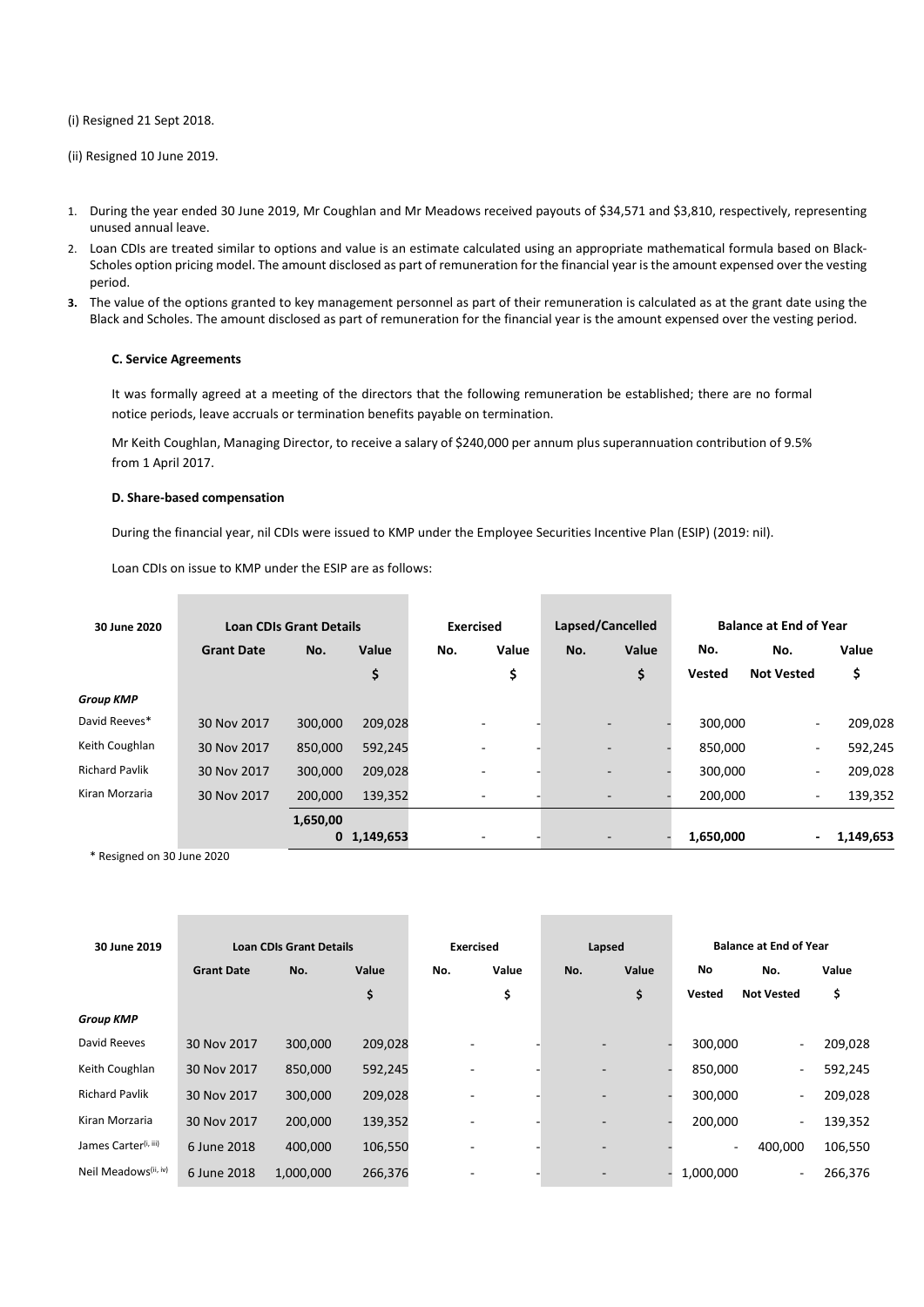|  | 3,050,000 1,522,579 |  |  |  |  | $-2,650,000$ 400,000 1,522,579 |  |  |
|--|---------------------|--|--|--|--|--------------------------------|--|--|
|--|---------------------|--|--|--|--|--------------------------------|--|--|

# Notes:

- (i) Resigned 21 Sept 2018.
- (ii) Resigned 10 June 2019.
- (iii) Mr Carter's CDIs were cancelled during the period.
- (iv) Mr Meadows's CDIs were cancelled during the period.

The terms of the loan CDIs are disclosed in Note 16.

### **E. Options issued as part of remuneration for the year ended 30 June 2020**

No options were issued as part of the remuneration for the year ended 30 June 2020 (2019: nil).

# **F. Options on issue as part of remuneration**

| 30 June 2020          | <b>Options Grant Details</b> |                          | <b>Exercised</b> |     | Lapsed                   |           | <b>Balance at End of Year</b> |     |        |
|-----------------------|------------------------------|--------------------------|------------------|-----|--------------------------|-----------|-------------------------------|-----|--------|
|                       | <b>Grant Date</b>            | No.                      | Value $1$        | No. | Value                    | No.       | Value                         | No. | Value  |
|                       |                              |                          | \$               |     | \$                       |           | \$                            |     | \$     |
| <b>Group KMP</b>      |                              |                          |                  |     |                          |           |                               |     |        |
| David Reeves          | $\overline{\phantom{a}}$     | $\overline{\phantom{a}}$ |                  |     | ٠                        |           |                               |     |        |
| Keith Coughlan        | $\overline{\phantom{0}}$     | $\overline{\phantom{a}}$ |                  |     | ٠                        |           |                               |     | ٠<br>- |
| <b>Richard Pavlik</b> | 3 January 2017               | 400,000                  | 177,352          |     | $\overline{\phantom{a}}$ | (400,000) | 177,352                       |     | ۰      |
| Kiran Morzaria        | $\overline{\phantom{a}}$     |                          |                  |     |                          |           |                               |     | -      |
|                       |                              | 400,000                  | 177,352          |     |                          | (400,000) | 177,352                       |     | ۰      |

Notes:

1. The value of the options granted to key management personnel as part of their remuneration is calculated as at the grant date using the Black and Scholes. 250,000 of the options issued will vest at completion of the Definitive Feasibility Study and the balance will vest 12 months thereafter. The value of the options have been prorated over the vesting period, therefore, the value has been included in Section B of the remuneration report as at 30 June 2019. The options were unexercised and lapsed on 3 January 2020.

#### **G. Equity instruments issued on exercise of remuneration options**

There were no equity instruments issued during the year to Directors or other KMP as a result of options exercised that had previously been granted as compensation.

#### **H. Loans to Directors and Key Management Personnel**

There were no loans issued to Key Management Personnel during the financial year.

#### **I. Company performance, shareholder wealth and Directors' and Executives' remuneration**

The remuneration policy has been tailored to increase the direct positive relationship between shareholders' investment objectives and Directors' and Executives' performance. This will be facilitated through the issue of options to the majority of Directors and Executives to encourage the alignment of personal and shareholder interests. The Company believes this policy will be effective in increasing shareholder wealth. At commencement of mine production, performance based bonuses based on key performance indicators are expected to be introduced.

# **J. Other information**

# **Options held by Key Management Personnel**

The number of options to acquire CDIs in the Company held during the 2020 and 2019 reporting period by each of the Key Management Personnel of the Group; including their related parties are set out below.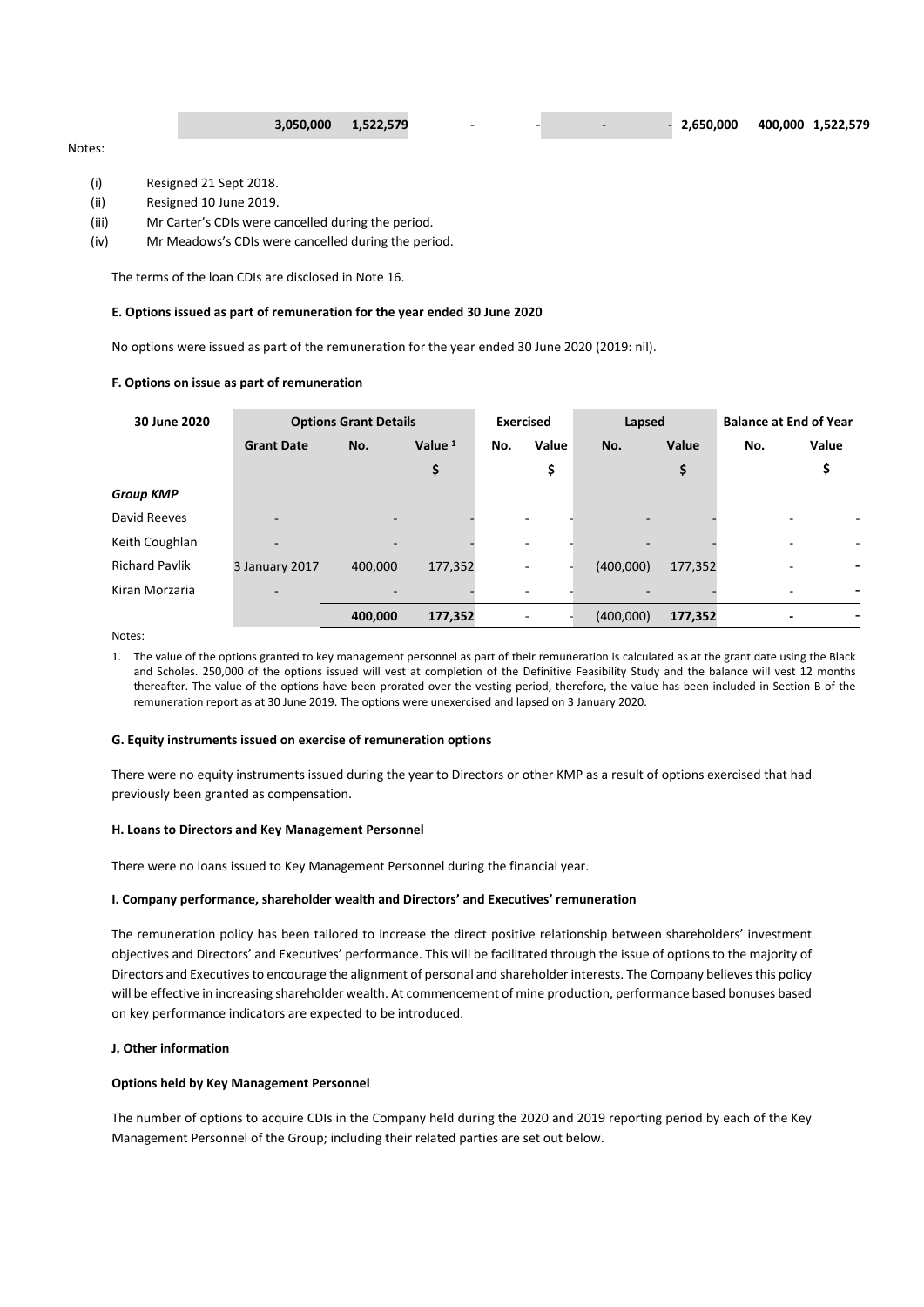| 30 June 2020          | <b>Balance at the</b><br>start of the<br>year | Granted<br>during the<br>vear | <b>Exercised during Other changes</b><br>the year |                          | <b>Balance at the</b><br>during the year end of the year | <b>Vested and</b><br>exercisable | <b>Unvested</b>          |
|-----------------------|-----------------------------------------------|-------------------------------|---------------------------------------------------|--------------------------|----------------------------------------------------------|----------------------------------|--------------------------|
| David Reeves*         | 1,000,000                                     | $\overline{\phantom{0}}$      | ٠                                                 | ۰                        | 1,000,000                                                | 1,000,000                        |                          |
| Keith Coughlan        | 2.000.000                                     | ٠                             | $\overline{\phantom{a}}$                          | $\overline{\phantom{a}}$ | 2,000,000                                                | 2,000,000                        |                          |
| Kiran Morzaria        | $\overline{\phantom{a}}$                      | $\overline{\phantom{0}}$      | ٠                                                 | $\overline{\phantom{0}}$ |                                                          |                                  |                          |
| <b>Richard Pavlik</b> | 400.000                                       | $\overline{\phantom{a}}$      | $\overline{\phantom{a}}$                          | (400,000)                | ٠                                                        | $\overline{\phantom{0}}$         | $\overline{\phantom{a}}$ |
| Total                 | 3,400,000                                     | -                             | -                                                 | (400,000)                | 3,000,000                                                | 3,000,000                        | -                        |

\*Note: Resigned on 30 June 2020

| 30 June 2019                 | <b>Balance at the</b><br>start of the<br>year | Granted<br>during the<br>vear | <b>Exercised during Other changes</b><br>the year | during the year          | <b>Balance at the</b><br>end of the year | <b>Vested and</b><br>exercisable | <b>Unvested</b> |
|------------------------------|-----------------------------------------------|-------------------------------|---------------------------------------------------|--------------------------|------------------------------------------|----------------------------------|-----------------|
| David Reeves                 | 1,000,000                                     |                               |                                                   | $\overline{\phantom{0}}$ | 1,000,000                                | 1,000,000                        |                 |
| Keith Coughlan               | 2,000,000                                     |                               |                                                   | ۰                        | 2,000,000                                | 2,000,000                        |                 |
| Kiran Morzaria               |                                               |                               | ٠                                                 | $\overline{\phantom{0}}$ |                                          |                                  |                 |
| <b>Richard Pavlik</b>        | 400.000                                       | ٠                             | ۰                                                 | $\overline{\phantom{a}}$ | 400.000                                  |                                  | 400,000         |
| James Carter <sup>(i)</sup>  |                                               | ٠                             | $\overline{\phantom{0}}$                          |                          |                                          |                                  |                 |
| Neil Meadows <sup>(ii)</sup> |                                               | ٠                             | ٠                                                 | $\overline{\phantom{0}}$ | $\overline{\phantom{0}}$                 |                                  |                 |
| Total                        | 3,400,000                                     | -                             | -                                                 |                          | 3,400,000                                | 3,000,000                        | 400,000         |
| Note:                        |                                               |                               |                                                   |                          |                                          |                                  |                 |

(i) Resigned 21 September 2018. The balance at end of year represents balance at date of resignation.

(ii) Resigned 10 June 2019. The balance at end of year represents balance at date of resignation.

# **Chess Depositary Interests ('CDIs') held by Key Management Personnel**

The number of ordinary CDIs held in the Company during the 2020 and 2019 reporting period held by each of the Key Management Personnel of the Group; including their related parties are set out below. The CDIs held directly have been obtained through the Employee Securities Incentive Plan.

| 2020<br>Name                | <b>Balance at</b><br>Start of year | <b>Granted as</b><br>remuneration<br>during the year | <b>Issued on</b><br>exercise of<br>options | Other<br><b>Changes</b><br>during the<br>year | <b>Balance at</b><br>end of year |
|-----------------------------|------------------------------------|------------------------------------------------------|--------------------------------------------|-----------------------------------------------|----------------------------------|
| David Reeves <sup>(i)</sup> | 300,000                            | $\overline{\phantom{a}}$                             | ٠                                          |                                               | 300,000                          |
| Indirect <sup>1</sup>       | 3,720,244                          | $\overline{a}$                                       | ٠                                          | 325,5964                                      | 4,045,840                        |
| Keith Coughlan              | 850,000                            | $\overline{\phantom{a}}$                             | $\overline{\phantom{0}}$                   | $\overline{\phantom{m}}$                      | 850,000                          |
| Indirect <sup>2</sup>       | 8,500,000                          | $\overline{a}$                                       | ٠                                          | $\overline{\phantom{a}}$                      | 8,500,000                        |
| Kiran Morzaria              | 200,000                            | $\overline{a}$                                       |                                            | -                                             | 200,000                          |
| Indirect <sup>3</sup>       | 27,896,470                         | $\overline{\phantom{a}}$                             | ٠                                          | (4,636,719)                                   | 23,259,751                       |
| <b>Richard Pavlik</b>       | 300,000                            | $\overline{a}$                                       | ٠                                          |                                               | 300,000                          |
| Total                       | 41,766,714                         | ۰                                                    | ٠                                          | (4,311,123)                                   | 37,455,591                       |
|                             |                                    |                                                      |                                            |                                               |                                  |

Notes:

1. Mr Reeves has 300,000 CDIs direct interest and 4,045,840 CDI indirect interest held by Eleanor Jean Reeves <Elanwi A/C>, Mr Reeves' spouse.

2. Mr Coughlan has 850,000 CDIs direct interest and 8,500,000 indirect interest held by Inswinger Holdings Pty Ltd, an entity of which Mr Coughlan is a director and a shareholder.

3. Mr Morzaria has 23,259,751 indirect interest held by Cadence Minerals Plc, an entity of which Mr Morzaria is a director and chief executive.

4. Issued on conversion of A Class Performance Shares and B Class Performance Shares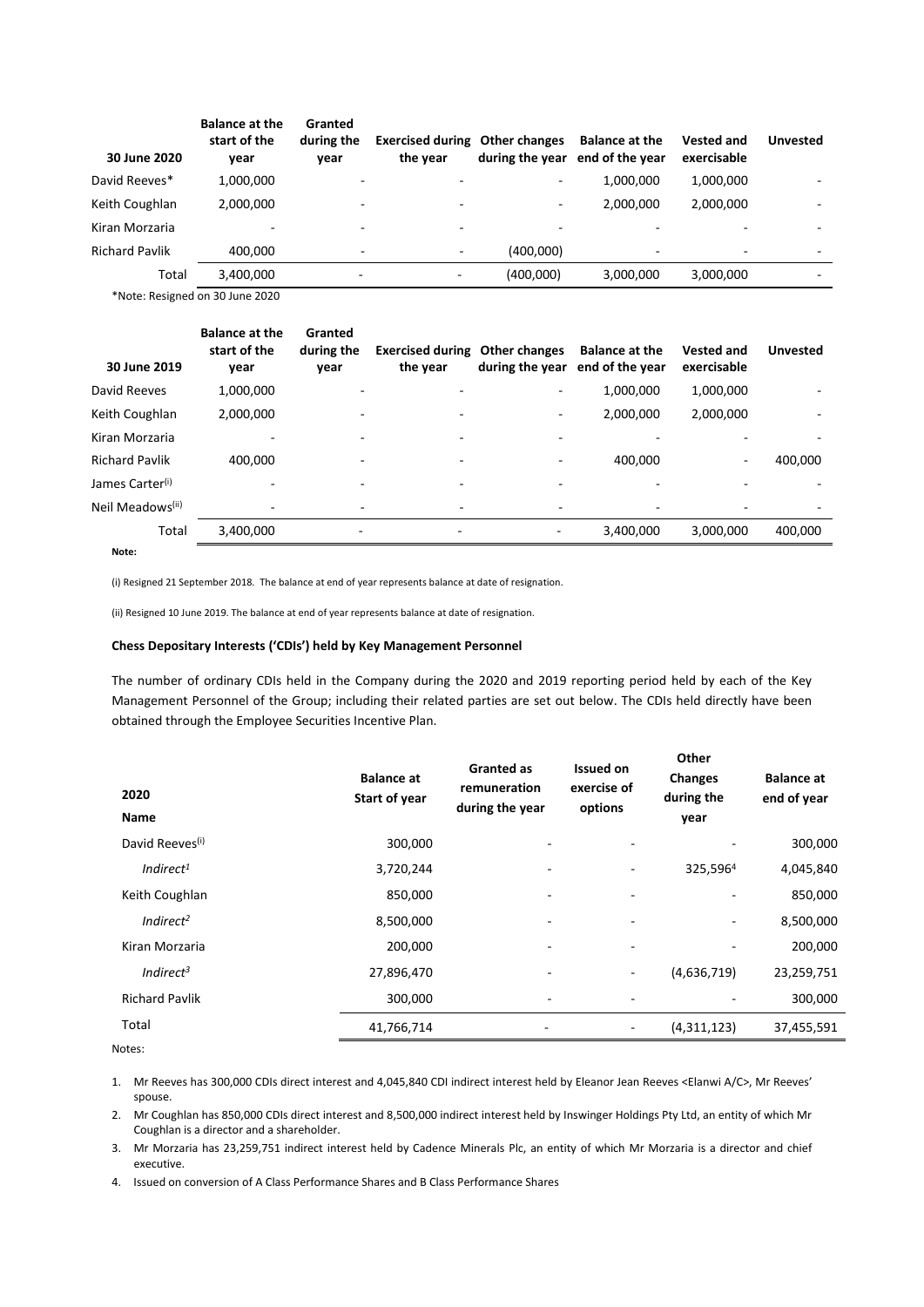(i) Resigned 30 June 2020. The balance at end of year represents balance at date of resignation.

| 2019<br>Name                 | <b>Balance at</b><br><b>Start of year</b> | Granted as<br>remuneration<br>during the year | <b>Issued on</b><br>exercise of<br>options | Other<br><b>Changes</b><br>during the<br>year | <b>Balance at</b><br>end of year |
|------------------------------|-------------------------------------------|-----------------------------------------------|--------------------------------------------|-----------------------------------------------|----------------------------------|
| David Reeves                 | 300,000                                   |                                               |                                            |                                               | 300,000                          |
| Indirect <sup>1</sup>        | 3,720,244                                 |                                               |                                            |                                               | 3,720,244                        |
| Keith Coughlan               | 850,000                                   | ٠                                             |                                            | $\qquad \qquad \blacksquare$                  | 850,000                          |
| Indirect <sup>2</sup>        | 8,500,000                                 |                                               |                                            |                                               | 8,500,000                        |
| Kiran Morzaria               | 200,000                                   | ٠                                             |                                            |                                               | 200,000                          |
| Indirect <sup>3</sup>        | 27,846,470                                | -                                             |                                            | 50,000                                        | 27,896,470                       |
| <b>Richard Pavlik</b>        | 300,000                                   |                                               |                                            |                                               | 300,000                          |
| James Carter <sup>(i)</sup>  | 400,000                                   | -                                             |                                            |                                               | 400,000                          |
| Neil Meadows <sup>(ii)</sup> | 1,000,000                                 | ٠                                             |                                            | $\overline{\phantom{a}}$                      | 1,000,000                        |
| Total                        | 43,116,714                                |                                               |                                            | 50,000                                        | 43,166,714                       |

Notes:

1. Mr Reeves has 300,000 CDIs direct interest and 3,720,244 CDI indirect interest held by Eleanor Jean Reeves <Elanwi A/C>, Mr Reeves' spouse.

- 2. Mr Coughlan has 850,000 CDIs direct interest and 8,500,000 indirect interest held by Inswinger Holdings Pty Ltd, an entity of which Mr Coughlan is a director and a shareholder.
- 3. Mr Morzaria has 27,846,470 indirect interest held by Cadence Minerals Plc, an entity of which Mr Morzaria is a director and chief executive.
- (i) Resigned 21 September 2018. The balance at end of year represents balance at date of resignation.
- (ii) Resigned 10 June 2019. The balance at end of year represents balance at date of resignation.

# **Performance Shares held by Key Management Personnel**

The number of Performance shares held in the Company during the 2020 reporting period held by each of the Key Management Personnel of the Group:

| 30 June 2020                                                                                                        |                | <b>Grant Details</b> |           |         | <b>Exercised</b><br>Lapsed/cancelled |        |            |                          | <b>Balance at End of Year</b> |        |
|---------------------------------------------------------------------------------------------------------------------|----------------|----------------------|-----------|---------|--------------------------------------|--------|------------|--------------------------|-------------------------------|--------|
|                                                                                                                     |                | <b>Grant Date</b>    | No.       | Value   | No.                                  | Value  | No.        | Value                    | No.                           | Value  |
|                                                                                                                     |                |                      |           | \$      |                                      | \$     |            | \$                       | <b>Unvested</b>               | \$     |
| <b>Group KMP</b>                                                                                                    |                |                      |           |         |                                      |        |            |                          |                               |        |
| David Reeves <sup>(i)</sup>                                                                                         | A Class        | 18 Dec<br>2018       | 542,651   | 86,824  | (217,064)                            | 34,730 |            | $\overline{\phantom{a}}$ | 325,587                       | 52,094 |
| David Reeves <sup>(i)</sup>                                                                                         | <b>B</b> Class | 24 Nov<br>2016       | 542,651   | 289,932 | (108, 532)                           | 57,987 | (434, 119) | 231,94<br>5              |                               |        |
| Keith Coughlan                                                                                                      |                |                      |           |         |                                      |        |            |                          |                               |        |
| <b>Richard Pavlik</b>                                                                                               |                |                      |           |         |                                      |        |            |                          |                               |        |
| Kiran Morzaria                                                                                                      |                |                      |           |         |                                      |        |            |                          |                               |        |
|                                                                                                                     |                |                      |           |         |                                      |        |            | 231,94                   |                               |        |
|                                                                                                                     |                |                      | 1,085,302 | 376,756 | (325, 596)                           | 92,717 | (434, 119) | 5.                       | 325,587                       | 52,094 |
| $\mathbf{f}$<br>Becigned 20 June 2020. The belance at end of the vear represents belance at the date of recignation |                |                      |           |         |                                      |        |            |                          |                               |        |

(i) Resigned 30 June 2020. The balance at end of the year represents balance at the date of resignation.

| 30 June 2019 | <b>Grant Details</b> |     |       | <b>Exercised</b> |       | Lapsed/cancelled |       | <b>Balance at End of Year</b> |       |
|--------------|----------------------|-----|-------|------------------|-------|------------------|-------|-------------------------------|-------|
|              | <b>Grant Date</b>    | No. | Value | No.              | Value | No.              | Value | No.                           | Value |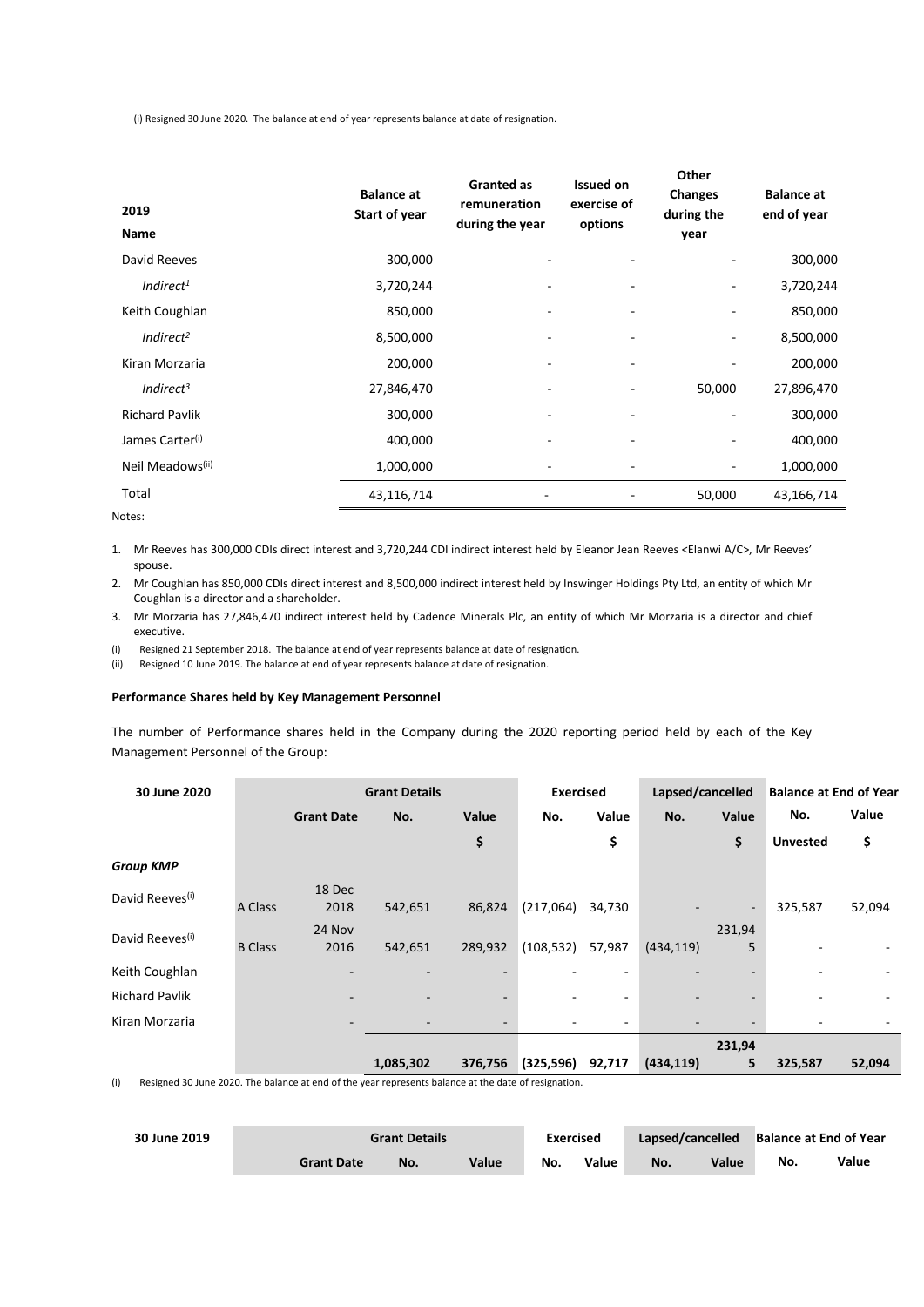|                                                             |                |                |           | \$                                  |   | \$ | \$                       | <b>Unvested</b> | \$      |
|-------------------------------------------------------------|----------------|----------------|-----------|-------------------------------------|---|----|--------------------------|-----------------|---------|
| <b>Group KMP</b>                                            |                |                |           |                                     |   |    |                          |                 |         |
| David Reeves                                                | A Class        | 18 Dec<br>2018 | 542,651   | 86,824                              |   |    | $\overline{\phantom{a}}$ | 542,651         | 86,824  |
| David Reeves                                                | <b>B</b> Class | 24 Nov<br>2016 | 542,651   | 289,932                             | ۰ | ۰  | $\overline{\phantom{a}}$ | 542,651         | 289,932 |
| Keith Coughlan                                              |                |                |           | $\overline{\phantom{a}}$            |   |    |                          |                 |         |
| <b>Richard Pavlik</b>                                       |                |                |           | $\overline{\phantom{a}}$            |   |    |                          |                 |         |
| Kiran Morzaria                                              |                |                |           |                                     |   |    |                          |                 |         |
| James Carter <sup>(i)</sup><br>Neil Meadows <sup>(ii)</sup> | <b>B</b> Class | 24 Nov<br>2016 | 514,650   | 274,971<br>$\overline{\phantom{a}}$ |   |    | $\overline{\phantom{a}}$ | 514,650         | 274,971 |
|                                                             |                |                |           |                                     |   |    |                          | 1,599,95        |         |
|                                                             |                |                | 1,599,952 | 651,727                             |   |    |                          | $\mathbf{2}$    | 651,727 |

(i) Resigned 21 September 2018. The balance at end of year represents balance at date of resignation.

(ii) Resigned 10 June 2019. The balance at end of year represents balance at date of resignation.

#### **Description of Performance Shares**

In financial year ended 30 June 2019, it had become apparent that the B Class Performance Shares approved at the 2016 AGM only represented half the value contemplated by the Original Performance Shares, as a result of the conversion mechanism provided for under the B Class Terms. As an incentive to the vendors, the Company issued 5,000,000 A Class Performance Shares on the same terms and conditions as the B Class Performance shares.

During the financial year 30 June 2020, the Company issued 3,000,000 CDIs upon conversion of 2,000,000 A Class Performance Shares and 1,000,000 B Class Performance Shares in satisfaction of milestone being met. The remaining 4,000,000 B Class Performance Shares lapsed during the year. Of the 3,000,000 CDIs issued on conversion of Performance Shares, 217,064 A Class Performance Shares and 108,532 B Class Performance Shares were converted by Key Management Personnel. Under the applicable terms and conditions, the performance shares convert into new CDIs in accordance with the following milestones:

#### **2,000,000 A Class Performance Shares**

- 1. 1,000,000 of the performance shares convert into Shares and an equivalent number of CDIs upon the Company's Mineral Resource at Cinovec South and Cinovec Main being entered in the State register; and
- 2. 1,000,000 of the performance shares convert into Shares and an equivalent number of CDIs upon the issuance of the preliminary mining licenses relating to the Cinovec Project.

#### **1,000,000 B Class Performance Shares**

1. 1,000,000 of the performance shares convert into Shares and an equivalent number of CDIs upon the issuance of the preliminary mining licenses relating to the Cinovec Project.

The remaining 4,000,000 B Class Performance Shares lapsed during the year.

The terms of the Performance Shares are as follows:

The remaining 3,000,000 A Class Performance Shares will convert in accordance with the below:

(i) 3,000,000 A Class Performance Shares will convert into Shares and an equivalent number of CDIs upon the completing of a definitive feasibility study (**DFS**). For clarity, the DFS must be: (i) of a standard suitable to be submitted to a financial institution as the basis for lending of funds for the development and operation of mining activities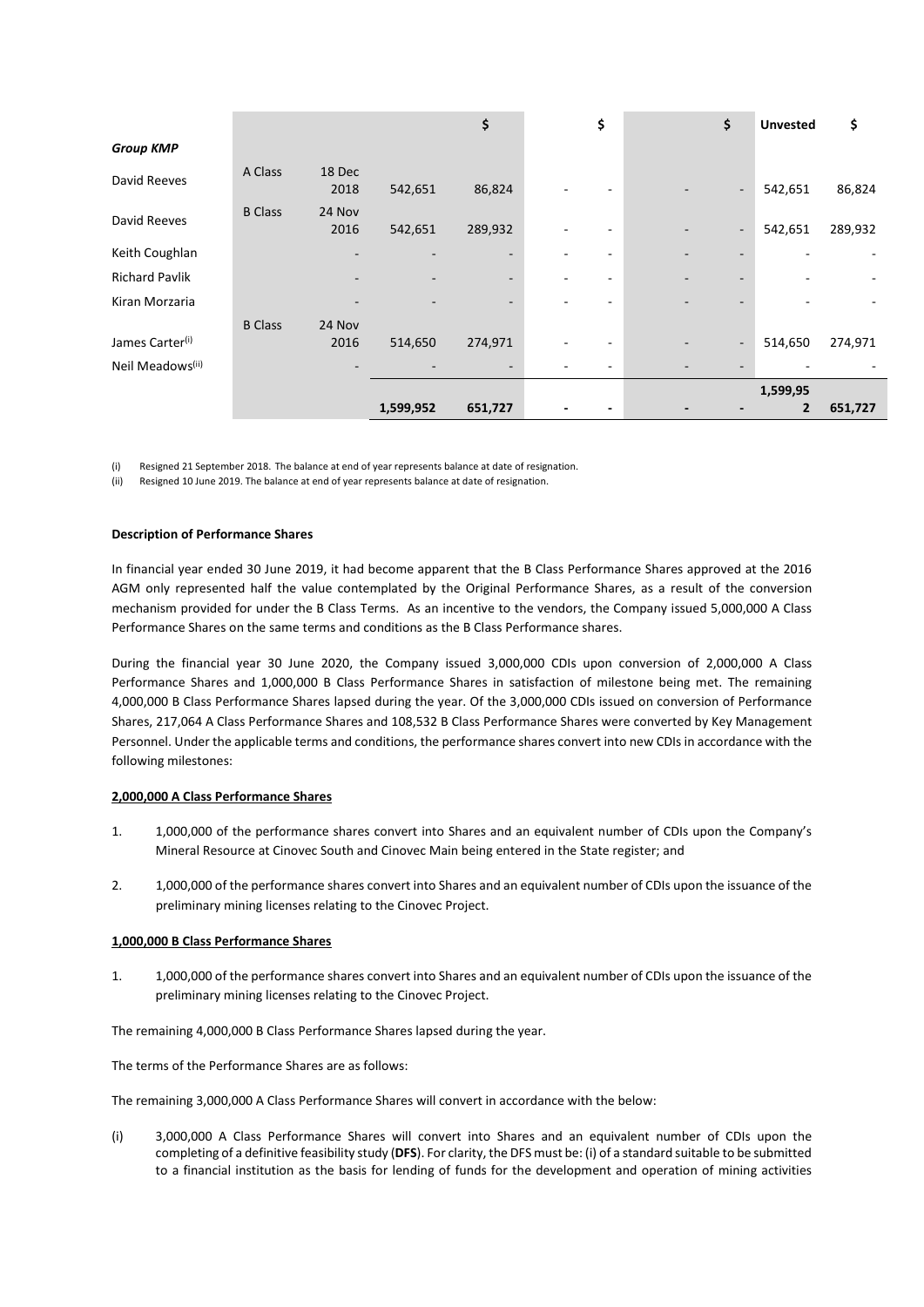contemplated in the study; (ii) capable of supporting a decision to mine on the Permits; and (iii) completed to an accuracy of +/- 15% with respect to operating and capital costs and display a pre-tax net present value of not less than US\$250,000,000. The Performance Shares shall convert into the number of Shares and equivalent number of CDIs equal to 3,000,000 and divided by the greater of: (A) \$0.50 per CDI; and (B) the volume weighted average price of CDIs (expressed as a decimal of \$1.00) as calculated over the 5 ASX trading days prior to date of receipt of the completed DFS,

(together the **Milestones** and each a **Milestone**). For the avoidance of doubt, the number of Shares and equivalent number of CDIs which will be issued on conversion of the B Class Performance Shares will not exceed a ratio of 1 for 1.

(ii) If the Milestone is not achieved or the Change of Control Event does not occur by the required date, then each Performance Share held by a Holder will be automatically redeemed by the Company for the sum of \$0.000001 within 10 ASX trading days of non-satisfaction of the Milestone.

### **Other transactions with Key Management Personnel**

Purchases from related parties are made on terms equivalent to those that prevail in arm's length transactions. The Group acquired the following services from entities that are controlled by members of the Group's KMP:

Some Directors or former Directors of the Group hold or have held positions in other companies, where it is considered they control or significantly influence the financial or operating policies of those entities. During the year, the following entities provided corporate services and rental to the Group. Transactions between related parties are on normal commercial terms and conditions no more favourable than those available to other parties unless otherwise stated.

| <b>Entity</b>                                                  | Nature of    | Key                     | <b>Total Transactions</b> |        | Payable Balance          |      |  |
|----------------------------------------------------------------|--------------|-------------------------|---------------------------|--------|--------------------------|------|--|
|                                                                | transactions | Management<br>Personnel | 2020<br>Ś                 | 2019   | 2020                     | 2019 |  |
| Wilgus Investments Pty<br>Ltd/Wild West Enterprises Pty<br>Ltd | Rental       | David Reeves            | 15.600                    | 40,200 | $\overline{\phantom{0}}$ |      |  |

There were no other transactions with Key Management Personnel during the financial year.

#### **End of Remuneration Report**

Signed in accordance with a resolution of the Board of Directors.

Keith Coughlan **EXECUTIVE CHAIRMAN**

Dated at 30 September 2020

# **AUDITOR'S INDEPENDENCE DECLARATION**

30 September 2020

Board of Directors European Metals Holdings Limited Suite 12, Level 1 11 Ventnor Avenue WEST PERTH WA 6005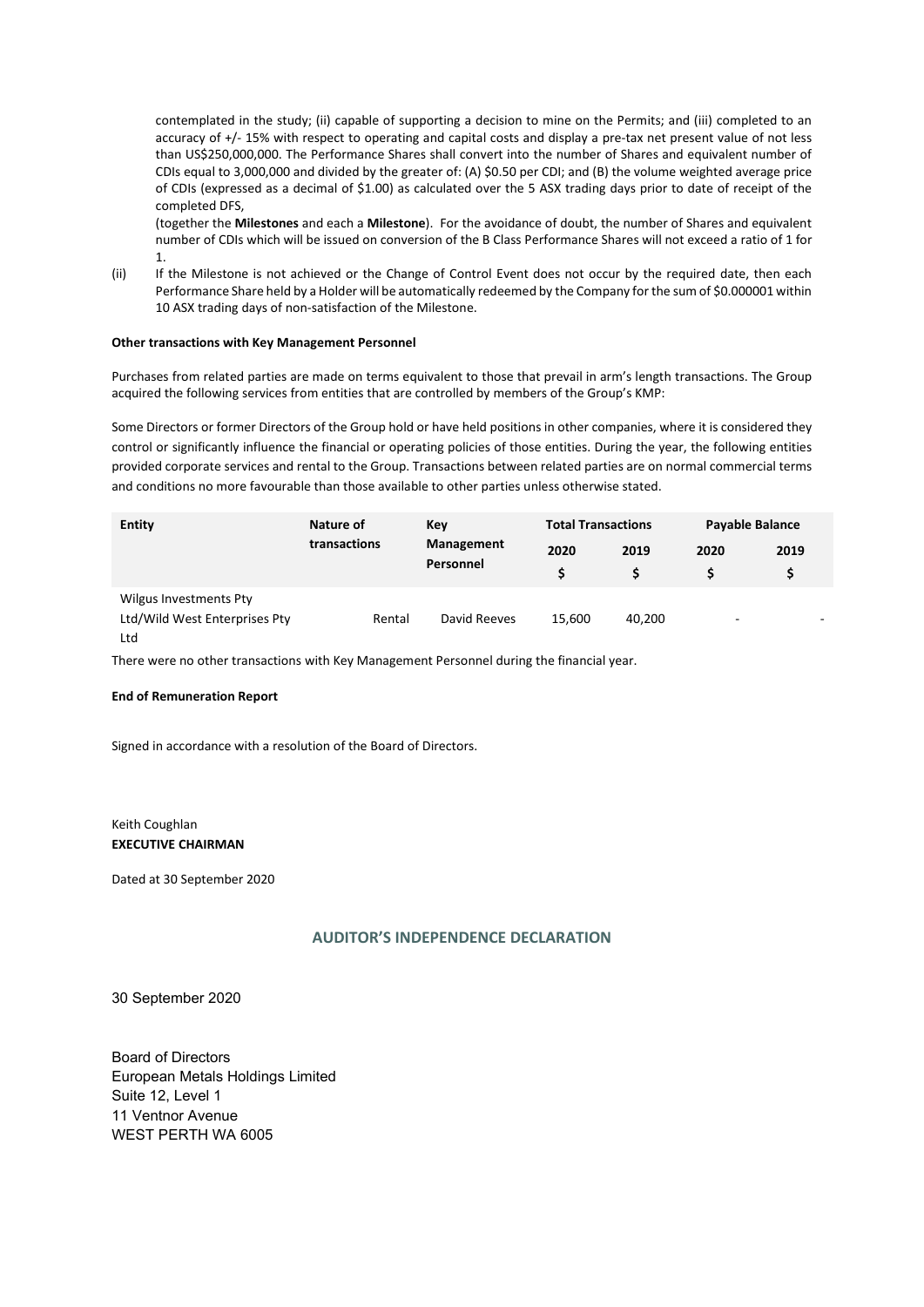Dear Directors

# **RE: EUROPEAN METALS HOLDINGS LIMITED**

In accordance with section 307C of the Corporations Act 2001, I am pleased to provide the following declaration of independence to the directors of European Metals Holdings Limited.

As the Audit Director for the audit of the financial statements of European Metals Holdings Limited for the year ended 30 June 2020, I declare that to the best of my knowledge and belief, there have been no contraventions of:

- (i) the auditor independence requirements of the Corporations Act 2001 in relation to the audit; and
- (ii) any applicable code of professional conduct in relation to the audit.

Yours sincerely

# **STANTONS INTERNATIONAL AUDIT AND CONSULTING PTY LTD (Trading as Stantons International) (An Authorised Audit Company)**

**Samir R Tirodkar Director**

# **CONSOLIDATED STATEMENT OF PROFIT OR LOSS AND OTHER COMPREHENSIVE INCOME FOR THE YEAR ENDED 30 JUNE 2020**

|                                                                       | <b>Note</b> | 30 June 2020 | 30 June 2019  |
|-----------------------------------------------------------------------|-------------|--------------|---------------|
|                                                                       |             | \$           | S             |
| Revenue                                                               | 6           | 183,835      | 1,461         |
| Other income                                                          |             | 47,244       | 355,744       |
| <b>Professional fees</b>                                              |             | (2,043,727)  | (1, 153, 379) |
| Audit fees                                                            | 7           | (54, 450)    | (40,000)      |
| Directors' fees                                                       |             | (60,000)     | (60,000)      |
| Share based payments                                                  | 17          | (2,439,192)  | (1, 179, 090) |
| Advertising and Promotion                                             |             | (175,052)    | (94, 879)     |
| Employees' benefits                                                   |             | (294,342)    | (473,902)     |
| Travel and accommodation                                              |             | (98, 576)    | (166,090)     |
| Office and rent expense                                               |             | (15,600)     | (40, 200)     |
| Insurance expense                                                     |             | (25, 552)    | (9,953)       |
| Share registry expense                                                |             | (139, 514)   | (97, 211)     |
| Depreciation expense                                                  |             | (1, 344)     | (1, 344)      |
| Equity accounting on investment in Geomet s.r.o.                      | 13          | 490,051      |               |
| Foreign exchange gain/(loss)                                          |             | 45,018       | 27,096        |
| Other expenses                                                        |             | (27,528)     | (33, 604)     |
| Loss before income tax                                                |             | (4,608,729)  | (2,965,351)   |
| Income tax expense                                                    | 3           |              |               |
| Loss from continuing operations                                       |             | (4,608,729)  | (2,965,351)   |
| Gain/(loss) from discontinued operations – De-consolidation of Geomet | 20          | 7,422,536    | (287, 464)    |
| S.T.O                                                                 |             |              |               |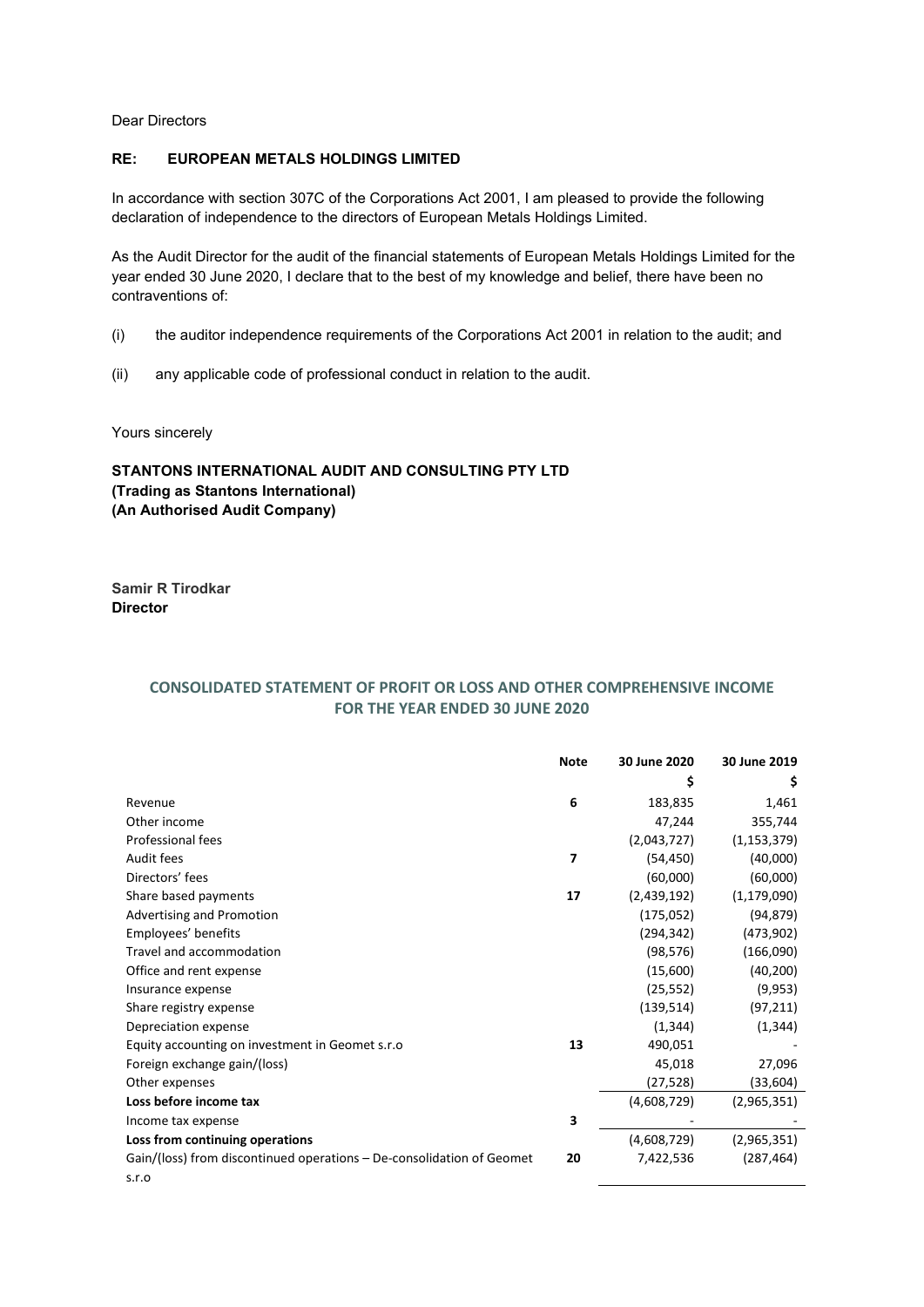|        | (3,252,815)                                          |
|--------|------------------------------------------------------|
|        |                                                      |
|        |                                                      |
|        |                                                      |
|        | 443,780                                              |
|        | 443,780                                              |
|        |                                                      |
|        | (2,809,035)                                          |
|        |                                                      |
|        |                                                      |
| (3.05) | (2.05)                                               |
| (3.05) | (2.05)                                               |
|        |                                                      |
| 4.92   | (0.20)                                               |
| 4.92   | (0.20)                                               |
|        | 2,813,807<br>(1,522,451)<br>(1,522,451)<br>1,291,356 |

*The above statement should be read in conjunction with the accompanying notes.*

# **CONSOLIDATED STATEMENT OF FINANCIAL POSITION AS AT 30 JUNE 2020**

|                                               |             | 2020         | 2019           |
|-----------------------------------------------|-------------|--------------|----------------|
|                                               | <b>Note</b> | \$           | \$             |
| <b>CURRENT ASSETS</b>                         |             |              |                |
| Cash and cash equivalents                     | 9           | 58,951       | 426,178        |
| Other receivables                             | 10          | 17,252       | 92,180         |
| Other assets                                  |             | 5,110        | 23,587         |
| <b>TOTAL CURRENT ASSETS</b>                   |             | 81,313       | 541,945        |
| <b>NON-CURRENT ASSETS</b>                     |             |              |                |
| Property, plant and equipment                 | 11          | 869          | 385,158        |
| Exploration and evaluation expenditure        | 12          |              | 11,684,072     |
| Investments accounted for using equity method | 13          | 18,966,531   |                |
| <b>TOTAL NON-CURRENT ASSETS</b>               |             | 18,967,400   | 12,069,230     |
| <b>TOTAL ASSETS</b>                           |             | 19,048,713   | 12,611,175     |
| <b>CURRENT LIABILITIES</b>                    |             |              |                |
| Trade and other payables                      | 14a         | 924,592      | 128,977        |
| Provisions - employee entitlements            | 14b         | 54,618       | 23,133         |
| <b>TOTAL CURRENT LIABILITIES</b>              |             | 979,210      | 152,110        |
| <b>TOTAL LIABILITIES</b>                      |             | 979,210      | 152,110        |
|                                               |             |              |                |
| <b>NET ASSETS</b>                             |             | 18,069,503   | 12,459,065     |
|                                               |             |              |                |
| <b>EQUITY</b><br>Issued capital               | 15          | 23,954,204   | 22,074,314     |
| Reserves                                      | 16          | 7,715,587    | 6,798,846      |
| <b>Accumulated losses</b>                     |             | (13,600,288) | (16, 414, 095) |
|                                               |             | 18,069,503   | 12,459,065     |
| <b>TOTAL EQUITY</b>                           |             |              |                |

*The above statement should be read in conjunction with the accompanying notes.*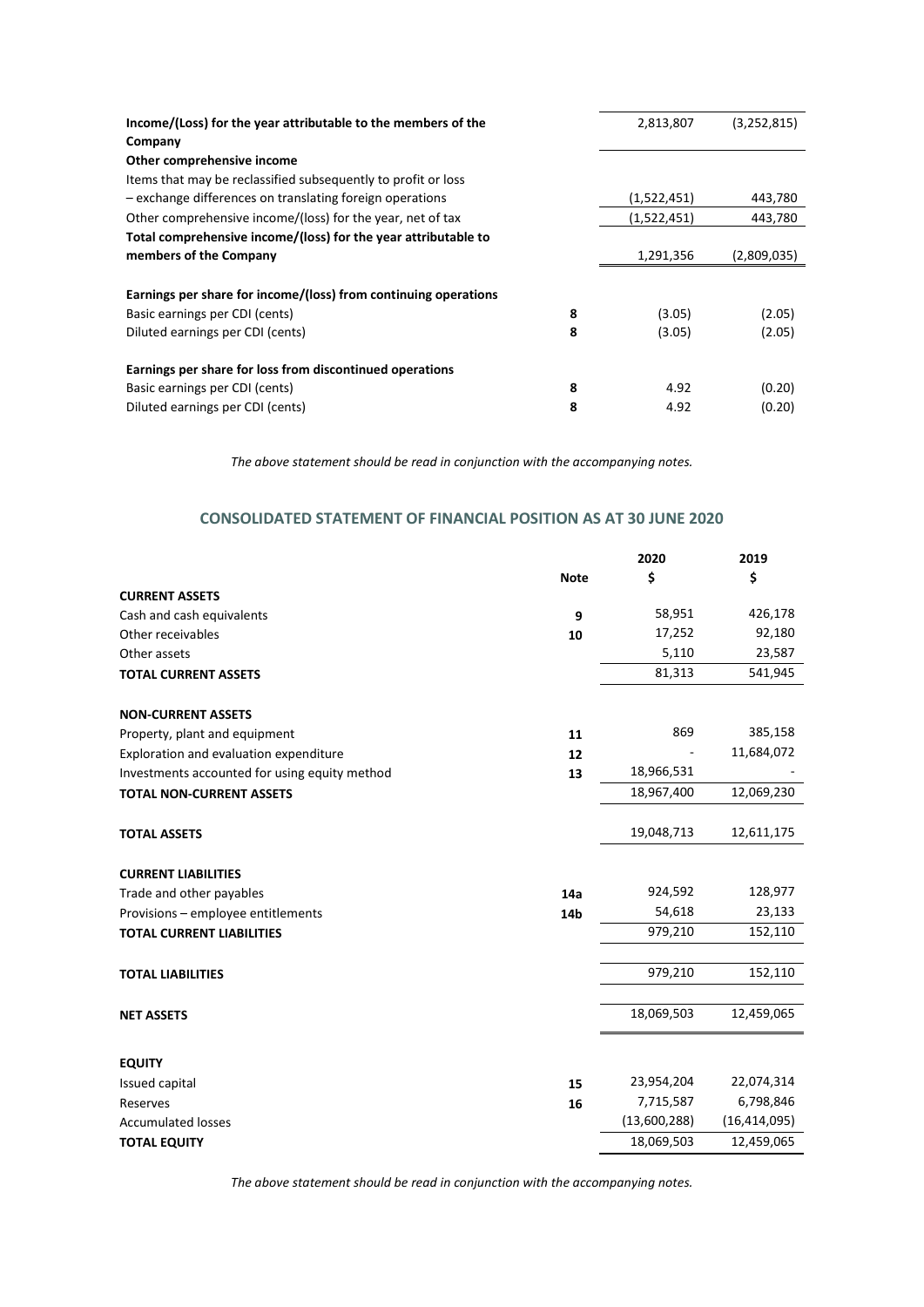# **CONSOLIDATED STATEMENT OF CHANGES IN EQUITY FOR THE YEAR ENDED 30 JUNE 2020**

| \$<br>\$<br>\$<br>\$<br>\$<br>Balance at 1 July 2018<br>20,413,074<br>4,303,819<br>843,485<br>(13, 161, 280)<br>12,399,098<br>Loss attributable to members of the<br>(3, 252, 815)<br>(3, 252, 815)<br>Company<br>Other comprehensive income<br>443,780<br>443,780<br>Total comprehensive loss for the year<br>443,780<br>(3, 252, 815)<br>(2,809,035) |  |
|--------------------------------------------------------------------------------------------------------------------------------------------------------------------------------------------------------------------------------------------------------------------------------------------------------------------------------------------------------|--|
|                                                                                                                                                                                                                                                                                                                                                        |  |
|                                                                                                                                                                                                                                                                                                                                                        |  |
|                                                                                                                                                                                                                                                                                                                                                        |  |
|                                                                                                                                                                                                                                                                                                                                                        |  |
|                                                                                                                                                                                                                                                                                                                                                        |  |
| Transactions with owners, recognized<br>directly in equity                                                                                                                                                                                                                                                                                             |  |
| CDIs issued during the year, net of costs<br>1,661,240<br>28,672<br>1,689,912                                                                                                                                                                                                                                                                          |  |
| Equity based payments<br>1,179,090<br>1,179,090                                                                                                                                                                                                                                                                                                        |  |
| Balance at 30 June 2019<br>22,074,314<br>(16, 414, 095)<br>1,287,265<br>12,459,065<br>5,511,581                                                                                                                                                                                                                                                        |  |
| Balance at 1 July 2019<br>22,074,314<br>5,511,581<br>1,287,265<br>(16, 414, 095)<br>12,459,065<br>Income attributable to members of the                                                                                                                                                                                                                |  |
| 2,813,807<br>2,813,807<br>Company                                                                                                                                                                                                                                                                                                                      |  |
| Other comprehensive income/(loss)<br>(1,522,451)<br>(1,522,451)                                                                                                                                                                                                                                                                                        |  |
| Total comprehensive (loss)/income for<br>(1,522,451)<br>2,813,807<br>1,291,356<br>the year                                                                                                                                                                                                                                                             |  |
| Transactions with owners, recognized<br>directly in equity                                                                                                                                                                                                                                                                                             |  |
| CDIs issued during the year, net of costs<br>1,879,890<br>1,879,890                                                                                                                                                                                                                                                                                    |  |
| Equity based payments<br>2,439,192<br>2,439,192                                                                                                                                                                                                                                                                                                        |  |
| Balance at 30 June 2020<br>23,954,204<br>7,950,773<br>(235, 186)<br>(13,600,288)<br>18,069,503                                                                                                                                                                                                                                                         |  |

*The above statement should be read in conjunction with the accompanying notes.*

# **CONSOLIDATED STATEMENT OF CASH FLOWS FOR THE YEAR ENDED 30 JUNE 2020**

|                                                     |      | 30 June 2020  | 30 June 2019  |
|-----------------------------------------------------|------|---------------|---------------|
|                                                     | Note | \$            | Ş             |
| <b>CASH FLOWS FROM OPERATING ACTIVITIES</b>         |      |               |               |
| Revenue received                                    |      | 275,736       |               |
| Government grant                                    |      | 39,370        |               |
| Payments to suppliers and employees                 |      | (2, 177, 875) | (2,714,709)   |
| Interest received                                   |      | 11            | 1,461         |
| R&D Rebate                                          |      |               | 355,745       |
| Net cash (used in) operating activities             | 17   | (1,862,758)   | (2,357,503)   |
|                                                     |      |               |               |
| <b>CASH FLOWS FROM INVESTING ACTIVITIES</b>         |      |               |               |
| Payments for exploration and evaluation expenditure |      | (331, 372)    | (1, 165, 022) |
| Net cash (used in) investing activities             |      | (331, 372)    | (1, 165, 022) |
|                                                     |      |               |               |

**CASH FLOWS FROM FINANCING ACTIVITIES**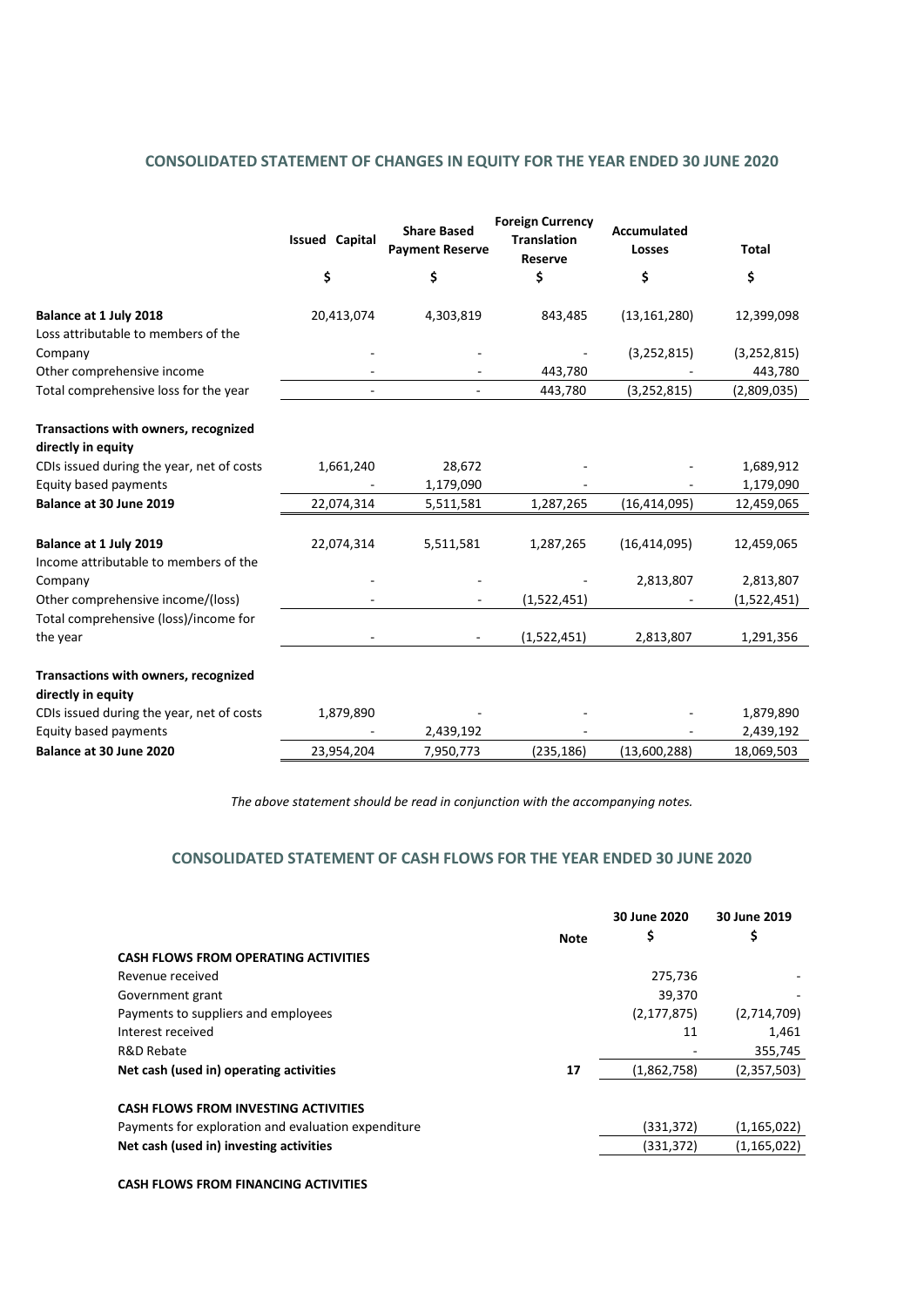|                                                                  | 30 June 2020 | 30 June 2019 |
|------------------------------------------------------------------|--------------|--------------|
| Note                                                             | Ş            |              |
| Proceeds from issue of CDIs                                      | 2,024,905    | 1,817,303    |
| Capital raising costs paid                                       | (145, 015)   | (127,391)    |
| Net cash from financing activities                               | 1,879,890    | 1,689,912    |
|                                                                  |              |              |
| Net (decrease)/increase in cash and cash equivalents             | (314, 240)   | (1,832,613)  |
| Cash and cash equivalents at the beginning of the financial year | 426,178      | 2,223,109    |
| Exchange differences in foreign currency held                    | (52, 987)    | 35,682       |
| Cash and cash equivalents at the end of financial year           | 58,951       | 426,178      |

*The above statement should be read in conjunction with the accompanying notes.*

# **NOTES TO CONSOLIDATED FINANCIAL STATEMENTS FOR THE YEAR ENDED 30 JUNE 2020**

# **NOTE 1: STATEMENT OF SIGNIFICANT ACCOUNTING POLICIES**

### **(a) Basis of preparation**

These consolidated financial statements and notes represent those of European Metals Holdings Limited ("the Company") and Controlled Entities (the "Consolidated Group" or "Group").

The financial statements are general purpose financial statements, which have been prepared in accordance with Australian Accounting Standards, Australian Accounting Interpretations, other authoritative pronouncements of the Australian Accounting Standards Boards (AASB) and the *Corporations Act 2001.* The Group is a for-profit entity for financial reporting purposes under Australian Accounting Standards.

The accounting policies detailed below have been adopted in the preparation of the financial report. Except for cash flow information, the financial statements have been prepared on an accrual basis and are based on historical cost, modified, where applicable, by the measurement at fair values of selected non-current assets, financial assets and financial liabilities. The Group is a listed public company, incorporated in the British Virgin Islands and registered in Australia.

#### **(i) Accounting policies**

The Group has consistently applied the following accounting policies to all periods presented in the financial statements. The Group has considered the implications of new and amended Accounting Standards applicable for annual reporting periods beginning after 1 January 2019 but determined that their application to the financial statements is either not relevant or not material.

#### **(a) New and Revised Accounting Standards Adopted by the Group**

The Group has considered the implications of new or amended Accounting Standards which have become applicable for the current financial reporting year and the group had to change its accounting policies as a result of adopting the following standard:

#### **AASB 16: Leases**

#### **The Group as lessee**

At inception of a contract, the Group assesses if the contract contains a lease or is a lease. If there is a lease present, a right-of-use asset and a corresponding lease liability are recognised by the Group where the Group is a lessee. However, all contracts that are classified as short-term leases (i.e. a lease with a remaining lease term of 12 months or less) and leases of low-value assets are recognised as an operating expense on a straight-line basis over the term of the lease.

Initially the lease liability is measured at the present value of the lease payments still to be paid at the commencement date. The lease payments are discounted at the interest rate implicit in the lease. If this rate cannot be readily determined, the Group uses the incremental borrowing rate.

Lease payments included in the measurement of the lease liability are as follows:

- fixed lease payments less any lease incentives;
- variable lease payments that depend on an index or rate, initially measured using the index or rate at the commencement date;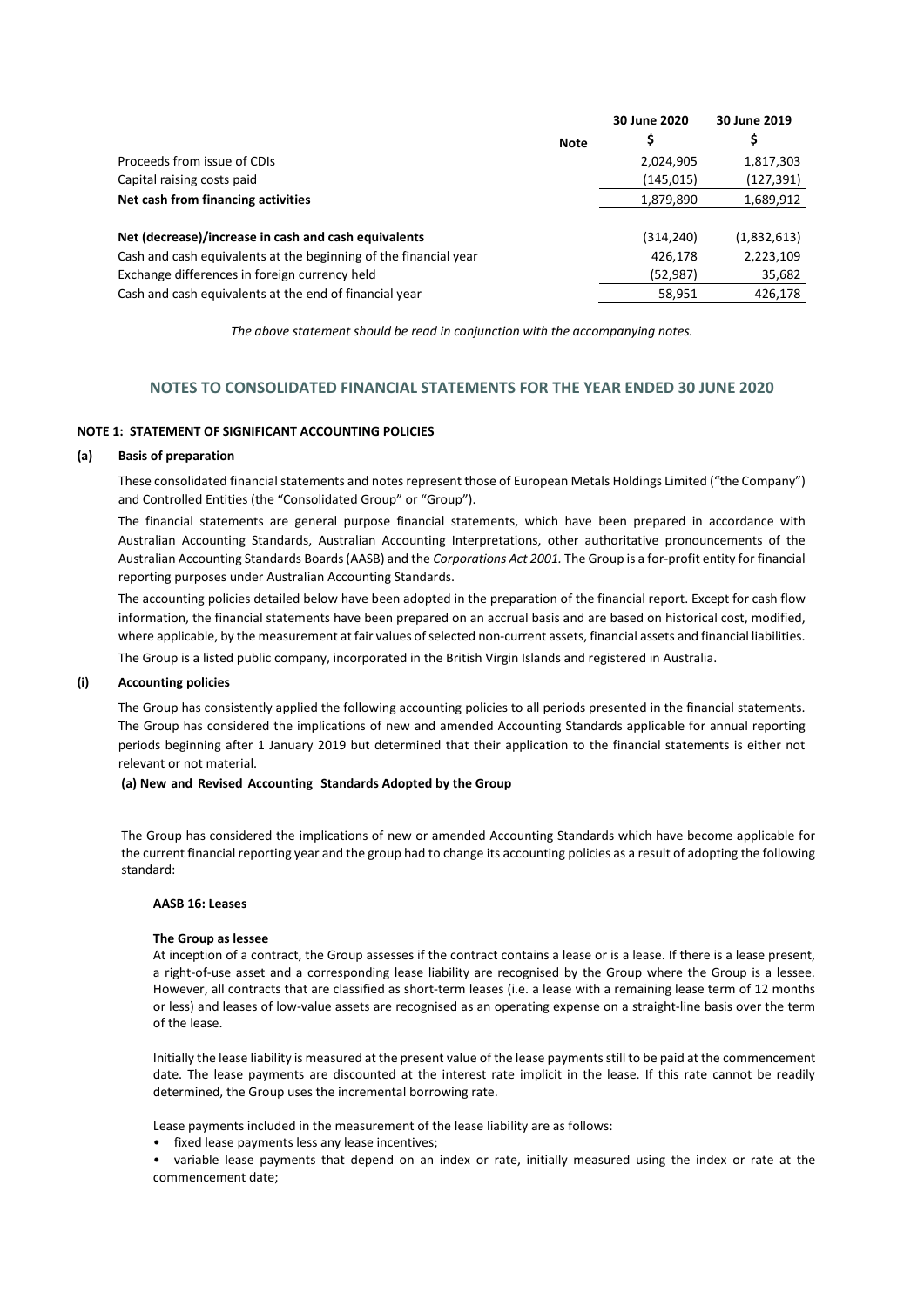- the amount expected to be payable by the lessee under residual value guarantees;
- the exercise price of purchase options, if the lessee is reasonably certain to exercise the options;
- lease payments under extension options, if the lessee is reasonably certain to exercise the options; and

• payments of penalties for terminating the lease, if the lease term reflects the exercise of an option to terminate the lease.

The right-of-use assets comprise the initial measurement of the corresponding lease liability, any lease payments made at or before the commencement date and any initial direct costs. The subsequent measurement of the right-ofuse assets is at cost less accumulated depreciation and impairment losses.

Right-of-use assets are depreciated over the lease term or useful life of the underlying asset, whichever is the shortest. Where a lease transfers ownership of the underlying asset or the cost of the right-of-use asset reflects that the Group anticipates to exercise a purchase option, the specific asset is depreciated over the useful life of the underlying asset.

Based on director's assessment, the adoption of AASB 16 did not have any material impact on the Group as its existing lease contract is short-term in nature.

#### **(b) New and revised Accounting Standards for Application in Future Periods**

Any new, revised or amending Accounting Standards or Interpretations that are not yet mandatory have not been early adopted.

The adoption of these Accounting Standards and Interpretations did not have any significant impact on the financial performance or position of the company.

There are no other standards that are not yet effective and that would be expected to have a material impact on the entity in the current or future reporting period and on foreseeable future transactions.

# **(ii) Statement of Compliance**

The financial report was authorised for issue on 30 September 2020.

Australian Accounting Standards set out accounting policies that the AASB has concluded would result in the financial statements containing relevant and reliable information about transactions, events and conditions. Compliance with Australian Accounting Standards ensures that the financial statements and notes also comply with International Financial Reporting Standards as issued by the IASB.

# **(iii) Going Concern**

The directors have prepared the financial statements on going concern basis, which contemplates continuity of normal business activities and the realisation of assets and extinguishment of liabilities in the ordinary course of business.

At 30 June 2020, the consolidated entity comprising the Company and its subsidiaries has incurred a profit for the year amounting to \$2,813,807 (2019: loss \$3,252,815). The Consolidated entity has a net working capital deficit of \$897,897 (2019: \$389,835), current liabilities of \$979,210 (2019: \$152,110) and cash and cash equivalents of \$58,951 (2019: \$426,178). Since 30 June 2020, the Company has raised a further of \$635,000 through exercised options as disclosed in Note 26.

The directors consider these funds, combined with the loan arrangement entered into with 6466 Investments Pty Ltd which allows for a drawdown of up to A\$1million in tranches as required over 12 months, and the additional funds from any capital raising to be sufficient for planned expenditure on the project for the ensuing 12 months as well as for corporate and administrative overhead costs. The first drawdown was completed on 17 July 2020.

The ability of the Group to continue as a going concern and meet its planned exploration, administration and other commitments is dependent upon the Group raising further working capital. In the event that the Group is not successful in raising further equity, the Group may not be able to meet its liabilities as and when they fall due and the realisable value of the Group's current and non-current assets may be significantly less than book values.

# **(iv) Critical accounting estimates and judgements**

The application of accounting policies requires the use of judgements, estimates and assumptions about carrying values of assets and liabilities that are not readily apparent from other sources. The estimates and associated assumptions are based on historical experience and other factors that are considered to be relevant. Actual results may differ from these estimates.

The estimates and underlying assumptions are reviewed on an ongoing basis. Revisions are recognised in the period in which the estimate is revised if it affects only that period or in the period of the revision and future periods if the revision affects both current and future periods.

*Share-based payment transactions*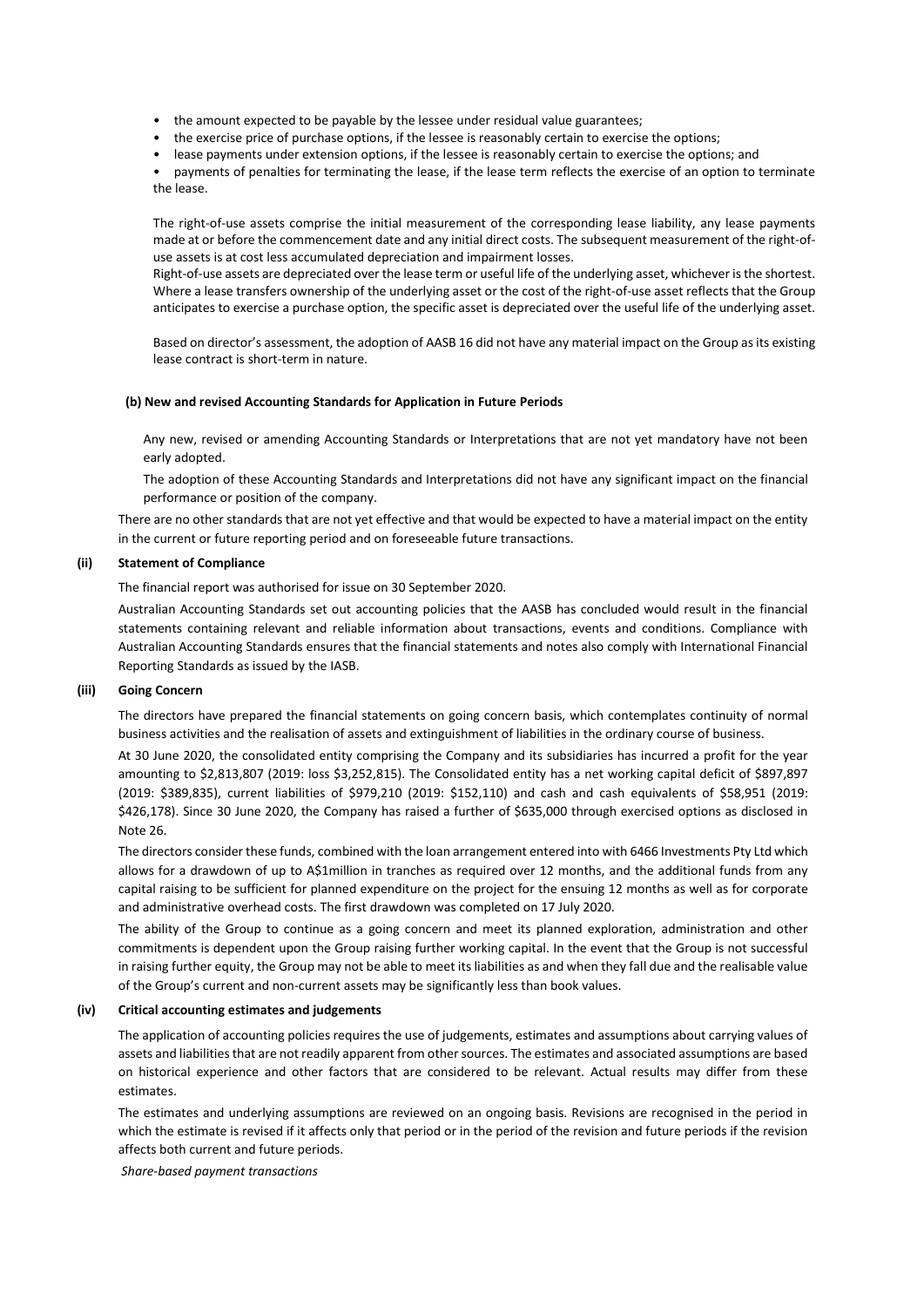The Group measures the cost of equity-settled transactions with employees and consultants by reference to the estimated fair value of the equity instruments at the date at which they are granted. These are expensed over the estimated vesting periods.

# **(iv) Critical accounting estimates and judgements**

#### *Impairment of capitalised exploration and evaluation expenditure*

The future recoverability of capitalised exploration and evaluation expenditure is dependent on a number of factors, including whether the Group decides to exploit the related lease itself or, if not, whether it successfully recovers the related exploration and evaluation asset through sale.

Factors that could impact the future recoverability include the level of reserves and resources, future technological changes, which could impact the cost of mining, future legal changes (including changes to environmental restoration obligations) and changes to commodity prices.

To the extent that capitalised exploration and evaluation expenditure is determined not to be recoverable in the future, profits and net assets will be reduced in the period in which this determination is made.

#### *Recognition of deferred tax assets*

Deferred tax assets relating to temporary differences and unused tax losses have not been recognised as the Directors are of the opinion that it is not probable that future taxable profit will be available against which the benefits of the deferred tax assets can be utilised.

# **(b) Income Tax**

Current income tax expense charged to the profit or loss is the tax payable on taxable income calculated using applicable income tax rates enacted, or substantially enacted, as at reporting date. Current tax liabilities (assets) are therefore measured at the amounts expected to be paid to (recovered from) the relevant taxation authority.

Deferred income tax expense reflects movements in deferred tax asset and deferred tax liability balances during the year as well unused tax losses.

Current and deferred income tax expense (income) is charged or credited directly to equity instead of the profit or loss when the tax relates to items that are credited or charged directly to equity.

Deferred tax assets and liabilities are ascertained based on temporary differences arising between the tax bases of assets and liabilities and their carrying amounts in the financial statements. Deferred tax assets also result where amounts have been fully expensed but future tax deductions are available. No deferred income tax will be recognised from the initial recognition of an asset or liability, excluding a business combination, where there is no effect on accounting or taxable profit or loss.

Deferred tax assets and liabilities are calculated at the tax rates that are expected to apply to the period when the asset is realised or the liability is settled, based on tax rates enacted or substantively enacted at reporting date. Their measurement also reflects the manner in which management expects to recover or settle the carrying amount of the related asset or liability.

Deferred tax assets relating to temporary differences and unused tax losses are recognised only to the extent that it is probable that future taxable profit will be available against which the benefits of the deferred tax asset can be utilised.

Where temporary differences exist in relation to investments in subsidiaries, branches, associates, and joint ventures, deferred tax assets and liabilities are not recognised where the timing of the reversal of the temporary difference can be controlled and it is not probable that the reversal will occur in the foreseeable future.

Current tax assets and liabilities are offset where a legally enforceable right of set-off exists and it is intended that net settlement or simultaneous realisation and settlement of the respective asset and liability will occur. Deferred tax assets and liabilities are offset where a legally enforceable right of set-off exists, the deferred tax assets and liabilities relate to income taxes levied by the same taxation authority on either the same taxable entity or different taxable entities where it is intended that net settlement or simultaneous realisation and settlement of the respective asset and liability will occur in future periods in which significant amounts of deferred tax assets or liabilities are expected to be recovered or settled.

# **(c) Impairment of assets**

At the end of each reporting period the Group assesses whether there is an indication that an asset may be impaired. If any such indication exists, or when annual impairment testing for an asset is required, the Group makes an estimate of the asset's recoverable amount. An asset's recoverable amount is the higher of its fair value less costs to sell and its value in use and is determined for an individual asset, unless the asset does not generate cash inflows that are largely independent of those from other assets or groups of assets and the asset's value in use cannot be estimated to be close to its fair value. In such cases the asset is tested for impairment as part of the cash-generating unit to which it belongs. When the carrying amount of an asset or cash-generating unit exceeds its recoverable amount, the asset or cashgenerating unit is considered impaired and is written down to its recoverable amount.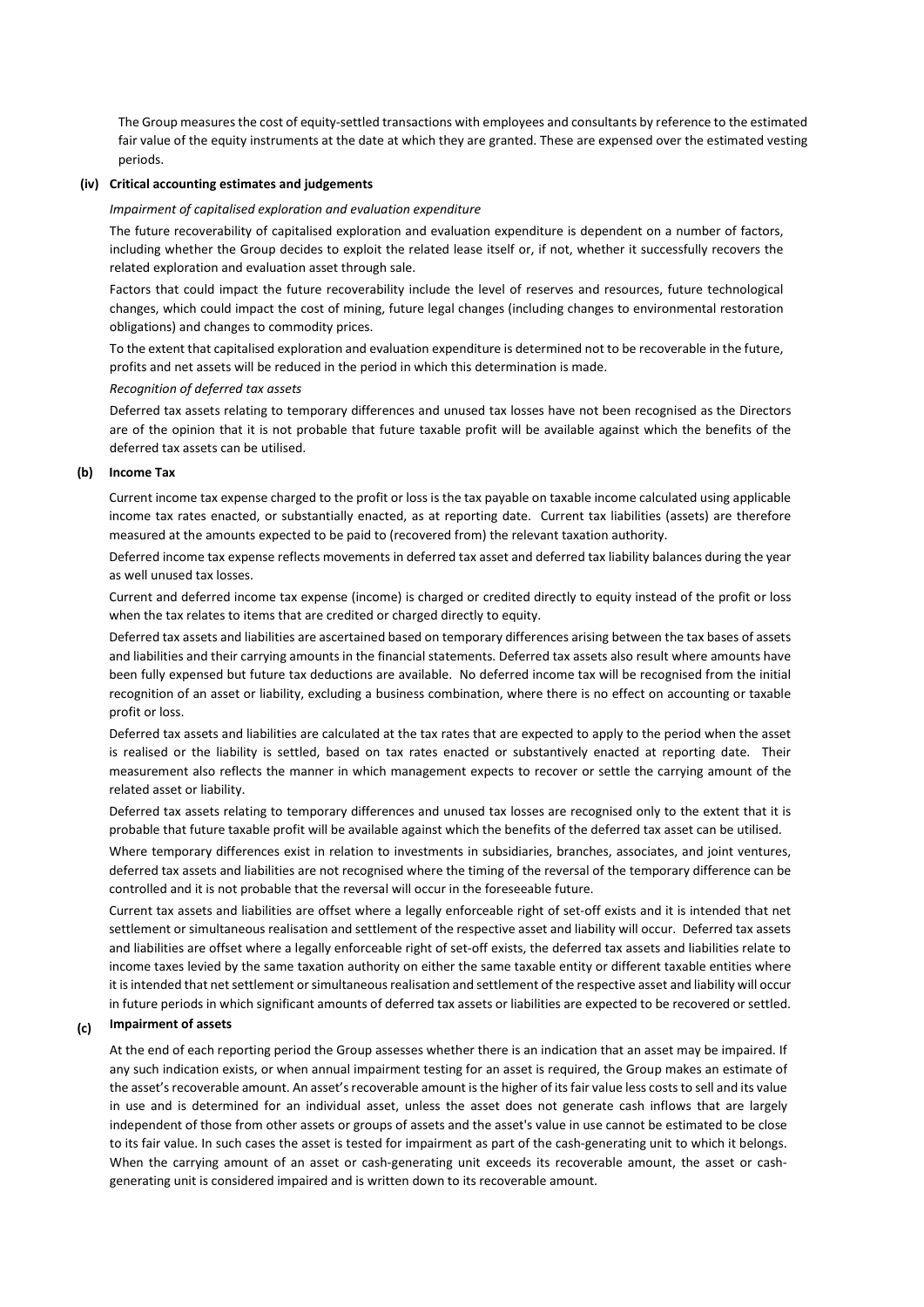In assessing value in use, the estimated future cash flows are discounted to their present value using a pre-tax discount rate that reflects current market assessments of the time value of money and the risks specific to the asset. Impairment losses relating to continuing operations are recognised in those expense categories consistent with the function of the impaired asset unless the asset is carried at revalued amount in which case the impairment loss is treated as a revaluation decrease.

An assessment is also made at each reporting period as to whether there is any indication that previously recognised impairment losses may no longer exist or may have decreased. If such indication exists, the recoverable amount is estimated. A previously recognised impairment loss is reversed only if there has been a change in the estimates used to determine the asset's recoverable amount since the last impairment loss was recognised. If that is the case the carrying amount of the asset is increased to its recoverable amount. That increased amount cannot exceed the carrying amount that would have been determined, net of depreciation, had no impairment loss been recognised for the asset in prior years. Such reversal is recognised in profit or loss unless the asset is carried at revalued amount, in which case the reversal is treated as a revaluation increase. After such a reversal the depreciation charge is adjusted in future periods to allocate the asset's revised carrying amount, less any residual value, on a systematic basis over its remaining useful life.

#### **(d) Cash and cash equivalents**

Cash and cash equivalents includes cash on hand, deposits held at call with banks, other short-term highly liquid investments with original maturities of three months or less, and bank overdrafts. Bank overdrafts are shown within short-term borrowings in current liabilities in the Statement of Financial Position.

#### **(e) Revenue**

#### *Interest*

Interest income is recognised using the effective interest method.

#### *Services Revenue*

Revenue is recognised at an amount that reflects the consideration to which the Group is expected to be entitled in exchange for transferring goods or services to a customer. For each contract with a customer, the Group: identifies the contract with a customer; identifies the performance obligations in the contract; determines the transaction price which takes into account estimates of variable consideration and the time value of money; allocates the transaction price to the separate performance obligations on the basis of the relative stand-alone selling price of each distinct good or service to be delivered; and recognises revenue when or as each performance obligation is satisfied in a manner that depicts the transfer to the customer of the goods or services promised. Effective 28 April 2020, the Group started providing services of managing the Cinovec project development.

#### **(f) Goods and Services Tax (GST)**

Revenues, expenses, and assets are recognised net of the amount of GST, except where the amount of GST incurred is not recoverable from the Australian Tax Office. In these circumstances the GST is recognised as part of the cost of acquisition of the asset or as part of an item of the expense. Receivables and payables in the Statement of Financial Position are shown inclusive of GST.

Cash flows are presented in the Statement of Cash Flows on a gross basis, except for the GST component of investing and financing activities, which are disclosed as operating cash flows.

# **(g) Trade and other receivables**

Trade receivables are measured on initial recognition at fair value and are subsequently measured at amortised cost using the effective interest rate method, less any allowance for impairment. Trade receivables are generally due for settlement within 30 days. Impairment of trade receivables is continually reviewed and those that are considered to be uncollectible are written off by reducing the carrying amount directly. An allowance account is used when there is objective evidence that the Group will not be able to collect all amounts due according to the original contractual terms. Factors considered by the Group in making this determination include known significant financial difficulties of the debtor, review of financial information and significant delinquency in making contractual payments to the Group.

The impairment allowance is set equal to the difference between the carrying amount of the receivable and the present value of estimated future cash flows, discounted at the original effective interest rate. Where receivables are short-term discounting is not applied in determining the allowance.

The amount of the impairment loss is recognised in the profit and loss within other expenses. When a trade receivable for which an impairment allowance had been recognised becomes uncollectible in a subsequent period, it is written off against the allowance account. Subsequent recoveries of amounts previously written off are credited against other expenses in the profit and loss.

#### **(h) Government Grants**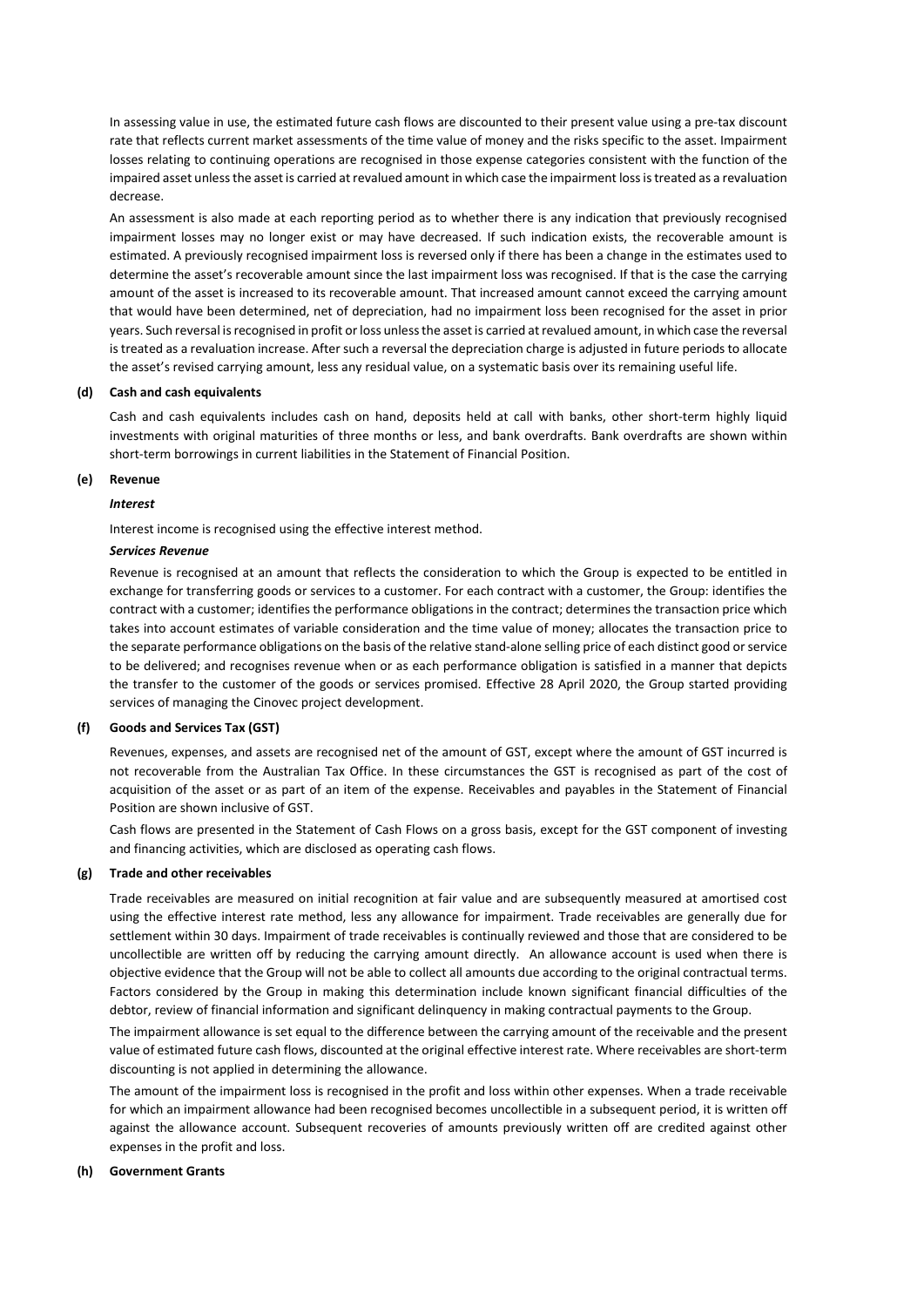An unconditional government grant is recognised in profit or loss as other income when the grant becomes receivable. Grants that compensate the Group for expenses incurred are recognised in profit or loss as other income on a systematic basis in the same period in which the expenses are recognised.

Research and development tax incentives are recognised in the statement of profit or loss when received or when the amount to be received can be reliably estimated.

# **(i) Employee Benefits**

#### **Short-term benefits**

Short-term employee benefit obligations are measured on an undiscounted basis and are expensed as the related service is provided.

A liability is recognised for the amount expected to be paid under short-term cash bonus or profit-sharing plans if the Group has a present legal or constructive obligation to pay this amount as a result of past service provided by the employee and the obligation can be estimated reliably.

# **Other long-term employee benefits**

Provision is made for the liability due to employee benefits arising from services rendered by employees to the reporting date. Employee benefits expected to be settled within one year together with benefits arising out of wages and salaries, sick leave and annual leave which will be settled after one year, have been measured at their nominal amount. Other employee benefits payable later than one year have been measured at the present value of the estimated future cash outflows to be made for those benefits.

Contributions made to defined employee superannuation funds are charged as expenses when incurred.

### **(j) Exploration and Evaluation Assets**

Exploration and evaluation costs, including costs of acquiring licenses, are capitalised as exploration and evaluation assets on an area of interest basis. Costs of acquiring licences which are pending the approval of the relevant regulatory authorities as at the date of reporting are capitalised as exploration and evaluation cost if in the opinion of the Directors it is virtually certain the Group will be granted the licences.

Exploration and evaluation assets are only recognised if the rights of tenure to the area of interest are current and either:

The expenditures are expected to be recouped through successful development and exploitation of the area of interest, or Activities in the area of interest have not at the reporting date, reached a stage which permits a reasonable assessment of the existence or otherwise of economically recoverable reserves and active and significant operations in, or in relation to, the area of interest are continuing.

Exploration and evaluation assets are assessed for impairment when:

Sufficient data exists to determine technical feasibility and commercial viability, and

Facts and circumstances suggest that the carrying amount exceeds the recoverable amount (see impairment accounting policy in Note 1(c). For the purposes of impairment testing, exploration and evaluation assets are allocated to cash-generating units to which exploration activity relates. The cash generating unit shall not be larger than the area of interest.

Once the technical feasibility and commercial viability of the extraction of mineral resources in an area of interest are demonstrable, exploration and evaluation assets attributable to that area of interest are first tested for impairment and then reclassified from intangible assets to mining property and development assets within property, plant and equipment.

# **(k) Financial Instruments**

#### *Recognition, initial measurement and derecognition*

Financial assets and financial liabilities are recognised when the Group becomes a party to the contractual provisions of the financial instrument. Financial instruments (except for trade receivables) are measured initially at fair value adjusted by transaction costs, except for those carried at 'fair value through profit or loss', in which case transaction costs are expensed to profit or loss. Where available, quoted prices in an active market are used to determine the fair value. In other circumstances, valuation techniques are adopted. Subsequent measurement of financial assets and financial liabilities are described below.

Trade receivables are initially measured at the transaction price if the receivables do not contain a significant financing component in accordance with AASB 15.

Financial assets are derecognised when the contractual rights to the cash flows from the financial asset expire, or when the financial asset and all substantial risks and rewards are transferred. A financial liability is derecognised when it is extinguished, discharged, cancelled or expired.

*Classification and measurement Financial assets*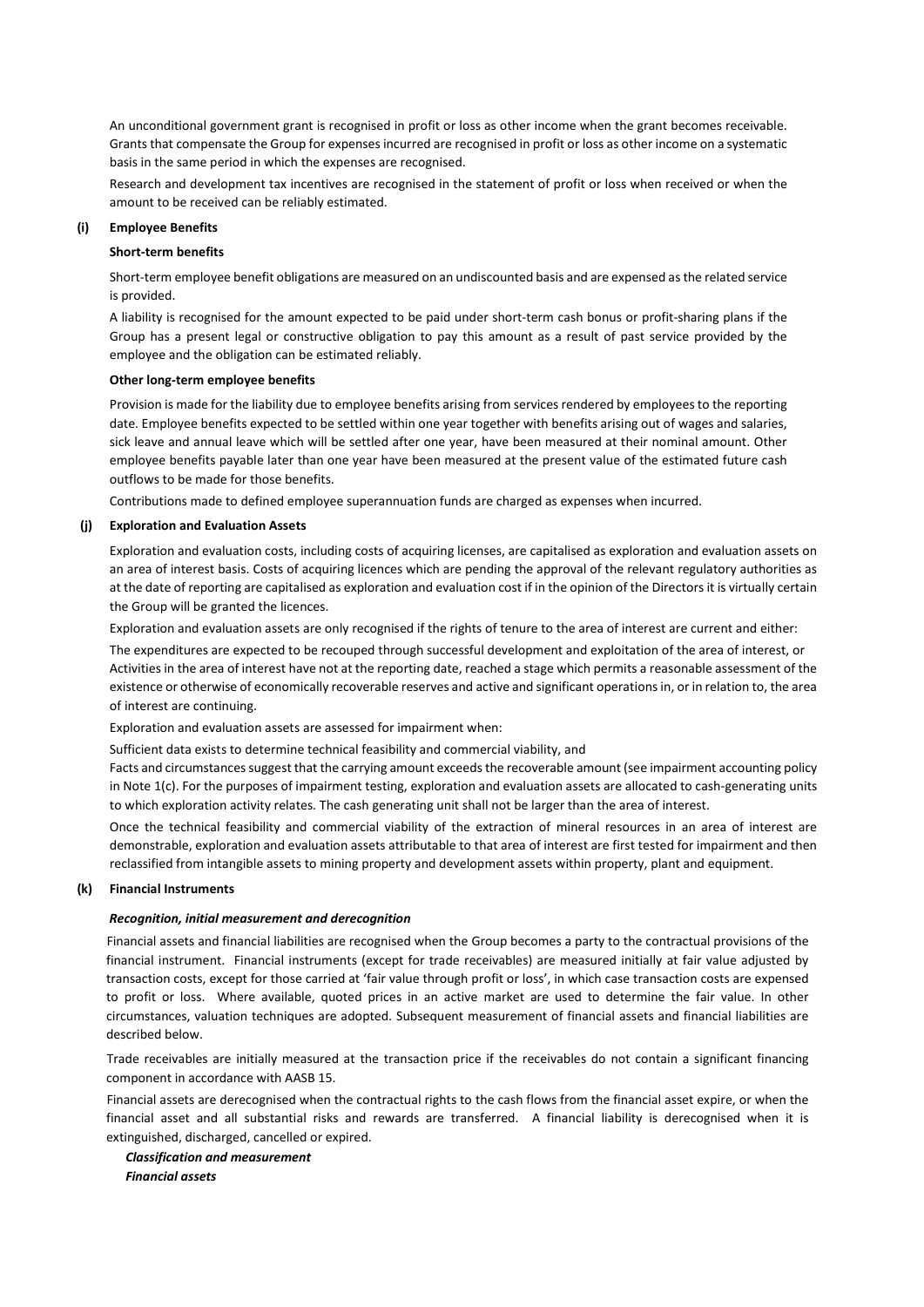Except for those trade receivables that do not contain a significant financing component and are measured at the transaction price in accordance with AASB 15, all financial assets are initially measured at fair value adjusted for transaction costs (where applicable).

For the purpose of subsequent measurement, financial assets other than those designated and effective as hedging instruments are classified into the following categories upon initial recognition:

- amortised cost:
- fair value through other comprehensive income (FVOCI); and
- fair value through profit or loss (FVPL).

Classifications are determined by both:

- the contractual cash flow characteristics of the financial assets; and
- the Group's business model for managing the financial asset.
	- *Financial assets at amortised cost*

Financial assets are measured at amortised cost if the assets meet with the following conditions (and are not designated as FVPL);

they are held within a business model whose objective is to hold the financial assets and collect its contractual cash flows; and

the contractual terms of the financial assets give rise to cash flows that are solely payments of principal and interest on the principal amount outstanding.

After initial recognition, these are measured at amortised cost using the effective interest method. Discounting is omitted where the effect of discounting is immaterial. The Group's cash and cash equivalents, trade and most other receivables fall into this category of financial instruments.

*Financial assets at fair value through other comprehensive income* 

The Group measures debt instruments at fair value through OCI if both of the following conditions are met:

the contractual terms of the financial asset give rise on specified dates to cash flows that are solely payments of principal and interest on the principal amount outstanding; and

the financial asset is held within a business model with the objective of both holding to collect contractual cash flows and selling the financial asset.

For debt instruments at fair value through OCI, interest income, foreign exchange revaluation and impairment losses or reversals are recognised in the statement of profit or loss and computed in the same manner as for financial assets measured at amortised cost. The remaining fair value changes are recognised in OCI.

Upon initial recognition, the Group can elect to classify irrevocably its equity investments as equity instruments designated at fair value through OCI when they meet the definition of equity under *AASB 132 Financial Instruments: Presentation* and are not held for trading.

*Financial assets at fair value through profit or loss (FVPL)*

Financial assets at fair value through profit or loss include financial assets held for trading, financial assets designated upon initial recognition at fair value through profit or loss or financial assets mandatorily required to be measured at fair value. Financial assets are classified as held for trading if they are acquired for the purpose of selling or repurchasing in the near term.

#### *Financial liabilities*

Financial liabilities are classified, at initial recognition, as financial liabilities at fair value through profit or loss, loans and borrowings, payables or as derivatives designated as hedging instruments in an effective hedge, as appropriate. Financial liabilities are initially measured at fair value, and, where applicable, adjusted for transaction costs unless the Group designated a financial liability at fair value through profit or loss.

Subsequently, financial liabilities are measured at amortised cost using the effective interest method except for derivatives and financial liabilities designated at FVPL, which are carried subsequently at fair value with gains or losses recognised in profit or loss.

All interest-related charges and, if applicable, gains and losses arising on changes in fair value are recognised in profit or loss.

#### **(l) Trade and other payables**

Trade payables and other payables are carried at amortised cost and represent liabilities for goods and services provided to the Group prior to the end of the financial period that are unpaid and arise when the Group becomes obliged to make future payments in respect of the purchase of these goods and services. Trade and other payables are presented as current liabilities unless payment is not due within 12 months.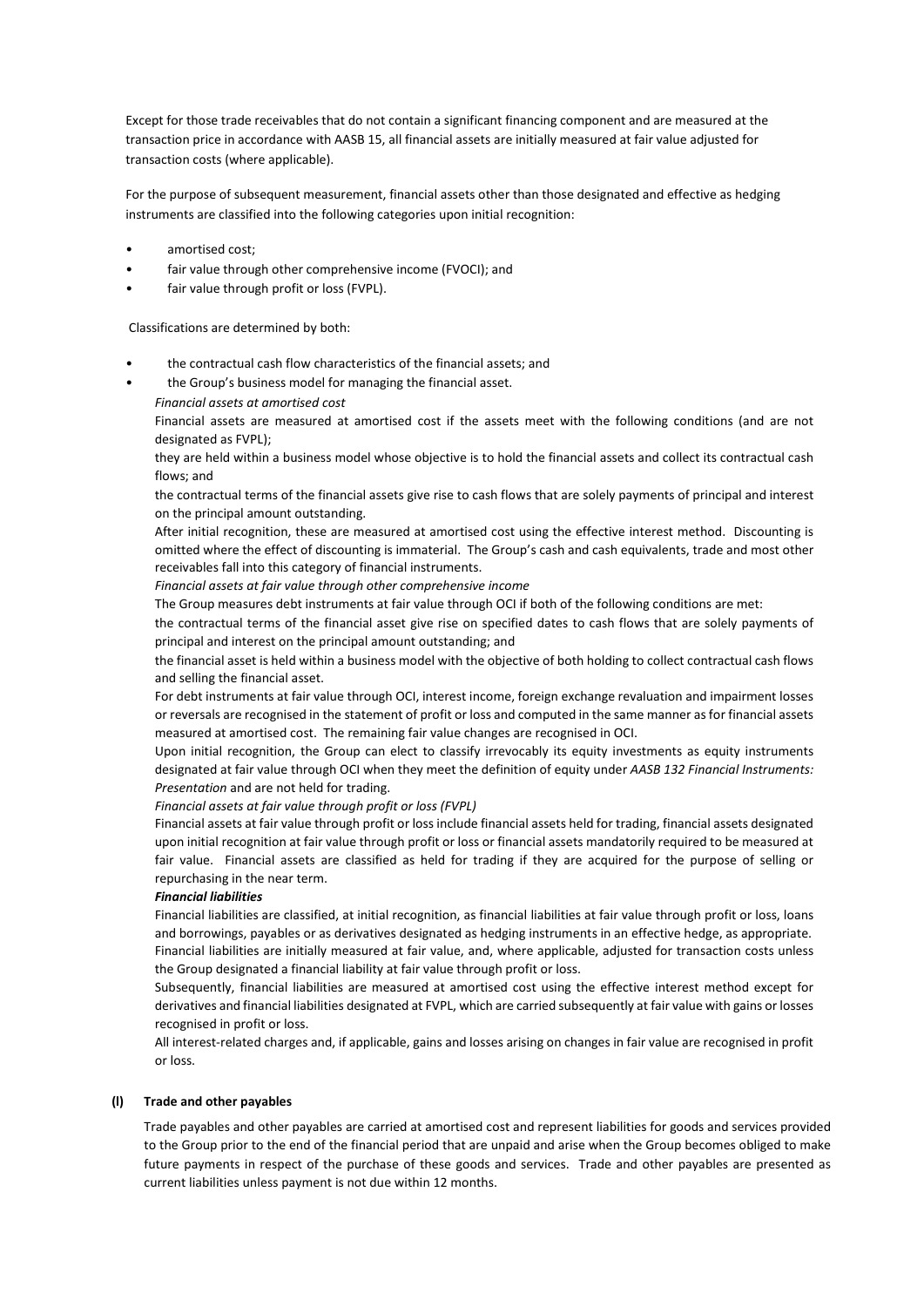#### **(m) Earnings Per CDI**

#### **Basic earnings per CDI**

Basic earnings per CDI is determined by dividing the profit or loss attributable to ordinary shareholders of the Company, by the weighted average number of CDIs outstanding during the period, adjusted for bonus elements in CDIs issued during the period.

# **Diluted earnings per CDI**

Diluted earnings per CDI adjusts the figure used in the determination of basic earnings per CDI to take into account the after income tax effect of interest and other financial costs associated with dilutive potential CDIs and the weighted average number of CDIs assumed to have been issued for no consideration in relation to dilutive potential CDIs, which comprise convertible notes and CDI options granted.

#### **(n) Borrowing Costs**

Borrowing costs directly attributable to the acquisition, construction or production of assets that necessarily take a substantial period of time to prepare for their intended use or sale, are added to the cost of those assets, until such time as the assets are substantially ready for their intended use or sale.

All other borrowing costs are recognised in as expenses in the period in which they are incurred.

#### **(o) Provisions**

A provision is recognised if, as a result of a past event, the Group has a present legal or constructive obligation that can be estimated reliably, and it is probable that an outflow of economic benefits will be required to settle the obligation. Provisions are determined by discounting the expected future cash flows at a pre-tax rate that reflects current market assessments of the time value of money and, when appropriate, the risks specific to the liability.

#### **(p) Segment reporting**

An operating segment is a component of the Group that engages in business activities from which it may earn revenues and incur expenses, including revenues and expenses that relate to transactions with any of the Group's other components. Operating segments' results are reviewed by the Group's Managing Director to make decisions about resources to be allocated to the segment and assess its performance, and for which discrete financial information is available.

#### **(q) CDI based payments**

The grant date fair value of CDI-based payment awards granted to employees is recognised as an employee expense, with a corresponding increase in equity, over the period that the employees unconditionally become entitled to the awards. The amount recognised as an expense is adjusted to reflect the number of awards for which the related service and non-market vesting conditions are expected to be met, such that the amount ultimately recognised as an expense is based on the number of awards that do not meet the related service and non-market performance conditions at the vesting date. For CDI-based payment awards with non-vesting conditions, the grant date fair value of the CDI-based payment is measured to reflect such conditions and there is no true-up for differences between expected and actual outcomes.

Loan CDIs are treated similar to options and value is an estimate calculated using an appropriate mathematical formula based on Black-Scholes option pricing model. The choice of models and the resultant Loan CDI value require assumptions to be made in relation to the likelihood and timing of the vesting of the Loan CDIs and the value and volatility of the price of the underlying shares.

#### **(r) Foreign Currency Transactions and Balances**

#### Functional and presentation currency

The functional currency of each of the Group's entities is measured using the currency of the primary economic environment in which that entity operates. The consolidated financial statements are presented in Australian dollars which is the parent entity's functional and presentation currency.

#### Transaction and balances

Foreign currency transactions are translated into functional currency using the exchange rates prevailing at the date of the transaction. Foreign currency monetary items are translated at the year-end exchange rate. Non-monetary items measured at historical cost continue to be carried at the exchange rate at the date of the transaction. Non-monetary items measured at fair value are reported at the exchange rate at the date when fair values were determined.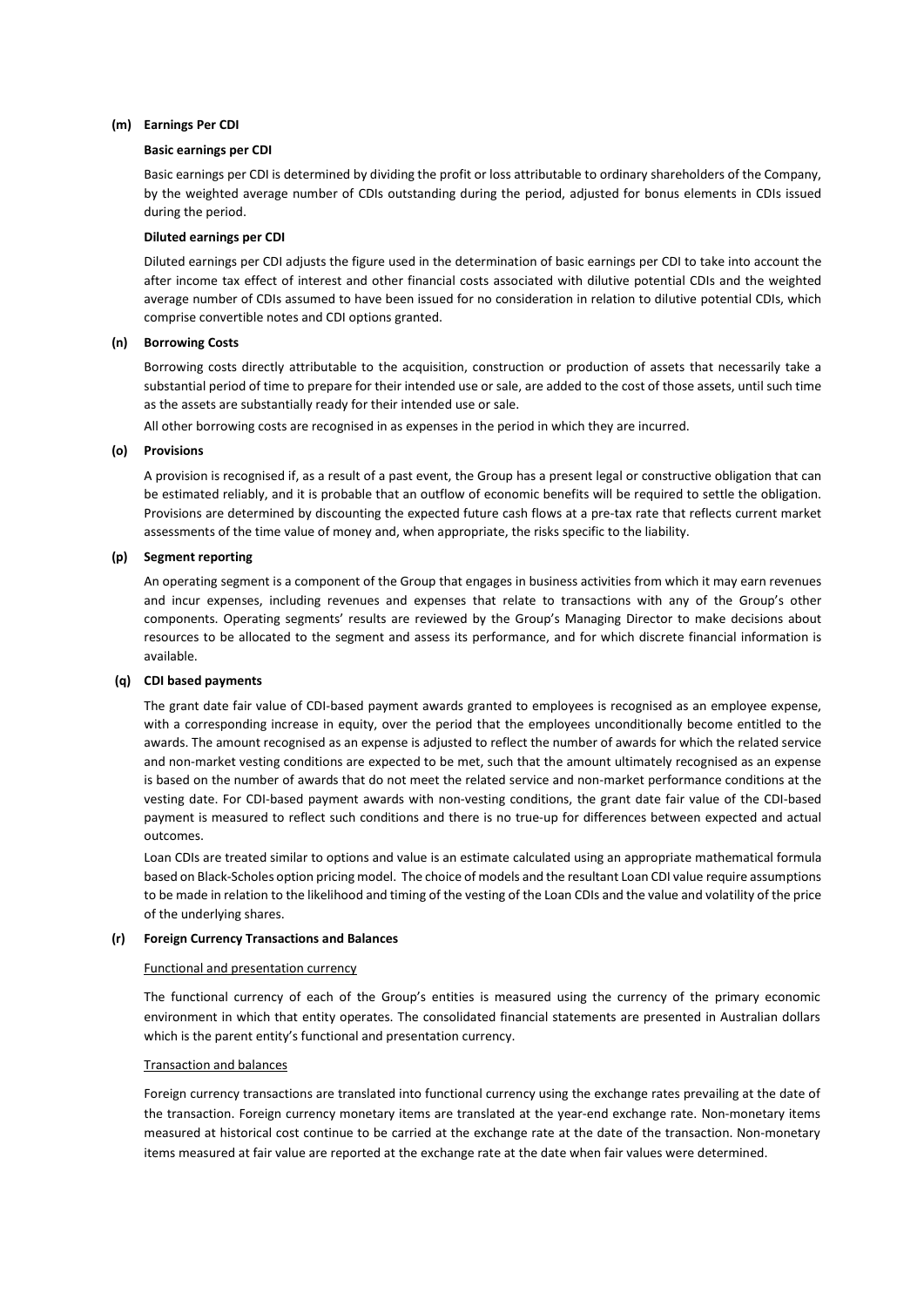Exchange differences arising on the translation of monetary items are recognised in Profit or Loss, except where deferred in equity as a qualifying cash flow or net investment hedge. Exchange differences arising on the translation of nonmonetary items are recognised directly in equity to the extent that the gain or loss is directly recognised in other comprehensive income; otherwise the exchange difference is recognised in Profit or Loss.

#### Group companies

The financial results and position of foreign operations whose functional currency is different from the Group's presentation currency are translated as follows:

Assets and liabilities are translated at year end exchange rates prevailing at the end of the reporting period;

Income and expenses are translated at average exchange rates for the period; and

Retained earnings are translated at the exchange rates prevailing at the date of the transaction.

Exchange differences arising on translation of foreign operations recognised in the other comprehensive income and included in the foreign currency translation reserve in the Statement of Financial Position. These differences are reclassified into Profit or Loss in the period in which the operation is disposed.

#### **(s) Issued capital**

CDIs are classified as equity. Incremental costs directly attributable to the issue of new CDIs or options are shown in equity as a deduction, net of tax, from the proceeds. Incremental costs directly attributable to the issue of new CDIs or options for the acquisition of a new business are not included in the cost of acquisition as part of the purchase consideration.

#### **(t) Principles of Consolidation**

The consolidated financial statements incorporate all of the assets, liabilities and results of the parent European Metals Holdings Limited and all of the subsidiaries. Subsidiaries are entities the parent controls. The parent controls an entity when it is exposed to, or has rights to, variable returns from its involvement with the entity and has the ability to affect those returns through its power over the entity. A list of the subsidiaries is provided in Note 22.

The assets, liabilities and results of all subsidiaries are fully consolidated into the financial statements of the Group from the date on which control is obtained by the Group. The consolidation of a subsidiary is discontinued from the date that control ceases. Intercompany transactions, balances and unrealised gains or losses on transactions between Group entities are fully eliminated on consolidation. Accounting policies of subsidiaries have been changed and adjustments made where necessary to ensure uniformity of the accounting policies adopted by the Group.

Equity interests in a subsidiary not attributable, directly or indirectly, to the Group are presented as "non-controlling interests". The Group initially recognises non-controlling interests that are present ownership interests in subsidiaries and are entitled to a proportionate share of the subsidiary's net assets on liquidation at either fair value or at the noncontrolling interests' proportionate share of the subsidiary's net assets. Subsequent to initial recognition, non-controlling interests are attributed their share of profit or loss and each component of other comprehensive income. Non-controlling interests are shown separately within the equity section of the statement of financial position and statement of comprehensive income.

#### **(u) Investments in associates**

Associates are entities over which the consolidated entity has significant influence but not control or joint control. Investments in associates are accounted for using the equity method. Under the equity method, the share of the profits or losses of the associate is recognised in profit or loss and the share of the movements in equity is recognised in other comprehensive income. Investments in associates are carried in the statement of financial position at cost plus postacquisition changes in the consolidated entity's share of net assets of the associate. Goodwill relating to the associate is included in the carrying amount of the investment and is neither amortised nor individually tested for impairment. Dividends received or receivable from associates reduce the carrying amount of the investment.

When the consolidated entity's share of losses in an associate equals or exceeds its interest in the associate, including any unsecured long-term receivables, the consolidated entity does not recognise further losses, unless it has incurred obligations or made payments on behalf of the associate.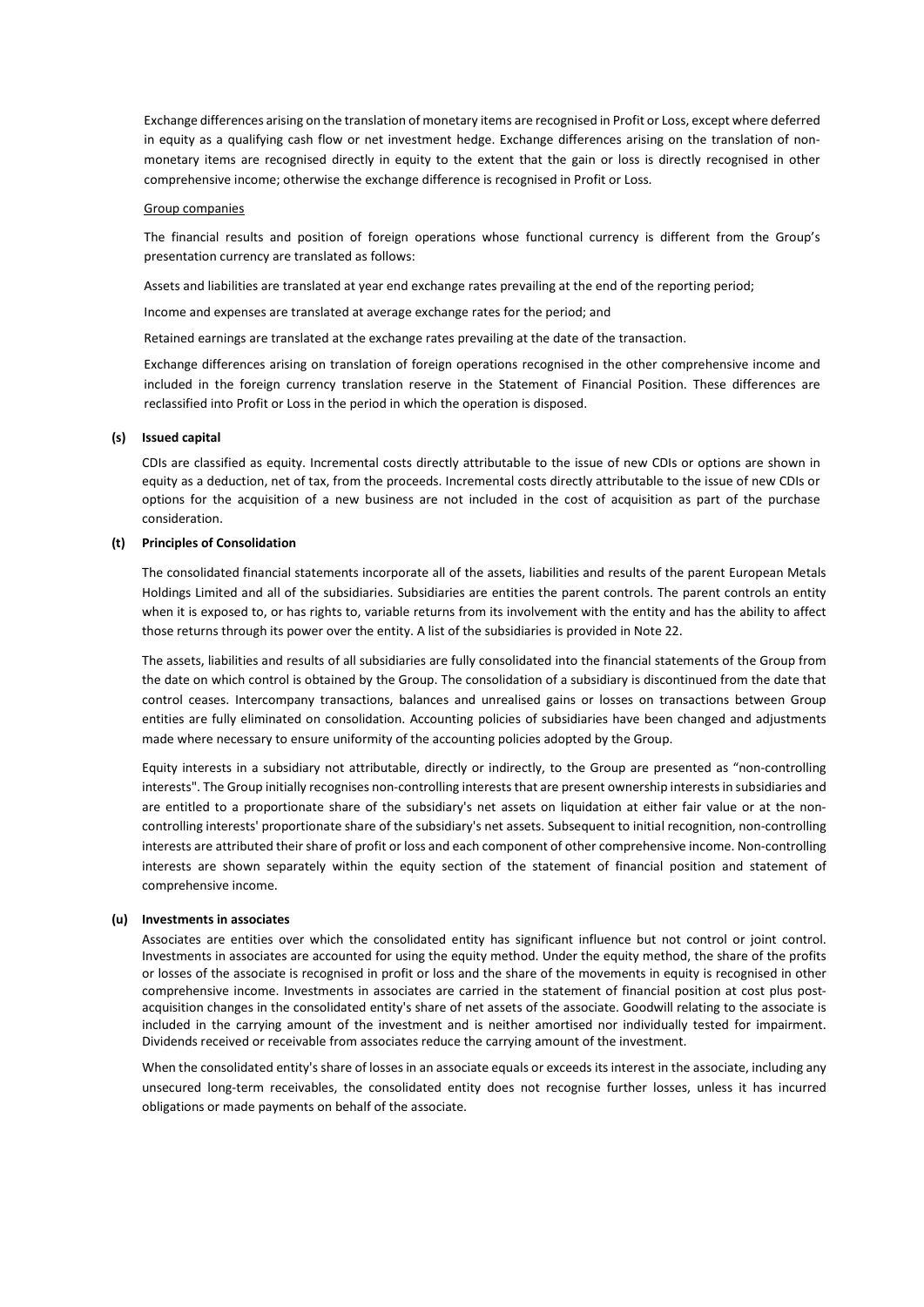The consolidated entity discontinues the use of the equity method upon the loss of significant influence over the associate and recognises any retained investment at its fair value. Any difference between the associate's carrying amount, fair value of the retained investment and proceeds from disposal is recognised in profit or loss.

#### **NOTE 2: DETERMINATION OF FAIR VALUES**

A number of the Group's accounting policies and disclosures require the determination of fair value, for both financial and non-financial assets and liabilities. Fair values have been determined for measurement and / or disclosure purposes based on the following methods. When applicable, further information about the assumptions made in determining fair values is disclosed in the notes specific to that asset or liability.

#### **CDI-based payment transactions**

The fair value of the employee CDI options and the share appreciation right is measured using the Black-Scholes formula. Measurement inputs include CDI price on measurement date, exercise price of the instrument, expected volatility (based on weighted average historic volatility adjusted for changes expected due to publicly available information), weighted average expected life of the instruments (based on historical experience and general option holder behaviour), expected dividends, and the risk-free interest rate (based on government bonds). Service and non-market performance conditions attached to the transactions are not taken into account in determining fair value.

| <b>NOTE 3: INCOME TAX</b>                                             | 30 June 2020 | 30 June 2019 |
|-----------------------------------------------------------------------|--------------|--------------|
| (a) Income tax expense                                                |              |              |
| Current tax                                                           |              |              |
| Deferred tax                                                          |              |              |
|                                                                       |              |              |
| Deferred income tax expense included in income tax expense comprises: |              |              |
| (Increase) in deferred tax assets                                     |              |              |
| Increase in deferred tax liabilities*                                 |              |              |
|                                                                       |              |              |

\* Any capital gain on disposal of shares in Geomet held by EMH UK is tax-exempt under the current UK legislation (Schedule 7AC of the Taxation of Chargeable Gains Act 1992). For this reason, no deferred tax liability has been recognised as at 30 June 2020.

| (b) Reconciliation of income tax expense to prima facie tax payable |             |             |
|---------------------------------------------------------------------|-------------|-------------|
| Net profit/(loss) before tax                                        | 2,813,807   | (3,252,815) |
| Prima facie tax on operating loss at 27.5% (2019: 30%)              | 773,797     | (975, 845)  |
| Add / (Less): Non-deductible items                                  |             |             |
| (Non-assessable income)/non-deductible expenses                     | (1,035,056) | 439,967     |
| Current year tax loss not recognised                                | 261,259     | 535,878     |
| Income tax attributable to operating profit/loss                    |             |             |
| The applicable weighted average effective tax rates are as follows: | Nil%        | Nil%        |
| Balance of franking account at year end                             | Nil         | Nil         |
| Deferred tax assets                                                 |             |             |
| Tax losses                                                          | 1,080,484   | 1,234,662   |
| Other assets                                                        | (1,406)     |             |
| Unrealised foreign exchange gain                                    | (12, 380)   |             |
| Accruals                                                            | 53,784      | 12,750      |
| Capital raising costs                                               | 155         | 30,574      |
| Provisions                                                          | 40,296      | 13,123      |
| Unrecognised deferred tax asset                                     | 1,160,933   | 1,291,109   |
| Set-off deferred tax liabilities                                    |             | (1,068)     |
| Net deferred tax assets                                             | 1,160,933   | 1,290,041   |
| <b>Deferred tax liabilities</b>                                     |             |             |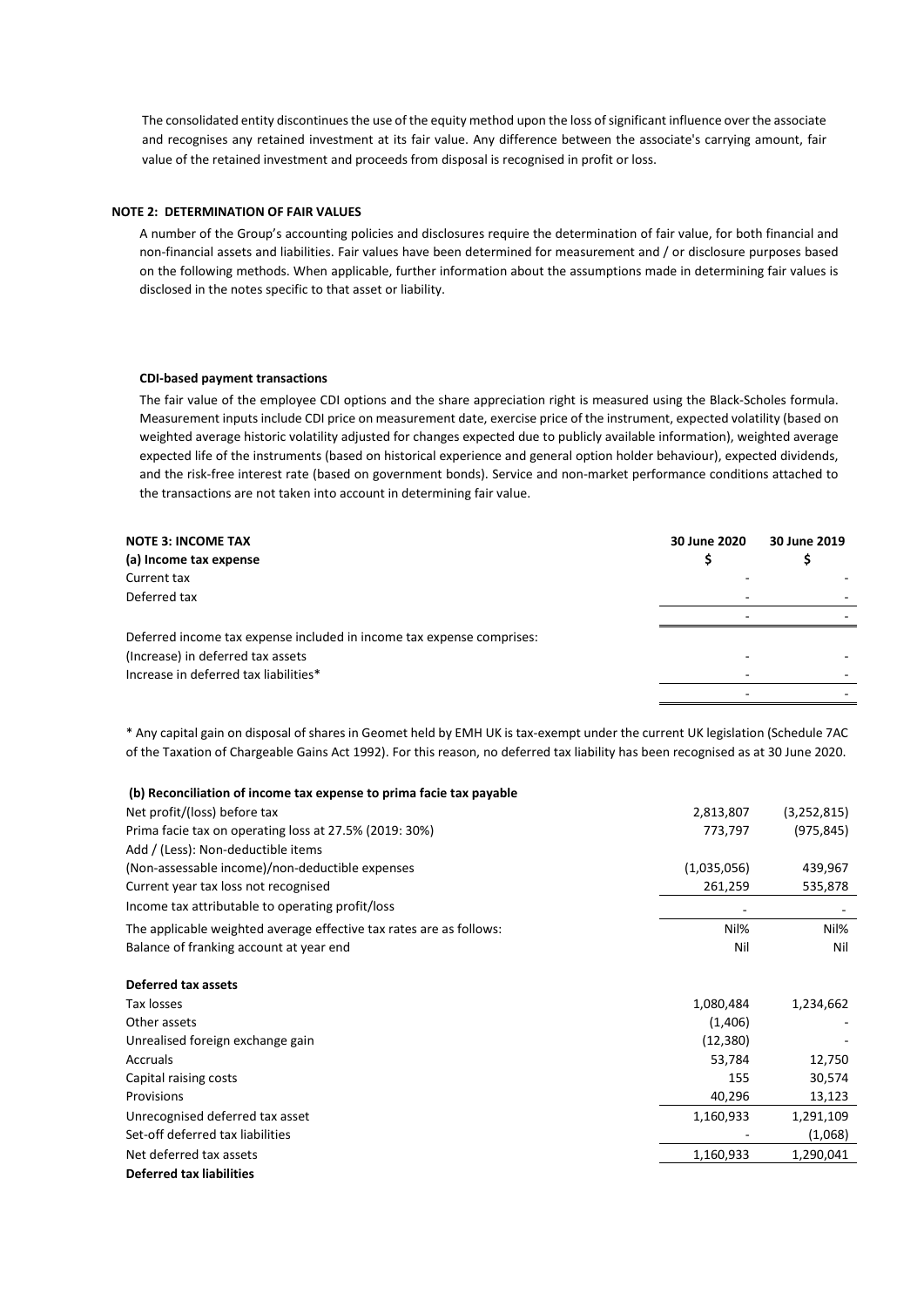| Exploration expenditure                                               |                          |           |
|-----------------------------------------------------------------------|--------------------------|-----------|
| Property, plant and equipment                                         | $\overline{\phantom{0}}$ | (1,068)   |
|                                                                       |                          | (1,068)   |
| Set-off deferred tax assets                                           |                          | 1,068     |
| Net deferred tax liabilities                                          |                          |           |
| Tax losses                                                            |                          |           |
| Unused tax losses for which no deferred tax asset has been recognised | 3,929,089                | 4,115,539 |

The Company is registered in the British Virgin Islands (BVI) and the Company is a tax resident of Australia. The unused tax losses are representative of losses incurred in Australia.

There are currently no withholding taxes or exchange control regulations in the BVI applicable to the Company. The Company was subject to the taxation regulations of the Czech Republic where it holds mining license via Geomet s.r.o as associates, and also to UK taxation regulations in respect of European Metals (UK) Limited.

### **NOTE 4: RELATED PARTY TRANSCTIONS**

Transactions between related parties are on normal commercial terms and conditions no more favourable than those available to other parties unless otherwise stated.

Other than transactions with Key Management Personnel and their related entities (refer Note 5), there were no other related party transactions during the year.

#### **NOTE 5: KEY MANAGEMENT PERSONNEL COMPENSATION**

Refer to the Remuneration Report contained in the Directors' Report for details of the remuneration paid or payable to each member of the Group's key management personnel (KMP) for the year ended 30 June 2020 and 30 June 2019.

The totals of remuneration paid to KMP during the year are as follows:

|                          | 2020    | 2019      |
|--------------------------|---------|-----------|
|                          |         | \$        |
| Short-term benefits      | 445,513 | 667,442   |
| Post-employment benefits | 22,800  | 45,473    |
| Long service leave       | 26,663  |           |
| Equity settled           | 29,802  | 406,089   |
| Other payments           | ۰       | 38,381    |
|                          | 524,778 | 1,157,385 |

#### **Loans to Key Management Personnel**

There were no loans to Key Management Personnel during the financial year. The total value of loan CDIs amounted to \$1,442,666. 1,650,000 loan CDIs were issued to Directors with fair value of \$1,149,653. Of the 1,500,000 loan CDIs that were issued to employees, 400,000 loan CDIs were forfeited in prior year. The fair value of the remaining 1,100,000 loan CDIs was \$293,013.

#### **Other transactions with Key Management Personnel**

Purchases from related parties are made on terms equivalent to those that prevail in arm's length transactions. The Group acquired the following services from entities that are controlled by members of the Group's KMP.

| <b>Entity</b> | <b>Nature</b> | οt | Kev        | <b>Total Transactions</b> |      | <b>Payable Balance</b> |      |
|---------------|---------------|----|------------|---------------------------|------|------------------------|------|
|               | transactions  |    | Management | 2020                      | 2019 | 2020                   | 2019 |
|               |               |    | Personnel  |                           |      |                        |      |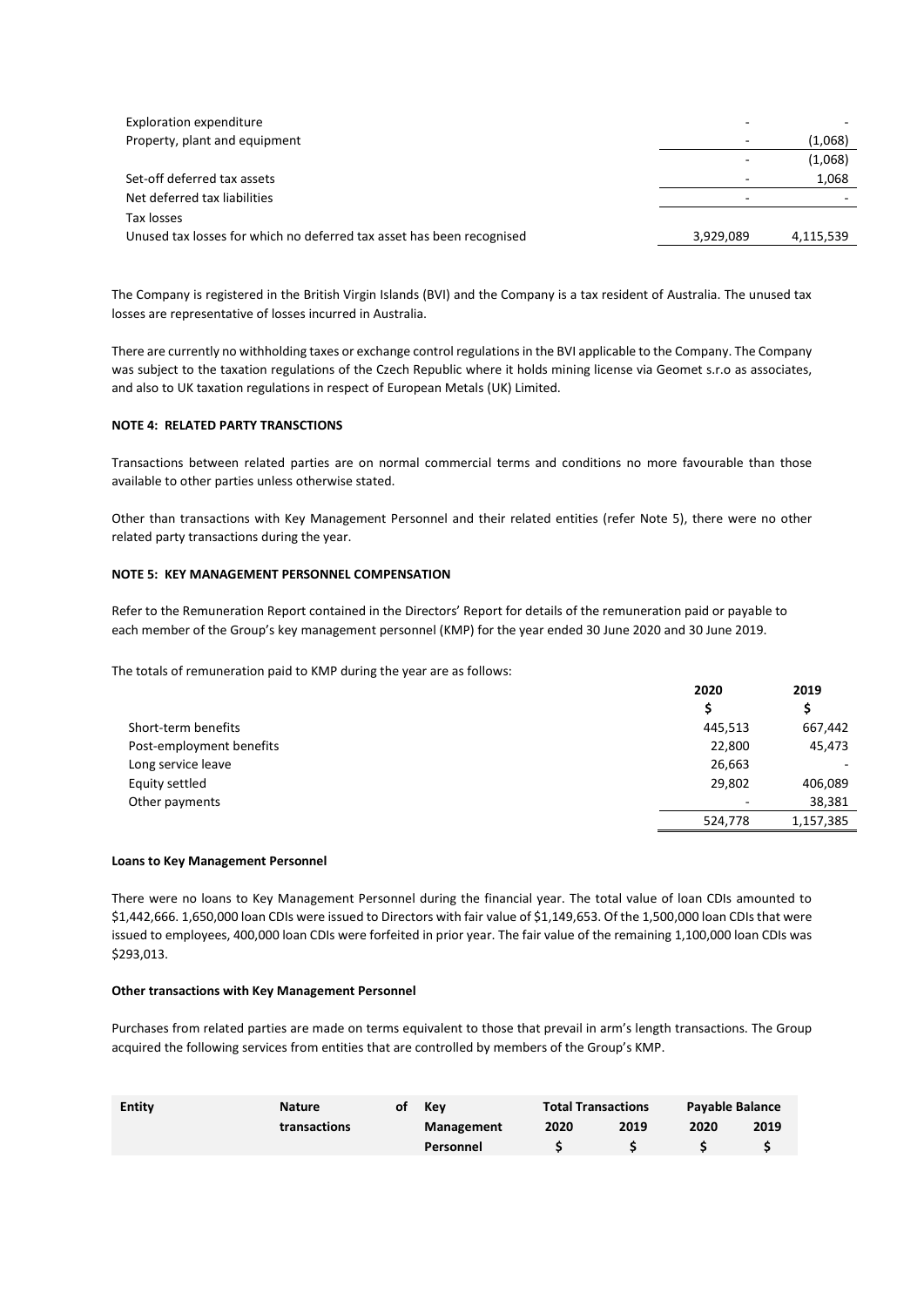| Wilgus Investments Pty | Rental | David Reeves |        |        |                          |        |
|------------------------|--------|--------------|--------|--------|--------------------------|--------|
| Ltd/Wild West          |        |              | 15.600 | 40.200 | $\overline{\phantom{0}}$ | $\sim$ |
| Enterprises Pty Ltd    |        |              |        |        |                          |        |

Some Directors or former Directors of the Group hold or have held positions in other companies, where it is considered they control or significantly influence the financial or operating policies of those entities. During the year, the following entities provided corporate services and rental to the Group. Transactions between related parties are on normal commercial terms and conditions no more favourable than those available to other parties unless otherwise stated. There were no other transactions with Key Management Personnel during the financial year. The Company paid a premium of \$30,000 (2019: \$15,000) to insure the Directors.

| <b>NOTE 6: REVENUE</b>                                                                                                           | 2020        | 2019        |
|----------------------------------------------------------------------------------------------------------------------------------|-------------|-------------|
|                                                                                                                                  | \$          | \$          |
| Service revenue                                                                                                                  | 183,824     |             |
| Interest revenue                                                                                                                 | 11          | 1,461       |
|                                                                                                                                  | 183,835     | 1,461       |
| <b>NOTE 7: AUDITOR'S REMUNERATION</b>                                                                                            | 2020        | 2019        |
|                                                                                                                                  | \$          | \$          |
| Included in the details of the amounts paid to the auditor of the Group, Stantons International Audit and                        |             |             |
| Consulting Pty Ltd for audit services provided during the year are set out below:                                                |             |             |
| <b>Auditor's services</b>                                                                                                        |             |             |
| Audit and review of financial report                                                                                             | 46,525      | 40,000      |
| - Under provision in prior year                                                                                                  | 7,925       |             |
|                                                                                                                                  | 54,450      | 40,000      |
| <b>NOTE 8: BASIC AND DILUTED LOSS PER CDI</b>                                                                                    |             |             |
|                                                                                                                                  | 2020        | 2019        |
| Earnings per share for income from continuing operations                                                                         |             |             |
| Loss attributable to owners                                                                                                      | (4,608,729) | (2,965,351) |
| Basic earnings per CDI (cents)                                                                                                   | (3.05)      | (2.05)      |
| Diluted earnings per CDI (cents)                                                                                                 | (3.05)      | (2.05)      |
|                                                                                                                                  |             |             |
| Earnings per share for gain/(loss) from discontinued operations                                                                  |             |             |
| Profit attributable to owners                                                                                                    | 7,422,536   | (287, 464)  |
| Basic earnings per CDI (cents)                                                                                                   | 4.92        | (0.20)      |
| Diluted earnings per CDI (cents)                                                                                                 | 4.92        | (0.20)      |
|                                                                                                                                  |             |             |
| <b>Weighted average number of CDIs</b>                                                                                           |             |             |
| Weighted average number of CDIs used in calculating earnings per share                                                           | 150,957,617 | 144,514,487 |
| Adjustments for calculation of diluted earnings per share:                                                                       |             |             |
| CDIs under options with diluted effect                                                                                           | 51,370      |             |
| Weighted average number of CDI used in calculating diluted earnings per share                                                    | 151,008,987 | 144,514,487 |
| <b>NOTE 9: CASH AND CASH EQUIVALENTS</b>                                                                                         | 2020        | 2019        |
|                                                                                                                                  | \$          | \$          |
| Cash at bank                                                                                                                     | 58,951      | 426,178     |
| Total cash and cash equivalents in the Statement of Cash Flows                                                                   | 58,951      | 426,178     |
|                                                                                                                                  |             |             |
| <b>NOTE 10: OTHER RECEIVABLES</b>                                                                                                | 2020        | 2019        |
|                                                                                                                                  | \$          | \$          |
| <b>CURRENT</b>                                                                                                                   |             |             |
| <b>GST and VAT Receivable</b>                                                                                                    | 9,378       | 33,526      |
| Other receivables                                                                                                                | 7,874       | 58,654      |
|                                                                                                                                  | 17,252      | 92,180      |
| Current trade receivables are non-interest bearing and are normally settled on 60-day terms. This balance is current receivables |             |             |
| incurred on a day to day operational basis and considered unimpaired.                                                            |             |             |
|                                                                                                                                  |             |             |

|                                        | 2020 | 2019 |
|----------------------------------------|------|------|
| NOTE 11: PROPERTY, PLANT AND EQUIPMENT |      |      |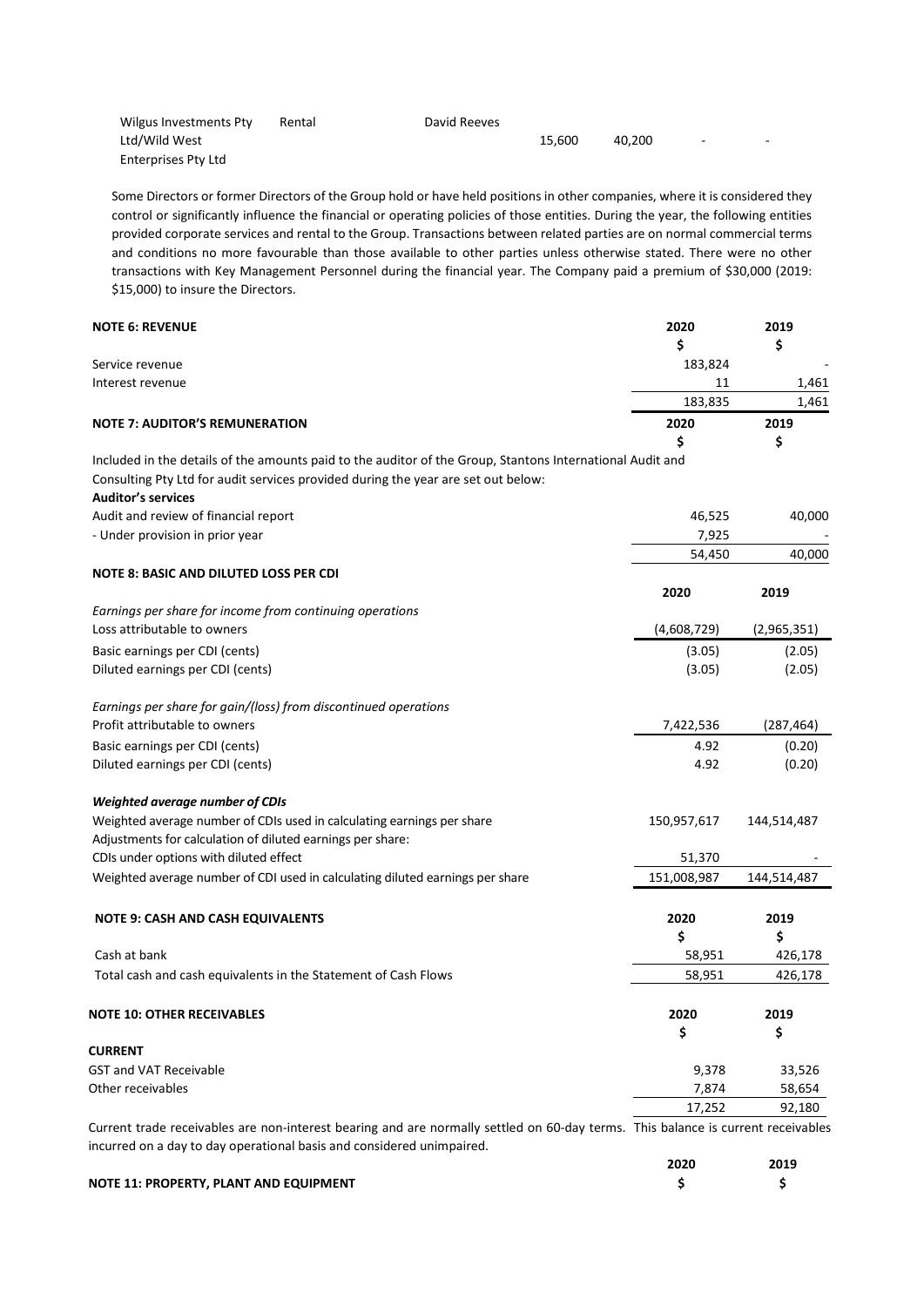| Land at cost                                            | 357,438        | 371,458    |
|---------------------------------------------------------|----------------|------------|
| Deemed disposal due to deconsolidation of Geomet s.r.o  | (357, 438)     | 371,458    |
|                                                         |                |            |
| <b>Buildings at cost</b>                                | 5,927          | 6,160      |
| Less accumulated depreciation                           | (990)          | (767)      |
| Deemed disposal due to deconsolidation of Geomet s.r.o  | (4, 937)       |            |
|                                                         |                | 5,393      |
|                                                         |                |            |
| Plant and equipment at cost                             | 20,136         | 14,388     |
| Less accumulated depreciation                           | (14, 754)      | (6,081)    |
| Deemed disposal due to deconsolidation of Geomet s.r.o  | (4, 513)       |            |
|                                                         | 869            | 8,307      |
|                                                         |                |            |
| Total Property, Plant and Equipment at cost             | 383,501        | 392,006    |
| Less accumulated Depreciation                           | (15, 744)      | (6, 848)   |
| Deemed disposal due to deconsolidation of Geomet s.r.o  | (366, 888)     |            |
| Total Property, Plant and Equipment                     | 869            | 385,158    |
|                                                         |                |            |
| Reconciliation                                          |                |            |
| Reconciliation of the carrying amounts set out below.   |                |            |
| Opening Property, Plant and Equipment                   | 385,158        | 372,997    |
| Additions                                               |                |            |
| Deemed disposals due to deconsolidation of Geomet s.r.o | (366, 888)     |            |
| Depreciation                                            | (2, 977)       | (4, 180)   |
| Foreign currency differences                            | (14, 424)      | 16,341     |
| Carrying amount at the end of the year                  | 869            | 385,158    |
|                                                         |                |            |
| <b>NOTE 12: EXPLORATION AND EVALUATION EXPENDITURE</b>  | 2020           | 2019       |
|                                                         | \$             | \$         |
| <b>Exploration at cost</b>                              |                |            |
| Balance at the beginning of the year                    | 11,684,072     | 10,169,177 |
| <b>Exploration of tenements</b>                         | 211,372        | 1,086,353  |
| Deemed disposal due to deconsolidation of Geomet s.r.o  | (11, 553, 630) |            |
| Foreign exchange movement                               | (341, 814)     | 428,542    |
|                                                         |                | 11,684,072 |
|                                                         |                |            |
| <b>NOTE 13: INVESTMENT IN ASSOCIATE</b>                 | 2020           | 2019       |
|                                                         | \$             | \$         |
| On initial recognition at fair value                    | 18,476,480     |            |
| Share of profit - associates                            | 490,051        |            |
|                                                         | 18,966,531     |            |
|                                                         |                |            |

Effective 28 April 2020, Geomet was equity accounted (ie 49% of share of the profit or loss of the investee after the date of acquisition) for as Investment in Associate by EMH (Note 20). The Company was appointed to provide services of managing the Cinovec project development.

| Summarised statement of financial position | 2020       | 2019      |
|--------------------------------------------|------------|-----------|
|                                            |            |           |
| Current assets                             | 47,280,678 | 104.684   |
| Non-current assets                         | 9.497.797  | 9,439,300 |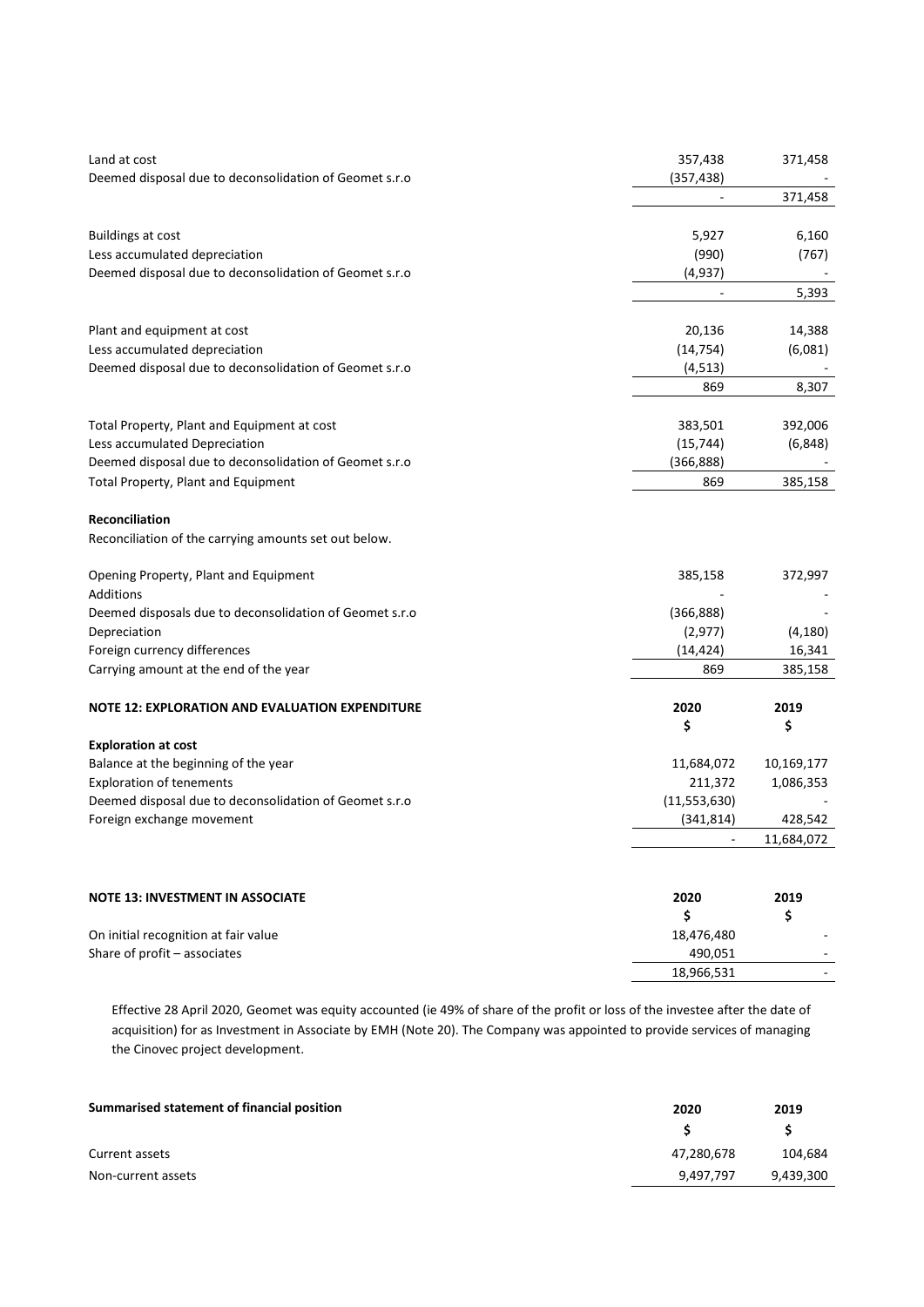| <b>Total assets</b>                                                    |              |                  | 56,778,475    | 9,543,984              |
|------------------------------------------------------------------------|--------------|------------------|---------------|------------------------|
|                                                                        |              |                  |               |                        |
| <b>Current liabilities</b>                                             |              |                  | 132,262       | 28,068                 |
| Non-current liabilities                                                |              |                  |               | 11,032,083             |
| <b>Total liabilities</b>                                               |              |                  | 132,262       | 11,060,151             |
| <b>Net assets</b>                                                      |              |                  | 56,646,213    | (1,516,167)            |
| Summarised statement of profit or loss and other comprehensive income* |              |                  |               |                        |
| Revenue                                                                |              |                  | 2,709         | 563,703                |
| Expenses                                                               |              |                  | (1,002,813)   | (359, 535)             |
| (Loss)/profit for the year                                             |              |                  | (1,000,104)   | 204,168                |
| * The results for FY2020 is from 28 April 2020 - 30 June 2020.         |              |                  |               |                        |
| <b>NOTE 14: TRADE AND OTHER PAYABLES</b>                               |              |                  | 2020          | 2019                   |
|                                                                        |              |                  | \$            | \$                     |
| a. CURRENT                                                             |              |                  |               |                        |
| Trade payables                                                         |              |                  | 572,071       | 53,763                 |
| Accrued expenses and other liabilities                                 |              |                  | 352,521       | 75,214                 |
|                                                                        |              |                  | 924,592       | 128,977                |
| Payables are normally due for payment within 30 days.<br>b) PROVISIONS |              |                  |               |                        |
| Provision for annual leave                                             |              |                  | 27,955        | 23,133                 |
| Provision for long service leave                                       |              |                  | 26,663        |                        |
|                                                                        |              |                  | 54,618        | 23,133                 |
|                                                                        |              |                  |               |                        |
| <b>NOTE 15: ISSUED CAPITAL</b>                                         |              |                  |               |                        |
|                                                                        |              |                  | <b>Number</b> | \$                     |
| (a) Issued and paid up capital                                         |              |                  |               |                        |
| 154,703,973 (30 June 2019: 146,642,227 CDIs)                           |              |                  | 154,703,973   | 23,954,204             |
| Total issued capital                                                   |              |                  | 154,703,973   | 23,954,204             |
| (b) Movements in CDIs                                                  |              |                  |               |                        |
|                                                                        |              | Date             | <b>Number</b> | \$                     |
| Balance at the beginning of the year                                   |              | 1 July 2018      | 141,464,727   | 20,413,074             |
| CDI issue under Placement @ \$0.351 per CDI                            |              | 27 November 2018 | 5,177,500     | 1,817,303              |
| Capital raising cost                                                   |              |                  |               | (156,063)              |
| Balance at the end of the year                                         |              | 30 June 2019     | 146,642,227   | 22,074,314             |
|                                                                        |              | <u>Date</u>      | <b>Number</b> | \$                     |
| Balance at the beginning of the year                                   |              | 1 July 2019      | 146,642,227   | 22,074,314             |
| CDI issue under Placement @ A\$0.324 (£0.18) per CDI                   |              | 29 August 2019   | 4,166,666     | 1,349,831              |
| CDI issue under Placement @ A\$0.294 (£0.1525) per CDI                 |              | 23 January 2020  | 2,295,080     | 675,074                |
| Forfeiture of CDIs                                                     |              | 30 January 2020  | (1,400,000)   |                        |
| <b>Conversion of A Class Performance Shares</b>                        |              | 30 April 2020    | 1,000,000     |                        |
| Conversion of B Class Performance Shares                               |              | 30 April 2020    | 1,000,000     |                        |
| <b>Conversion of A Class Performance Shares</b>                        |              | 4 June 2020      | 1,000,000     |                        |
| Capital raising cost                                                   |              |                  |               | (145, 015)             |
| Balance at the end of the year                                         |              | 30 June 2020     | 154,703,973   | 23,954,204             |
| (c) Loan CDIs Reserve                                                  |              |                  |               |                        |
|                                                                        | <b>Date</b>  | <b>Number</b>    |               | <b>Amount Expensed</b> |
| Balance at beginning of the year                                       | 1 July 2018  | 3,150,000        |               | 1,157,632              |
| CDI movement during the year                                           |              |                  |               | 285,035                |
| Balance at end of the year                                             | 30 June 2019 | 3,150,000        |               | 1,442,667              |
| Balance at beginning of the year                                       | 1 July 2019  | 3,150,000        |               | 1,442,667              |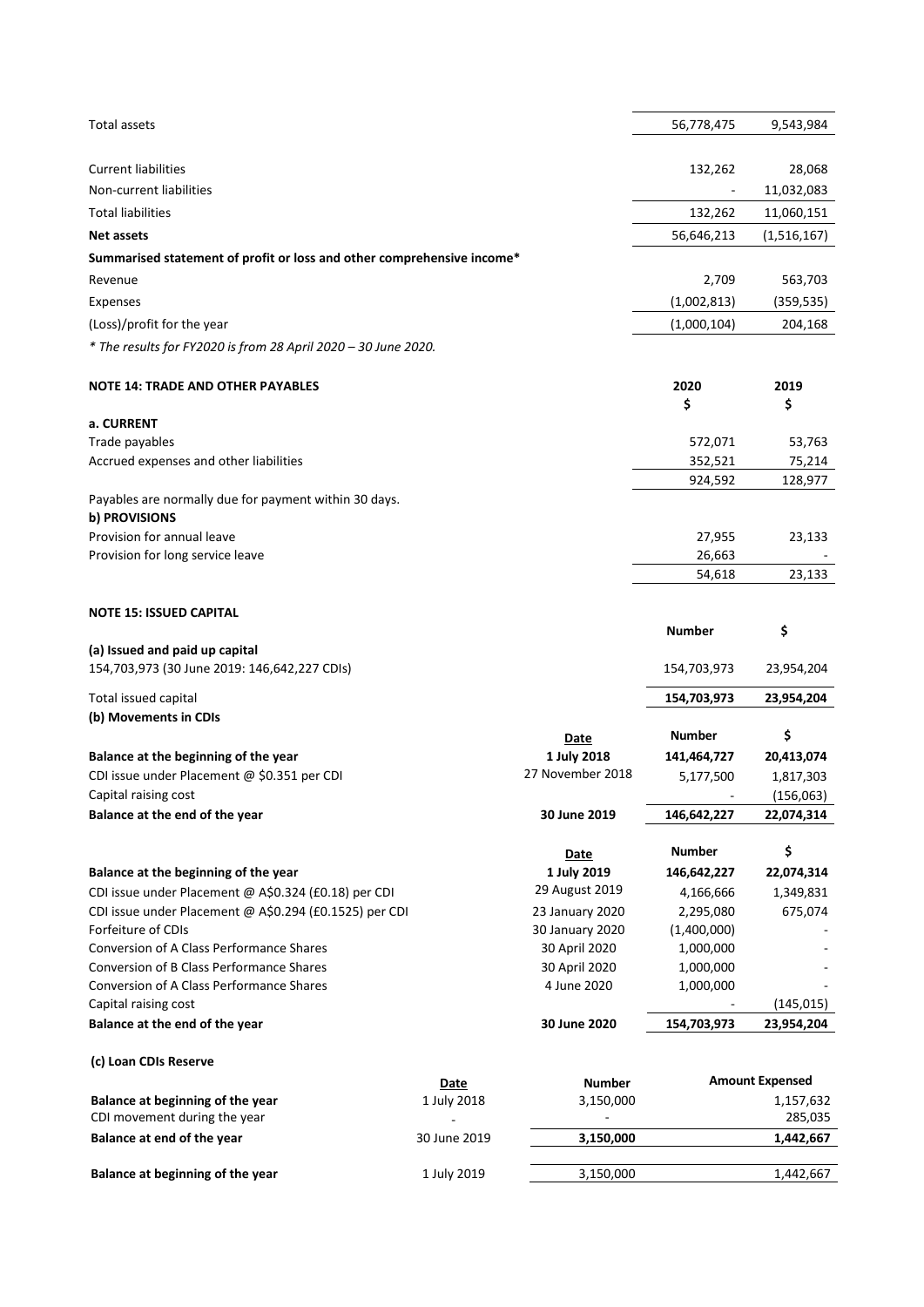| CDI movement during the year | 30 January 2020 | (1,400,000) |           |
|------------------------------|-----------------|-------------|-----------|
| Balance at end of the year   | 30 June 2020    | 1,750,000   | 1.442.667 |

CDIs entitle the holder to participate in dividends and the proceeds on winding up of the Company in proportion to the number of shares held. On a show of hands every holder of a CDI present at a meeting in person or by proxy, is entitled to one vote, and in a poll each share is entitled to one vote.

On 30 January 2020, the Company announced a total of 1,400,000 CDIs have been cancelled following resignations of executive members. The CDIs were issued to the previous executive members under the Employee Securities Incentive Plan on 6 June 2018.

European Metals Holdings limited is a company limited by shares incorporated in the British Virgin Islands with an authorised share capital of 200,000,000 no par value shares of a single class. Pursuant to the prospectus dated 26 April 2012, the Company issued CDIs in July 2012. The holder of the CDIs has beneficial ownership in the underlying shares instead of legal title. Legal title and the underlying shares is held by Chess Depository Nominees Pty Ltd.

Holders of CDIs have the same entitlement benefits of holding the underlying shares. Each Share in the Company confers upon the Shareholder:

- 1. the right to one vote at a meeting of the Shareholders of the Company or on any Resolution of Shareholders;
- 2. the right to an equal share in any dividend paid by the Company; and
- 3. the right to an equal share in the distribution of the surplus assets of the Company on its liquidation.

### **(d) Movements Performance Shares**

|                                                       | Date          | <b>Number</b> | Ş         |
|-------------------------------------------------------|---------------|---------------|-----------|
| Balance at the beginning of the year                  | 1 July 2018   | 5,000,000     | 2,671,444 |
| Issue of A Class Performance Shares                   | 18 Dec 2018   | 5,000,000     | 800,000   |
| Balance at the end of the year                        | 30 June 2019  | 10,000,000    | 3,471,444 |
|                                                       |               |               |           |
| Balance at the beginning of the year                  | 1 July 2019   | 10,000,000    | 3,471,444 |
| B Class Performance Shares Lapsed <sup>1</sup>        | 29 Nov 2019   | (4,000,000)   |           |
| <b>Conversion of A Class Performance Shares</b>       | 30 April 2020 | (1,000,000)   |           |
| Conversion of B Class Performance Shares <sup>1</sup> | 30 April 2020 | (1,000,000)   |           |
| Conversion of A Class Performance Shares              | 4 June 2020   | (1,000,000)   |           |
| Balance at the end of the year                        | 30 June 2020  | 3,000,000     | 3,471,444 |

<sup>1</sup> The milestone was achieved prior to B Class Performance Share expiring.

No performance shares were issued during the year (30 June 2019: 5,000,000 Class A). B Class performance shares lapsed during the year. During the year, under the applicable terms and conditions, the performance shares convert into new CDIs in accordance with the following milestones:

# **2,000,000 A Class Performance Shares**

- 1. 1,000,000 of the performance shares convert into Shares and an equivalent number of CDIs upon the Company's Mineral Resource at Cinovec South and Cinovec Main being entered in the State register; and
- 2. 1,000,000 of the performance shares convert into Shares and an equivalent number of CDIs upon the issuance of the preliminary mining licenses relating to the Cinovec Project.

#### **1,000,000 B Class Performance Shares**

1. 1,000,000 of the performance shares convert into Shares and an equivalent number of CDIs upon the issuance of the preliminary mining licenses relating to the Cinovec Project. The remaining 4,000,000 B Class Performance Shares lapsed during the year.

The terms of the Performance Shares are as follows:

The remaining 3,000,000 A Class Performance Shares will convert in accordance with the below:

(i) 3,000,000 A Class Performance Shares will convert into Shares and an equivalent number of CDIs upon the completing of a definitive feasibility study (**DFS**). For clarity, the DFS must be: (i) of a standard suitable to be submitted to a financial institution as the basis for lending of funds for the development and operation of mining activities contemplated in the study; (ii) capable of supporting a decision to mine on the Permits; and (iii) completed to an accuracy of +/- 15% with respect to operating and capital costs and display a pre-tax net present value of not less than US\$250,000,000. The Performance Shares shall convert into the number of Shares and equivalent number of CDIs equal to 3,000,000 and divided by the greater of: (A) \$0.50 per CDI; and (B) the volume weighted average price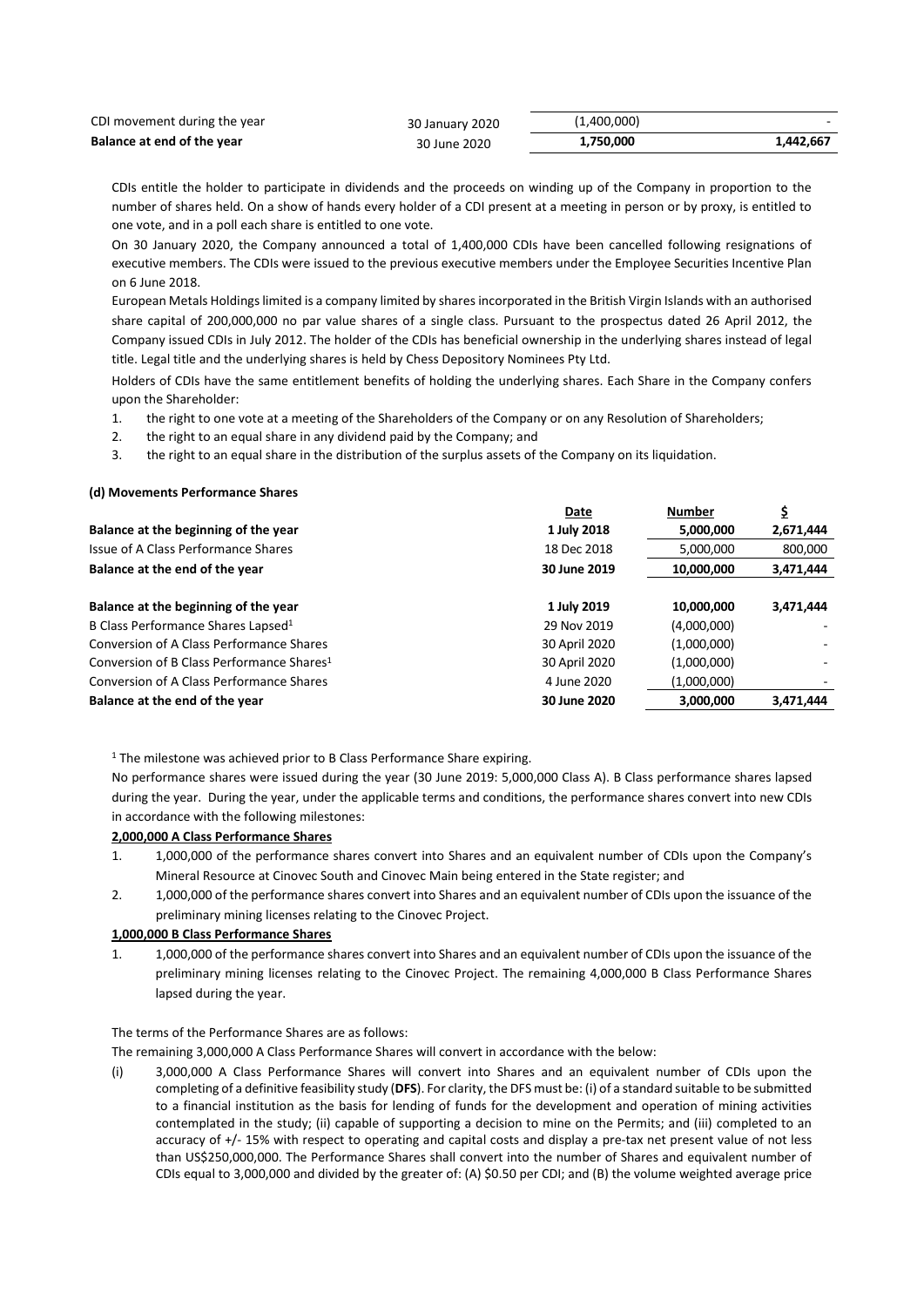of CDIs (expressed as a decimal of \$1.00) as calculated over the 5 ASX trading days prior to date of receipt of the completed DFS,

(together the **Milestones** and each a **Milestone**). For the avoidance of doubt, the number of Shares and equivalent number of CDIs which will be issued on conversion of the B Class Performance Shares and A Class Performance Shares will not exceed a ratio of 1 for 1.

(ii) If the Milestone is not achieved or the Change of Control Event does not occur by the required date, then each Performance Share held by a Holder will be automatically redeemed by the Company for the sum of \$0.000001 within 10 ASX trading days of non-satisfaction of the Milestone.\$2,671,444 has been attributed to the Performance Shares.

#### **(e) Capital risk management**

The Group's objectives when managing capital is to safeguard its ability to continue as a going concern, so that it may continue to provide returns for shareholders and benefits for other stakeholders.

The capital structure of the Group consists of equity comprising issued capital, reserves and accumulated losses.

Due to the nature of the Group's activities, being mineral exploration, the Group does not have ready access to credit facilities, with the primary source of funding being equity raisings. Therefore, the focus of the Group's capital risk management is to maintain sufficient current working capital position to meet the requirements of the Group to meet exploration programs and corporate overheads. The Group's strategy is to ensure appropriate liquidity is maintained to meet anticipated operating requirements, with a view to initiating appropriate capital raisings as required.

The working capital position of the Group at 30 June is as follows:

|                                   | 2020       | 2019       |
|-----------------------------------|------------|------------|
|                                   |            |            |
| Cash and cash equivalents         | 58,951     | 426,178    |
| Other receivables                 | 17,252     | 92,180     |
| Other assets                      | 5.110      | 23,587     |
| Trade and other payables          | (924, 592) | (128, 977) |
| Provisions                        | (54, 618)  | (23, 133)  |
| Working capital (deficit)/surplus | (897, 897) | 389,835    |

The Group is not subject to any externally imposed capital requirements.

| <b>NOTE 16: RESERVES</b>                       | 2020       | 2019      |  |
|------------------------------------------------|------------|-----------|--|
|                                                | \$         | \$        |  |
| Option and Warrant Reserve                     | 3,036,662  | 597,470   |  |
| Performance Shares Reserve                     | 3,471,444  | 3,471,444 |  |
| <b>CDIs Reserve</b>                            | 1,442,667  | 1,442,667 |  |
| <b>Foreign Currency Translation Reserve</b>    | (235, 186) | 1,287,265 |  |
| <b>Total Reserves</b>                          | 7,715,587  | 6,798,846 |  |
| <b>Option and Warrant Reserve</b>              | 2020       | 2019      |  |
|                                                | \$         | \$        |  |
| Balance at the beginning of the financial year | 597,470    | 474,743   |  |
| Equity based payment expense                   | 2,439,192  | 94,055    |  |
| Equity based payment as capital raising cost   |            | 28,672    |  |
| Balance at the end of the financial year       | 3,036,662  | 597,470   |  |

## **The following option and warrant existed as at 30 June 2019 and 30 June 2020:**

On 17 August 2015, 3,750,000 unlisted options exercisable at 16.6 cents on or before 17 August 2020 were issued to key management personnel.

On 3 January 2017, 400,000 options with an exercise price of 58 cents and exercisable on or before the 3 January 2020 were granted to a Director of the Company. 250,000 of these options will vest at the completion of the Definitive Feasibility Study and the balance will vest 12 months thereafter. The options were valued under the Black and Scholes at \$177,352. The value of the options has been pro-rated over the vesting period. The remaining share based payment expense of \$29,802 (2019: \$59,117) was recognised in profit and loss in FY2020. The options were unexercised and lapsed on 3 January 2020.

On the 22 November 2018, 116,875 warrants were granted to brokers as a cost of capital raising. The warrants have an exercise of 20 pence (31.5 cents) in line with the capital raise on the 20 November 2018. Warrants are exercisable on or before 22 November 2021.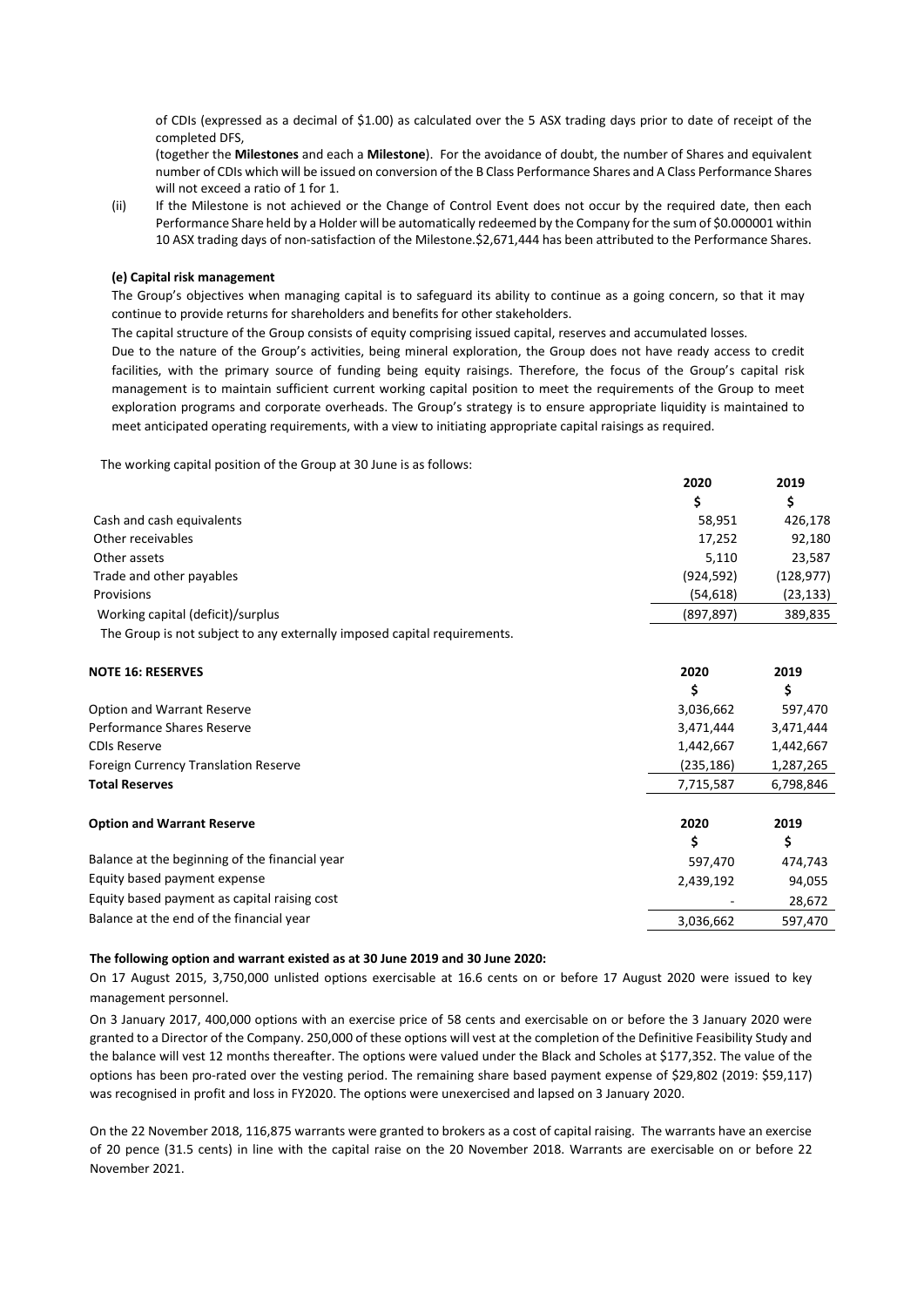On 12 July 2019, 200,000 unlisted options exercisable at 35 cents on or before 1 January 2021 were issued to consultant. The share-based expense of \$23,136 was fully recognised in the profit or loss as at 30 June 2019.

On 12 July 2019, 100,000 unlisted options exercisable at 40.18 cents on or before 1 June 2021 were issued to consultant. The share-based expense of \$11,802 was fully recognised in the profit or loss as at 30 June 2019.

On 6 December 2019, 100,000 unlisted options exercisable at 31.11 cents on or before 1 December 2021 were issued to consultants. The options were valued under the Black and Scholes at \$15,428 was recognised as share based payment expense.

On 26 March 2020, 15,000,000 unlisted options exercisable at 25 cents on or before 31 December 2022 were granted to consultants. The share-based expense of \$2,393,961 was fully recognised in the profit or loss as at 30 June 2020.

# **Performance Share Reserve**

The Performance Share reserve records the fair value of the Performance Shares issued.

|                                                | 2020      | 2019      |
|------------------------------------------------|-----------|-----------|
|                                                |           |           |
| Balance at the beginning of the financial year | 3.471.444 | 2,671,444 |
| Equity based payment                           | $\sim$    | 800,000   |
| Balance at the end of the financial year       | 3,471,444 | 3,471,444 |
|                                                |           |           |

## **Loan CDIs Reserve**

The CDIs reserve records the fair value of the Loan CDIs issued.

|                                                      | 2020      | 2019      |
|------------------------------------------------------|-----------|-----------|
|                                                      |           |           |
| Balance at the beginning of the financial year       | 1.442.667 | 1,157,632 |
| Loan CDIs issued to employees - equity based expense | $\sim$    | 285.035   |
| Balance at the end of the financial year             | 1.442.667 | 1.442.667 |

#### **Employee securities incentive plan**

In prior year, remuneration in the form of Employee Securities Incentive Plan were issued to the Directors and employees to attract, motivate and retain such persons and to provide them with an incentive to deliver growth and value to shareholders. The Loan CDIs represent an option arrangement. Loan CDIs vested immediately. The key terms of the Employee Share Plan and of each limited recourse loan provided under the Plan are as follows:

- i. The total loan equal to issue price multiplied by the number of Plan CDIs applied for ("Advance"), which shall be deemed to have been draw down at Settlement upon issued of the Loan Shares.
- ii. The Loan shall be interest free. However, if the advance is not repaid on or before the Repayment date, the Advance will accrue interest at the rate disclosed in the Plan from the Business Day after the Repayment Date until the date the Advance is repaid in full.
- iii. All or part of the loan may be repaid prior to the Advance repayment Date.

#### *Repayment date*

- iv. Notwithstanding paragraph iii. above, ("the borrower") may repay all or part of the Advance at any time before the repayment date i.e. The repayment date for 1,650,000 Director CDIs - 15 years after the date of loan advance and the repayment date for 1,500,000 Employee CDIs – 7 years after the date of loan advice.
- v. The Loan is repayable on the earlier of:
	- (a) The repayment date;
	- (b) The plan CDIs being sold;
	- (c) The borrower becoming insolvent;
	- (d) The borrower ceasing to be employed by the Company; and
	- (e) The plan CDIs being acquired by a third party by way of an amalgamation, arrangement or formal takeover bid for not less than all the outstanding CDIs.

#### *Loan Forgiveness*

- vi. The Board may, in its sole discretion, waive the right to repayment of all or any part of the outstanding balance of an Advance where:
	- (i) The borrower dies or becomes permanently disabled; or
	- (ii) The Board otherwise determines that such waiver is appropriate
- vii. Where the Board waives repayment of the Advance in accordance with clause 6(a), the Advance is deemed to have been repaid in full for the purposes of the Plan in this agreement.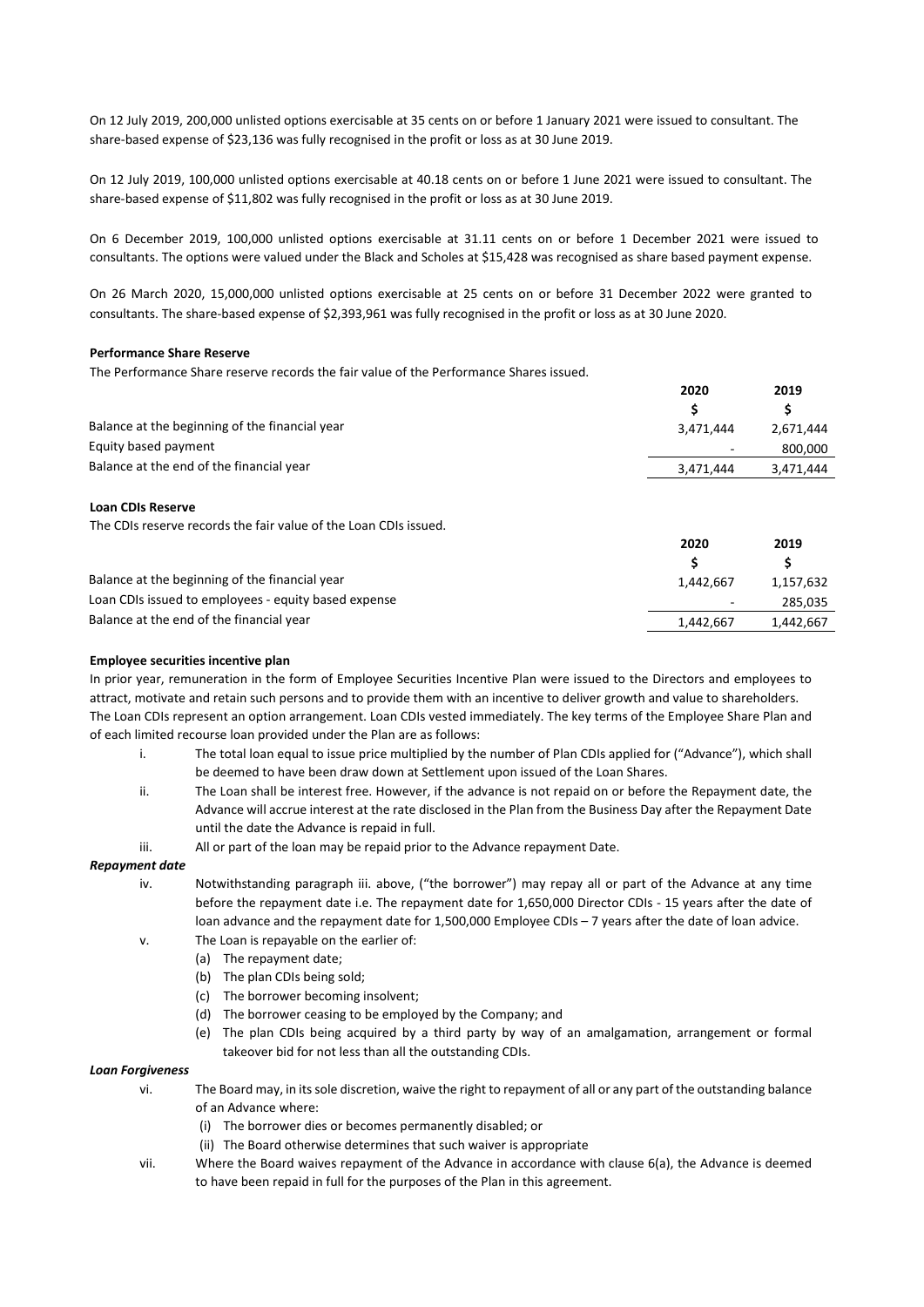#### *Sale of loan CDIs*

i. In accordance with the terms of the Plan and the Invitation, the Loan CDIs cannot be sold, transferred, assigned, charged or otherwise encumbered with the Plan CDIs except in accordance with the Plan.

#### **Foreign Currency Translation Reserve**

The foreign currency translation reserve records exchange differences arising on translation of foreign controlled subsidiaries and the effect of the deconsolidation of Geomet s.r.o.

|                                                | 2020        | 2019      |
|------------------------------------------------|-------------|-----------|
|                                                |             |           |
| Balance at the beginning of the financial year | 1,287,265   | 843.485   |
| Movement during the year                       | (1,582,667) | 443.780   |
| Derecognition of foreign currency reserve      | 60.216      |           |
| Balance at the end of the financial year       | (235, 186)  | 1,287,265 |
|                                                |             |           |

### **NOTE 17: SHARE BASED PAYMENT EXPENSE**

During the financial year, the Company granted and issued 15,100,000 options to consultants. The Company also issued 300,000 options and 116,875 warrants, which were granted in FY2019.

|                                                     | <b>Number</b> | Weighted<br>Average<br><b>Exercise Price</b> |
|-----------------------------------------------------|---------------|----------------------------------------------|
| Options and warrants Outstanding as at 1 July 2018  | 4,150,000     | \$0.206                                      |
| Warrants granted during the period (i)              | 116.875       | \$0.315                                      |
| Options granted during the period (ii)              | 300,000       | \$0.264                                      |
| Options and warrants outstanding as at 30 June 2019 | 4,566,875     | \$0.219                                      |
| Options and warrants outstanding as at 1 July 2019  | 4,566,875     | \$0.219                                      |
| Options granted during the period (iii)             | 15,100,000    | \$0.250                                      |
| Options lapsed                                      | (400,000)     | \$0.580                                      |
| Options and warrants outstanding as at 30 June 2020 | 19,266,875    | \$0.236                                      |

#### **The following option share-based payment arrangements existed 30 June 2020:**

# **Granted in prior year and issued in current financial year:**

(i) On the 22 November 2018, 116,875 warrants were granted to brokers as a cost of capital raising. The warrants have an exercise of 20 pence (31.5 cents) in line with the capital raise on the 20 November 2018. Warrants are exercisable on or before 22 November 2021. The warrants were valued under the Black and Scholes at \$28,672 with the share based payment recognised as a capital raising cost. The key inputs to the models used were as follows.

| Grant date                  | 22 November 2018 | Expected life of warrants (years) | 3 Years   |
|-----------------------------|------------------|-----------------------------------|-----------|
| Dividend yield (%)          | Nil              | Underlying share price $(\xi)$    | \$0.39    |
| Expected volatility (%)     | 91.27%           | Warrant exercise price (\$)       | \$0.315   |
| Risk-free interest rate (%) | 2.115%           | Value of warrant (\$)             | \$0.24532 |

(ii) On 12 July 2019, 200,000 unlisted options exercisable at 35 cents on or before 1 January 2021 were issued to a consultant. The options were valued under the Black and Scholes at \$23,136 with the share based payment recognised in the Statement of Profit or Loss in 2019. The key inputs to the models used were as follows.

| Grant date              | 1 January 2019 | Expected life of options (years) | 3 Years |
|-------------------------|----------------|----------------------------------|---------|
| Dividend yield (%)      | Nil            | Underlying share price (\$)      | \$0.27  |
| Expected volatility (%) | 92.16%         | Option exercise price (\$)       | \$0.35  |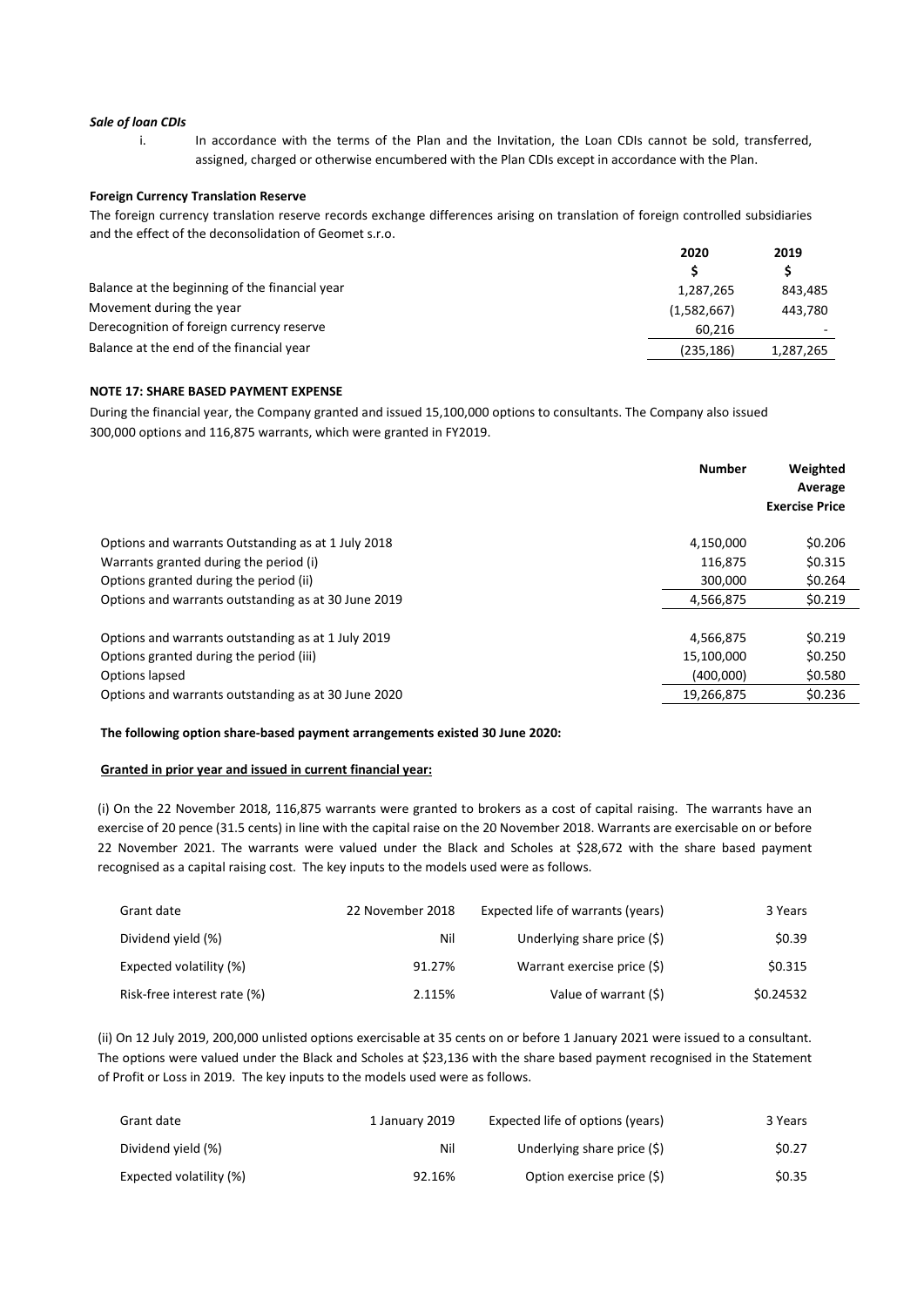| Risk-free interest rate (%) | 1.85% | Value of option (\$) | \$0.11568 |
|-----------------------------|-------|----------------------|-----------|
|-----------------------------|-------|----------------------|-----------|

On 12 July 2019, 100,000 unlisted options exercisable at 40.18 cents on or before 1 June 2021 were issued to a consultant. The options were valued under the Black and Scholes at \$11,802 with the share based payment recognised in the Statement of Profit or Loss in 2019. The key inputs to the models used were as follows.

| Grant date                  | 1 January 2019 | Expected life of options (years) | 3 Years   |
|-----------------------------|----------------|----------------------------------|-----------|
| Dividend yield (%)          | Nil            | Underlying share price (\$)      | \$0.27    |
| Expected volatility (%)     | 92.16%         | Option exercise price (\$)       | \$0.4018  |
| Risk-free interest rate (%) | 1.01%          | Value of option (\$)             | \$0.11802 |

### **Granted and issued in current financial year**

(iii) On 6 December 2019, 100,000 unlisted options exercisable at 31.11 cents on or before 1 December 2021 were issued to consultants. The options were valued under the Black and Scholes at \$15,428 with the share based payment recognised as share based payment expense. The key inputs to the models used were as follows.

| Grant date                  | 2 January 2019 | Expected life of options (years) | 3 Years  |
|-----------------------------|----------------|----------------------------------|----------|
| Dividend yield (%)          | Nil            | Underlying share price (\$)      | \$0.27   |
| Expected volatility (%)     | 97.5%          | Option exercise price (\$)       | \$0.311  |
| Risk-free interest rate (%) | 0.92%          | Value of option (\$)             | \$0.1543 |

On 26 March 2020, 15,000,000 unlisted options exercisable at 25 cents on or before 31 December 2022 were granted to consultant. The share-based expense of \$2,393,961 was fully recognised in the profit or loss for the year ended 30 June 2020.

| Grant date                  | 26 March 2020 | Expected life of options (years) | 2.8 Years |
|-----------------------------|---------------|----------------------------------|-----------|
| Dividend yield (%)          | Nil           | Underlying share price $(\xi)$   | \$0.245   |
| Expected volatility (%)     | 113.3%        | Option exercise price (\$)       | \$0.25    |
| Risk-free interest rate (%) | 0.23%         | Value of option (\$)             | \$0.1596  |

On 3 January 2017, 400,000 options with an exercise price of 58 cents and exercisable on or before the 3 January 2020 were granted to a Director of the Company. 250,000 of these options will vest at the completion of the Definitive Feasibility Study and the balance will vest 12 months thereafter. The options were valued under the Black and Scholes at \$177,352. The value of the options has been pro-rated over the vesting period. The remaining share based payment expense of \$29,802 (2019: \$59,117) was recognised in profit and loss in FY2020. The options were unexercised and lapsed on 3 January 2020.

# **The following performance share-based payment arrangements existed at 30 June 2020 and 30 June 2019:**

Performance Shares granted are as follows:

|                                                  | 2020          |                          | 2019          |           |
|--------------------------------------------------|---------------|--------------------------|---------------|-----------|
| <b>Grant Date</b>                                | <b>Number</b> |                          | <b>Number</b> |           |
| B Class - 18 November 2016 (related parties)     | ۰             | ٠                        | 1,057,301     | 564.903   |
| B Class - 18 November 2016 (non-related parties) | -             |                          | 3.942.699     | 2,106,541 |
| A Class-18 December 2018 (related parties)*      | ۰             | $\overline{\phantom{a}}$ | 542.651       | 86.824    |
| A Class-18 December 2018 (non-related parties)   | 3.000.000     | 480.000                  | 4.457.349     | 713.176   |
|                                                  | 3,000,000     | 480.000                  | 10,000,000    | 3,471,444 |

\* David Reeves resigned on 30 June 2020.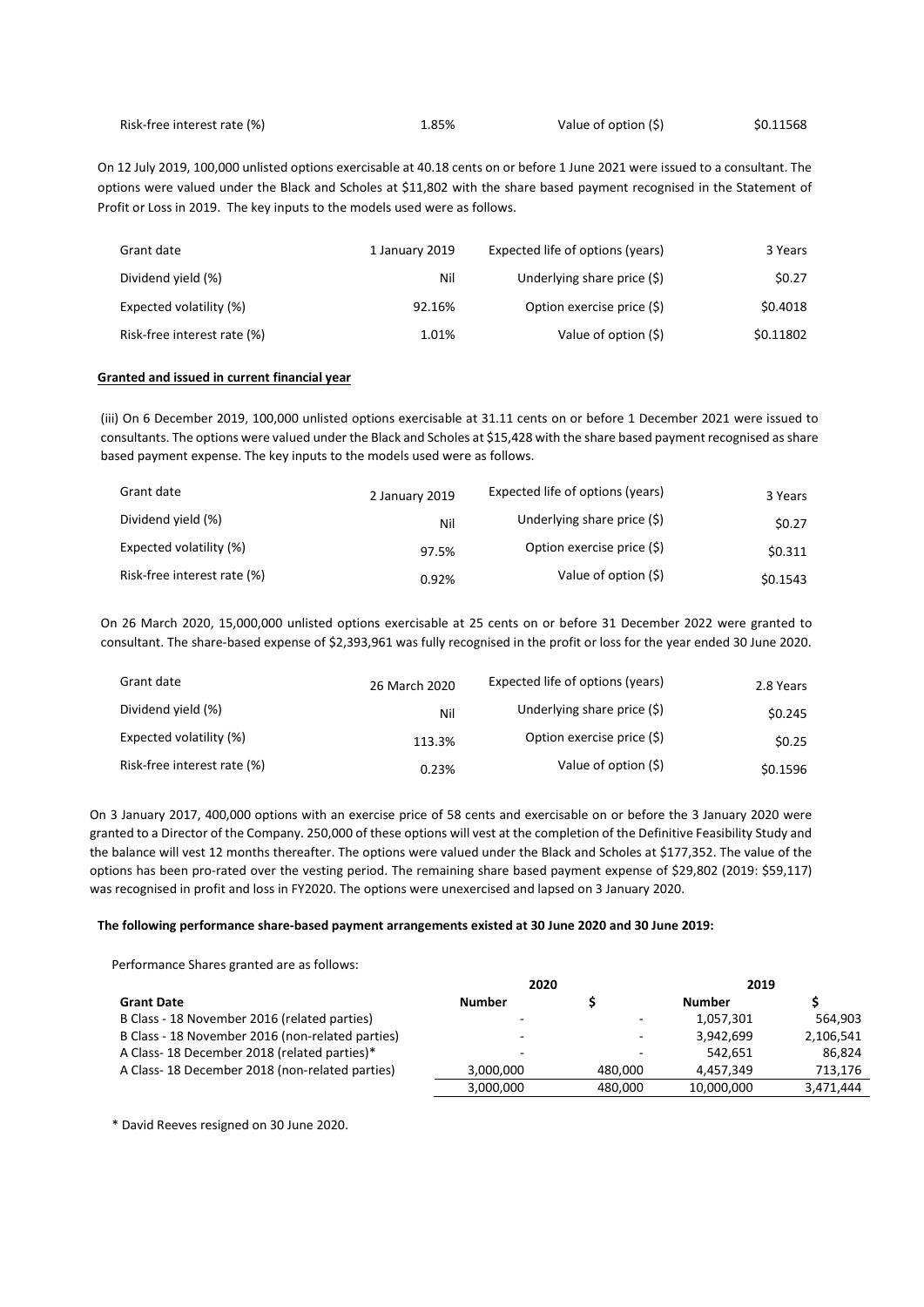No additional performance shares were granted during the year. During the financial year 30 June 2020, the Company issued 3,000,000 CDIs upon conversion of 2,000,000 A Class Performance Shares and 1,000,000 B Class Performance Shares in satisfaction of milestone being met. The remaining 4,000,000 B Class Performance Shares lapsed during the year.

# **Fair value of Loan CDIs in existence at 30 June 2019 and 30 June 2020**

The fair value of Loan CDIs granted have been valued using a Black Scholes Methodology, taking into account the terms and conditions upon which the Loan CDIs were granted. The exercise price of the Loan CDI's is equal to the market price of the underlying shares being the VWAP of shares traded on the ASX over the 5 trading days immediately preceding the date of grant.

The following Loan CDIs share-based payment arrangements existed at 30 June 2019 and 30 June 2020.

No loan CDIs were granted during the financial year.

|                                                |               |                          |                  | Value to be   |
|------------------------------------------------|---------------|--------------------------|------------------|---------------|
|                                                |               | Value recognised         | Value recognised | recognised in |
|                                                | <b>Number</b> | 2020                     | 2019             | future years  |
| Director Loan CDIs                             | 1.650.000     | $\overline{\phantom{a}}$ | -                | -             |
| Employee Securities Incentive Plan Loan CDIs 1 | 100,000       | $\sim$                   | 285,035          | $\sim$        |

#### Note:

1. These Loan CDIs are being expensed over the vesting period.

A summary of the inputs used in the valuation of the loan CDIs issued to directors are as follows:

| <b>Loan CDIs</b>             | <b>Keith Coughlan</b> | <b>David Reeves</b> | <b>Richard Pavlik</b> | Kiran Morzaria   |
|------------------------------|-----------------------|---------------------|-----------------------|------------------|
| Issue price                  | \$0.725               | \$0.725             | \$0.725               | \$0.725          |
| Share price at date of issue | \$0.70                | \$0.70              | \$0.70                | \$0.70           |
| Grant date                   | 30 November 2017      | 30 November 2017    | 30 November 2017      | 30 November 2017 |
| Expected volatility          | 143.41%               | 143.41%             | 143.41%               | 143.41%          |
| Expiry date                  | 30 November 2032      | 30 November 2032    | 30 November 2032      | 30 November 2032 |
| <b>Expected dividends</b>    | Nil                   | Nil                 | Nil                   | Nil              |
| Risk free interest rate      | 2.47%                 | 2.47%               | 2.47%                 | 2.47%            |
| Value per loan CDI           | \$0.69676             | \$0.69676           | \$0.69676             | \$0.69676        |
| Number of Joan CDIs          | 850,000               | 300,000             | 300,000               | 200,000          |
| <b>Total value</b>           | \$592,245             | \$209,028           | \$209,028             | \$139,352        |

A summary of the inputs used in valuation of the loan CDIs issued to employees in prior years.

| <b>Loan CDIs</b>             | Tranche 1   | Tranche $21$ | Tranche 3 <sup>2</sup> | Tranche 4 <sup>3</sup> | Tranche 5 <sup>4</sup> |
|------------------------------|-------------|--------------|------------------------|------------------------|------------------------|
| Exercise price               | \$0.4848    | \$0.4848     | \$0.4848               | \$0.4848               | 60,000<br>\$0.4848     |
| Share price at date of issue | \$0.365     | \$0.365      | \$0.365                | \$0.365                | \$0.365                |
| Grant date                   | 6 June 2018 | 6 June 2018  | 6 June 2018            | 6 June 2018            | 6 June 2018            |
| <b>Expected volatility</b>   | 85.9%       | 85.9%        | 85.9%                  | 85.9%                  | 85.9%                  |
| Expiry date                  | 6 June 2025 | 6 June 2025  | 6 June 2025            | 6 June 2025            | 6 June 2025            |
| Expected dividends           | Nil         | Nil          | Nil                    | Nil                    | Nil                    |
| Risk free interest rate      | 2.42%       | 2.42%        | 2.42%                  | 2.42%                  | 2.42%                  |
| Value per loan CDI           | \$0.2664    | \$0.2664     | \$0.2664               | \$0.2664               | \$0.2664               |
| Number of loan CDIs          | 550,000     | 250,000      | 250,000                | 200,000                | 250,000                |
| <b>Total value</b>           | \$146,507   | \$66,594     | \$66,594               | \$53,275               | \$66,594               |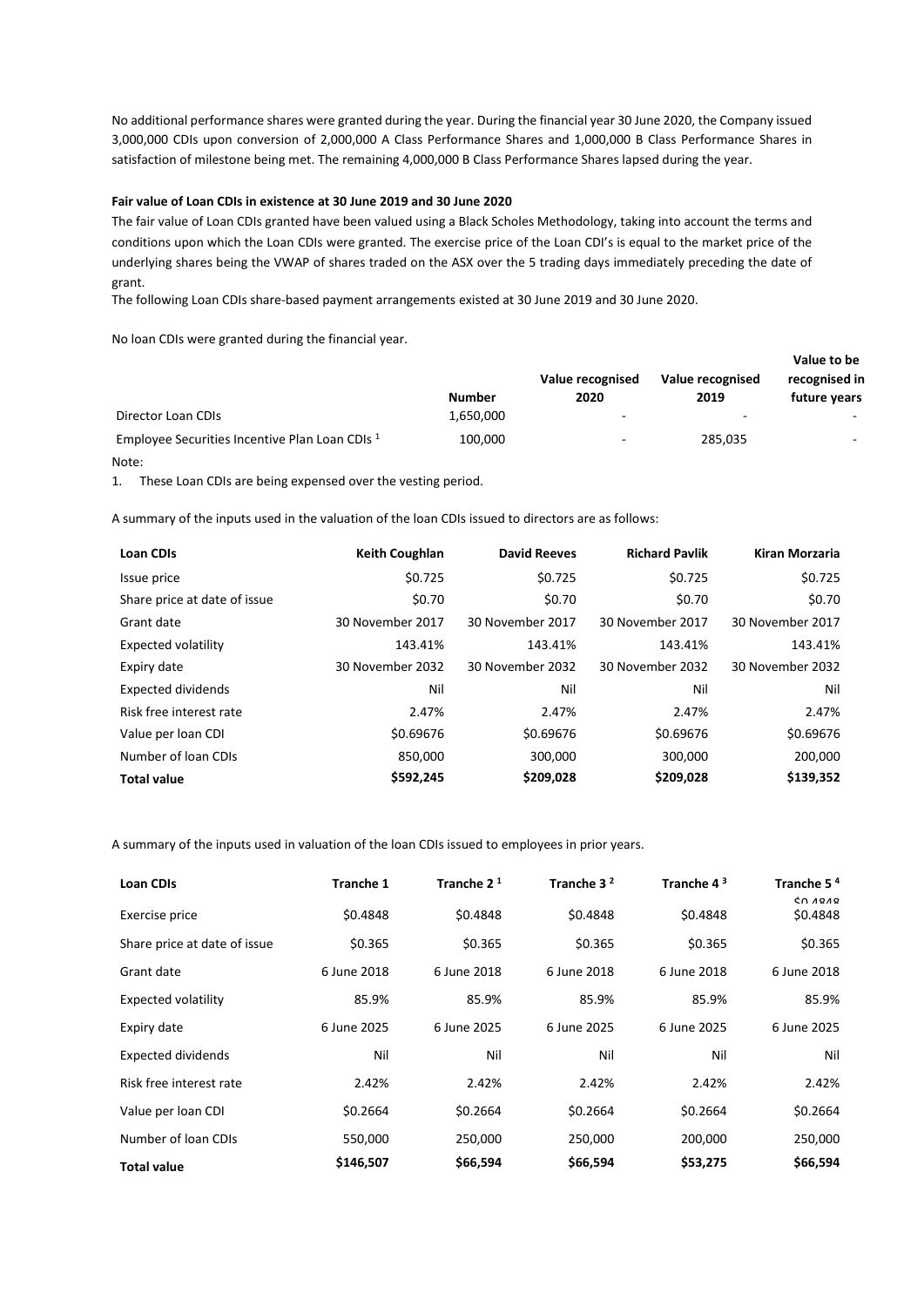Notes:

- 1. Tranche 2 escrowed until company announcing completion of the definitive feasibility study
- 2. Tranche 3 escrowed until company announcing construction has commenced at the Cinovec Project
- 3. Tranche 4 escrowed until the completion of project finance for the Cinovec Project
- 4. Tranche 5 escrowed until the practical completion of the Cinovec Project

On 30 January 2020, the Company announced a total of 1,400,000 CDIs have been cancelled due to resignations of executive members. The CDIs were issued to the previous executive members under the Employee Securities Incentive Plan on 6 June 2018. Only 100,000 CDIs (under Tranche 1) remained as at 30 June 2020 (30 June 2019:1,500,000 CDIs).

| <b>NOTE 18: CASH FLOW INFORMATION</b>                                             | 2020        | 2019        |
|-----------------------------------------------------------------------------------|-------------|-------------|
|                                                                                   | \$          | \$          |
| (a) Reconciliation of cash flow from operating activities with the loss after tax |             |             |
| Income/(Loss) after income tax                                                    | 2,813,807   | (3,252,815) |
| Adjustments for:                                                                  |             |             |
| Share based payments                                                              | 2,439,192   | 1,179,090   |
| Unrealised foreign exchange loss/ (gain)                                          | (45,018)    | (37, 814)   |
| Depreciation expense                                                              | 1,344       | 4,180       |
| Loss from discontinued operations to date of disposal                             | 209,510     |             |
| Equity accounted of investment in Geomet s.r.o                                    | (490, 051)  |             |
| Gain on de-consolidation of Geomet s.r.o                                          | (7,632,046) |             |
| Changes in assets and liabilities net of deemed disposal of subsidiary            |             |             |
| Decrease/ (increase) in other receivables                                         | 74,928      | (59, 540)   |
| Decrease/(increase) in other assets                                               | 18,478      | (11,605)    |
| Increase/(decrease) in trade and other payables                                   | 715,613     | (127, 483)  |
| Increase/(decrease) in provisions                                                 | 31,485      | (51, 516)   |
| Cash flow (used in)/from operating activities                                     | (1,862,758) | (2,357,503) |

#### **(b) Credit standby facilities**

The Company had no credit standby facilities as at 30 June 2020 and 2019.

**(c) Investing and Financing Activities – Non-Cash**

There were no non-cash movements during the year.

# **NOTE 19: OPERATING SEGMENTS**

The accounting policies used by the Group in reporting segments are in accordance with the measurement principles of Australian Accounting Standards.

The Group has identified its operating segments based on the internal reports that are provided to the Board of Directors. According to AASB 8 Operating Segments, two or more operating segments may be aggregated into a single operating segment if the segments have similar economic characteristics, and the segments are similar in each of the following respects:

- The nature of the products and services;
- The nature of the production processes;
- The type or class of customer for their products and services;
- The methods used to distribute their products or provide their services; and
- If applicable, the nature of the regulatory environment, for example; banking, insurance and public utilities.

Effective 28 April 2020, the Group has 49% equity investment in Geomet s.r.o. The principal activity of Geomet s.r.o is exploration of Lithium. Accordingly, management has identified one operating segment based on the location of the project, that being the Czech Republic and two geographical segments.

| $\cdot$<br>Australia | Czech | Total |
|----------------------|-------|-------|
|                      |       |       |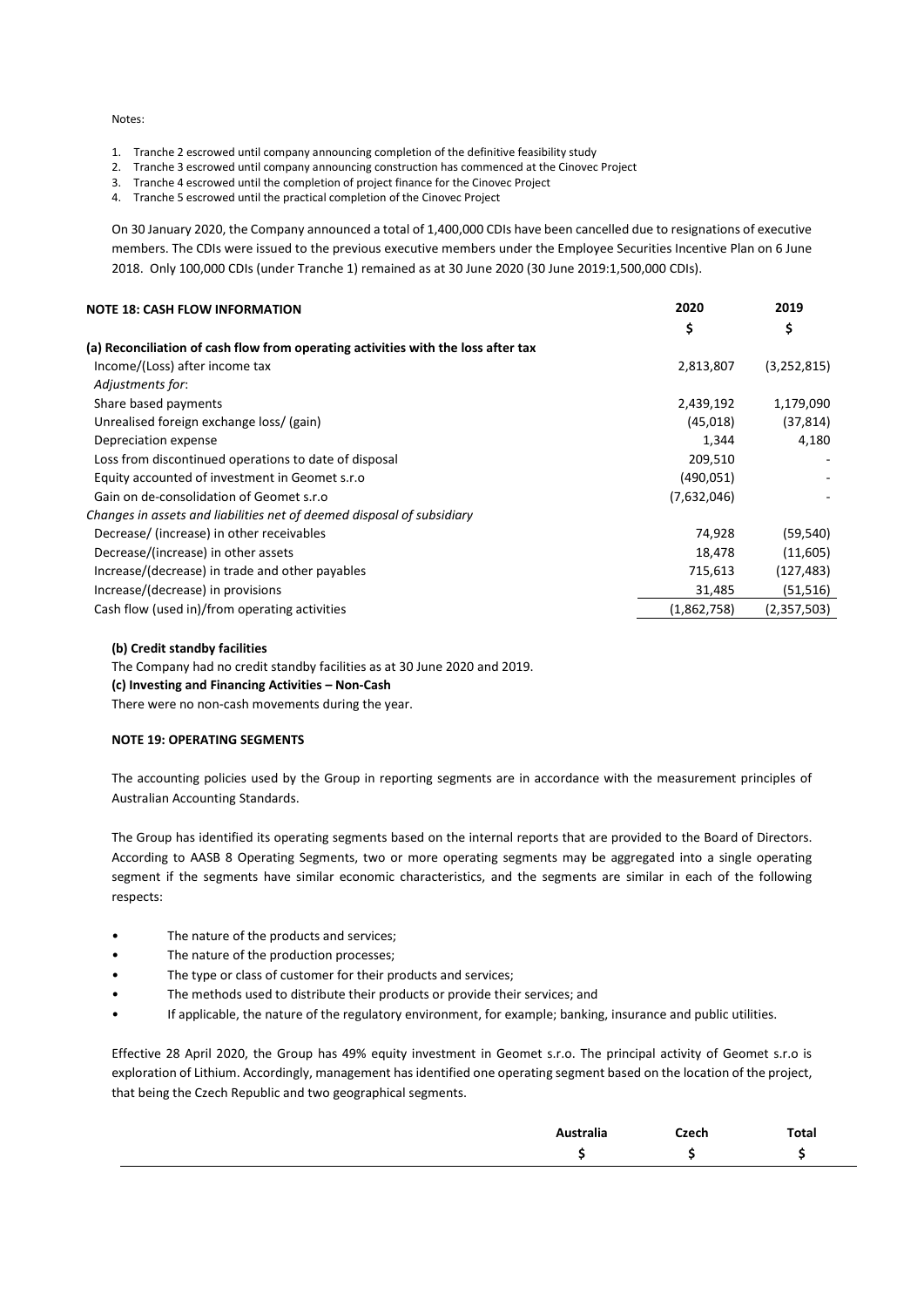## **30 June 2020**

**REVENUE**

| Interest revenue                                           | 11                     |             | 11            |
|------------------------------------------------------------|------------------------|-------------|---------------|
| Other revenue                                              | 231,068                |             | 231,068       |
| <b>Total segment revenue</b>                               | 231,079                | ۰           | 231,079       |
| Net expenditure                                            | (4,839,808)            | ۰           | (4,839,808)   |
| (Loss)/Profit before income tax from continuing operations | (4,608,729)            |             | (4,608,729)   |
| <b>Segment assets</b>                                      | 19,048,713             |             | 19,048,713    |
| <b>Segment liabilities</b>                                 | 979,210                |             | 979,210       |
|                                                            | <b>Australia</b><br>\$ | Czech<br>\$ | Total<br>\$   |
| 30 June 2019                                               |                        |             |               |
| <b>REVENUE</b>                                             |                        |             |               |
| Interest revenue                                           | 1,461                  |             | 1,461         |
| Other revenue                                              | 355,745                | 68,898      | 424,643       |
| <b>Total segment revenue</b>                               | 357,206                | 68,898      | 426,104       |
| Net expenditure                                            | (3,322,556)            | (356, 363)  | (3,252,815)   |
| Loss before income tax                                     | (2,965,350)            | (287, 465)  | (3, 252, 815) |
| <b>Segment assets</b>                                      | 437,644                | 12,173,531  | 12,611,175    |
| <b>Segment liabilities</b>                                 | 124,042                | 28,068      | 152,110       |

#### **NOTE 20: DECONSOLIDATION OF GEOMET S.R.O**

On 28 April 2020, the Company announced that the investment of EUR29.1 million by CEZ a.s. ("CEZ") for a 51% equity interest in Geomet, the Company's Czech subsidiary and holder of the Cinovec licenses, had been completed. The payment of EUR29.1 million, which has been received into the Geomet account, will see the Cinovec project fully funded to the decision to construct, paving the way for Cinovec to become the first European Union producer of battery grade lithium compounds from a local lithium resource. The payment of EUR 29.1 million was split into two payments - EUR 12.3m (A\$20.6m) was contributed to Geomet's registered share capital and EUR 16.8m (A\$28.1m) is a monetary contribution to the equity Geomet outside of the Geomet's registered share capital. The Company ceased to fully consolidate Geomet's results within EMH's consolidated accounts effective 28 April 2020. From 28 April 2020 onward, Geomet had been equity accounted (ie 49% of share of the profit or loss of the investee after the date of acquisition) for as Investment in Associate by EMH (Note 13). The Company was appointed to provide services of managing the Cinovec project development.

No cash consideration was received by EMH (Holdings) Limited as a result of the EUR29.1million investment by CEZ. The 100% shareholding in Geomet s.r.o by EMH (Holdings) Limited was diluted through the issuance of shares to CEZ. This is commonly referred as "deemed disposal". A "deemed disposal" that results in the loss of control of a subsidiary (ie Geomet s.r.o) is accounted for as a regular disposal.

#### **a. Financial performance information**

|                     | Period ended  | 12 months ended |  |
|---------------------|---------------|-----------------|--|
|                     | 27 April 2020 | 30 June 2019    |  |
|                     |               |                 |  |
| Other income        | 11,530        | 68,898          |  |
| Employees' benefits | (131, 423)    | (166, 389)      |  |
| Interest expense    | (942)         | ٠               |  |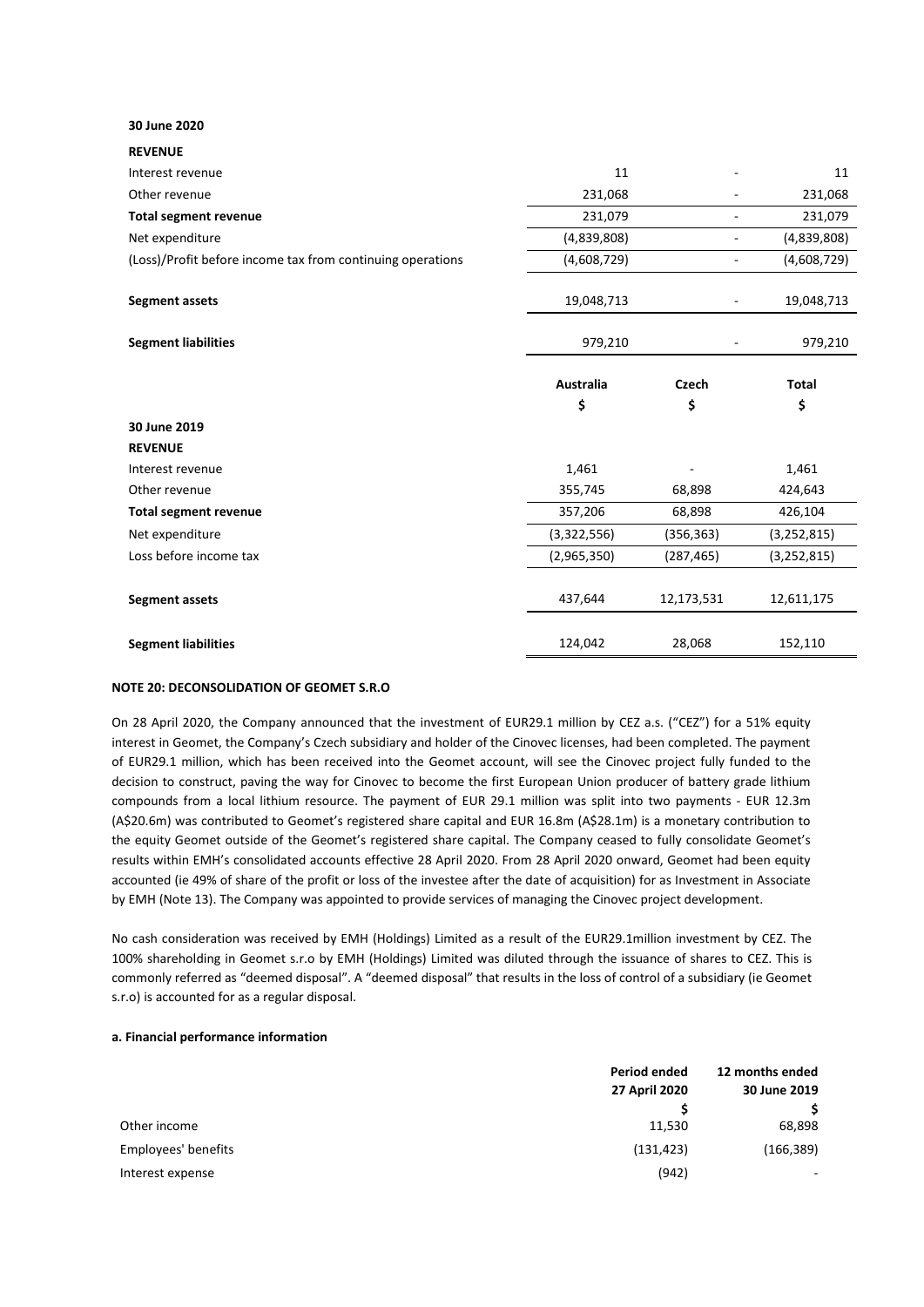| Other expenses                                                      | (17, 471)  | (121,887)  |
|---------------------------------------------------------------------|------------|------------|
| Professional fees                                                   | (45, 512)  | (33,890)   |
| Depreciation expense                                                | (1,663)    | (2,835)    |
| Travel and accommodation                                            | (4,958)    | (7,529)    |
| Office and rent expense                                             | (19,071)   | (23, 832)  |
| Loss from discontinued operations – Until date of disposals         | (209, 510) | (287, 464) |
| Gain on disposal                                                    | 7,632,046  |            |
| Gain from discontinued operation - De-consolidation of Geomet s.r.o | 7,422,536  |            |

# **b. Cash flows from discontinued operations – De-consolidation of Geomet s.r.o**

|                                                                                           | <b>Period ended</b> | 12 months ended    |
|-------------------------------------------------------------------------------------------|---------------------|--------------------|
|                                                                                           | 27 April 2020<br>\$ | 30 June 2019<br>\$ |
| Cash flows from discontinued operations                                                   |                     |                    |
| Net cash inflow/(ouflow) from operating activities                                        | (191, 325)          | (287, 464)         |
|                                                                                           |                     |                    |
| c. Details of the de-consolidation of Geomet s.r.o                                        |                     |                    |
|                                                                                           |                     | 30 June 2020       |
| Fair value of interest retained in Geomet s.r.o A                                         |                     | 19,796,466         |
| Analysis of extracted assets and liabilities of Geomet s.r.o on date of de-consolidation: |                     |                    |
| <b>Current assets</b>                                                                     |                     |                    |
| Cash and cash equivalents                                                                 | 21,982              |                    |
| Accounts receivable                                                                       | 84,520              |                    |
| <b>Total current assets</b>                                                               | 106,502             |                    |
| <b>Non Current assets</b>                                                                 |                     |                    |
| Property, plant and equipment                                                             | 366,887             |                    |
| <b>Exploration assets</b>                                                                 | 11,553,630          |                    |
| <b>Total non current assets</b>                                                           | 11,920,517          |                    |
| <b>Current liabilities</b>                                                                |                     |                    |
| Accounts payables                                                                         | 9,928               |                    |
| Others                                                                                    | 27,937              |                    |
| <b>Total Current liabilities</b>                                                          | 37,865              |                    |
| Net assets deconsolidated                                                                 |                     | 11,989,154         |
| Derecognition of foreign currency reserve                                                 |                     | 60,216             |
| Foreign currency movement for the current period                                          |                     | (235, 482)         |
| Gain on de-consolidation of Geomet s.r.o                                                  |                     | 7,632,046          |
|                                                                                           |                     |                    |

*<sup>A</sup> Represents the fair value of 49% interest in Geomet s.r.o* 

# **NOTE 21: FINANCIAL RISK MANAGEMENT**

The Group's financial instruments consist mainly of deposits with banks, equity instruments and accounts receivable and payable.

The main purpose of non-derivative financial instruments is to raise finance for Group's operations. The Group does not speculate in the trading of derivative instruments.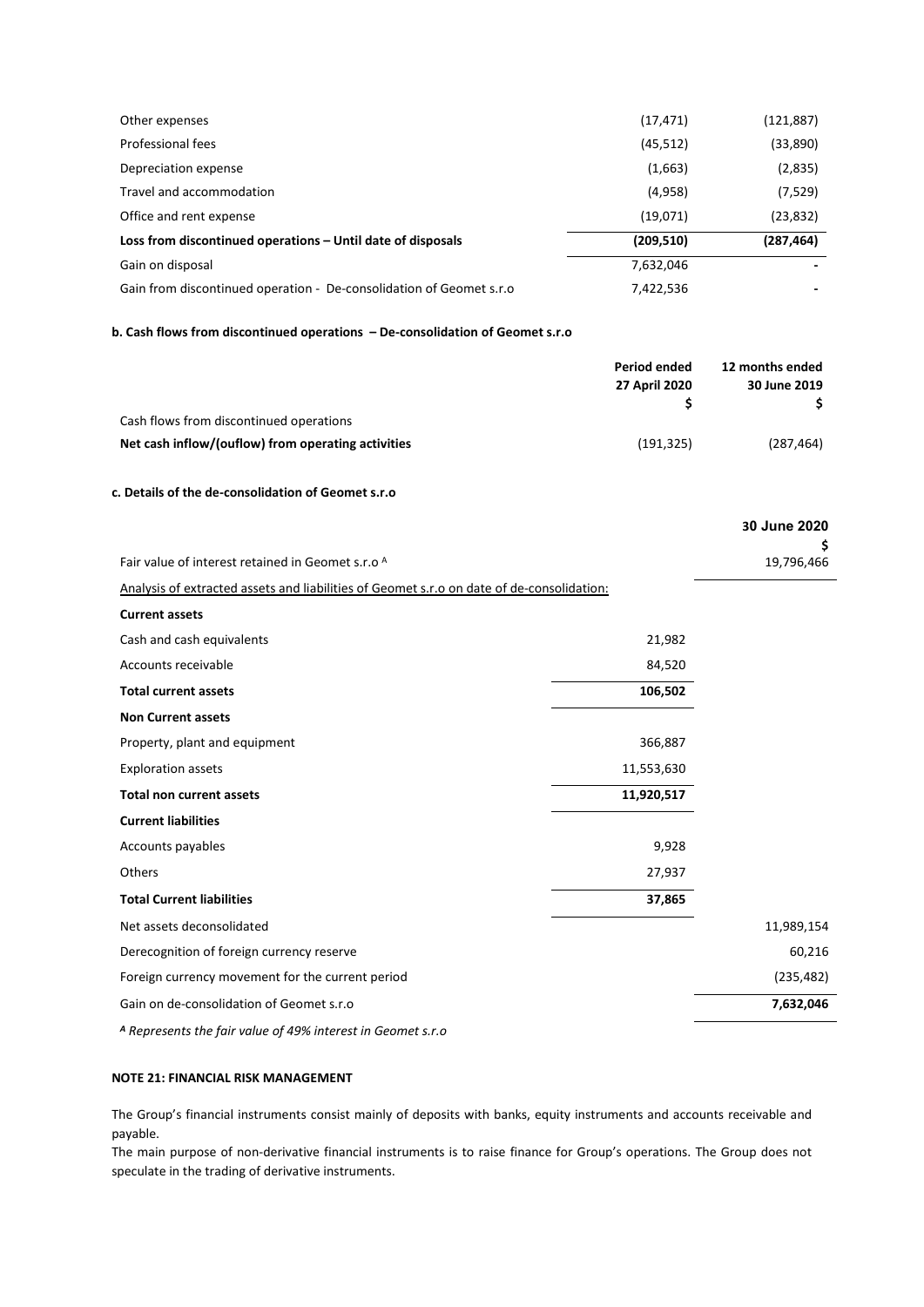The Group holds the following financial instruments:

|                                    | 2020    | 2019    |
|------------------------------------|---------|---------|
|                                    | \$      | Ş       |
| <b>Financial assets</b>            |         |         |
| Cash and cash equivalents          | 58,951  | 426,178 |
| Other receivables                  | 17,252  | 92,180  |
| <b>Total financial assets</b>      | 76,203  | 518,358 |
| Trade and other payables           | 924,592 | 128,977 |
| <b>Total financial liabilities</b> | 924,592 | 128,977 |
|                                    |         |         |

The fair value of the Group's financial assets and liabilities approximate their carrying value.

#### **Specific Financial Risk Exposures and Management**

The Group's activities expose it to a variety of financial risks: market risk (including currency risk, interest rate risk and price risk) credit risk and liquidity risk.

#### **(i) Market risk**

The Board meets on a regular basis to analyse currency and interest rate exposure and to evaluate treasury management strategies in the context of the most recent economic conditions and forecasts.

# *Interest rate risk*

Exposure to interest rate risk arises on financial assets and financial liabilities recognised at the end of the reporting period whereby a future change in interest rates will affect future cash flows or the fair value of fixed rate financial instruments. The Group is also exposed to earnings volatility on floating rate instruments. Interest rate risk is not material to the Group as no interest bearing debt arrangements have been entered into.

### *Price risk*

Price risk relates to the risk that the fair value or future cash flows of a financial instrument will fluctuate because of changes in market prices.

#### *Foreign exchange risk*

Exposure to foreign exchange risk may result in the fair value or future cash flows of a financial instrument fluctuating due to movement in foreign exchange rates of currencies in which the Group holds financial instruments which are other than the AUD functional currency of the Group.

With instruments being held by overseas operations, fluctuations in foreign currencies may impact on the Group's financial results. The Group's exposure to foreign exchange risk is monitored by the Board. The majority of the Group's funds are held in Australian dollars, British Stirling and EUR.

At 30 June 2020, the Group has financial assets and liabilities denominated in the foreign currencies detailed below:

|                             |               | 2020   |                      |            | 2019    |                      |
|-----------------------------|---------------|--------|----------------------|------------|---------|----------------------|
|                             | <b>Amount</b> | Amount | <b>Amount in AUD</b> | Amount in  | Amount  | <b>Amount in AUD</b> |
| Cash and cash equivalents   | in EUR        | in GBP |                      | <b>EUR</b> | in GBP  |                      |
|                             |               |        |                      |            |         |                      |
| in EMHL                     | 7.846         | 15,436 | ٠                    | ٠          | 111,156 |                      |
| Intercompany payables to    |               |        |                      |            |         |                      |
| <b>EMHL</b> by subsidiaries | ٠             | ٠      | 10,919,537           |            |         | 11,143,599           |
|                             | 7,846         | 15,436 | 10,919,537           |            | 111,156 | 11,143,599           |
| 5% effect in foreign        |               |        |                      |            |         |                      |
| exchange rates              | 392           | 772    | 545,977              | -          | 5,558   | 557,180              |

Other than intercompany balances there were no financial assets and liabilities denominated in foreign currencies for EMH UK.

#### **(ii) Credit risk**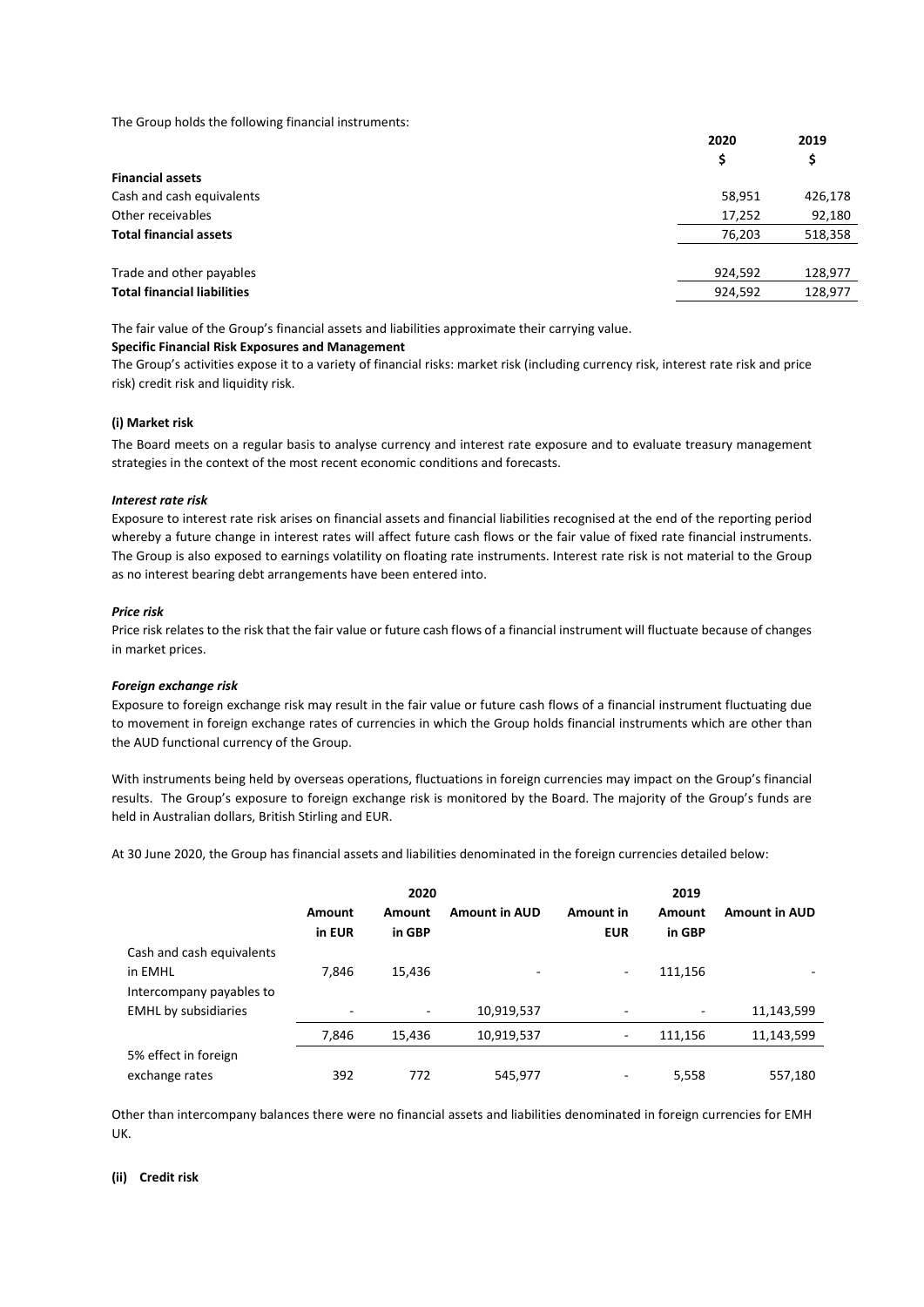Credit exposure represents the extent of credit related losses that the Group may be subject to on amounts to be received from financial assets. Credit risk arises principally from trade and other receivables. The objective of the Group is to minimise the risk of loss from credit risk. Although revenue from operations is minimal, the Group trades only with creditworthy third parties. In addition, receivable balances are monitored on an ongoing basis with the result that the Group's exposure to bad debts is insignificant. The Group's maximum credit risk exposure is limited to the carrying value of its financial assets as indicated on the Statement of Financial Position and notes to the financial statements.

The credit quality of the financial assets was high during the year. The table below details the credit quality of the financial assets at the end of the year:

|                                                 |                       | 2020   | 2019    |
|-------------------------------------------------|-----------------------|--------|---------|
| <b>Financial assets</b>                         | <b>Credit Quality</b> |        |         |
| Cash and cash equivalents held at Komercni Bank | High                  |        | 22,715  |
| Cash and cash equivalents held at Westpac Bank  |                       |        |         |
| Interest-bearing deposits                       | High                  | 29.954 | 240.107 |
| Cash and cash equivalents held at ANZ bank      | High                  | 28.997 | 163,356 |
| Other receivables and deposits                  | High                  | 17.252 | 92,180  |
|                                                 |                       | 76.203 | 518,358 |

# **(iii) Liquidity risk**

Liquidity risk is the risk that the entity will not be able to meet its financial obligations as they fall due. The objective of the Group is to maintain sufficient liquidity to meet commitments under normal and stressed conditions.

Prudent liquidity risk management implies maintaining sufficient cash and marketable securities, and the availability of funding through an adequate amount of committed credit facilities. Due to the lack of material revenue, the Group aims at maintaining flexibility in funding by maintaining adequate reserves of liquidity.

The following are the contractual maturities of financial liabilities, including estimated interest payments and excluding the impact of netting arrangements.

| As at 30 June 2020       | <b>Carrying Amount</b><br>924,592 | <b>Contractual Cash</b><br>flows<br>924,592 | <3 months<br>924,592 | 3-6 months                                           | $6 - 24$<br>months |
|--------------------------|-----------------------------------|---------------------------------------------|----------------------|------------------------------------------------------|--------------------|
| Trade and other payables | 924,592                           | 924,592                                     | 924,592              | $\overline{\phantom{a}}$<br>$\overline{\phantom{0}}$ |                    |
|                          | <b>Carrying Amount</b>            | <b>Contractual Cash</b><br>flows            | <3 months            | 3-6 months                                           | $6 - 24$<br>months |
| As at 30 June 2019       |                                   |                                             |                      |                                                      |                    |
| Trade and other payables | 128,977                           | 128,977                                     | 128,977              | ۰                                                    |                    |
|                          | 128,977                           | 128,977                                     | 128,977              | ٠                                                    |                    |

#### **(iv) Cash flow and fair value interest rate risk**

From time to time the Group has significant interest bearing assets, but they are as a result of the timing of equity raising and capital expenditure rather than a reliance on interest income. The interest rate risk arises on the rise and fall of interest rates. The Group's income and operating cash flows are not expected to be materially exposed to changes in market interest rates in the future and the exposure to interest rates is limited to the cash and cash equivalents balances.

The Group's exposure to interest rate risk, which is the risk that a financial instrument's value will fluctuate as a result of changes in market interest rates and the effective weighted average interest rates on classes of financial assets and financial liabilities:

|                               | <b>Floating</b> | Non-     | 2020   | <b>Floating</b> | Non-     | 2019         |
|-------------------------------|-----------------|----------|--------|-----------------|----------|--------------|
|                               | <b>Interest</b> | interest | Total  | <b>Interest</b> | interest | <b>Total</b> |
|                               | Rate            | bearing  |        | Rate            | bearing  |              |
|                               |                 |          | \$     | \$              |          |              |
| <b>Financial assets</b>       |                 |          |        |                 |          |              |
| - Within one year             |                 |          |        |                 |          |              |
| Cash and cash equivalents     | 58,951          |          | 58,951 | 426,178         |          | 426,178      |
| Other receivables             | $\sim$          | 17.252   | 17,252 |                 | 92.180   | 92,180       |
| <b>Total financial assets</b> | 58,951          | 17.252   | 76,203 | 426,178         | 92.180   | 518,358      |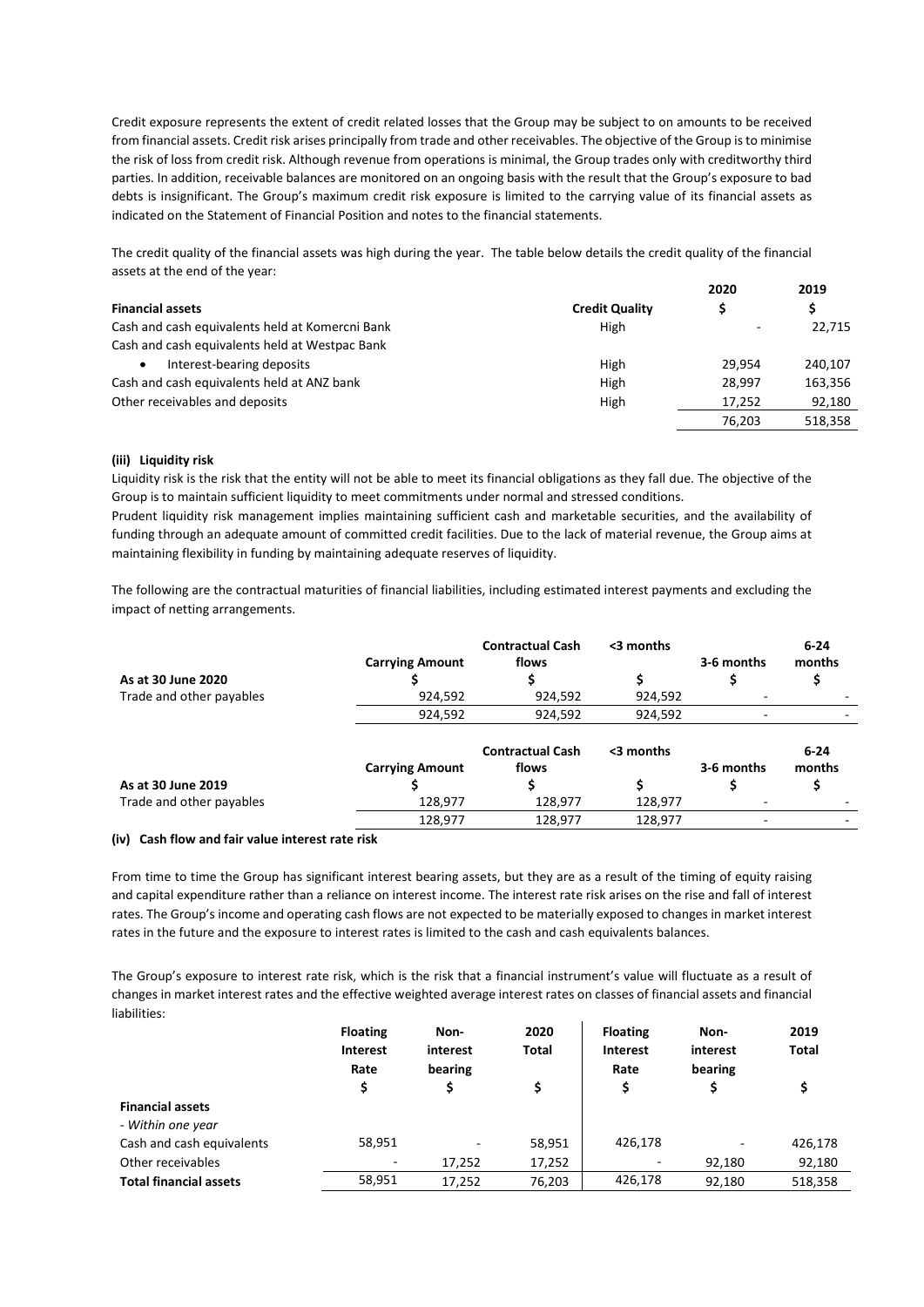|                                     | <b>Floating</b> | Non-       | 2020       | <b>Floating</b> | Non-      | 2019      |
|-------------------------------------|-----------------|------------|------------|-----------------|-----------|-----------|
|                                     | <b>Interest</b> | interest   | Total      | <b>Interest</b> | interest  | Total     |
|                                     | Rate            | bearing    |            | Rate            | bearing   |           |
| Weighted average interest rate      | 0.00%           |            |            | 0.11%           |           |           |
| <b>Financial Liabilities</b>        |                 |            |            |                 |           |           |
| - Within one year                   |                 |            |            |                 |           |           |
| Trade and other Payables            |                 | (924, 592) | (924, 592) | -               | (128,977) | (128,977) |
| <b>Total financial liabilities</b>  |                 | (924, 592) | (924, 592) | -               | (128,977) | (128,977) |
| Net financial assets/ (liabilities) | 58,951          | (907, 340) | (848, 389) | 426,178         | (36, 797) | 389,381   |

### **Cash flow sensitivity analysis for variable rate instruments**

A change of 100 basis points in the interest rates at the reporting date would have increased or decreased the Group's equity and profit or loss by \$590 (2019: loss \$13,509).

#### **(v) Net fair value of financial assets and liabilities**

The net fair value of cash and cash equivalents and non-interest bearing monetary assets and financial liabilities approximates their carrying values.

# **NOTE 22: CONTROLLED ENTITIES**

| Subsidiaries of European Metals Holdings Limited |                                                           |          |      |                         |
|--------------------------------------------------|-----------------------------------------------------------|----------|------|-------------------------|
| <b>Controlled entity</b>                         | <b>Country of Incorporation</b><br><b>Class of Shares</b> |          |      | <b>Percentage Owned</b> |
|                                                  |                                                           |          | 2020 | 2019                    |
| Equamineral Group Limited (EGL)*                 | British Virgin Islands                                    | Ordinary | 100% | 100%                    |
| Equamineral SA (ESA Congo)                       | Republic of Congo                                         | Ordinary | 100% | 100%                    |
| European Metals UK Limited **                    | United Kingdom                                            | Ordinary | 100% | 100%                    |
| EMH (Australia) Pty Ltd                          | Australia                                                 | Ordinary | 100% | -                       |
| Geomet s.r.o                                     | Czech Republic                                            | Ordinary | 49%  | 100%                    |

\*EGL was incorporated on 8 December 2010 and domiciled in the British Virgin Islands. EGL is the parent company for Equamineral SA (ESA Congo) located in the Republic of Congo. EGL is the beneficial holder of 100% of the issued share capital in Equamineral SA. This company is currently in the process of being deregistered.

\*\*EMH UK Limited was the parent company for Geomet s.r.o up to 27 April 2020. Refer to Note 13 for further details.

#### **NOTE 23: PARENT ENTITY DISCLOSURE**

The following information has been extracted from the books and records of the parent and has been prepared in accordance with Australian Accounting Standards.

#### **Statement of Financial Position**

|                            | 2020    | 2019    |  |
|----------------------------|---------|---------|--|
|                            | \$      | \$      |  |
| <b>ASSETS</b>              |         |         |  |
| Current assets             | 79,689  | 435,430 |  |
| Non-current assets         | 1,513   | 2,214   |  |
| <b>TOTAL ASSETS</b>        | 81,202  | 437,644 |  |
| <b>LIABILITIES</b>         |         |         |  |
| <b>Current liabilities</b> | 979,210 | 124,043 |  |
| <b>TOTAL LIABILITIES</b>   | 979,210 | 124,043 |  |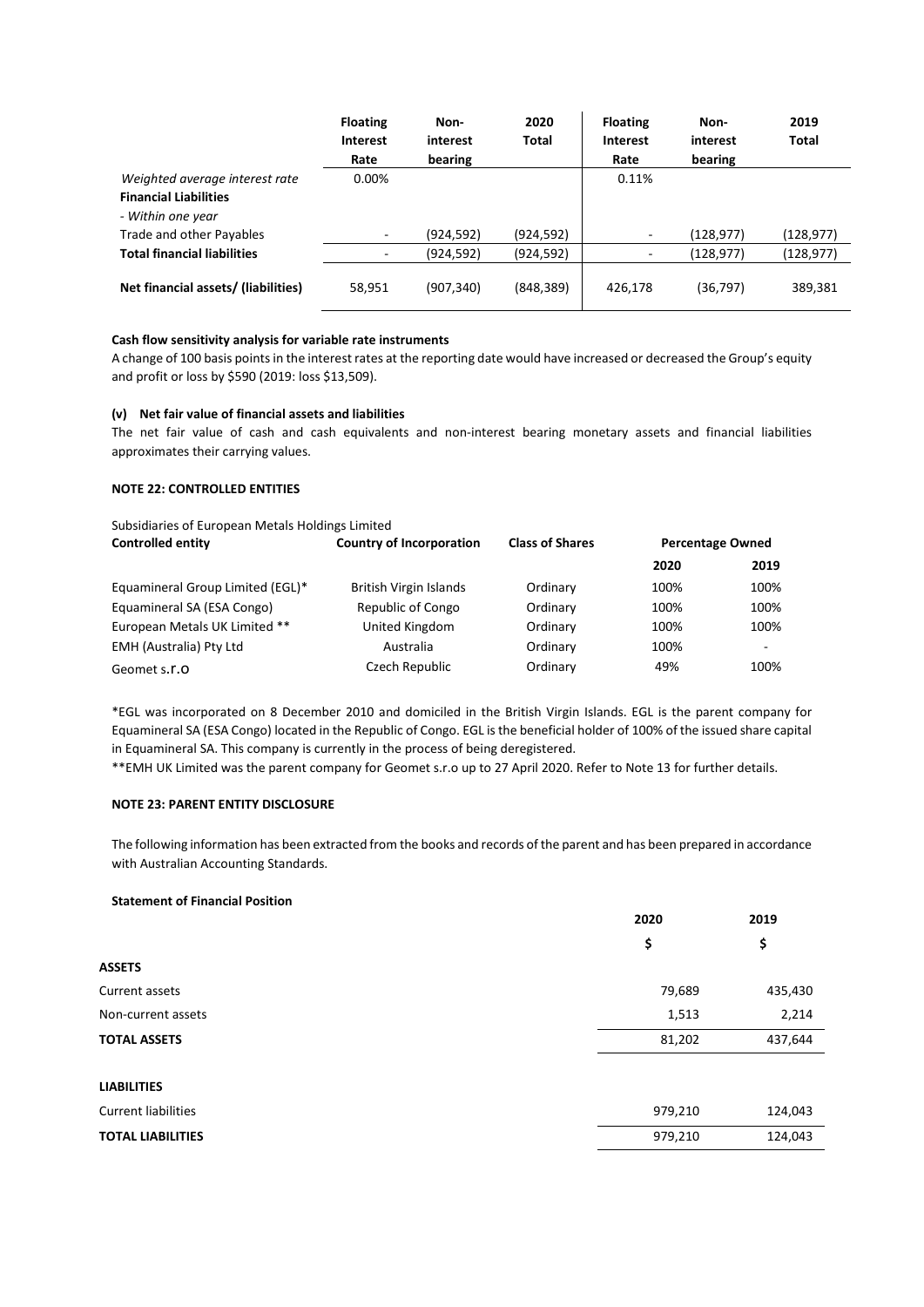|                                                      | 2020         | 2019           |
|------------------------------------------------------|--------------|----------------|
|                                                      | \$           | \$             |
| NET (LIABILITIES)/ASSETS                             | (898,008)    | 313,601        |
| <b>EQUITY</b>                                        | 2020         | 2019           |
|                                                      | \$           | \$             |
| Issued capital                                       | 23,954,204   | 22,074,314     |
| Reserves                                             | 7,950,773    | 5,511,581      |
| <b>Accumulated losses</b>                            | (32,802,985) | (27, 272, 294) |
| <b>TOTAL EQUITY</b>                                  | (898,008)    | 313,601        |
| <b>Profit or Loss and Other Comprehensive Income</b> |              |                |
| Loss for the year                                    | (5,530,691)  | (4,455,724)    |
| Total comprehensive loss                             | (5,530,691)  | (4,455,724)    |

#### **Guarantees**

There are no guarantees entered into by European Metals Holdings Limited for the debts of its subsidiaries as at 30 June 2020.

#### **Contingent liabilities**

There are no contingent liabilities as at 30 June 2020.

### **Commitments**

There were no commitments as at 30 June 2020.

### **NOTE 24: CAPITAL COMMITMENTS**

There are no capital commitments as at 30 June 2020.

#### **NOTE 25: CONTINGENT LIABILITIES**

There are no contingent liabilities as at 30 June 2020.

# **NOTE 26: SIGNIFICANT EVENTS AFTER THE REPORTING DATE**

- On 14 July 2020, the Company announced that the Company is in discussion with the Prague Stock Exchange regarding the proposed listing of the Company's securities. Given the high profile that the Cinovec project has within the Czech Republic, the Company would like to provide the opportunity for Czechs to invest directly via their domestic exchange. In the interim, the Company has arranged for an interim funding facility to assist in financing these new initiatives and ongoing operations. The facility has been provided by an Australian based sophisticated investor, 6466 Investments Pty Ltd, and allows for a drawdown of up to AUD1million in tranches as required over 12 months.
- On 17 July 2020, the Company advises that it has issued 1,049,825 CDIs in the Company at a price of 13.176 pence per CDIs in relation to the first draw down of the Fund Facility Agreement between 6466 Investments Pty Ltd and EMH as announced on 14 July 2020. The issue of new CDIs is in respect of the first advance of AUD250,000. The funds will be used to assist in funding new initiatives and ongoing operations.
- On 17 July 2020, the Company issued 250,000 options exercisable at \$0.25 on or before 15 June 2022 to consultants in accordance with their consultancy agreements.
- On 5 August 2020 and 18 August 2020, the Company issued 750,000 and 3,000,000 CDIs upon the exercise of 750,000 and 3,000,000 unquoted options exercisable at \$0.166 respectively. The option conversion raised \$622,500.
- On 27 August 2020, the Company advises that it has issued 927,300 CDIs in the Company in respect to the second draw down of A\$250,000 under the Fund Facility Agreement between 6466 Investments Pty Ltd and the Company.
- On 17 September 2020, the Company issued 50,000 upon the exercise of 50,000 unquoted options exercisable at \$0.25. The option conversion raised \$12,500.

Except for the matters noted above there have been no other significant events arising after the reporting date.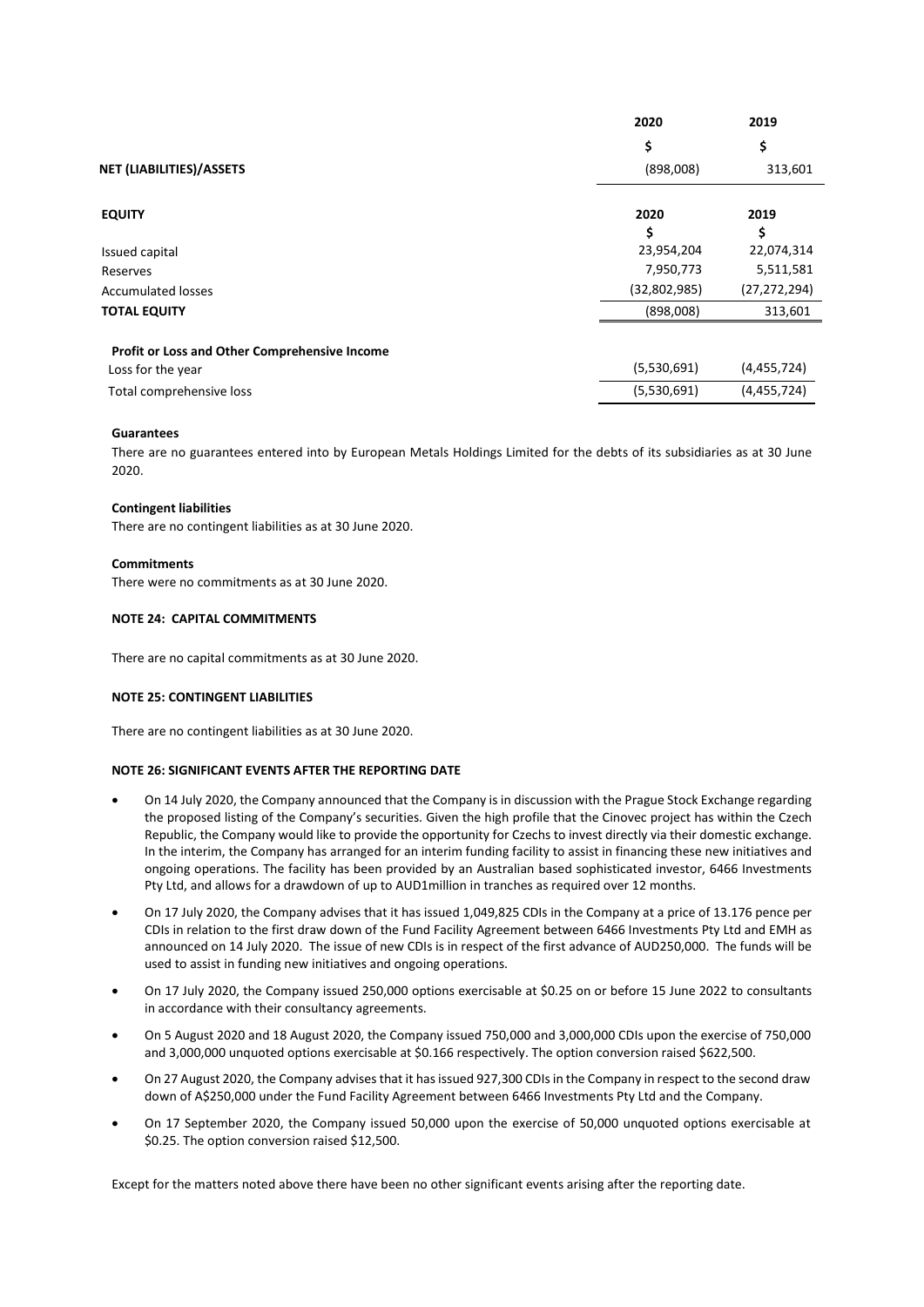# **DIRECTORS' DECLARATION**

The Directors of the Company declare that:

- 1. the financial statements, notes and the additional disclosures are in accordance with the *Corporations Act 2001* including :
	- (a) complying with Accounting Standards;
	- (b) are in accordance with International Financial Reporting Standards issued by the International Accounting Standards Board, as stated in Note 1 to the financial statements; and
	- (c) give a true and fair view of the financial position as at 30 June 2020 and of the performance for the year ended on that date of the Group.
- 2. the Chief Executive Officer and Chief Finance Officer have each declared that:
	- (a) the financial records of the Group for the financial year have been properly maintained in accordance with s286 of the *Corporations Act 2001*;
	- (b) the financial statements and notes for the financial year comply with the Accounting Standards; and
	- (c) the financial statements and notes for the financial year give a true and fair view.
- 3. in the Directors' opinion there are reasonable grounds to believe that the Company will be able to pay its debts as and when they become due and payable.

This declaration is made in accordance with a resolution of the Board of Directors and is signed for and on behalf of the Directors by:

Keith Coughlan **EXECUTIVE CHAIRMAN** Dated at Perth on 30 September 2020

# **INDEPENDENT AUDIT REPORT TO THE MEMBERS OF EUROPEAN METALS HOLDINGS LIMITED**

# **Report on the Audit of the Financial Report**

# *Opinion*

We have audited the financial report of European Metals Holdings Limited (the Company), and its subsidiaries (the Group), which comprises the statement of the consolidated financial position as at 30 June 2020, the consolidated statement of profit or loss and other comprehensive income, the consolidated statement of changes in equity and the consolidated statement of cash flows for the year then ended, and the notes to the consolidated financial statements, including a summary of significant accounting policies, and the directors' declaration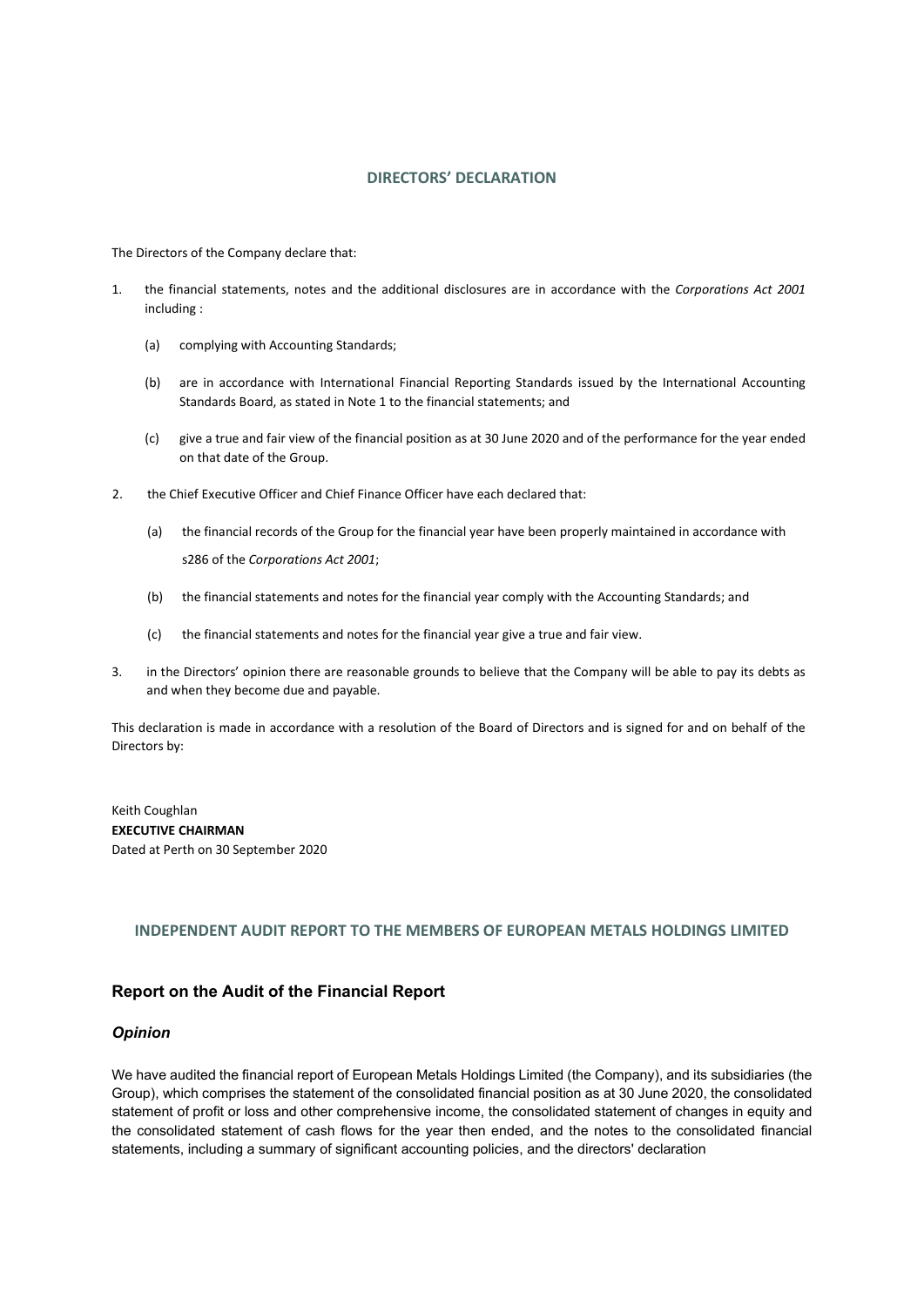In our opinion, the accompanying financial report of the Group is in accordance with the *Corporations Act 2001*, including:

- (i) giving a true and fair view of the Group's financial position as at 30 June 2020 and of its financial performance for the year then ended; and
- (ii) complying with Australian Accounting Standards and the *Corporations Regulations 2001***.**

# *Basis for Opinion*

We conducted our audit in accordance with Australian Auditing Standards. Our responsibilities under those standards are further described in the Auditor's Responsibilities for the Audit of the Financial Report section of our report. We are independent of the Company in accordance with the auditor independence requirements of the Corporations Act 2001 and the ethical requirements of the Accounting Professional and Ethical Standards Board's APES 110: Code of Ethics for Professional Accountants (the Code) that are relevant to our audit of the financial report in Australia. We have also fulfilled our other ethical responsibilities in accordance with the Code.

We believe that the audit evidence we have obtained is sufficient and appropriate to provide a basis for our opinion.

# *Emphasis of Matter Relating to Going Concern*

Without modifying our audit opinion expressed above, attention is drawn to the following matter.

As referred to in Note 1 (a) to the financial statements, the consolidated financial statements have been prepared on the going concern basis. At 30 June 2020, the Group had cash and cash equivalents of \$58,951, and incurred a loss from continuing operations after income tax of \$4,608,729.

The ability of the Group to continue as a going concern and meet its planned exploration, administration and other commitments is dependent upon the Group raising further working capital. In the event that the Group is not successful in raising further equity, the Group may not be able to meet its liabilities as and when they fall due and the realisable value of the Group's current and non-current assets may be significantly less than book values.

# *Key Audit Matters*

We have determined the matters described below to be key audit matters to be communicated in the report.

We have defined the matters described below to be key audit matters to be communicated in our report. Key audit matters are those matters that, in our professional judgement, were of most significance in our audit of the financial report of the current period. These matters were addressed in the context of our audit of the financial report as a whole, and in forming our opinion thereon, and we do not provide a separate opinion on these matters.

# **Key Audit Matters How the matter was addressed in the audit**

# *Deemed Sales of Subsidiary and Deconsolidation*

Effective 28 April 2020, the Group ceased to fully consolidate Geomet's results within EMH's consolidated accounts due to the investment made by CEZ a.s. ("CEZ") for a 51% equity interest in Geomet. Therefore, the investment injection reduced the Group's interest to 49% and required to deconsolidating Geomet's account on 27 April 2020. From 28 April 2020 onward, Geomet had been equity accounted (i.e. 49% of share of the Inter alia, our audit procedures included the following:

- i. Performing audit of Geomet's accounts for the period ended 27 April 2020;
- ii. Reviewing the documentation supporting the transaction:
	- Minutes of the Board and Management;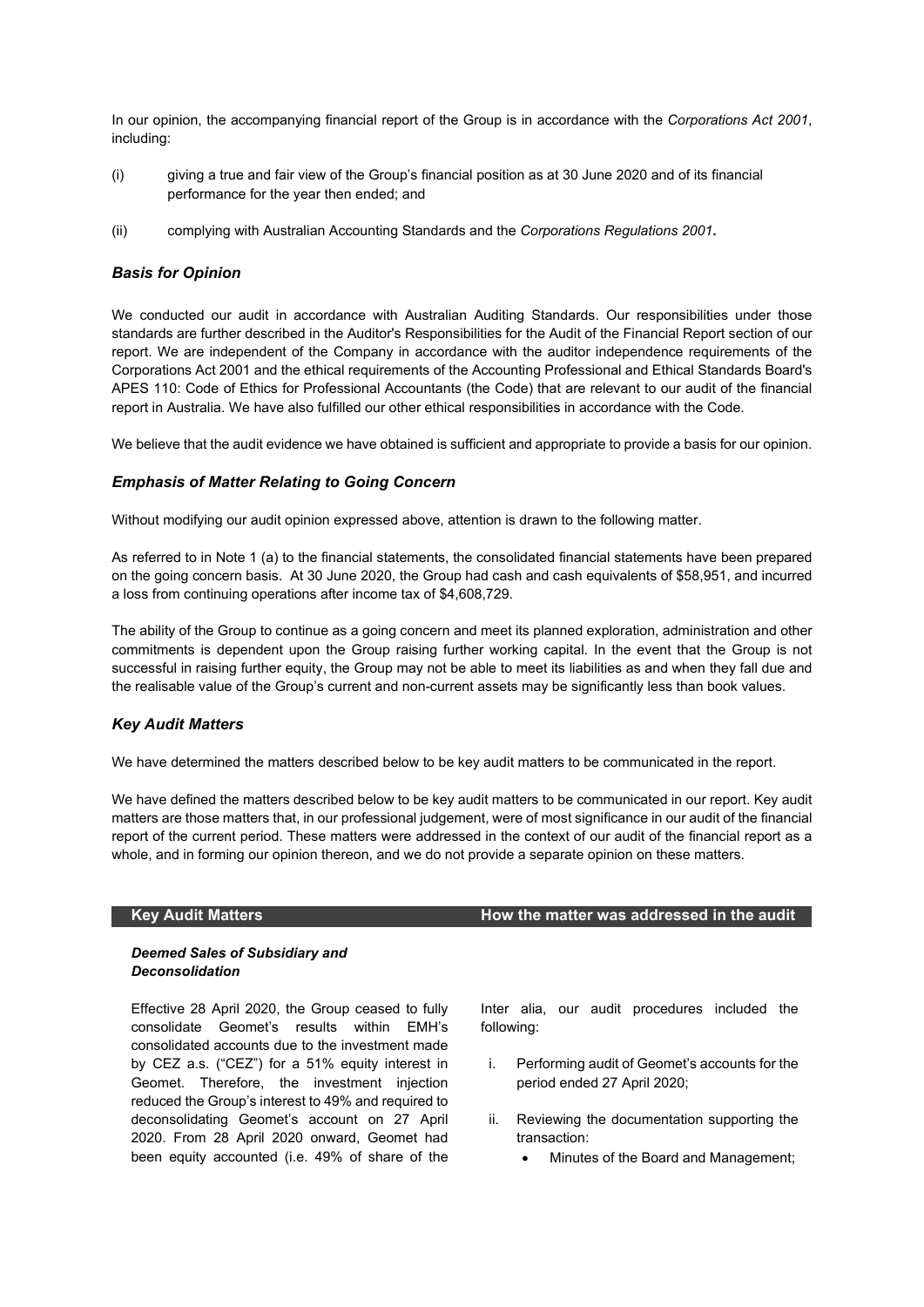profit or loss of the investee after the date of acquisition) for as Investment in Associate by EMH.

The Group has recognised gain from discontinued operations totalling \$7,422,536 (refer to Note 20) as a result of the deconsolidation.

We have determined that the deconsolidation as a key audit matter due to the complexity of the deconsolidation processes required to properly eliminate Geomet's accounts and the fact that this is material to the financial statement for the year ended 30 June 2020.

- Announcements made by the Group to the Australian Securities exchanges; and
- Signed agreement with CEZ.
- iii. Reviewing the deconsolidation workings to ensure Geomet's accounts have been correctly deconsolidated;
- iv. Ensuring disclosures made in the financial statements are complete and in accordance with accounting standards.

# *Other Information*

The directors are responsible for the other information. The other information comprises the information included in the Group's annual report for the year ended 30 June 2020, but does not include the financial report and our auditor's report thereon.

Our opinion on the financial report does not cover the other information and accordingly we do not express any form of assurance opinion thereon.

In connection with our audit of the financial report, our responsibility is to read the other information and, in doing so, consider whether the other information is materially inconsistent with the financial report or our knowledge obtained in the audit or otherwise appears to be materially misstated. If, based on the work we have performed, we conclude that there is a material misstatement of this other information, we are required to report that fact. We have nothing to report in this regard.

# *Responsibilities of the Directors for the Financial Report*

The directors of the Company are responsible for the preparation of the financial report that gives a true and fair view in accordance with Australian Accounting Standards and the Corporations Act 2001 and for such internal control as the directors determine is necessary to enable the preparation of the financial report that gives a true and fair view and is free from material misstatement, whether due to fraud or error.

In preparing the financial report, the directors are responsible for assessing the ability of the Group to continue as a going concern, disclosing, as applicable, matters related to going concern and using the going concern basis of accounting unless the directors either intend to liquidate the Group or to cease operations, or has no realistic alternative but to do so.

# *Auditor's Responsibilities for the Audit of the Financial Report*

Our objectives are to obtain reasonable assurance about whether the financial report as a whole is free from material misstatement, whether due to fraud or error, and to issue an auditor's report that includes our opinion. Reasonable assurance is a high level of assurance, but is not a guarantee that an audit conducted in accordance with the Australian Auditing Standards will always detect a material misstatement when it exists. Misstatements can arise from fraud or error and are considered material if, individually or in the aggregate, they could reasonably be expected to influence the economic decisions of users taken on the basis of this financial report.

As part of an audit in accordance with Australian Auditing Standards, we exercise professional judgement and maintain professional skepticism throughout the audit. An audit involves performing procedures to obtain audit evidence about the amounts and disclosures in the financial report.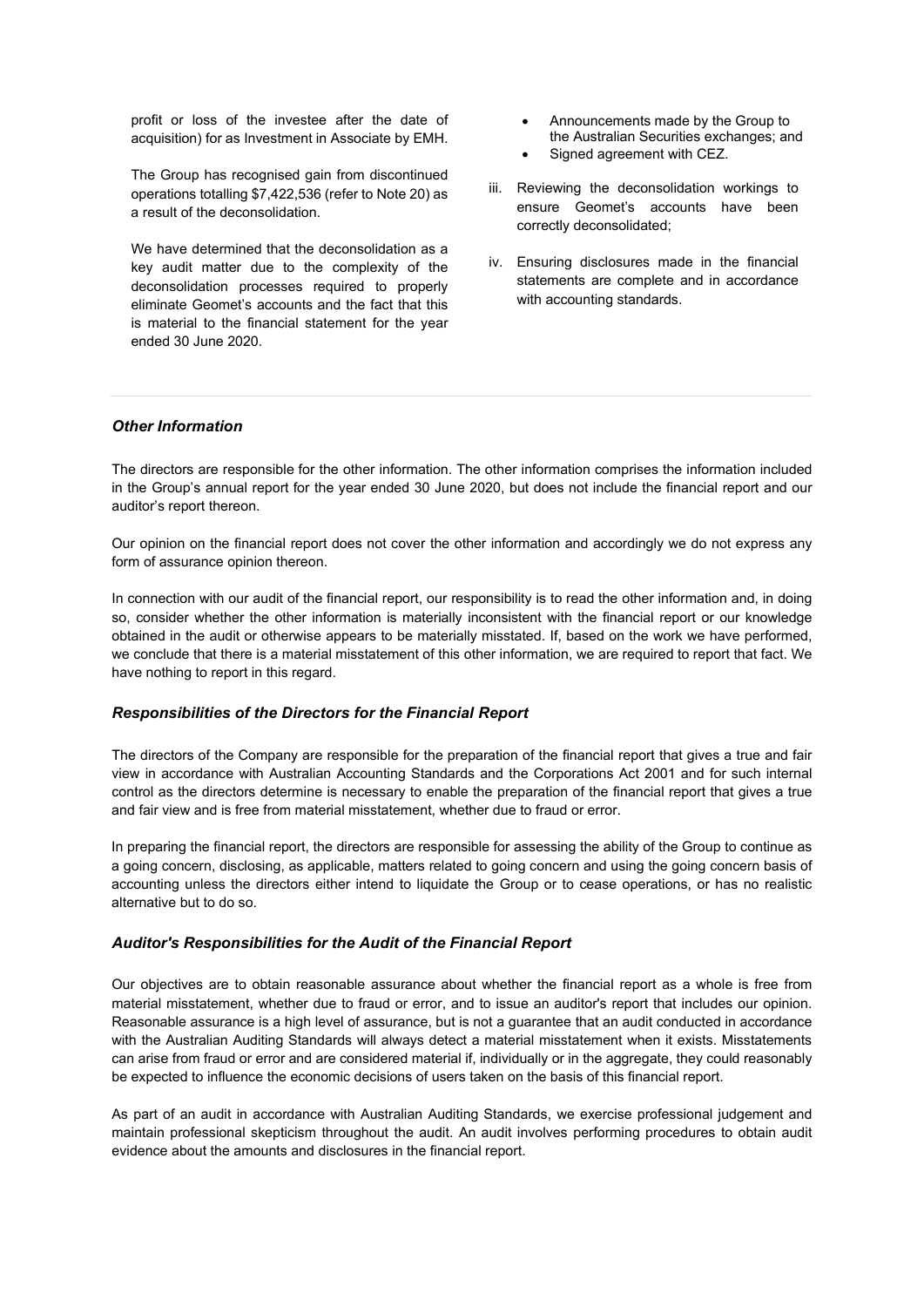The procedures selected depend on the auditor's judgement, including the assessment of the risks of material misstatement of the financial report, whether due to fraud or error. In making those risk assessments, the auditor considers internal control relevant to the Group's preparation of the financial report that gives a true and fair view in order to design audit procedures that are appropriate in the circumstances, but not for the purpose of expressing an opinion on the effectiveness of the Group's internal control.

The risk of not detecting a material misstatement resulting from fraud is higher than for one resulting from error, as fraud may involve collusion, forgery, intentional omissions, misrepresentations, or the override of internal control.

An audit also includes evaluating the appropriateness of accounting policies used and the reasonableness of accounting estimates made by the Directors, as well as evaluating the overall presentation of the financial report.

We conclude on the appropriateness of the Directors' use of the going concern basis of accounting and, based on the audit evidence obtained, whether a material uncertainty exists related to events or conditions that may cast significant doubt on the Group's ability to continue as a going concern. If we conclude that a material uncertainty exists, we are required to draw attention in our auditor's report to the related disclosures in the financial report or, if such disclosures are inadequate, to modify our opinion. Our conclusions are based on the audit evidence obtained up to the date of our auditor's report. However, future events or conditions may cause the Group to cease to continue as a going concern.

We evaluate the overall presentation, structure and content of the financial report, including the disclosures, and whether the financial report represents the underlying transactions and events in a manner that achieves fair presentation.

We obtain sufficient appropriate audit evidence regarding the financial information of the entities or business activities within the Group to express an opinion on the financial report.

We communicate with the Directors regarding, among other matters, the planned scope and timing of the audit and significant audit findings, including any significant deficiencies in Internal control that we identify during our audit.

The Auditing Standards require that we comply with relevant ethical requirements relating to audit engagements. We also provide the Directors with a statement that we have complied with relevant ethical requirements regarding independence, and to communicate with them all relationships and other matters that may reasonably be thought to bear on our independence, and where applicable, related safeguards.

From the matters communicated with the Directors, we determine those matters that were of most significance in the audit of the financial report of the current period and are therefore key audit matters. We describe these matters in our auditor's report unless law or regulation precludes public disclosure about the matter or when, in extremely rare circumstances, we determine that a matter should not be communicated in our report because the adverse consequences of doing so would reasonably be expected to outweigh the public interest benefits of such communication.

# **Report on the Remuneration Report**

We have audited the Remuneration Report included in pages 13 to 20 of the directors' report for the year ended 30 June 2020. The directors of the Company are responsible for the preparation and presentation of the Remuneration Report in accordance with section 300A of the *Corporations Act 2001.* Our responsibility is to express an opinion on the Remuneration Report, based on our audit conducted in accordance with Australian Auditing Standards

# *Opinion on the Remuneration Report*

In our opinion, the Remuneration Report of European Metals Holdings Limited for the year ended 30 June 2020 complies with section 300A of the Corporations Act 2001.

# **STANTONS INTERNATIONAL AUDIT AND CONSULTING PTY LTD (Trading as Stantons International)**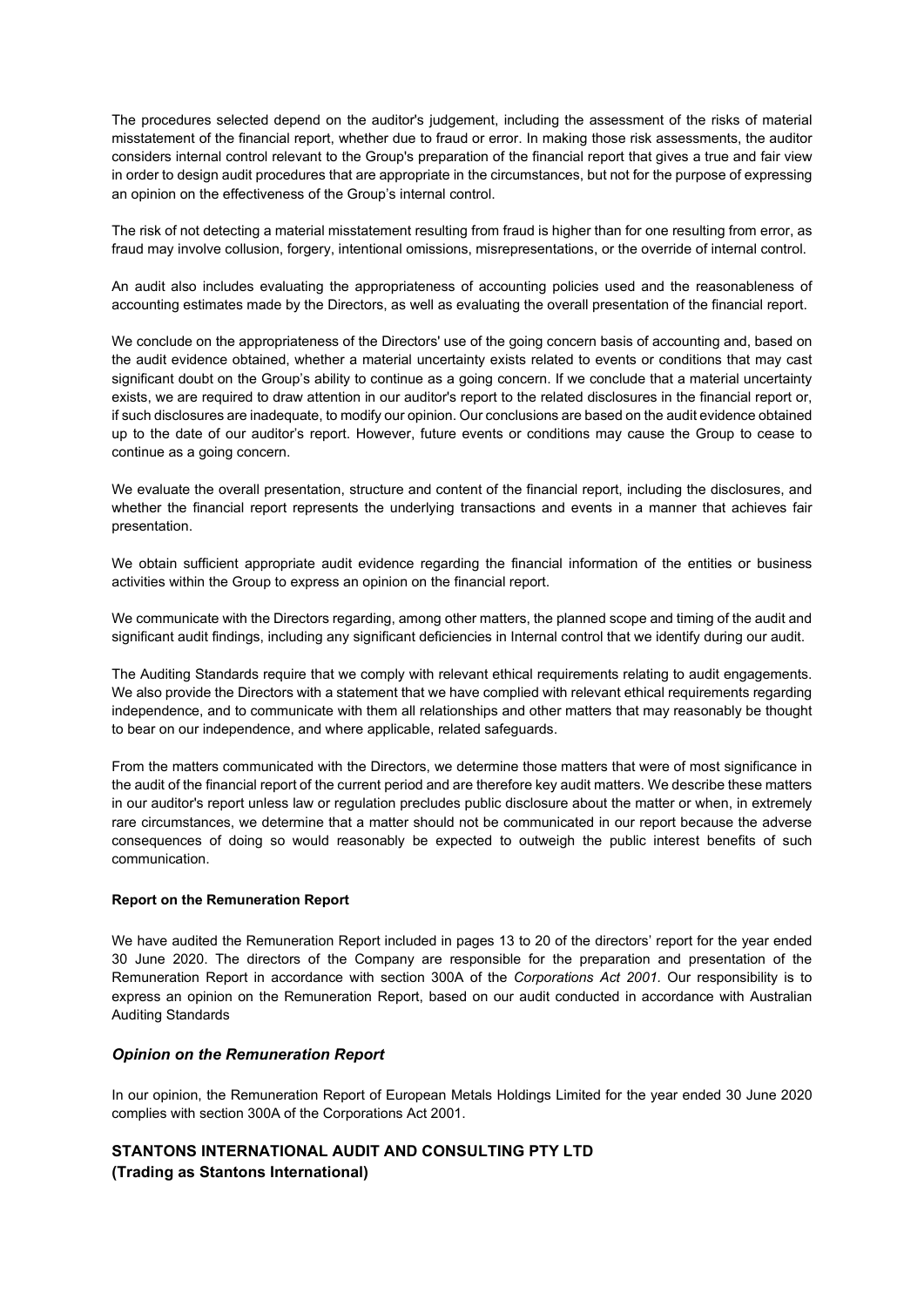# **(An Authorised Audit Company)**

**Samir Tirodkar** Director West Perth, Western Australia 30 September 2020

# **CORPORATE GOVERNANCE**

#### **ASX CORPORATE GOVERNANCE STATEMENT**

This Corporate Governance summary discloses the extent to which the Company will follow the recommendations set by the ASX Corporate Governance Council in its publication 'Corporate Governance Principles and Recommendations (3rd Edition)' (**Recommendations**). The Recommendations are not mandatory, however, the Recommendations that will not be followed have been identified and reasons have been provided for not following them.

The Company's Corporate Governance Plan has been posted on the Company's website at [https://www.europeanmet.com/corporate-governance/.](https://www.europeanmet.com/corporate-governance/) 

| PRINCIPLES AND RECOMMENDATIONS                                                                                                                                                                                                                                                                                                                                              | <b>COMPLY</b> | <b>EXPLANATION</b>                                                                                                                                                                                                                                                                                                                                                                                                                                                                                                                                                                                                                                                                          |
|-----------------------------------------------------------------------------------------------------------------------------------------------------------------------------------------------------------------------------------------------------------------------------------------------------------------------------------------------------------------------------|---------------|---------------------------------------------------------------------------------------------------------------------------------------------------------------------------------------------------------------------------------------------------------------------------------------------------------------------------------------------------------------------------------------------------------------------------------------------------------------------------------------------------------------------------------------------------------------------------------------------------------------------------------------------------------------------------------------------|
|                                                                                                                                                                                                                                                                                                                                                                             |               | Principle 1: Lay solid foundations for management and oversight                                                                                                                                                                                                                                                                                                                                                                                                                                                                                                                                                                                                                             |
| <b>Recommendation 1.1</b><br>A listed entity should have and disclose a charter<br>which:<br>(a)<br>sets out the respective roles and<br>responsibilities of the board, the chair and<br>management; and<br>includes a description of those matters<br>(b)<br>expressly reserved to the board and those<br>delegated to management.                                         | Complying     | The Company has adopted a Board Charter.<br>Board Charter sets out the<br><b>The</b><br>specific<br>responsibilities of the Board, requirements as to the<br>Boards composition, the roles and responsibilities of<br>the Chairman and Company Secretary, the<br>establishment, operation and management of Board<br>Committees, Directors access to company records<br>and information, details of the Board's relationship<br>management, details of the<br>with<br>Board's<br>performance review and details of the Board's<br>disclosure policy.<br>A copy of the Company's Board Charter is stated in<br>the Corporate Governance Plan which is available on<br>the Company's website. |
| <b>Recommendation 1.2</b><br>A listed entity should:<br>before<br>undertake<br>appropriate checks<br>(a)<br>appointing a person, or putting forward to<br>security holders a candidate for election, as a<br>director; and<br>provide security holders with all material<br>(b)<br>information relevant to a decision on<br>whether or not to elect or re-elect a director. | Complying     | The Company has detailed guidelines for the<br>(a)<br>appointment and selection of the Board. The<br>Company's<br>Corporate<br>Governance<br>Plan<br>requires the Board to undertake appropriate<br>checks before appointing a person, or putting<br>forward to security holders a candidate for<br>election, as a director.<br>(b) Material information relevant to any decision<br>on whether or not to elect or re-elect a Director<br>will be provided to security holders in the notice<br>of meeting holding the resolution to elect or re-<br>elect the Director.                                                                                                                    |
| <b>Recommendation 1.3</b><br>A listed entity should have a written agreement<br>with each director and senior executive setting<br>out the terms of their appointment.                                                                                                                                                                                                      | Complying     | The Company's Corporate Governance Plan requires<br>the Board to ensure that each Director and senior<br>executive is a party to a written agreement with the<br>Company which sets out the terms of that Director's<br>or senior executive's appointment.                                                                                                                                                                                                                                                                                                                                                                                                                                  |
| <b>Recommendation 1.4</b>                                                                                                                                                                                                                                                                                                                                                   | Complying     | The Board Charter outlines the roles, responsibility<br>and accountability of the Company Secretary. The                                                                                                                                                                                                                                                                                                                                                                                                                                                                                                                                                                                    |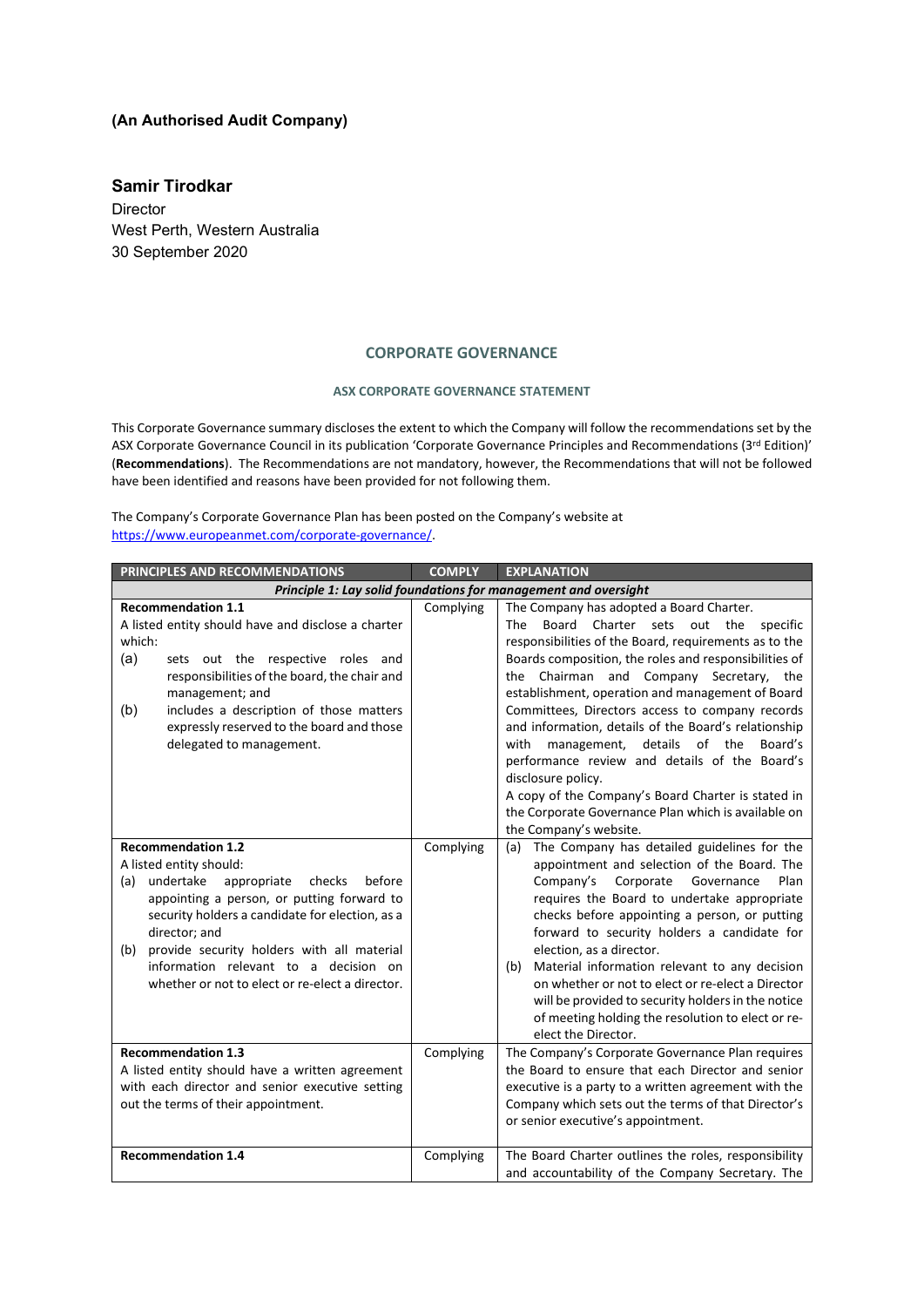| PRINCIPLES AND RECOMMENDATIONS                                                | <b>COMPLY</b> | <b>EXPLANATION</b>                                                                                |  |  |
|-------------------------------------------------------------------------------|---------------|---------------------------------------------------------------------------------------------------|--|--|
| The company secretary of a listed entity should be                            |               | Company Secretary is accountable directly to the                                                  |  |  |
| accountable directly to the board, through the                                |               | Board, through the chair, on all matters to do with                                               |  |  |
| chair, on all matters to do with the proper                                   |               | the proper functioning of the Board.                                                              |  |  |
| functioning of the board.                                                     |               |                                                                                                   |  |  |
| <b>Recommendation 1.5</b>                                                     | Complying     | The Company has adopted a Diversity Policy.<br>(a)                                                |  |  |
| A listed entity should:                                                       |               | The Diversity Policy provides a framework<br>(i)                                                  |  |  |
| (a) have a diversity policy which includes                                    |               | for the Company to achieve a list of 6                                                            |  |  |
| requirements for the board:                                                   |               | measurable objectives that encompass                                                              |  |  |
| (i) to set measurable objectives for                                          |               | gender equality.                                                                                  |  |  |
| achieving gender diversity; and                                               |               | The Diversity Policy provides for the<br>(ii)                                                     |  |  |
| to assess annually both the objectives<br>(ii)                                |               | monitoring and evaluation of the scope                                                            |  |  |
| and the entity's progress in achieving                                        |               | and currency of the Diversity Policy. The                                                         |  |  |
| them;                                                                         |               | company is responsible for implementing,                                                          |  |  |
| disclose that policy or a summary or it; and<br>(b)                           |               | monitoring<br>and reporting<br>on<br>the                                                          |  |  |
| disclose as at the end of each reporting<br>(c)                               |               | measurable objectives.                                                                            |  |  |
| period:<br>(i) the measurable objectives for achieving                        |               | The Diversity Policy is stated in Schedule 13 of<br>(b)<br>the Corporate Governance Plan which is |  |  |
| gender diversity set by the board in                                          |               | available on the company website.                                                                 |  |  |
| accordance with the entity's diversity                                        |               |                                                                                                   |  |  |
| policy and its progress towards                                               |               | (c)<br>The measurable objectives set by the<br>(i)                                                |  |  |
| achieving them; and                                                           |               | Board will be included in the annual key                                                          |  |  |
| (ii) either:                                                                  |               | performance indicators for the CEO, MD                                                            |  |  |
| (A)<br>the respective proportions of men                                      |               | and senior executives. In addition, the                                                           |  |  |
| and women on the board, in                                                    |               | Board will review progress against the                                                            |  |  |
| senior executive positions and                                                |               | objectives in its annual performance                                                              |  |  |
| across the whole organisation                                                 |               | assessment.                                                                                       |  |  |
| (including how the entity has                                                 |               | (ii)<br>The Company currently has no employees                                                    |  |  |
| defined "senior executive" for                                                |               | and utilizes external consultants and                                                             |  |  |
| these purposes); or                                                           |               | contractors as and when required.                                                                 |  |  |
| (B)<br>the entity's "Gender Equality                                          |               | The Board will review this position on an                                                         |  |  |
| Indicators", as defined in the                                                |               | annual<br>basis<br>and<br>will<br>implement                                                       |  |  |
| Workplace Gender Equality Act                                                 |               | measurable objectives as and when they                                                            |  |  |
| 2012.                                                                         |               | deem the Company to require them.                                                                 |  |  |
| <b>Recommendation 1.6</b>                                                     | Complying     | The Board is responsible for evaluating the<br>(a)                                                |  |  |
| A listed entity should:                                                       |               | performance of the Board and individual                                                           |  |  |
| (a) have and disclose a process for periodically                              |               | directors on an annual basis. It may do so with                                                   |  |  |
| evaluating the performance of the board, its                                  |               | the aid of an independent advisor. The                                                            |  |  |
| committees and individual directors; and                                      |               | Performance Evaluation Policy can be found in                                                     |  |  |
| (b) disclose in relation to each reporting period,                            |               | Schedule 7 of the Company's Corporate<br>Governance Plan.                                         |  |  |
| whether a performance evaluation was<br>undertaken in the reporting period in |               | The Company's Corporate Governance Plan<br>(b)                                                    |  |  |
| accordance with that process.                                                 |               | requires the Board to disclosure whether or not                                                   |  |  |
|                                                                               |               | performance evaluations were conducted                                                            |  |  |
|                                                                               |               | during the relevant reporting period.                                                             |  |  |
|                                                                               |               | Due to the size of the Board and the nature of                                                    |  |  |
|                                                                               |               | the business, it has not been deemed necessary                                                    |  |  |
|                                                                               |               | to institute a formal documented performance                                                      |  |  |
|                                                                               |               | review program of individuals. However, the                                                       |  |  |
|                                                                               |               | Chairman intends to conduct formal reviews                                                        |  |  |
|                                                                               |               | each financial year whereby the performance of                                                    |  |  |
|                                                                               |               | the Board as a whole and the individual                                                           |  |  |
|                                                                               |               | contributions of each director are disclosed.                                                     |  |  |
|                                                                               |               | The Board considers that at this stage of the                                                     |  |  |
|                                                                               |               | Company's development an informal process is                                                      |  |  |
|                                                                               |               | appropriate.                                                                                      |  |  |
|                                                                               |               | The review will assist to indicate if the Board's                                                 |  |  |
|                                                                               |               | performance is appropriate and efficient with                                                     |  |  |
|                                                                               |               | respect to the Board Charter.                                                                     |  |  |
|                                                                               |               | The Board regularly reviews its skill base and                                                    |  |  |
|                                                                               |               | whether it remains appropriate for the                                                            |  |  |
|                                                                               |               | Company's operational, legal and financial                                                        |  |  |
|                                                                               |               | requirements. New Directors are obliged to                                                        |  |  |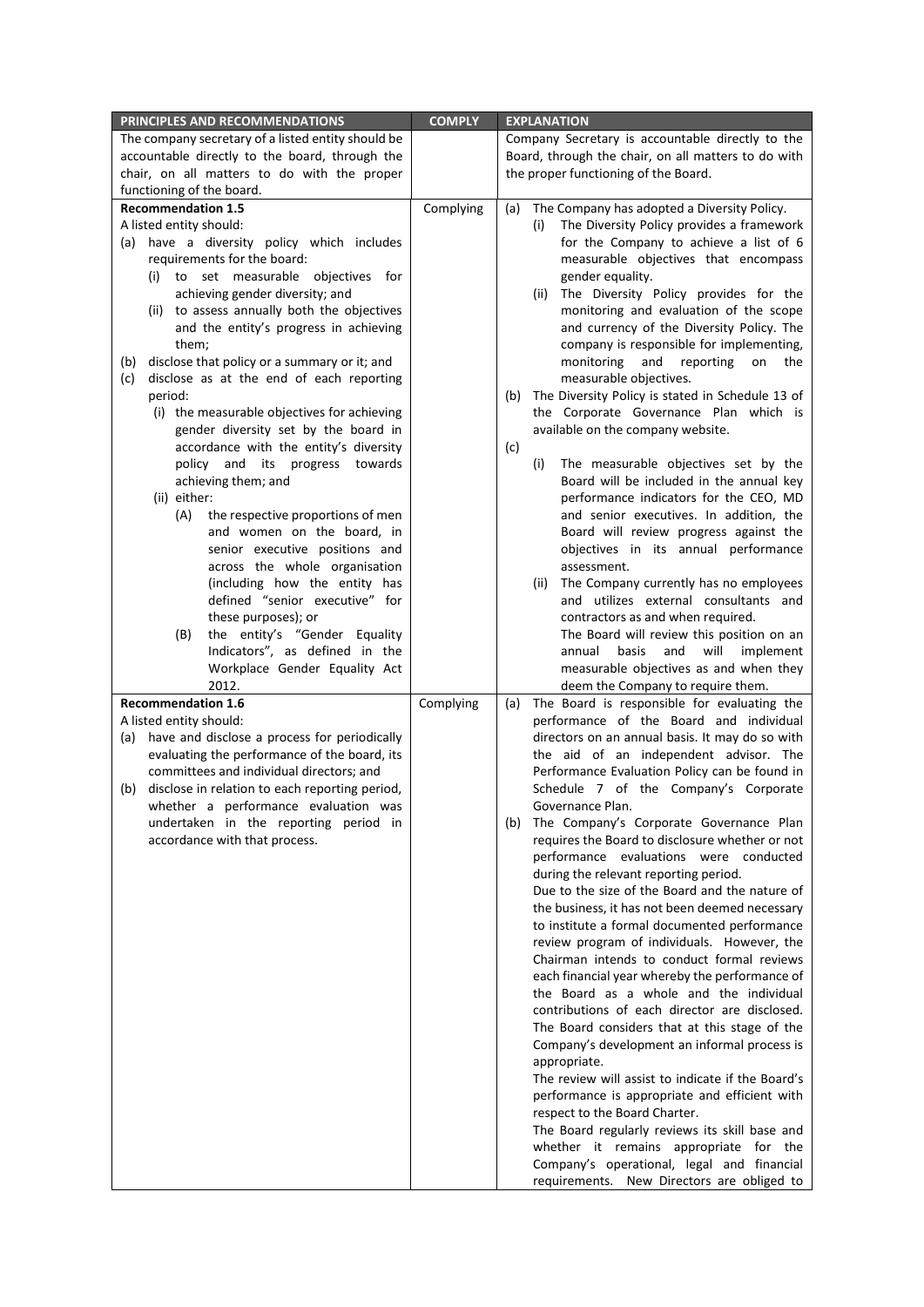| PRINCIPLES AND RECOMMENDATIONS                                                                         | <b>COMPLY</b> | <b>EXPLANATION</b>                                                                             |                       |  |  |
|--------------------------------------------------------------------------------------------------------|---------------|------------------------------------------------------------------------------------------------|-----------------------|--|--|
|                                                                                                        |               | participate in the Company's induction process,                                                |                       |  |  |
|                                                                                                        |               | which provides a comprehensive understanding                                                   |                       |  |  |
|                                                                                                        |               | of the Company, its objectives and the market                                                  |                       |  |  |
|                                                                                                        |               | in which the Company operates.                                                                 |                       |  |  |
|                                                                                                        |               | Directors are encouraged to avail themselves of                                                |                       |  |  |
|                                                                                                        |               | resources required to fulfil the performance of                                                |                       |  |  |
| <b>Recommendation 1.7</b>                                                                              | Complying     | their duties.<br>The Board is responsible for evaluating the                                   |                       |  |  |
| A listed entity should:                                                                                |               | (a)<br>performance of senior executives. The Board is                                          |                       |  |  |
| (a) have and disclose a process for periodically                                                       |               | to arrange an annual performance evaluation of                                                 |                       |  |  |
| evaluating the performance of its senior                                                               |               | the senior executives.                                                                         |                       |  |  |
| executives; and                                                                                        |               | The Company's Corporate Governance Plan<br>(b)                                                 |                       |  |  |
| disclose in relation to each reporting period,<br>(b)                                                  |               | requires the Board to conduct annual                                                           |                       |  |  |
| whether a performance evaluation was                                                                   |               | performance of the senior executives. Schedule                                                 |                       |  |  |
| undertaken in the reporting period in                                                                  |               | 7 'Performance Evaluation Policy' requires the                                                 |                       |  |  |
| accordance with that process.                                                                          |               | Board to disclose whether or not performance                                                   |                       |  |  |
|                                                                                                        |               | evaluations were conducted during the relevant                                                 |                       |  |  |
|                                                                                                        |               | reporting period.                                                                              |                       |  |  |
|                                                                                                        |               | During the financial year an evaluation of                                                     |                       |  |  |
|                                                                                                        |               | performance of the individuals was not formally                                                |                       |  |  |
|                                                                                                        |               | carried out. However, a general review of the                                                  |                       |  |  |
|                                                                                                        |               | individuals occurs on an on-going basis to                                                     |                       |  |  |
|                                                                                                        |               | ensure that structures suitable to the                                                         |                       |  |  |
|                                                                                                        |               | Company's status as a listed entity are in place.                                              |                       |  |  |
| <b>Recommendation 2.1</b>                                                                              | Part          | Principle 2: Structure the board to add value<br>The Company has a Nomination Committee<br>(a) |                       |  |  |
| The board of a listed entity should:                                                                   | complying     | comprising of three members of the Committee                                                   |                       |  |  |
| (a) have a nomination committee which:                                                                 |               | being Mr Morzaria (Chairman), Richard Pavlik                                                   |                       |  |  |
| (i)<br>has at least three members, a majority                                                          |               | and Mr Coughlan, being all directors of the                                                    |                       |  |  |
| of whom are independent directors;                                                                     |               | Company. None of the directors are considered                                                  |                       |  |  |
| and                                                                                                    |               | to be independent. Prior to Mr Reeves                                                          |                       |  |  |
| is chaired by an independent director,<br>(ii)                                                         |               | resignation on 30 June 2020 he held the position                                               |                       |  |  |
| and disclose:                                                                                          |               | as Chairman.                                                                                   |                       |  |  |
| (iii)<br>the charter of the committee;                                                                 |               | The role and responsibilities of the Nomination                                                |                       |  |  |
| the members of the committee; and<br>(iv)                                                              |               | Committee and Charter is outlined in Schedule                                                  |                       |  |  |
| (v)<br>as at the end of each reporting period,                                                         |               | 4 of the Corporate Governance Plan and Policies                                                |                       |  |  |
| the number of times the committee                                                                      |               | available online on the Company's website.                                                     |                       |  |  |
| met throughout the period and the<br>individual attendances<br>of<br>the                               |               | The Board devotes time at board meetings to<br>discuss board succession issues. All members of |                       |  |  |
| members at those meetings; or                                                                          |               | the Board are involved in the Company's                                                        |                       |  |  |
| if it does not have a nomination committee,<br>(b)                                                     |               | nomination process, to the maximum extent                                                      |                       |  |  |
| disclose that fact and the processes it                                                                |               | permitted under the Corporations Act and ASX                                                   |                       |  |  |
| employs to address board succession issues                                                             |               | Listing Rules.                                                                                 |                       |  |  |
| and to ensure that the board has the                                                                   |               | The Board regularly updates the Company's                                                      |                       |  |  |
| appropriate balance of skills, experience,                                                             |               | board skills matrix (in accordance with                                                        |                       |  |  |
| independence and knowledge of the entity                                                               |               | recommendation 2.2) to assess the appropriate                                                  |                       |  |  |
| to enable it to discharge its duties and                                                               |               | balance of skills, experience, independence and                                                |                       |  |  |
| responsibilities effectively.                                                                          |               | knowledge of the entity.                                                                       |                       |  |  |
| <b>Recommendation 2.2</b>                                                                              | Complying     |                                                                                                |                       |  |  |
| A listed entity should have and disclose a board                                                       |               | <b>Board Skills Matrix</b>                                                                     | <b>Number of</b>      |  |  |
| skill matrix setting out the mix of skills and<br>diversity that the board currently has or is looking |               |                                                                                                | <b>Directors that</b> |  |  |
| to achieve in its membership.                                                                          |               | Executive & Non- Executive                                                                     | <b>Meet the Skill</b> |  |  |
|                                                                                                        |               | experience                                                                                     | 3                     |  |  |
|                                                                                                        |               | Industry experience &                                                                          | 3                     |  |  |
|                                                                                                        |               | knowledge                                                                                      |                       |  |  |
|                                                                                                        |               | Leadership                                                                                     | 3                     |  |  |
|                                                                                                        |               | Corporate governance & risk                                                                    | 3                     |  |  |
|                                                                                                        |               | management                                                                                     |                       |  |  |
|                                                                                                        |               | Strategic thinking                                                                             | 3                     |  |  |
|                                                                                                        |               | Desired behavioural                                                                            | 3                     |  |  |
|                                                                                                        |               | competencies                                                                                   |                       |  |  |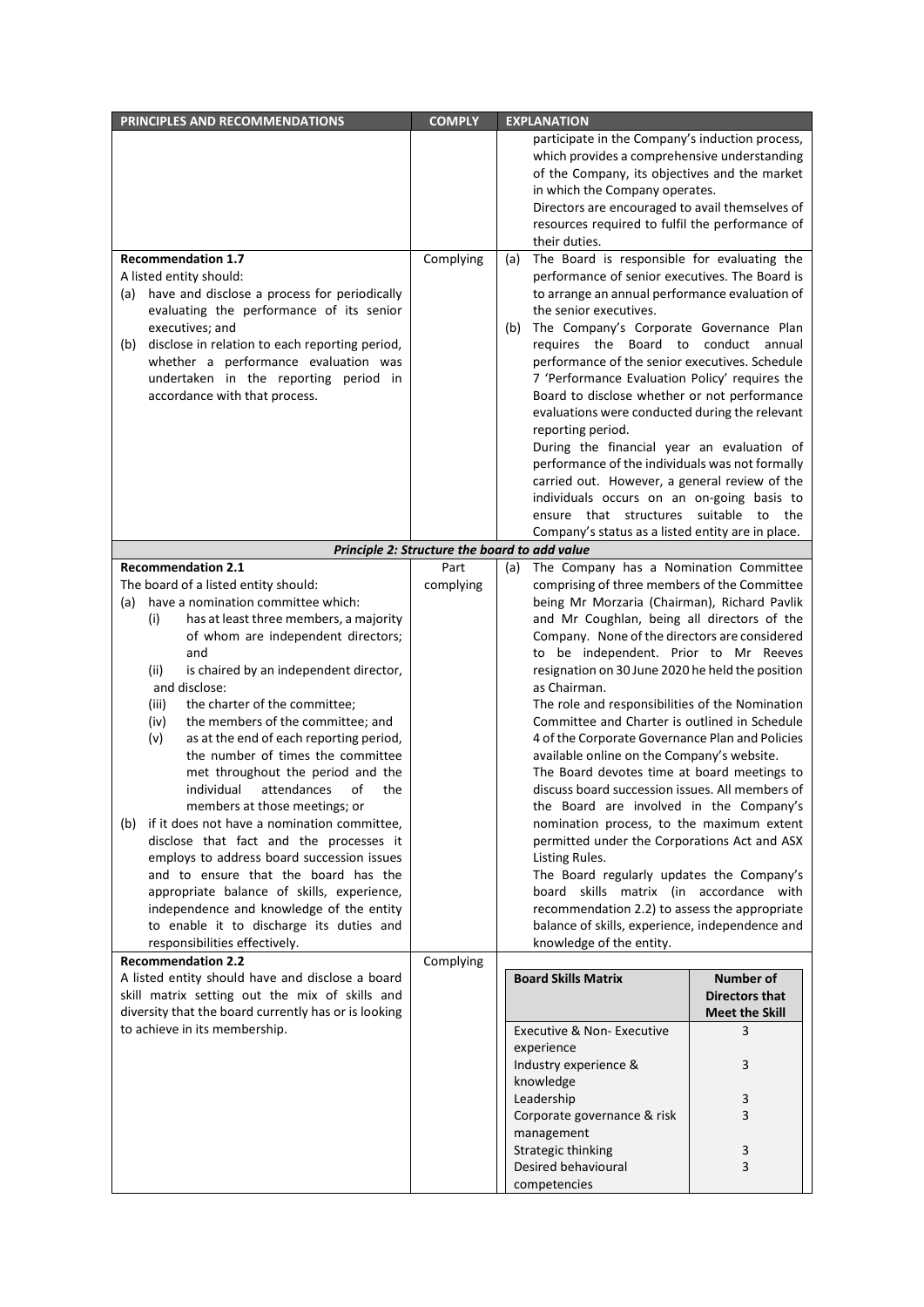| PRINCIPLES AND RECOMMENDATIONS                                                                        | <b>COMPLY</b>                              | <b>EXPLANATION</b>                                      |                                |  |  |
|-------------------------------------------------------------------------------------------------------|--------------------------------------------|---------------------------------------------------------|--------------------------------|--|--|
|                                                                                                       |                                            | Geographic experience                                   | 3                              |  |  |
|                                                                                                       |                                            | Capital Markets experience                              | 3                              |  |  |
|                                                                                                       |                                            | Subject matter expertise:                               |                                |  |  |
|                                                                                                       |                                            | - accounting                                            | $\overline{2}$                 |  |  |
|                                                                                                       |                                            | - capital management                                    | 3                              |  |  |
|                                                                                                       |                                            | - corporate financing                                   | 3                              |  |  |
|                                                                                                       |                                            | - industry taxation 1                                   | 0                              |  |  |
|                                                                                                       |                                            | - risk management                                       | 3                              |  |  |
|                                                                                                       |                                            | - legal <sup>2</sup>                                    | 0                              |  |  |
|                                                                                                       |                                            | - IT expertise <sup>2</sup>                             | 0                              |  |  |
|                                                                                                       |                                            | Skill gap noticed however an external taxation<br>(1)   |                                |  |  |
|                                                                                                       |                                            | firm is employed to maintain taxation                   |                                |  |  |
|                                                                                                       |                                            | requirements.                                           |                                |  |  |
|                                                                                                       |                                            | Skill gap noticed however an legal firm is<br>(2)       |                                |  |  |
|                                                                                                       |                                            | employed on an adhoc basis to maintain IT               |                                |  |  |
|                                                                                                       |                                            | requirements.                                           |                                |  |  |
| <b>Recommendation 2.3</b>                                                                             | Complying                                  | The Board Charter provides for the disclosure of<br>(a) |                                |  |  |
| A listed entity should disclose:                                                                      |                                            | the names of Directors considered by the Board          |                                |  |  |
| the names of the directors considered by the<br>(a)                                                   |                                            | to be independent. None of the directors are            |                                |  |  |
| board to be independent directors;                                                                    |                                            | considered to be independent. The details of            |                                |  |  |
| (b) if a director has an interest, position,                                                          |                                            | the directors are disclosed in the Annual Report        |                                |  |  |
| association or relationship of the type                                                               |                                            | and Company website.                                    |                                |  |  |
| described in Box 2.3 of the ASX Corporate                                                             |                                            | The Board Charter requires Directors to disclose<br>(b) |                                |  |  |
| Governance Principles and Recommendation                                                              |                                            | their interest, positions, associations and             |                                |  |  |
| (3rd Edition), but the board is of the opinion                                                        |                                            | relationships<br>and                                    | that<br>requires<br>the        |  |  |
| it does not compromise<br>that<br>the                                                                 |                                            | independence of Directors is regularly assessed         |                                |  |  |
| independence of the director, the nature of                                                           |                                            | by the Board in light of the interests disclosed        |                                |  |  |
| the interest, position, association<br>or                                                             |                                            | by Directors. Details of the Directors interests,       |                                |  |  |
| relationship in question and an explanation                                                           |                                            | positions associations and relationships are            |                                |  |  |
| of why the board is of that opinion; and                                                              |                                            | provided in the Annual Reports and Company              |                                |  |  |
| the length of service of each director<br>(c)                                                         |                                            | website.                                                |                                |  |  |
|                                                                                                       |                                            | Board<br>Charter<br>(c)<br><b>The</b>                   | provides<br>for<br>the         |  |  |
|                                                                                                       |                                            | determination of the Directors' terms and               |                                |  |  |
|                                                                                                       |                                            | requires the length of service of each Director to      |                                |  |  |
|                                                                                                       |                                            | be disclosed. The length of service of each             |                                |  |  |
|                                                                                                       |                                            | Director is provided in the Annual Reports and          |                                |  |  |
|                                                                                                       |                                            | Company website.                                        |                                |  |  |
| <b>Recommendation 2.4</b>                                                                             | Not                                        | The Board Charter requires that where practical the     |                                |  |  |
| A majority of the board of a listed entity should be                                                  | complying                                  | majority of the Board will be independent.              |                                |  |  |
| independent directors.                                                                                |                                            | Given the Company's present size and scope it is        |                                |  |  |
|                                                                                                       |                                            | currently not Company policy to have a majority of      |                                |  |  |
|                                                                                                       |                                            | Independent Directors.                                  |                                |  |  |
|                                                                                                       |                                            | At this time no members of the board are considered     |                                |  |  |
|                                                                                                       |                                            | independent.                                            |                                |  |  |
|                                                                                                       |                                            | Details of each Director's independence are provided    |                                |  |  |
|                                                                                                       |                                            | in the Annual Reports and Company website.              |                                |  |  |
| <b>Recommendation 2.5</b>                                                                             | <b>Not</b>                                 | The Board Charter provides that where practical, the    |                                |  |  |
| The chair of the board of a listed entity should be                                                   | complying                                  | Chairman of the Board will be a non-executive           |                                |  |  |
| an independent director and, in particular, should                                                    |                                            | director.                                               |                                |  |  |
| not be the same person as the CEO of the entity.                                                      |                                            | Mr Keith Coughlan is the Executive Chairman of the      |                                |  |  |
|                                                                                                       |                                            | Board and is not an independent director.               |                                |  |  |
|                                                                                                       |                                            | If the Chairman resigns the Board will consider         |                                |  |  |
|                                                                                                       |                                            | appointing a lead independent Director.                 |                                |  |  |
| <b>Recommendation 2.6</b>                                                                             | Complying                                  | The Board Charter states that a specific responsibility |                                |  |  |
| A listed entity should have a program for inducting                                                   |                                            | of the Board is to procure appropriate professional     |                                |  |  |
| directors<br>and<br>providing appropriate<br>new                                                      |                                            | development opportunities for Directors. The Board      |                                |  |  |
| professional development opportunities for                                                            |                                            | is responsible for the approval and review of           |                                |  |  |
| continuing directors to develop and maintain the<br>induction and continuing professional development |                                            |                                                         |                                |  |  |
| skills and knowledge needed to perform their role                                                     |                                            | programs and procedures for Directors to ensure         |                                |  |  |
| as a director effectively.                                                                            |                                            | that they<br>can                                        | effectively discharge<br>their |  |  |
|                                                                                                       |                                            | responsibilities.                                       |                                |  |  |
|                                                                                                       | Principle 3: Act ethically and responsibly |                                                         |                                |  |  |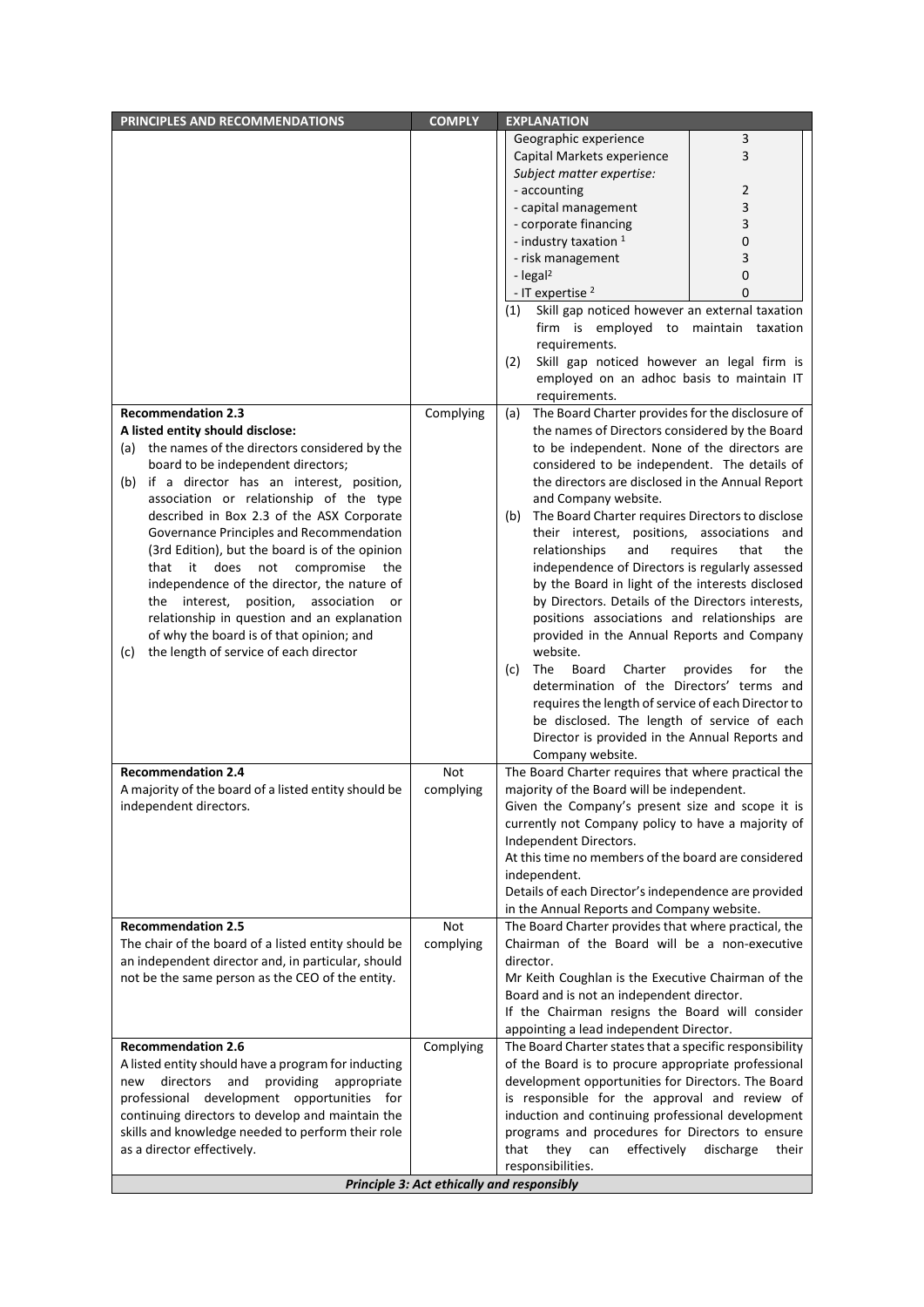| PRINCIPLES AND RECOMMENDATIONS                                                                       | <b>COMPLY</b> | <b>EXPLANATION</b>                                                                                        |  |
|------------------------------------------------------------------------------------------------------|---------------|-----------------------------------------------------------------------------------------------------------|--|
| <b>Recommendation 3.1</b>                                                                            | Complying     | The Corporate Code of Conduct applies to the<br>(a)                                                       |  |
| A listed entity should:                                                                              |               | Company's directors, senior executives and                                                                |  |
| (a) have a code of conduct for its directors,                                                        |               | employees.                                                                                                |  |
| senior executives and employees; and                                                                 |               | The Company's Corporate Code of Conduct is in<br>(b)                                                      |  |
| disclose that code or a summary of it.<br>(b)                                                        |               | Schedule 2 of the Corporate Governance Plan                                                               |  |
|                                                                                                      |               | which is on the Company's website.                                                                        |  |
|                                                                                                      |               | Principle 4: Safeguard integrity in financial reporting                                                   |  |
| <b>Recommendation 4.1</b>                                                                            | Part          | The Company has a combined Audit and Risk<br>(a)                                                          |  |
| The board of a listed entity should:                                                                 | Complying     | Committee comprising of three members of the                                                              |  |
| (a) have an audit committee which:                                                                   |               | Committee being Mr Morzaria (Chairman),                                                                   |  |
| has at least three members, all of<br>(i)                                                            |               | Richard Pavlik and Mr Coughlan, being all                                                                 |  |
| whom are non-executive directors                                                                     |               | directors of the Company. None of the directors                                                           |  |
| and a majority of whom are                                                                           |               | are considered to be independent. Prior to Mr                                                             |  |
| independent directors; and                                                                           |               | Reeves resignation on 30 June 2020 he was a                                                               |  |
| is chaired by an independent director,<br>(ii)                                                       |               | member of the Audit and Risk Committee.                                                                   |  |
| who is not the chair of the board,                                                                   |               | The role and responsibilities of the Audit and                                                            |  |
| and disclose:                                                                                        |               | Risk Committee and Charter is outlined in                                                                 |  |
| the charter of the committee;<br>(iii)                                                               |               | Schedule 3 of the Corporate Governance Plan                                                               |  |
| the relevant<br>qualifications<br>(iv)<br>and                                                        |               | and Policies available online on the Company's                                                            |  |
| experience of the members of the                                                                     |               | website.                                                                                                  |  |
| committee; and                                                                                       |               | The Board devote time at annual board                                                                     |  |
| in relation to each reporting period,<br>(v)                                                         |               | meetings<br>fulfilling<br>the<br>roles<br>to<br>and                                                       |  |
| the number of times the committee                                                                    |               | responsibilities associated with maintaining the                                                          |  |
| met throughout the period and the                                                                    |               | Company's internal<br>audit function<br>and                                                               |  |
| individual<br>attendances<br>of<br>the                                                               |               | arrangements with external auditors. All                                                                  |  |
| members at those meetings; or                                                                        |               | members of the Board are involved in the                                                                  |  |
| if it does not have an audit committee,<br>(b)                                                       |               | Company's audit function to ensure the proper                                                             |  |
| disclose that fact and the processes it                                                              |               | maintenance of the entity and the integrity of all                                                        |  |
| employs that independently verify and                                                                |               | financial reporting.                                                                                      |  |
| safeguard the integrity of its financial                                                             |               |                                                                                                           |  |
| reporting, including the processes for the                                                           |               |                                                                                                           |  |
| appointment and removal of the external<br>auditor and the rotation of the audit                     |               |                                                                                                           |  |
|                                                                                                      |               |                                                                                                           |  |
| engagement partner.                                                                                  |               |                                                                                                           |  |
| <b>Recommendation 4.2</b>                                                                            | Complying     | The Company's Corporate Governance Plan states                                                            |  |
| The board of a listed entity should, before it                                                       |               | that a duty and responsibility of the Board is to                                                         |  |
| approves the entity's financial statements for a<br>financial period, receive from its CEO and CFO a |               | ensure that before approving the entity's financial<br>statements for a financial period, the CEO and CFO |  |
| declaration that the financial records of the entity                                                 |               | have declared that in their opinion the financial                                                         |  |
| have been properly maintained and that the                                                           |               | records of the entity have been properly maintained                                                       |  |
| financial statements comply with the appropriate                                                     |               | and that the financial statements comply with the                                                         |  |
| accounting standards and give a true and fair view                                                   |               | appropriate accounting standards and give a true                                                          |  |
| of the financial position and performance of the                                                     |               | and fair view of the financial position and                                                               |  |
| entity and that the opinion has been formed on                                                       |               | performance of the entity and that the opinion has                                                        |  |
| the basis of a sound system of risk management                                                       |               | been formed on the basis of a sound system of risk                                                        |  |
| and internal control which is operating effectively.                                                 |               | management and internal control which is operating                                                        |  |
|                                                                                                      |               | effectively.                                                                                              |  |
| <b>Recommendation 4.3</b>                                                                            | Complying     | The Company's Corporate Governance Plan provides                                                          |  |
| A listed entity that has an AGM should ensure that                                                   |               | that the Board must ensure the Company's external                                                         |  |
| its external auditor attends its AGM and is                                                          |               | auditor attends its AGM and is available to answer                                                        |  |
| available to answer questions from security                                                          |               | questions from security holders relevant to the audit.                                                    |  |
| holders relevant to the audit.                                                                       |               |                                                                                                           |  |
| Principle 5: Make timely and balanced disclosure                                                     |               |                                                                                                           |  |
| <b>Recommendation 5.1</b>                                                                            | Complying     | The Board Charter provides details of the<br>(a)                                                          |  |
| A listed entity should:                                                                              |               | Company's disclosure policy. In addition,                                                                 |  |
| have a written policy for complying with its<br>(a)                                                  |               | Schedule 6 of the Corporate Governance Plan is                                                            |  |
| continuous disclosure obligations under the                                                          |               | entitled 'Continuous Disclosure Policy' and                                                               |  |
| Listing Rules; and                                                                                   |               | details the Company's disclosure requirements                                                             |  |
| disclose that policy or a summary of it.<br>(b)                                                      |               | as required by the ASX Listing Rules and other                                                            |  |
|                                                                                                      |               | relevant legislation.                                                                                     |  |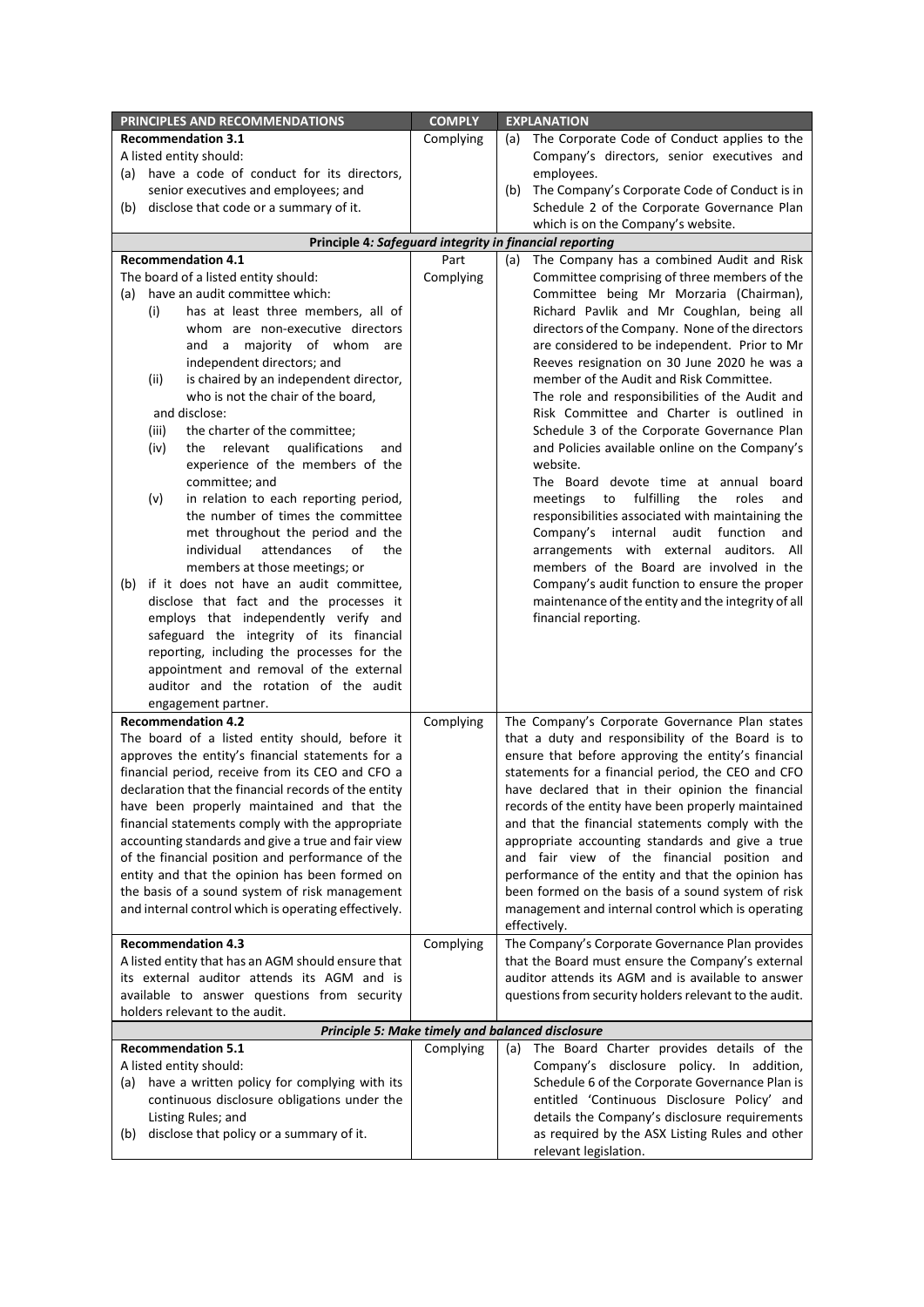|                                                                 |                                        | The Board Charter and Continuous Disclosure<br>(b)                                               |  |  |  |
|-----------------------------------------------------------------|----------------------------------------|--------------------------------------------------------------------------------------------------|--|--|--|
|                                                                 |                                        | Policy within the Corporate Governance Plan                                                      |  |  |  |
|                                                                 |                                        | are available on the Company website.                                                            |  |  |  |
|                                                                 |                                        | Principle 6: Respect the rights of security holders                                              |  |  |  |
| <b>Recommendation 6.1</b>                                       | Complying                              | Information about the Company and its governance                                                 |  |  |  |
| A listed entity should provide information about                |                                        | is available in the Corporate Governance Plan which                                              |  |  |  |
| itself and its governance to investors via its                  |                                        | can be found on the Company's website.                                                           |  |  |  |
| website.                                                        |                                        |                                                                                                  |  |  |  |
| <b>Recommendation 6.2</b>                                       | Complying                              | adopted<br>Shareholder<br>The<br>Company<br>has<br>a                                             |  |  |  |
| A listed entity should design and implement an                  |                                        | Communications Strategy which aims to promote                                                    |  |  |  |
| investor relations program to facilitate effective              |                                        | and facilitate effective two-way communication with                                              |  |  |  |
| two-way communication with investors.                           |                                        | Shareholder<br>investors.<br>The<br>Communications                                               |  |  |  |
|                                                                 |                                        | Strategy outlines a range of ways in which<br>information is communicated to shareholders.       |  |  |  |
|                                                                 |                                        | The Shareholder Communications Policy can be                                                     |  |  |  |
|                                                                 |                                        | found in Schedule 10 of the Board Charter which is                                               |  |  |  |
|                                                                 |                                        | available on the Company website.                                                                |  |  |  |
| <b>Recommendation 6.3</b>                                       | Complying                              | The Shareholder Communications Policy states that                                                |  |  |  |
| A listed entity should disclose the policies and                |                                        | as a part of the Company's developing investor                                                   |  |  |  |
| processes it has in place to facilitate and                     |                                        | relations program, Shareholders can register with                                                |  |  |  |
| encourage participation at meetings of security                 |                                        | the Company Secretary to receive email notifications                                             |  |  |  |
| holders.                                                        |                                        | of when an announcement is made by the Company                                                   |  |  |  |
|                                                                 |                                        | to the ASX, including the release of the Annual                                                  |  |  |  |
|                                                                 |                                        | Report, half yearly reports and quarterly reports.                                               |  |  |  |
|                                                                 |                                        | Links are made available to the Company's website                                                |  |  |  |
|                                                                 |                                        | on which all information provided to the ASX is                                                  |  |  |  |
|                                                                 |                                        | immediately posted.                                                                              |  |  |  |
|                                                                 |                                        | Shareholders are encouraged to participate at all                                                |  |  |  |
|                                                                 |                                        | EGMs and AGMs of the Company. Upon the despatch                                                  |  |  |  |
|                                                                 |                                        | of any notice of meeting to Shareholders, the                                                    |  |  |  |
|                                                                 |                                        | Company Secretary shall send out material with that                                              |  |  |  |
|                                                                 |                                        | notice of meeting stating that all Shareholders are<br>encouraged to participate at the meeting. |  |  |  |
| <b>Recommendation 6.4</b>                                       | Complying                              | Security holders can register with the Company to                                                |  |  |  |
| A listed entity should give security holders the                |                                        | receive email notifications when an announcement                                                 |  |  |  |
| option to receive communications from, and send                 |                                        | is made by the Company to the ASX.                                                               |  |  |  |
| communications to, the entity and its security                  |                                        | Shareholders queries should be referred to the                                                   |  |  |  |
| registry electronically.                                        |                                        | Company Secretary at first instance.                                                             |  |  |  |
|                                                                 | Principle 7: Recognise and manage risk |                                                                                                  |  |  |  |
| <b>Recommendation 7.1</b>                                       | Part                                   | The Company has an Audit and Risk Committee<br>(a)                                               |  |  |  |
| The board of a listed entity should:                            | complying                              | comprising the following members of the                                                          |  |  |  |
| have a committee or committees to oversee<br>(a)                |                                        | Committee, being Mr Kiran Morzaria (Chair), Mr                                                   |  |  |  |
| risk, each of which:                                            |                                        | Pavlik and Mr Coughlan, being all directors of                                                   |  |  |  |
| has at least three members, a majority<br>(i)                   |                                        | None of the directors are<br>the company.                                                        |  |  |  |
| of whom are independent directors;                              |                                        | considered to be independent. Prior to Mr                                                        |  |  |  |
| and                                                             |                                        | Reeves resignation on 30 June 2020 he was a                                                      |  |  |  |
| is chaired by an independent director,<br>(ii)<br>and disclose: |                                        | member of the Audit and Risk Committee.                                                          |  |  |  |
| the charter of the committee;<br>(iii)                          |                                        | The role and responsibilities of the Audit and<br>Risk Committee are outlined in Schedule 3 of   |  |  |  |
| the members of the committee; and<br>(iv)                       |                                        | the Company's Corporate Governance Plan                                                          |  |  |  |
| as at the end of each reporting period,<br>(v)                  |                                        | available online on the Company's website.                                                       |  |  |  |
| the number of times the committee                               |                                        | The Board devote time at annual board meeting                                                    |  |  |  |
| met throughout the period and the                               |                                        | to fulfilling the roles and responsibilities                                                     |  |  |  |
| individual<br>attendances<br>of<br>the                          |                                        | associated with overseeing risk and maintaining                                                  |  |  |  |
| members at those meetings; or                                   |                                        | the entity's risk management framework and                                                       |  |  |  |
| if it does not have a risk committee or<br>(b)                  |                                        | associated internal compliance and control                                                       |  |  |  |
| committees that satisfy (a) above, disclose                     |                                        | procedures.                                                                                      |  |  |  |
| that fact and the process it employs for                        |                                        |                                                                                                  |  |  |  |
| overseeing the entity's risk management                         |                                        |                                                                                                  |  |  |  |
| framework.                                                      |                                        |                                                                                                  |  |  |  |
| <b>Recommendation 7.2</b>                                       | Complying                              | The Company process for risk management<br>(a)                                                   |  |  |  |
| The board or a committee of the board should:                   |                                        | compliance<br>and<br>internal<br>includes<br>a                                                   |  |  |  |
|                                                                 |                                        | requirement to identify and measure risk,                                                        |  |  |  |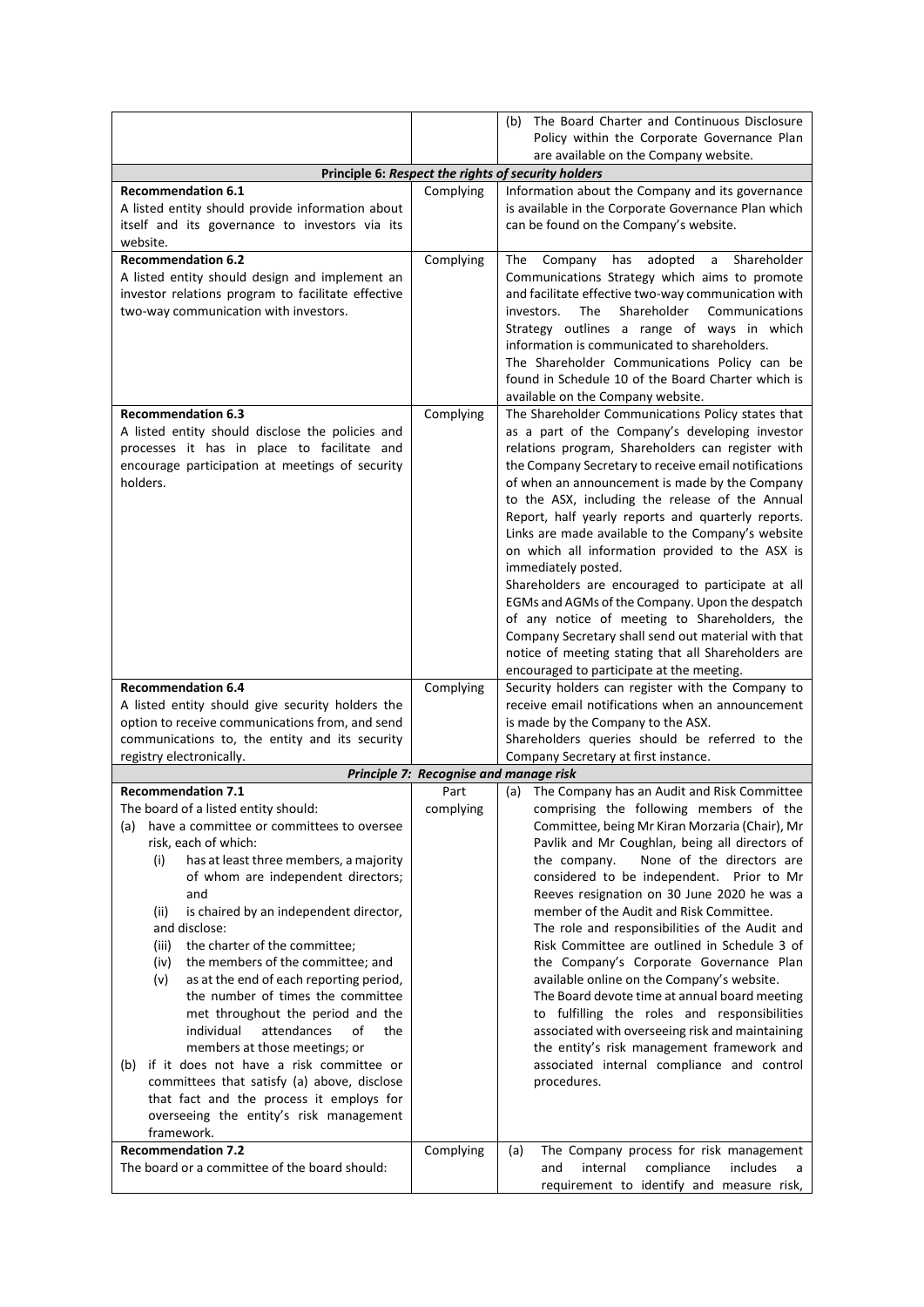| review the entity's risk management<br>(a)<br>framework with management at least<br>annually to satisfy itself that it continues to<br>be sound, to determine whether there have<br>been any changes in the material business<br>risks the entity faces and to ensure that they<br>remain within the risk appetite set by the<br>board; and<br>disclose in relation to each reporting period,<br>(b)<br>whether such a review has taken place. |           | monitor the environment for emerging factors<br>and trends that affect these risks, formulate<br>risk management strategies and monitor the<br>performance of risk management systems.<br>Schedule 8 of the Corporate Governance Plan<br>is entitled 'Disclosure – Risk Management' and<br>Company's<br>details<br>the<br>disclosure<br>requirements with respect to the risk<br>management review procedure and internal<br>compliance and controls.<br>The Audit and Risk Committee Charter<br>(b)<br>requires the Board to disclose the number of<br>times the Board met throughout the relevant<br>period, and the individual<br>reporting<br>attendances of the members at those<br>meetings. Details of the meetings will be<br>provided in the Company's Annual Report. |
|------------------------------------------------------------------------------------------------------------------------------------------------------------------------------------------------------------------------------------------------------------------------------------------------------------------------------------------------------------------------------------------------------------------------------------------------|-----------|--------------------------------------------------------------------------------------------------------------------------------------------------------------------------------------------------------------------------------------------------------------------------------------------------------------------------------------------------------------------------------------------------------------------------------------------------------------------------------------------------------------------------------------------------------------------------------------------------------------------------------------------------------------------------------------------------------------------------------------------------------------------------------|
| <b>Recommendation 7.3</b>                                                                                                                                                                                                                                                                                                                                                                                                                      | Complying | The Audit and Risk Committee Charter, Schedule 3 of                                                                                                                                                                                                                                                                                                                                                                                                                                                                                                                                                                                                                                                                                                                            |
| A listed entity should disclose:                                                                                                                                                                                                                                                                                                                                                                                                               |           | the Company's Corporate Plan, provides for the                                                                                                                                                                                                                                                                                                                                                                                                                                                                                                                                                                                                                                                                                                                                 |
| (a) if it has an internal audit function, how the                                                                                                                                                                                                                                                                                                                                                                                              |           | internal audit function of the Company. The Board                                                                                                                                                                                                                                                                                                                                                                                                                                                                                                                                                                                                                                                                                                                              |
| function is structured and what role it                                                                                                                                                                                                                                                                                                                                                                                                        |           | Charter outlines the monitoring, review and                                                                                                                                                                                                                                                                                                                                                                                                                                                                                                                                                                                                                                                                                                                                    |
| performs; or                                                                                                                                                                                                                                                                                                                                                                                                                                   |           | assessment of a range of internal audit functions and                                                                                                                                                                                                                                                                                                                                                                                                                                                                                                                                                                                                                                                                                                                          |
| if it does not have an internal audit function,<br>(b)                                                                                                                                                                                                                                                                                                                                                                                         |           | procedures.                                                                                                                                                                                                                                                                                                                                                                                                                                                                                                                                                                                                                                                                                                                                                                    |
| that fact and the processes it employs for                                                                                                                                                                                                                                                                                                                                                                                                     |           |                                                                                                                                                                                                                                                                                                                                                                                                                                                                                                                                                                                                                                                                                                                                                                                |
| evaluating and continually improving the                                                                                                                                                                                                                                                                                                                                                                                                       |           |                                                                                                                                                                                                                                                                                                                                                                                                                                                                                                                                                                                                                                                                                                                                                                                |
| effectiveness of its risk management and                                                                                                                                                                                                                                                                                                                                                                                                       |           |                                                                                                                                                                                                                                                                                                                                                                                                                                                                                                                                                                                                                                                                                                                                                                                |
| internal control processes.                                                                                                                                                                                                                                                                                                                                                                                                                    |           |                                                                                                                                                                                                                                                                                                                                                                                                                                                                                                                                                                                                                                                                                                                                                                                |
| <b>Recommendation 7.4</b>                                                                                                                                                                                                                                                                                                                                                                                                                      | Complying | The Audit and Risk Committee Charter details the                                                                                                                                                                                                                                                                                                                                                                                                                                                                                                                                                                                                                                                                                                                               |
| A listed entity should disclose whether, and if so                                                                                                                                                                                                                                                                                                                                                                                             |           | Company's risk management systems which assist in                                                                                                                                                                                                                                                                                                                                                                                                                                                                                                                                                                                                                                                                                                                              |
| how, it has regard to economic, environmental                                                                                                                                                                                                                                                                                                                                                                                                  |           | identifying and managing potential or apparent                                                                                                                                                                                                                                                                                                                                                                                                                                                                                                                                                                                                                                                                                                                                 |
| and social sustainability risks and, if it does, how it                                                                                                                                                                                                                                                                                                                                                                                        |           | business, economic, environmental and social                                                                                                                                                                                                                                                                                                                                                                                                                                                                                                                                                                                                                                                                                                                                   |
| manages or intends to manage those risks.                                                                                                                                                                                                                                                                                                                                                                                                      |           | sustainability risks (if appropriate). Review of the                                                                                                                                                                                                                                                                                                                                                                                                                                                                                                                                                                                                                                                                                                                           |
|                                                                                                                                                                                                                                                                                                                                                                                                                                                |           | risk management framework is<br>Company's                                                                                                                                                                                                                                                                                                                                                                                                                                                                                                                                                                                                                                                                                                                                      |
|                                                                                                                                                                                                                                                                                                                                                                                                                                                |           | conducted at least annually, and reports are                                                                                                                                                                                                                                                                                                                                                                                                                                                                                                                                                                                                                                                                                                                                   |
|                                                                                                                                                                                                                                                                                                                                                                                                                                                |           | continually created by management on the efficiency<br>effectiveness<br>and                                                                                                                                                                                                                                                                                                                                                                                                                                                                                                                                                                                                                                                                                                    |
|                                                                                                                                                                                                                                                                                                                                                                                                                                                |           | of the<br>Company's<br>risk<br>management framework and associated internal                                                                                                                                                                                                                                                                                                                                                                                                                                                                                                                                                                                                                                                                                                    |
|                                                                                                                                                                                                                                                                                                                                                                                                                                                |           |                                                                                                                                                                                                                                                                                                                                                                                                                                                                                                                                                                                                                                                                                                                                                                                |
|                                                                                                                                                                                                                                                                                                                                                                                                                                                |           | compliance and control procedures.                                                                                                                                                                                                                                                                                                                                                                                                                                                                                                                                                                                                                                                                                                                                             |

| Principle 8: Remunerate fairly and responsibly |           |                                                     |  |
|------------------------------------------------|-----------|-----------------------------------------------------|--|
| <b>Recommendation 8.1</b>                      | Part      | The Company's Remuneration Committee<br>(a)         |  |
| The board of a listed entity should:           | Complying | comprising of three members of the Committee        |  |
| have a remuneration committee which:<br>(a)    |           | being Mr Morzaria (Chairman), Richard Pavlik        |  |
| has at least three members, a majority<br>(i)  |           | and Mr Coughlan, being all directors of the         |  |
| of whom are independent directors;             |           | Company. None of the directors are considered       |  |
| and                                            |           | to be independent.  Prior to Mr Reeves              |  |
| (ii)<br>is chaired by an independent director, |           | resignation on 30 June 2020 he was a member         |  |
| and disclose:                                  |           | of the Remuneration Committee.                      |  |
| (iii)<br>the charter of the committee;         |           | responsibilities<br>The<br>role<br>and<br>of the    |  |
| the members of the committee; and<br>(iv)      |           | Committee and Charter is<br>Remuneration            |  |
| as at the end of each reporting period,<br>(v) |           | outlined in Schedule 5 of the Corporate             |  |
| the number of times the committee              |           | Governance Plan and Policies available online       |  |
| met throughout the period and the              |           | on the Company's website.                           |  |
| individual<br>attendances<br>of<br>the         |           | The Board devote time at annual board               |  |
| members at those meetings; or                  |           | fulfilling<br>the<br>meetings<br>to<br>roles<br>and |  |
| it does not have a remuneration<br>(b)<br>if   |           | responsibilities associated with setting the level  |  |
| committee, disclose that fact and the          |           | and composition of remuneration for Directors       |  |
| processes it employs for setting the level and |           | and senior executives and ensuring that such        |  |
| composition of remuneration for directors      |           | remuneration is appropriate and not excessive.      |  |
| and senior executives and ensuring that such   |           |                                                     |  |
| is appropriate<br>remuneration<br>and<br>not   |           |                                                     |  |
| excessive.                                     |           |                                                     |  |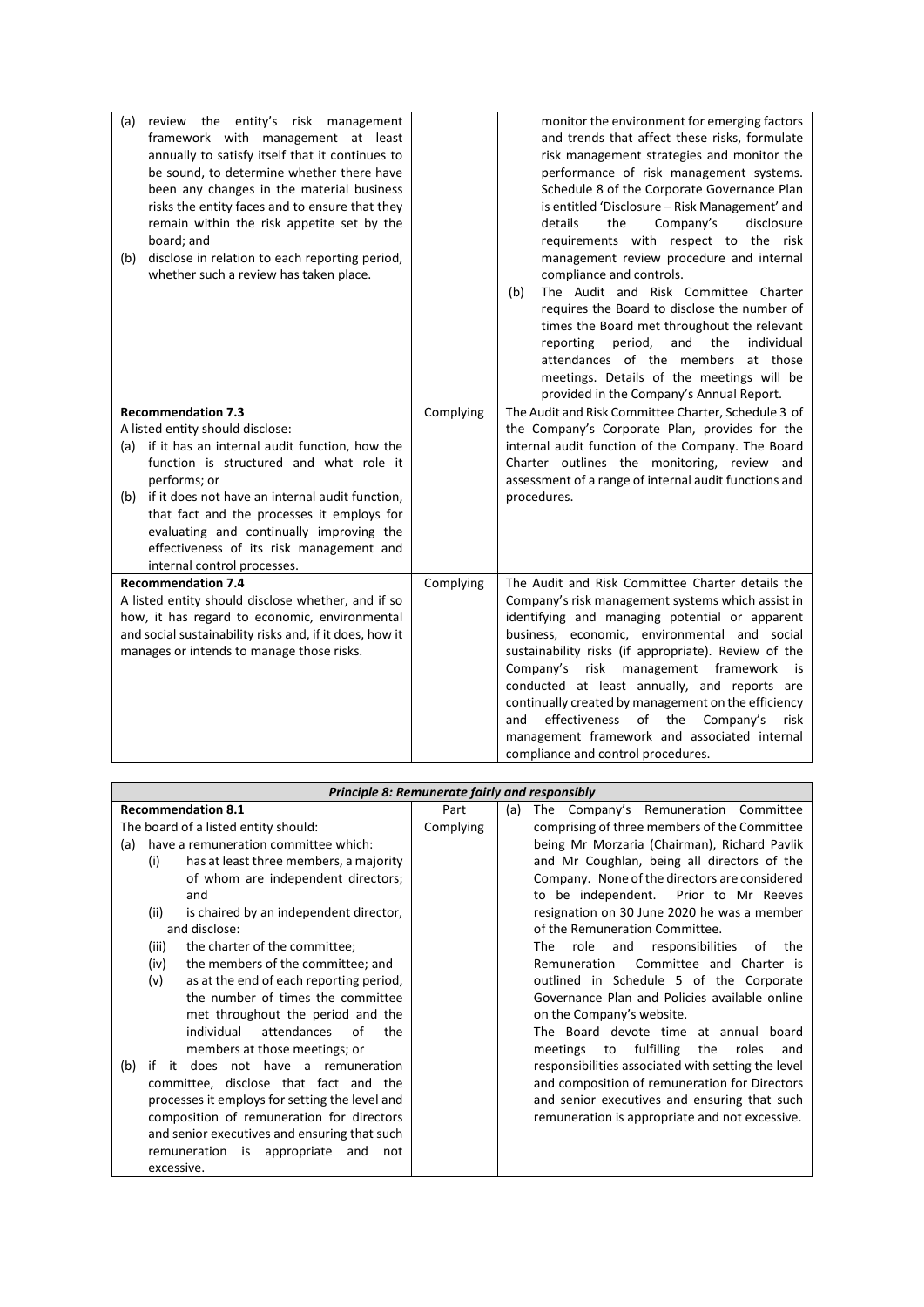| <b>Recommendation 8.2</b><br>A listed entity should separately disclose its<br>policies and practices regarding the remuneration<br>of non-executive directors and the remuneration<br>of executive directors and other senior executives<br>and ensure that the different roles and<br>responsibilities of non-executive<br>directors                                              | Complying | The Company's Corporate Governance Plan requires<br>the Board to disclose its policies and practices<br>regarding the remuneration of non-executive,<br>executive and other senior directors.                                                                                                                                                                                                                                                                                                                                                                                               |
|-------------------------------------------------------------------------------------------------------------------------------------------------------------------------------------------------------------------------------------------------------------------------------------------------------------------------------------------------------------------------------------|-----------|---------------------------------------------------------------------------------------------------------------------------------------------------------------------------------------------------------------------------------------------------------------------------------------------------------------------------------------------------------------------------------------------------------------------------------------------------------------------------------------------------------------------------------------------------------------------------------------------|
| compared to executive directors and other senior<br>executives are reflected in the level and<br>composition of their remuneration.                                                                                                                                                                                                                                                 |           |                                                                                                                                                                                                                                                                                                                                                                                                                                                                                                                                                                                             |
| <b>Recommendation 8.3</b><br>listed entity which has an equity-based<br>remuneration scheme should:<br>have a policy on whether participants are<br>(a)<br>permitted to enter into transactions<br>(whether through the use of derivatives or<br>otherwise) which limit the economic risk of<br>participating in the scheme; and<br>disclose that policy or a summary of it.<br>(b) | Complying | The Company's Remuneration and Committee<br>(a)<br>Charter states that the Board is required to<br>review, manage and disclose the policy (if any)<br>on whether participants are permitted to enter<br>into transactions (whether through the use of<br>derivatives or otherwise) which limit the<br>economic risk of participating in the scheme.<br>The Board must review and approve any equity<br>based plans.<br>A copy of the Company's Corporate Governance<br>(b)<br>Plan which includes the Remuneration and<br>Committee Charter is available<br>the<br>on<br>Company's website. |

# **QCA CORPORATE GOVERNANCE REPORT**

The following sets out the Company's Corporate Governance Report in accordance with the AIM Rules for Companies, a copy of which is also available from the Company's website at:

<https://www.europeanmet.com/wp-content/uploads/2020/07/EMH-Corporate-Governance-Plan-Policies-4th-Edition.pdf>

# **INTRODUCTION**

In April 2018, the Quoted Companies Alliance (QCA) published an updated version of its Code which provides UK small and mid-sized companies such as European Metals Limited with a corporate governance framework that is appropriate for a Company of our size and nature. The Board considers the principles and recommendations contained in the QCA Code are appropriate and have therefore chosen to apply the QCA Code.

The updated 2018 QCA Code has 10 principles that should be applied. Each principle is listed below together with an explanation of how the Company applies or otherwise departs from each of the principles.

#### **PRINCIPLE ONE**

# *Business Model and Strategy*

Geomet s.r.o. controls the mineral exploration licenses awarded by the Czech State over the Cinovec Lithium/Tin Project. Geomet s.r.o. is owned 49% by European Metals and 51% by CEZ a.s. through its wholly owned subsidiary, SDAS. Cinovec hosts a globally significant hard rock lithium deposit with a total Indicated Mineral Resource of 372.4Mt at 0.45% Li2O and 0.04% Sn and an Inferred Mineral Resource of 323.5Mt at 0.39% Li<sub>2</sub>O and 0.04% Sn containing a combined 7.22 million tonnes Lithium Carbonate Equivalent and 263kt of tin reported 28 November 2017. An initial Probable Ore Reserve of 34.5Mt at 0.65% Li2O and 0.09% Sn reported 4 July 2017 has been declared to cover the first 20 years mining at an output of 22,500tpa of lithium carbonate reported 11 July 2018.

The quantity of these resources directly attributable to the Company is equivalent to the 49% shareholding the Company has in Geomet s.r.o.

This makes Cinovec the largest hard rock lithium deposit in Europe, the fourth largest non-brine deposit in the world and a globally significant tin resource.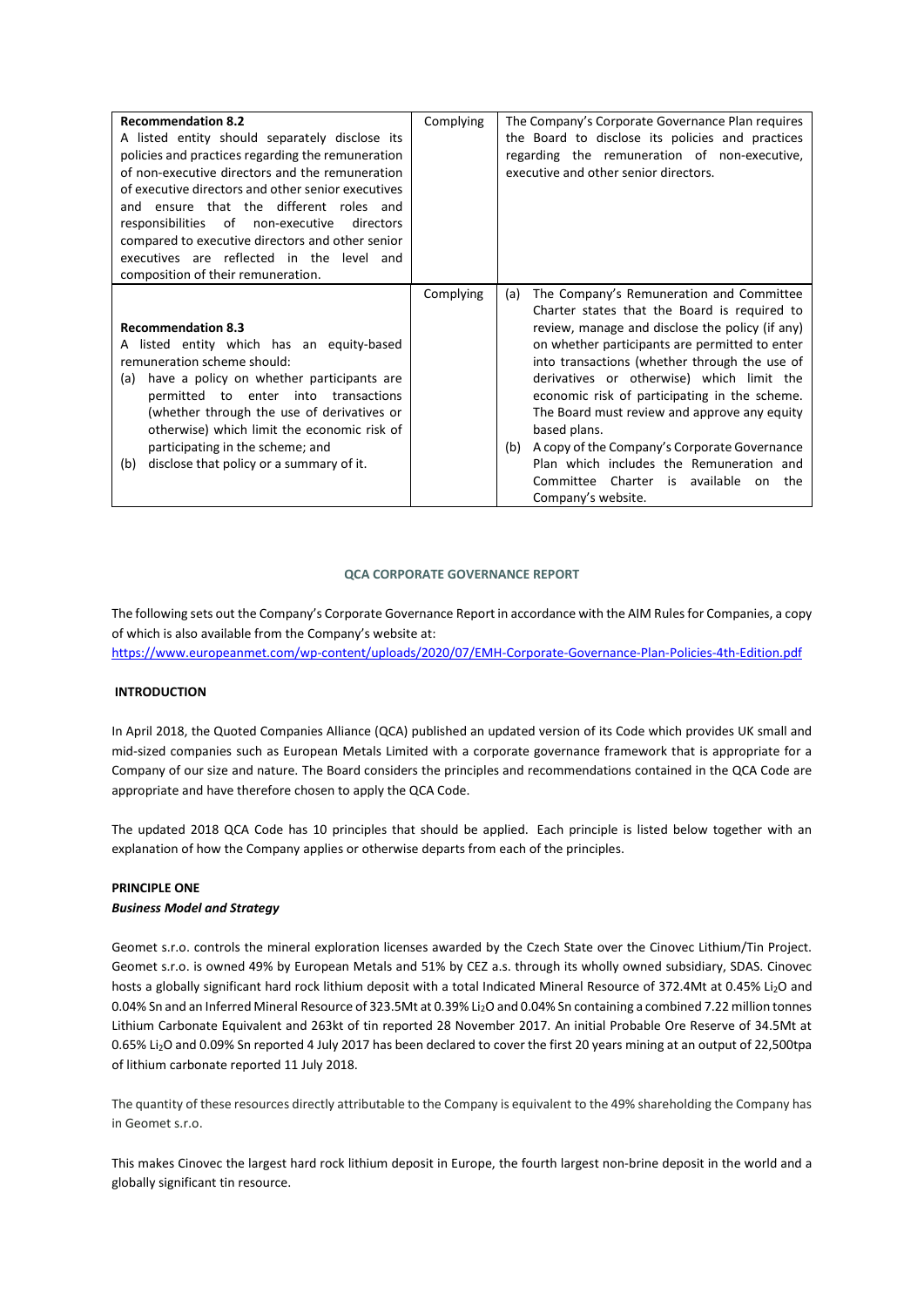The deposit has previously had over 400,000 tonnes of ore mined as a trial sub-level open stope underground mining operation.

# **PRINCIPLE TWO**

#### *Understanding Shareholder Needs and Expectations*

The Board is committed to maintaining good communication and having constructive dialogue with its shareholders. The Company has close ongoing relationships with its private shareholders. Institutional shareholders and analysts have the opportunity to discuss issues and provide feedback at meetings with the Company. In addition, all shareholders are encouraged to attend the Company's Annual General Meeting. Investors also have access to current information on the Company though its website, www.europeanmet.com, and via Keith Coughlan, Executive Chairman, who is available to answer investor relations enquiries.

The Company has adopted a Shareholder Communications Policy which aims to promote and facilitate effective two-way communication with investors. The Shareholder Communications Strategy outlines a range of ways in which information is communicated to shareholders.

The Shareholder Communications Policy can be found in Schedule 10 of the Board Charter which is available on the Company website, [www.europeanmet.com/corporate-governance.](http://www.europeanmet.com/corporate-governance)

#### **PRINCIPLE THREE**

#### *Considering wider stakeholder and social responsibilities*

The Board recognises that the long term success of the Company is reliant upon the efforts of the employees of the Company and its contractors, suppliers, regulators and other stakeholders.

The Company has close ongoing relationships with a broad range of its stakeholders and provides them with the opportunity to raise issues and provide feedback to the Company.

# **PRINCIPLE FOUR** *Risk Management*

The Audit and Risk Committee was formed on 26 August 2015, with directors appointed as members of the Committee, being Mr Kiran Morzaria, Mr Reeves and Mr Coughlan. After Mr Reeves resignation on 30 June 2020 the Committee members changed to Mr Morzaria (Chairman), Mr Pavlik and Mr Coughlan, being all directors of the Company. The role and responsibilities of the Audit and Risk Committee are outlined in Schedule 3 of the Company's Corporate Governance Plan available online on the Company's website[, www.europeanmet.com/corporate-governance.](http://www.europeanmet.com/corporate-governance)

The Board devotes time at board meetings to fulfilling the roles and responsibilities associated with overseeing risk and maintaining the entity's risk management framework and associated internal compliance and control procedures.

The Company process for risk management and internal compliance includes a requirement to identify and measure risk, monitor the environment for emerging factors and trends that affect these risks, formulate risk management strategies and monitor the performance of risk management systems. Schedule 8 of the Corporate Governance Plan is entitled 'Risk Management Policy' and details the Company's disclosure requirements with respect to the risk management review procedure and internal compliance and controls.

The Board Charter requires the Board to disclose the number of times the Board met throughout the relevant reporting period, and the individual attendances of the members at those meetings. Details of the meetings will be provided in the Company's Annual Report.

**PRINCIPLE FIVE** *A Well Functioning Board of Directors*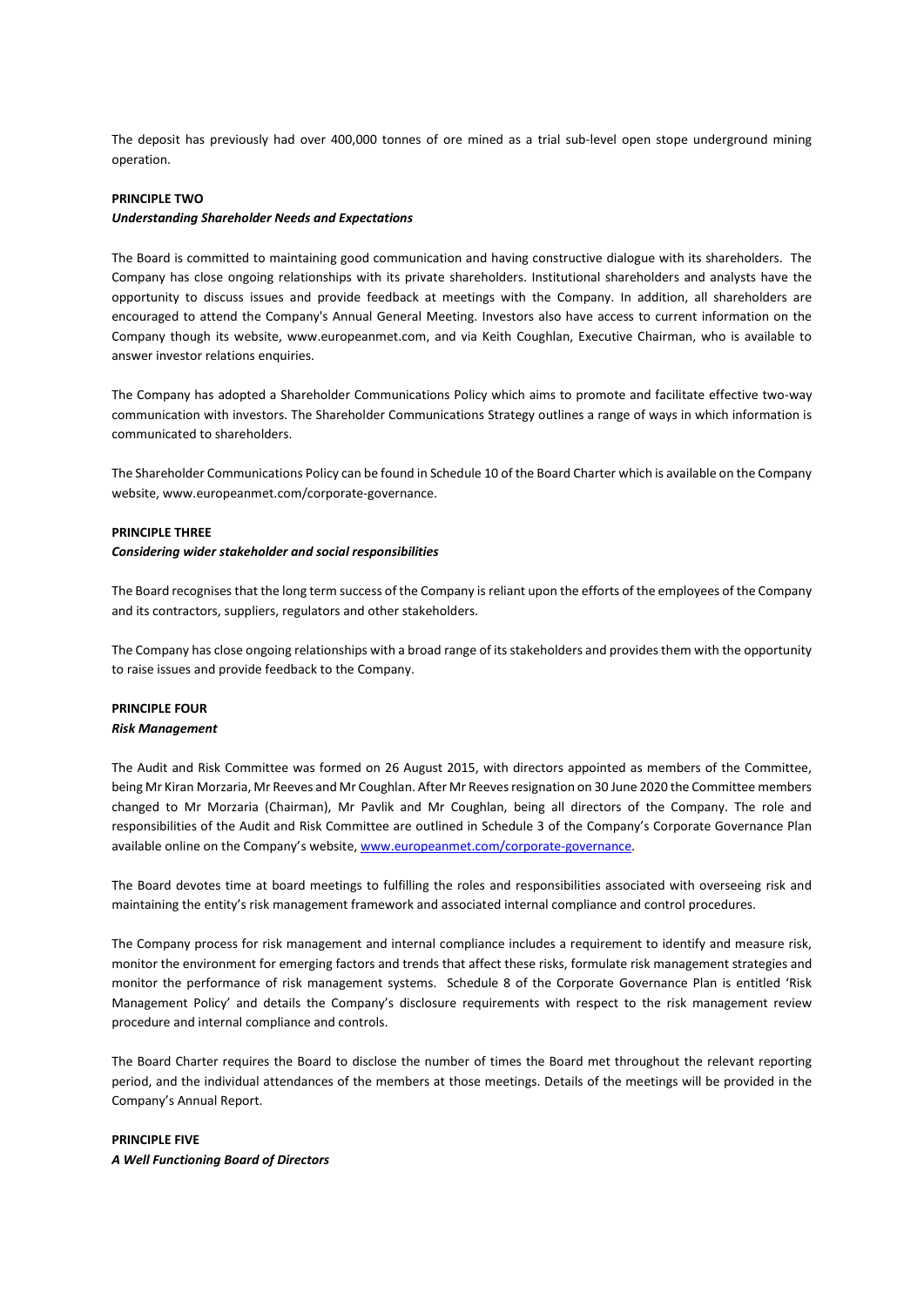The Board currently comprises of 3 members: 2 Executive members (the Executive Chairman, Keith Coughlan and Executive Director, Richard Pavlik) and 1 Non-Executive member (Kiran Morzaria). On 30 June Mr Reeves resigned as a director of the Company. Biographical details of the current Directors are set out within Principle Six below. Pursuant to Article 8.5 of the Company's Articles of Association, at each annual general meeting one third of the directors (or, if their number is not a multiple of three, the number nearest to but nor more than one-third shall retire from office by rotation. A retiring director shall be eligible for re-election. All the Executive Directors are full time and the Non-Executive Directors are considered to be part time but are expected to provide as much time to the Company as is required.

All letters of appointment of Directors are available for inspection at the Company's registered office during normal business hours. The Board elects a Chairman to chair every meeting.

All letters of appointment of Directors are available for inspection at the Company's registered office during normal business hours. The Board elects a Chairman to chair every meeting.

The Board holds formal meetings periodically as issues arise and require more details. The Directors are in contact and discuss all necessary issues on a regular basis and to ensure that the Non-Executive Directors while not involved in the day to day running of the Company are still kept up to date on a regular basis.

The Company has established an Audit and Risk Committee, a Remuneration Committee and a Nomination Committee, particulars of which are set out in Principle Nine below.

The QCA recommends a balance between executive and non-executive Directors and recommends that there be two independent non-executives. The Board Charter provides for the disclosure of the names of Directors considered by the Board to be independent.

Mr David Reeves acted as a Director and Non-Executive Chairman of the Company until his resignation on 30 June 2020, and Mr Keith Coughlan was appointed as Executive Chairman on an interim basis. The Board will continue to evaluate the possibility of appointing additional Non-Executive directors, but following the completion of the new partnership arrangements with CEZ earlier this year, the Board does not currently intend to make any new appointments of nonexecutive directors until the Company's operations increase in size and scale. Board composition will remain however under review.

Mr Morzaria is a Board nominee of Cadence Minerals Plc (previously named Rare Earth Minerals Plc), which owns 23,259,751 CDIs in the Company. Mr Morzaria is also a director and chief executive of Cadence Minerals Plc. On this basis, Mr Morzaria is not an independent Non-executive Director. However, the Board believes that Mr Morzaria is relevant qualified professionals and with an understanding of what is expected of a Non-Executive Director and discharge his duties as an Non-Executive Director in an effective and appropriate manner on behalf of shareholders as a whole.

The details of the directors are disclosed in the Annual Report and Company website, [www.europeanmet.com/directors](http://www.europeanmet.com/directors-and-senior-management)[and-senior-management.](http://www.europeanmet.com/directors-and-senior-management) 

The Board Charter requires Directors to disclose their interest, positions, associations and relationships and requires that the independence of Directors is regularly assessed by the Board in light of the interests disclosed by Directors. Details of the Directors interests, positions associations and relationships are provided in the Annual Reports and Company website, [www.europeanmet.com/directors-and-senior-management.](http://www.europeanmet.com/directors-and-senior-management)

The Board Charter provides for the determination of the Directors' terms and requires the length of service of each Director to be disclosed. The length of service of each Director is provided in the Annual Reports and Company website, [www.europeanmet.com/directors-and-senior-management.](http://www.europeanmet.com/directors-and-senior-management) The Corporate Code of Conduct, which applies to the Company's directors, senior executives and employees is in Schedule 2 of the Corporate Governance Plan which is on the Company's website[, www.europeanmet.com/corporate-governance.](http://www.europeanmet.com/corporate-governance)

**PRINCIPLE SIX** *Appropriate Skills and Experience of the Directors*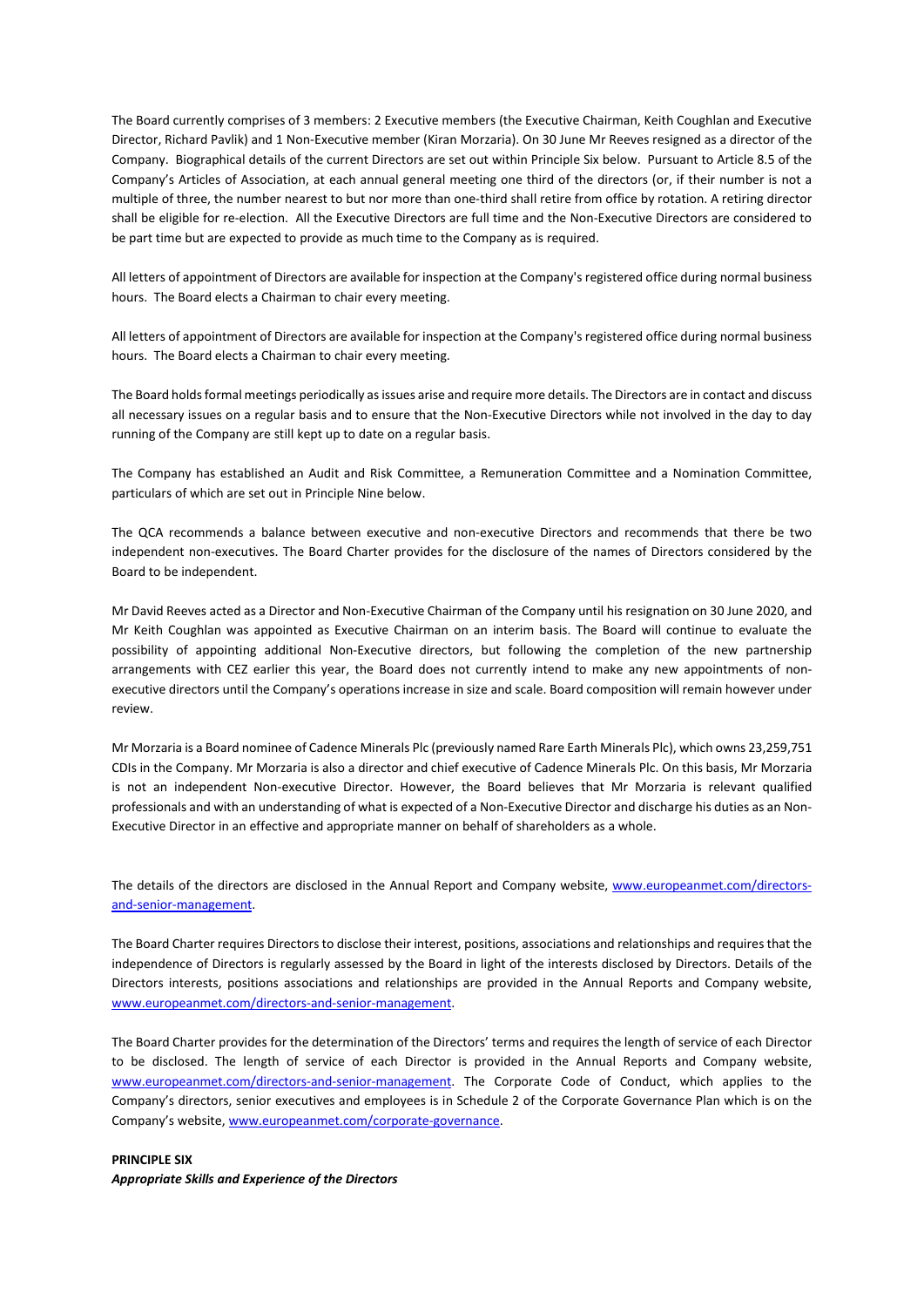The Company believes the current balance of skills in the Board as a whole, reflects a very broad range of commercial and professional skills across geographies and industries and each of the Director's has experience in public markets. An assessment of the Board's skills and expertise is also set out in the Corporate Governance Report included in the Company's Annual Report and Accounts, and which is available on the Company's website, https://www.europeanmet.com/shareholdercentre-reports.

The Board shall review annually the appropriateness and opportunity for continuing professional development whether formal or informal.

Profiles of the Directors are set out below:

### **Mr Keith Coughlan – Executive Chairman**

Mr Coughlan has almost 30 years' experience in stockbroking and funds management. He has been largely involved in the funding and promoting of resource companies listed on ASX, AIM and TSX. He has advised various companies on the identification and acquisition of resource projects and was previously employed by one of Australia's then largest funds management organizations. Mr Coughlan is currently Non-executive Chairman of Doriemus Limited (ASX), and Nonexecutive Director of Calidus Resources Limited (ASX), and Southern Hemisphere Mining Limited (ASX).

Mr Coughlan is currently a member of the Audit and Risk Committee, the Remuneration Committee and the Nomination Committee.

#### **Mr Richard Pavlik – Executive Director**

Mr Pavlik is the General Manager of Geomet s.r.o., the Company's wholly owned Czech subsidiary, and is a highly experienced Czech mining executive. Mr Pavlik holds a Masters Degree in Mining Engineer from the Technical University of Ostrava in Czech Republic. He is the former Chief Project Manager and Advisor to the Chief Executive Officer at OKD. OKD has been a major coal producer in the Czech Republic. He has almost 30 years of relevant industry experience in the Czech Republic. Mr Pavlik also has experience as a Project Analyst at Normandy Capital in Sydney as part of a postgraduate program from Swinburne University. Mr Pavlik has held previous senior positions within OKD and New World Resources as Chief Engineer, and as Head of Surveying and Geology. He has also served as the Head of the Supervisory Board of NWR Karbonia, a Polish subsidiary of New World Resources (UK) Limited. He has an intimate knowledge of mining in the Czech Republic.

Mr Pavlik is currently a member of the Audit and Risk Committee, the Remuneration Committee and the Nomination Committee.

### **Mr Kiran Morzaria – Non-executive Director**

Mr Morzaria has a Bachelor of Engineering (Industrial Geology) and an MBA (Finance). He has extensive experience in the mineral resource industry working in both operational and management roles. He spent the first four years of his career in exploration, mining and civil engineering before obtaining his MBA. Mr Morzaria has served as a director of a number of public companies in both an executive and non-executive capacity. Mr Morzaria is a Director and Chief Executive of Cadence Minerals plc (AIM) and a director of UK Oil & Gas plc (AIM). He was previously a Director of Bacanora Minerals plc (AIM). Mr Morzaria is currently a member of the Remuneration Committee and the Audit and Risk Committee.

The CFO is not currently a member of the Board, which the Company believes is acceptable given the current focus of the Company on preparation of a definitive feasibility on the Cinovec deposit. As the scale and complexity of the Group develops, the Board will consider any further appointments to the Board as appropriate. The Company's Chief Financial Officer, James Carter, is a CPA and Chartered Company Secretary with 20 years' international experience in the mining industry and he is currently the Chief Financial Officer (CFO) of Keras Resources Plc (AIM).

Mr Morzaria is currently is currently Chairman of the Audit and Risk Committee, the Remuneration Committee and the Nomination Committee.

**PRINCIPLE SEVEN** *Evaluation of Board Performance*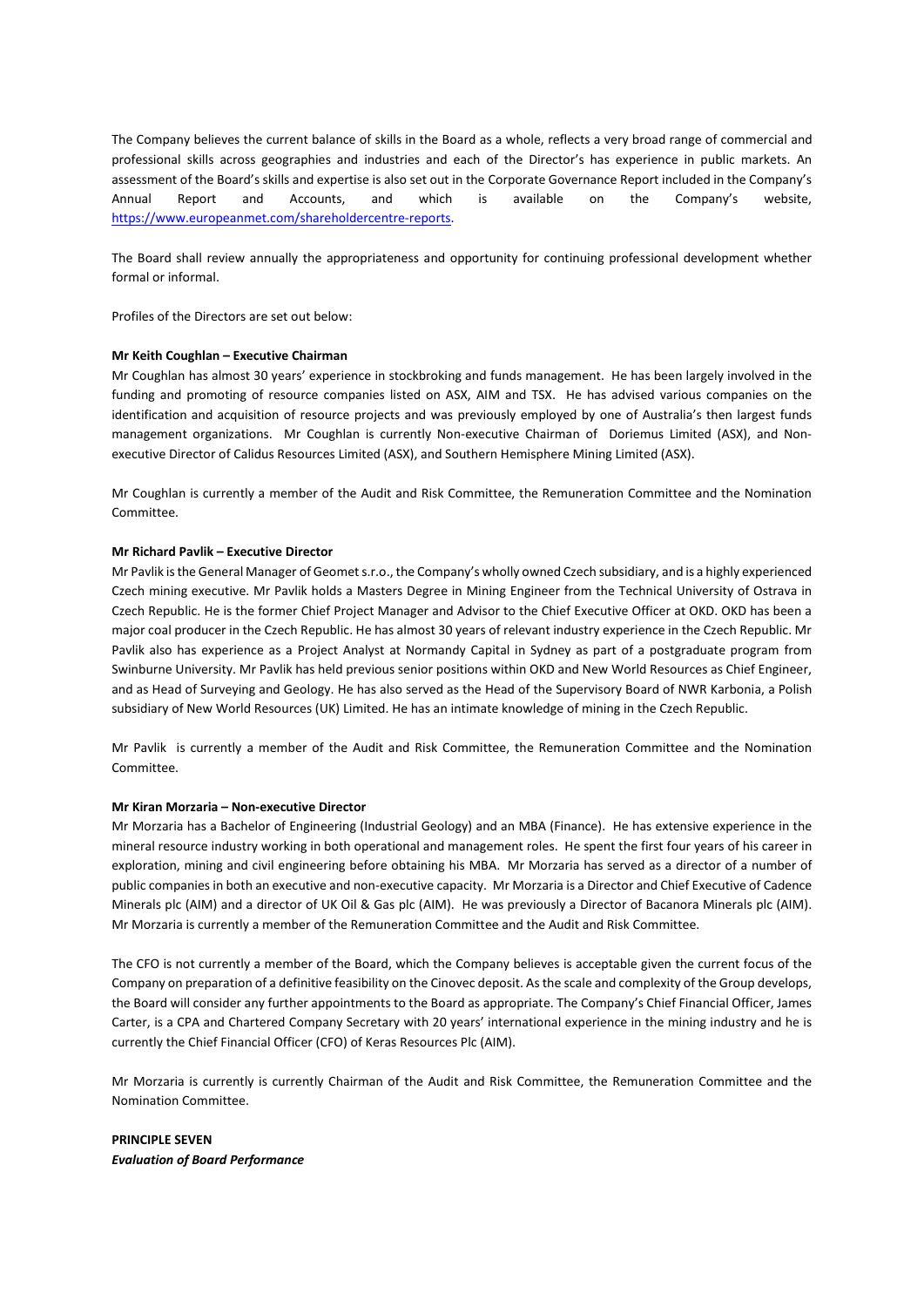The Board is responsible for evaluating the performance of the Board and individual directors on an annual basis. It may do so with the aid of an independent advisor. The process for this can be found in Schedule 6 of the Company's Corporate Governance Plan which requires the Board to disclose whether or not performance evaluations were conducted during the relevant reporting period.

Due to the size of the Board and the nature of the business, it has not been deemed necessary to institute a formal documented performance review program of individuals. However, the Chairman intends to conduct formal reviews each financial year whereby the performance of the Board as a whole and the individual contributions of each director are disclosed. The Board considers that at this stage of the Company's development an informal process is appropriate.

The review will assist to indicate if the Board's performance is appropriate and efficient with respect to the Board Charter.

The Board regularly reviews its skill base and whether it remains appropriate for the Company's operational, legal and financial requirements. New Directors are obliged to participate in the Company's induction process, which provides a comprehensive understanding of the Company, its objectives and the market in which the Company operates.

Directors are encouraged to avail themselves of resources required to fulfil the performance of their duties.

# **PRINCIPLE EIGHT** *Corporate Culture*

The Corporate Code of Conduct applies to the Company's directors, senior executives and employees.

The purpose of the Corporate Code of Conduct is to provide a framework for decisions and actions in relation to ethical conduct in employment. It underpins the Company's commitment to integrity and fair dealing in its business affairs and to a duty of care to all employees, clients and stakeholders. The document sets out the principles covering appropriate conduct in a variety of contexts and outlines the minimum standard of behaviour expected from employees.

The directors consider that at present the Company has an open culture facilitating comprehensive dialogue and feedback and enabling positive and constructive challenge. The Company has adopted, with effect from the date on which its shares were admitted to AIM, a code for Directors' and employees' dealings in securities which is appropriate for a company whose securities are traded on AIM and is in accordance with the requirements of the Market Abuse Regulation which came into effect in 2016.

### **PRINCIPLE NINE**

# *Maintenance of Governance Structures and Processes*

The QCA Code recommends that the Company maintains governance structures and processes in line with its culture and appropriate to its size and complexity.

Ultimate authority for all aspects of the Company's activities rests with the Board, the respective responsibilities of the Chairman and Chief Executive Officer arising as a consequence of delegation by the Board. The Board has adopted appropriate delegations of authority which set out matters which are reserved to the Board. The Chairman is responsible for the effectiveness of the Board, while management of the Company's business and primary contact with shareholders has been delegated by the Board to the Managing Director. As the Company does not currently have a Managing Director, Mr Keith Coughlan, in his role as Executive Chairman, is responsible for the management of the Company's business and primary contact with shareholders.

The Board has established the following committees.

#### *Audit and Risk Committee*

The Audit and Risk Committee was formed on 26 August 2015, with directors appointed as members of the Committee, being Mr Kiran Morzaria, Mr Reeves and Mr Coughlan. After Mr Reeves resignation on 30 June 2020 the Board membership changed to Mr Morzaria (Chairman), Mr Pavlik and Mr Coughlan. The role and responsibilities of the Audit and Risk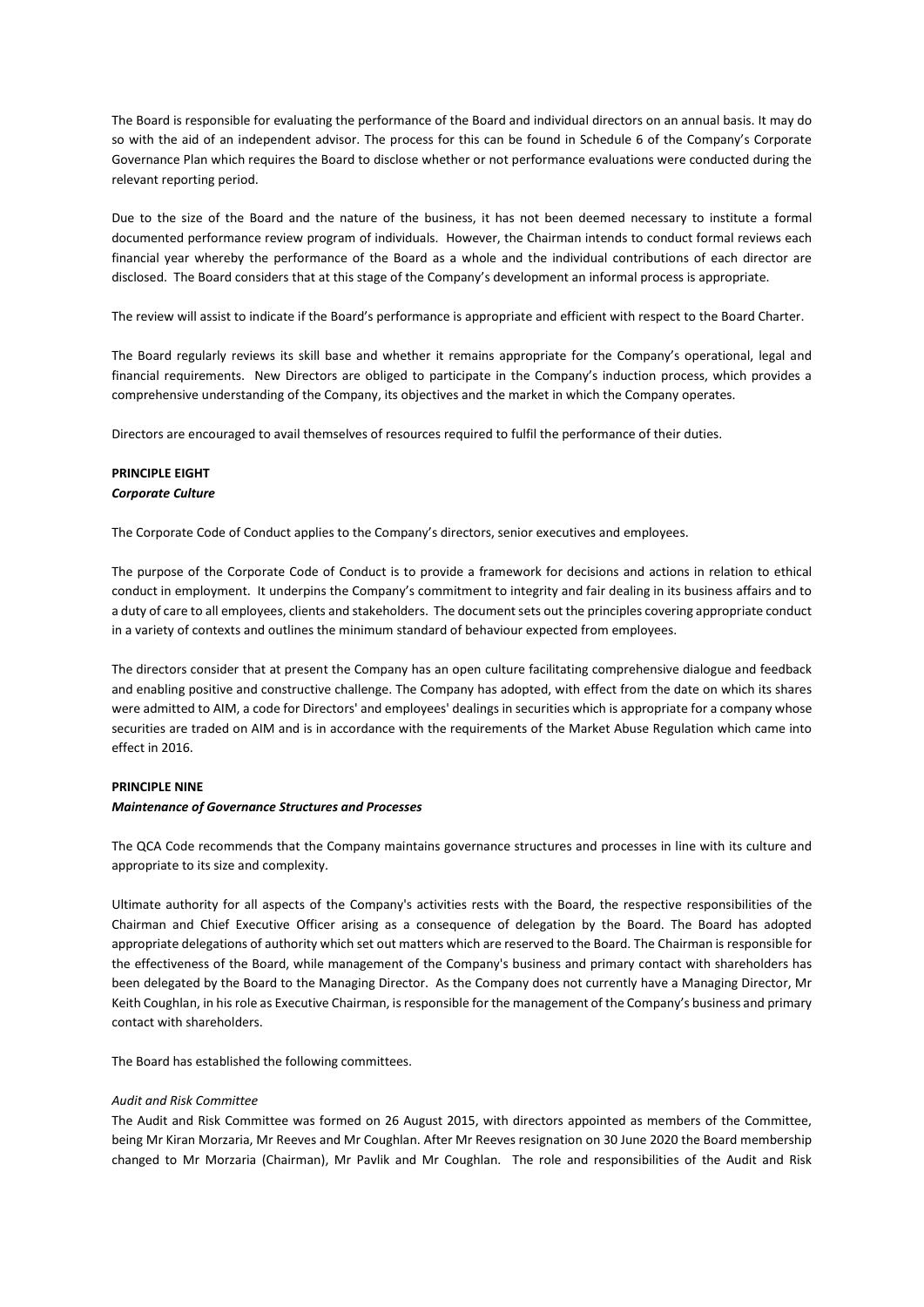Committee are outlined in Schedule 3 of the Company's Corporate Governance Plan available online on the Company's website, [www.europeanmet.com/corporate-governance.](http://www.europeanmet.com/corporate-governance) 

This committee has primary responsibility for monitoring the Financial Reporting function and internal controls in order to ensure that the financial performance of the Company is properly measured and reported. The committee receives the financial reports from the executive management and auditors relating to the interim and annual accounts and the accounting and internal control systems in use throughout the Company. The Audit and Risk Committee shall meet not less than twice in each financial year and it has unrestricted access to the Company's auditors.

# *Remuneration Committee*

The Remuneration Committee was formed on 26 August 2015, with directors appointed as members of the Committee, being Mr Kiran Morzaria, Mr Reeves. After Mr Reeves resignation on 30 June 2020 the Board membership changed to Mr Morzaria (Chairman), Mr Pavlik and Mr Coughlan. The role and responsibilities of the Remuneration Committee are outlined in Schedule 5 of the Company's Corporate Governance Plan available online on the Company's website, [www.europeanmet.com/corporate-governance.](http://www.europeanmet.com/corporate-governance) 

The Remuneration Committee reviews the performance of the executive directors and employees and makes recommendations to the Board on matters relating to their remuneration and terms of employment. The Remuneration Committee also considers and approves the granting of share options pursuant to the share option plan and the award of shares in lieu of bonuses pursuant to the Company's Remuneration Policy.

#### *Nominations Committee*

The Nominations Committee was formed on 26 August 2015, with directors appointed as members of the Committee, being Mr Reeves and Mr Coughlan. After Mr Reeves resignation on 30 June 2020 the Board membership changed to Mr Morzaria (Chairman), Mr Pavlik and Mr Coughlan. The role and responsibilities of the Nominations Committee are outlined in Schedule 4 of the Company's Corporate Governance Plan available online on the Company's website, [www.europeanmet.com/corporate-governance.](http://www.europeanmet.com/corporate-governance) 

# **PRINCIPLE TEN**

## *Shareholder Communication*

The Board is committed to maintaining good communication and having constructive dialogue with its shareholders. The Company has close ongoing relationships with its private shareholders. Institutional shareholders and analysts have the opportunity to discuss issues and provide feedback at meetings with the Company. In addition, all shareholders are encouraged to attend the Company's Annual General Meeting.

Investors also have access to current information on the Company though its website, www.europeanmet.com, and via Keith Coughlan, Executive Chairman, who is available to answer investor relations enquiries.

The Company shall include, when relevant, in its annual report, any matters of note arising from the audit or remuneration committees.

# **ADDITIONAL INFORMATION**

The following additional information is required by the Australian Securities Exchange Ltd in respect of listed public companies only.

#### **1 Shareholding as at 18 September 2020**

#### **(a) Distribution of Shareholders**

Category (size of holding) **of Shareholders**  $1 - 1,000$  99 1,001 – 5,000 243

**Number**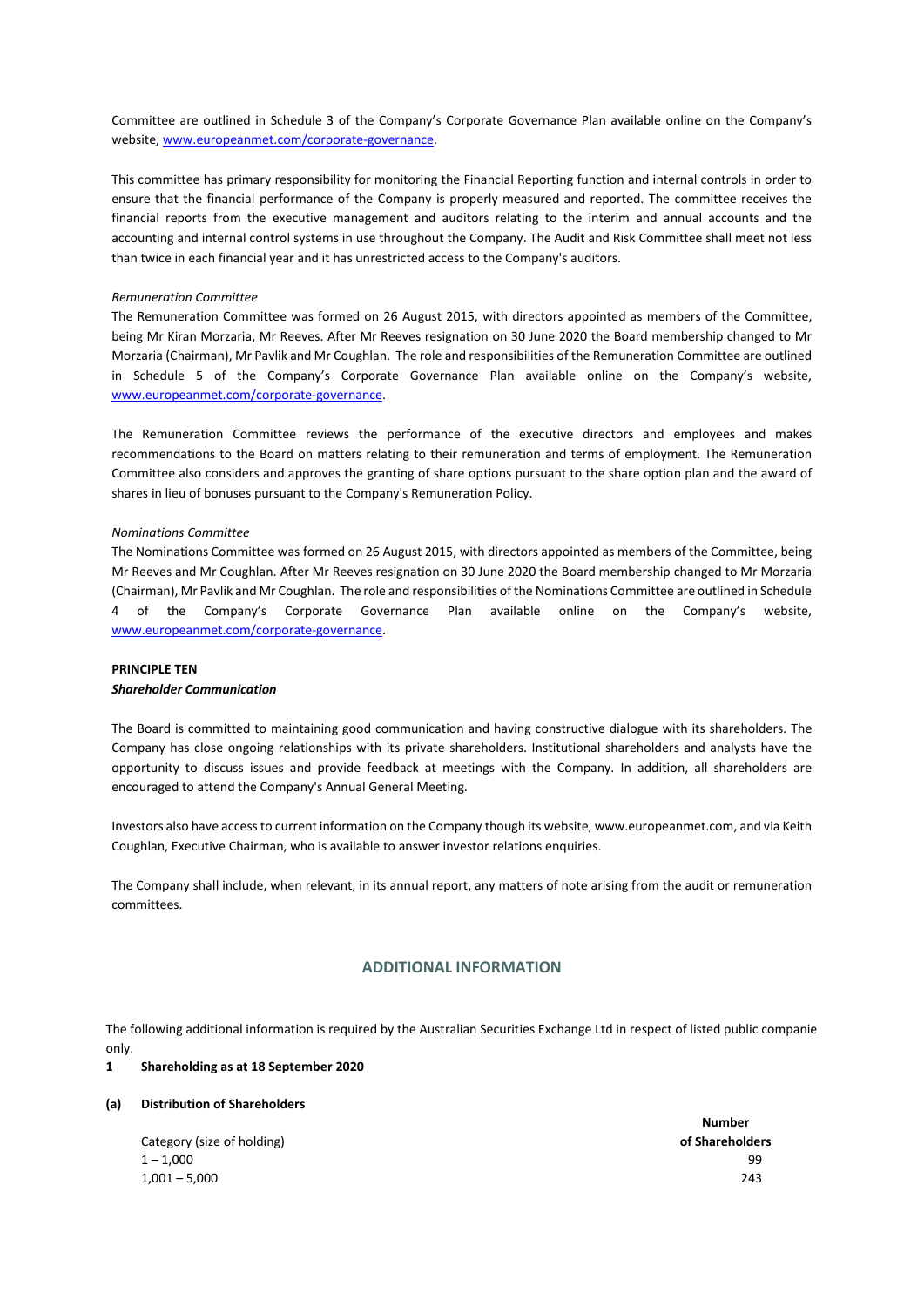| $5,001 - 10,000$     | 160 |
|----------------------|-----|
| $10,001 - 100,000$   | 305 |
| $100,001 -$ and over | 135 |
|                      | 942 |

**(b)** The number of shareholdings held in less than marketable parcels is 98.

# **(c) Voting Rights**

 $\overline{a}$ 

The voting rights attached to each class of equity security are as follows: 160,481,098 CDIs

- Each CDI is entitled to one vote when a poll is called, otherwise each member present at a meeting or by proxy has one vote on a show of hands.

# **(d) 20 Largest Shareholders — CDIs as at 18 September 2020**

| Rank | Shareholder                                                          | <b>Number of CDIs</b> | % Held |
|------|----------------------------------------------------------------------|-----------------------|--------|
| 1.   | J P Morgan Nominees Australia Pty Limited                            | 21,578,749            | 13.45  |
| 2.   | Armco Barriers Pty Ltd                                               | 13,810,000            | 8.61   |
| 3.   | <b>Citicorp Nominees Pty Limited</b>                                 | 10,763,396            | 6.71   |
| 4.   | Jim Nominees Limited <jarvis></jarvis>                               | 9,397,769             | 5.86   |
| 5.   | Inswinger Holdings Pty Ltd                                           | 8,500,000             | 5.30   |
| 6.   | Barclays Direct Investing Nominees Limited < Client1>                | 4,244,484             | 2.64   |
| 7.   | Hargreaves Lansdown (Nominees) Limited <15942>                       | 3,780,912             | 2.36   |
| 8.   | Vidacos Nominees Limited <clrlux></clrlux>                           | 3,675,696             | 2.29   |
| 9.   | Hargreaves Lansdown (Nominees) Limited <vra></vra>                   | 3,080,197             | 1.92   |
| 10.  | <b>HSDL Nominees Limited</b>                                         | 2,942,586             | 1.83   |
| 11.  | Interactive Investor Services Nominees Limited <smktisas></smktisas> | 2,840,220             | 1.77   |
| 12.  | Lawshare Nominees Limited <sipp></sipp>                              | 2,345,789             | 1.46   |
| 13.  | Interactive Investor Services Nominees Limited <smktnoms></smktnoms> | 2,175,656             | 1.36   |
| 14.  | Lawshare Nominees Limited <isa></isa>                                | 1,974,667             | 1.23   |
| 15.  | HSDL Nominees Limited <maxi></maxi>                                  | 1,919,389             | 1.20   |
| 16.  | HSBC Global Custody Nominee (Uk) Limited <777329>                    | 1,910,000             | 1.19   |
| 17.  | <b>Share Nominees Ltd</b>                                            | 1,799,002             | 1.11   |
| 18.  | Hargreaves Lansdown (Nominees) Limited <hlnom></hlnom>               | 1,793,587             | 1.11   |
| 19.  | CGWL Nominees Limited <gc1></gc1>                                    | 1,703,433             | 1.06   |
| 20.  | Hana Vanova                                                          | 1,405,015             | 0.87   |
|      | <b>Total Top 20 Shareholders</b>                                     | 101,640,547           | 63.33  |

**2** The name of the Company Secretary is Ms Julia Beckett*.*

**3** The address of the principal registered office in Australia is Suite 12, Level 1, 11 Ventnor Avenue, West Perth WA 6005. Telephone +61 8 6245 2050.

**4 Registers of securities are held at the following addresses**

Computershare Investor Services Limited Level 11 172 St Georges Terrace Perth, Western Australia 6000

# **5 Securities Exchange Listing**

Quotation has been granted for all the CDIs of the Company on all Member Exchanges of the Australian Securities Exchange Limited.

## **6 Unquoted Securities**